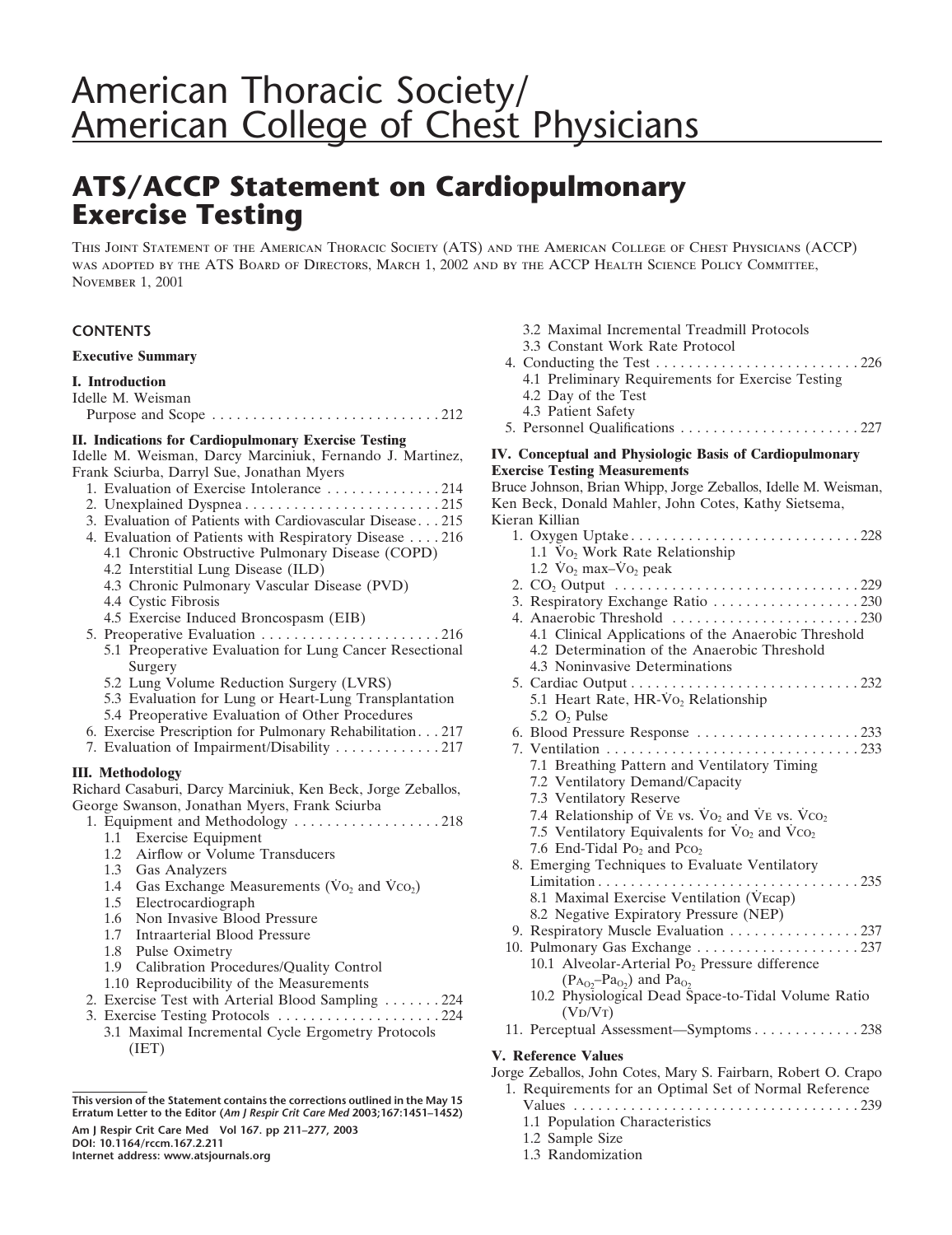- 
- 
- 
- 
- 

| 3. Evaluation and Critique of the Most Current |
|------------------------------------------------|
|                                                |

| 4. Reference Values for Submaximal Levels     |  |
|-----------------------------------------------|--|
|                                               |  |
| 5. Reference Values for Arterial Blood Gases, |  |
|                                               |  |
| 6. Practical Approach for the Selection of    |  |

Bruce Johnson, Peter D. Wagner, Jorge Zeballos, Idelle M. Weisman

| raelle M. Weisman, Charles G. Gallagher, Fernando J.         |
|--------------------------------------------------------------|
| Martinez, Jonathan Myers, Darcy Marciniuk                    |
|                                                              |
| 2. Interpretative Strategies 243                             |
| 3. Integrative Approach: Important Issues to                 |
|                                                              |
| 3.1 Reason(s) for CPET                                       |
| 3.2 Clinical Status Evaluation                               |
| 3.3 Compare Results with Appropriate Reference               |
| Values                                                       |
| 3.4 Measurements and Graphic Interrelationships              |
| 3.5 Symptoms                                                 |
| 3.6 Data Presentation                                        |
| 3.7 Assessment of Patient Effort                             |
| 3.8 Reasons for Stopping                                     |
| 4. Patterns of Exercise Response in Different                |
| Clinical Entities 246                                        |
| 4.1 Heart Failure                                            |
| 4.2 Pulmonary Vascular Disease                               |
| 4.3 Deconditioning                                           |
| 4.4 COPD                                                     |
| 4.5 ILD                                                      |
| 4.6 Obesity                                                  |
| 4.7 Psychogenic (Anxiety, Hyperventilation Syndrome)         |
| 4.8 Poor Effort and Malingering                              |
|                                                              |
| 5.1 Is Exercise Capacity ( $\rm\dot{Vo}_{2}$ peak) normal?   |
| 5.2 Is Metabolic Rate Appropriate During Exercise?           |
| 5.3 Does Cardiovascular Function Contribute to               |
| <b>Exercise Limitation?</b>                                  |
| 5.4 Does Ventilatory Function Contribute to Exercise         |
| Limitation?<br>5.5 Does Pulmonary Gas Exchange Contribute to |
| Exercise Limitation?                                         |
| 5.6 Is There Premature Metabolic Acidosis?                   |
|                                                              |
|                                                              |
| 7.1 Normal CPET Response                                     |
| 7.2 CPET in a Patient with Dilated Cardiomyopathy            |
| 7.3 CPET in a Patient with COPD                              |
|                                                              |

- 
- 7.4 CPET in a Patient with ILD<br>
7.5 CPET in a Patient with Pulmonary Vascular Disease 6. Exercise evaluation and

# 1.4 Quality Assurance **EXECUTIVE SUMMARY**

1.6 Treatment of the Data **Cardiopulmonary exercise testing (CPET)** provides a global assessment of the integrative exercise responses involving the pul- 1.7 Validation monary, cardiovascular, hematopoietic, neuropsychological, and 1.8 Statistical Treatment of the Data 2. Alternative Approach to Obtain Normal Reference<br>Values extens, which are not adequately reflected through the measurement of individual organ system function. through the measurement of individual organ system function. This relatively noninvasive, dynamic physiologic overview per-<br>239 mits the evaluation of both submaximal and peak exercise re-Reference Values mits the evaluation of both submaximal and peak exercise re- . . . . . . . . . . . . . . . . . . . . . . . . . . . 239 sponses, providing the physician with relevant information for clinical decision making. Once the exclusive province of research physiologists and specialized centers, CPET is increasingly being used in a wide spectrum of clinical applications for the evaluation of undiagnosed exercise intolerance and exercise-related symp-Reference Values . . . . . . . . . . . . . . . . . . . . . . . . . . . 242 toms, and for the objective determination of functional capacity VI. Normal Integrative Exercise Response<br>Bruce Johnson, Peter D. Wagner, Jerome Dempsey<br>Normal Exercise Limitation<br>Normal Exercise Limitation<br>Normal Exercise Limitation<br>Normal Exercise Limitation **VII. Exercise Limitation in Cardiopulmonary Patients** health status correlates better with exercise tolerance rather than<br>Bruce Johnson, Peter D. Wagner, Jorge Zeballos, Idelle M. with resting measurements.

# **Introduction**

**VIII. Interpretation**<br>
Martinez, Jonahan Myers, Darce G. Gallagher, Fernando J. The purpose of this Joint American Thoracic Society/American<br>
Martinez, Jonahan Myers, Darcy Marciniuk<br>
1. Introduction .................... values;  $(5)$  interpretation, including case study analysis; and  $(6)$  future recommendations for research. The intended audience for this document includes those who perform clinical CPET, and also those who use these results to assist in the clinical decision-making process.

> The Joint ATS/ACCP Ad Hoc Committee on Cardiopulmonary Exercise Testing included an international group of acknowledged experts with a broad range of clinical and research expertise and conceptual orientations. A comprehensive literature search using Medline from 1970 through 2002, and relevant publications selected by the committee members, were used. In this document, recommendations are based on best available evidence, current prevailing scientific knowledge, and expert opinion. The committee attempted to identify areas of controversy and to note clearly those areas where recommendations did not achieve clear consensus, and where alternative approaches were possible.

## **Indications for Cardiopulmonary Exercise Testing**

There are a number of specific indications for CPET (see Table 1). These include the following:

- 1. Evaluation of exercise tolerance
- 2. Evaluation of undiagnosed exercise intolerance
- 3. Evaluation of patients with cardiovascular diseases
- 4. Evaluation of patients with respiratory diseases/symptoms
- 
- 6. Exercise evaluation and prescription for pulmonary reha-**IX. Recommendations for Future Studies** bilitation bilitation bilitation **7.** Evaluation of impairment/disability
	-
- **X. Glossary** 8. Evaluation for lung, heart, and heart–lung transplantation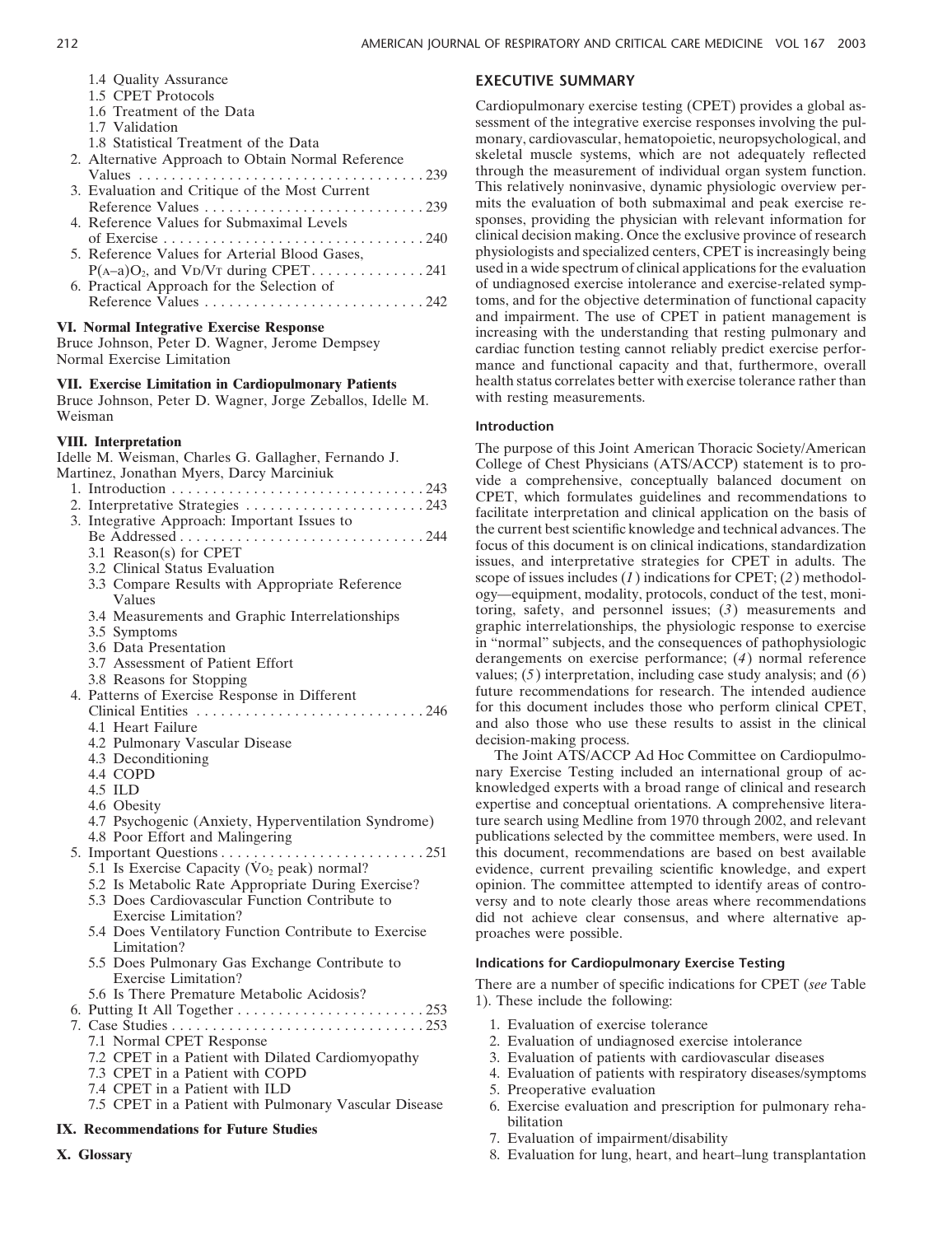In practice, CPET should be considered when specific ques- It must be emphasized that for optimal interpretation, the tions remain unanswered after consideration of basic clinical greatest diagnostic potential and impact on clinical decision makdata including history, physical examination, chest radiographs, ing rests not on the utility of any one individual measurement, resting pulmonary function tests, and resting electrocardiogram but rather on the integrated use of these variables. (ECG). **Reference Values**

nary exercise tests: treadmill and cycle ergometer. In most clini- reference values provide the comparative basis for answering cal circumstances, cycle ergometry is the preferable mode of important questions concerning the normalcy of exercise reexercise; however, depending on the reason(s) for which CPET sponses in patients, significantly impacting the clinical decisionwas requested and equipment availability, a treadmill may be making process. Standardization of normal reference values proan acceptable alternative (*see* Table 2). Although there are many cesses and practices for CPET is necessary to facilitate accurate computerized systems for data collection and analysis available interpretation and optimize clinical value.<br>
for the clinical laboratory (see Table 3 and Figures 1 and 2), it When selecting reference values from the for the clinical laboratory (*see* Table 3 and Figures 1 and 2), it When selecting reference values from the literature, a number is important that the methods used be validated, that appropriate of factors should be considered, including the following: the calibration be performed, and that quality assurance be under-<br>calibration be performed, and t

Although manufacturers bear the responsibility for demontor of the data set. In the end, each clinical exercise laboratory must<br>strating that cardiopulmonary exercise testing systems purchased<br>are accurate and precise, the A good practice is to calibrate the system daily and also to **Interpretation**

derived during CPET (*see* Table 10). The utility of many of emphasizes the interrelationships, trending phenomena, and pat-<br>these measurements is well known, while for others, their clinical terms of key variable response usefulness is yet not settled. The value of many newer techniques mended for use in CPET laboratories (*see* Figure 10). is also still being actively investigated (*see* Figures 5–9). Impor- Issues to be addressed in the interpretation of CPET include tantly, both physiologic and perceptual responses during exercise (*see* Table 16) the following: indications(s) for testing, associated should be collected and utilized for interpretation (*see* Tables clinical evaluation and information, assessment of the quality of 10 and 11). The measurement, clinical utility, strengths, and exercise data collected, comparison of measured graphic and limitations for all individual measurements, including the repro- tabular responses with appropriate normal reference values, asducibility of variables measured during CPET (*see* Table 6), are sessment of symptoms and reason(s) for stopping exercise, correfurther discussed in detail in this document. lation of exercise results with the clinical information available

**Methodology** The selection of normal reference values for use in the evaluation Two modes of exercise are commonly employed in cardiopulmo- of CPET results is critical to any interpretative scheme. Normal

calibration be performed, and that quality assurance be under-<br>taken and maintained (see Tables 4 and 5).<br>Although manufacturers bear the responsibility for demon-<br>of the data set In the end-each clinical exercise laborato

maintain a calibration logbook so that for general trends can be Various interacting factors are potentially responsible for the healthy menhanism(s) of exercise limitation in individuals. However, the healthy menhanism(s

Conceptual and Physiologic Basis of Cardiopulmonary<br>
Furthermore, although many differing interpretative algorithms<br>
Exercise Testing Measurements<br>
Exercise Testing Measurements<br>
As been developed, none have been clinicall An impressive number of variables is typically measured or such, an integrative approach to CPET interpretation, which derived during CPET (see Table 10). The utility of many of emphasizes the interrelationships, trending terns of key variable responses in a clinical setting, is recom-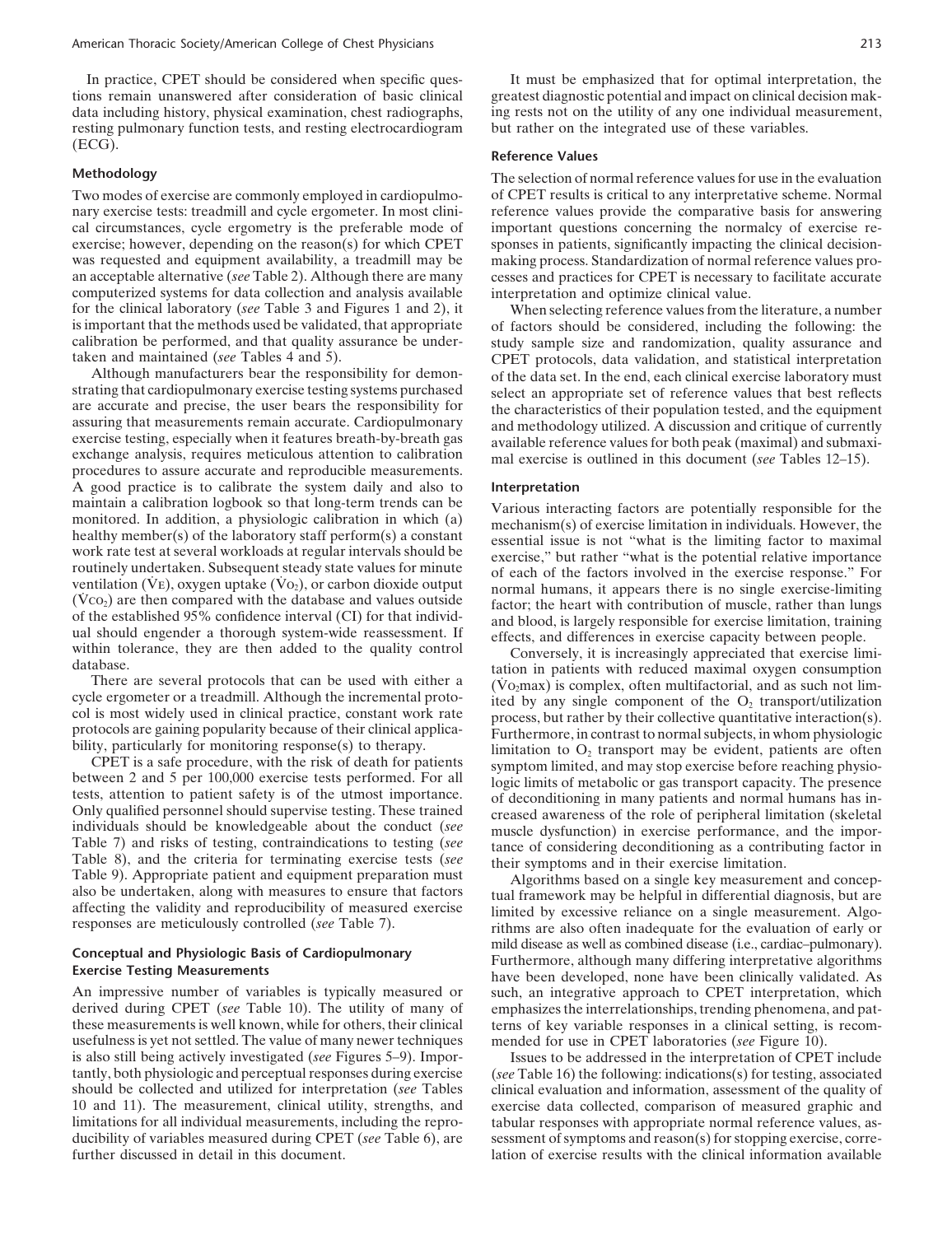If exercise responses vary from expected, then comparison **Purpose and Scope** with typical CPET response patterns noted with several clinical<br>entities and diseases should be undertaken (see Table 18). It<br>must be appreciated that significant overlap exists in the exercise<br>mactical document about CPET must be appreciated that significant overlap exists in the exercise practical document about CPET, which formulates guidelines responses of patients with different respiratory and cardiac dis-<br>and recommendations to facili responses of patients with different respiratory and cardiac dis-<br>eases, and that patients often have multiple, coexisting condi-<br>tions. There is also significant variability noted for exercise re-<br>sponses in normal subjec

related symptoms, and, uniquely, for the objective determination sought. A comprehensive literature search using Medline from<br>of functional capacity and impairment CPET involves the mea. 1970 through 2002 and relevant publ of functional capacity and impairment. CPET involves the mea-<br>surement of respiratory gas exchange: oxygen uptake  $(Vo_2)$ ,<br>carbon dioxide output  $(Vo_2)$ , and minute ventilation  $(VE)$ , in<br>addition to monitoring electrocard ogy). When appropriate, arterial sampling is also performed and provides more detailed, important information about pulmonary **II. INDICATIONS FOR CARDIOPULMONARY** gas exchange. **EXERCISE TESTING**

nology including the development of automated exercise systems **1. Evaluation of Exercise Intolerance** with enhanced data acquisition and management and subjectmonitoring capabilities, combined with scientific advances in Resting pulmonary and cardiac function testing cannot reliably exercise physiology and increased awareness of the importance predict exercise performance and fu exercise physiology and increased awareness of the importance of the integrative exercise response in clinical assessment  $(1-5)$ . in the individual subject with cardiopulmonary disease  $(3, 5)$ , Furthermore, resting pulmonary and cardiac function testing 27–40). Furthermore, exertional symptoms correlate poorly with

for the patient, and, finally, preparation of an exercise report. cannot reliably predict exercise performance and functional ca-A suggested tabular and graphic report is presented in this docu-<br>ment, emphasizing the importance of submaximal data and crise Testing). To achieve optimal use of this modality in clinical cise Testing). To achieve optimal use of this modality in clinical trending phenomenon. Suggested normal guidelines for interpre- practice, clarification of conceptual issues and standardization

sponses in normal subjects. However, typically, one or more<br>responses often predominate, allowing prioritization of contribution issues, and interpretative strategies for CPET in adults,<br>responses often predominate, allowi

**Recommendations for Future Studies**<br>
To increase the clinical utility of CPET, and to validate new and<br>
evolving technologies, additional research and understanding<br>
evolving technologies, additional research and understa

**I. INTRODUCTION** tion X: GLOSSARY).<br>The Joint ATS/ACCP Ad Hoc Committee on Cardiopulmo-Once the exclusive province of research physiologists and spe-<br>
cialized centers, cardiopulmonary exercise testing (CPET) is in-<br>
creasingly being used in a wide spectrum of clinical applications<br>
for the evaluation of und

CPET provides a global assessment of the integrative exercise<br>
response involving the pulmonary, cardiovascular, hematopoies and settings (Table 1) (27). Its impact can be appreciated in all phases<br>
etic, neuropsychologic,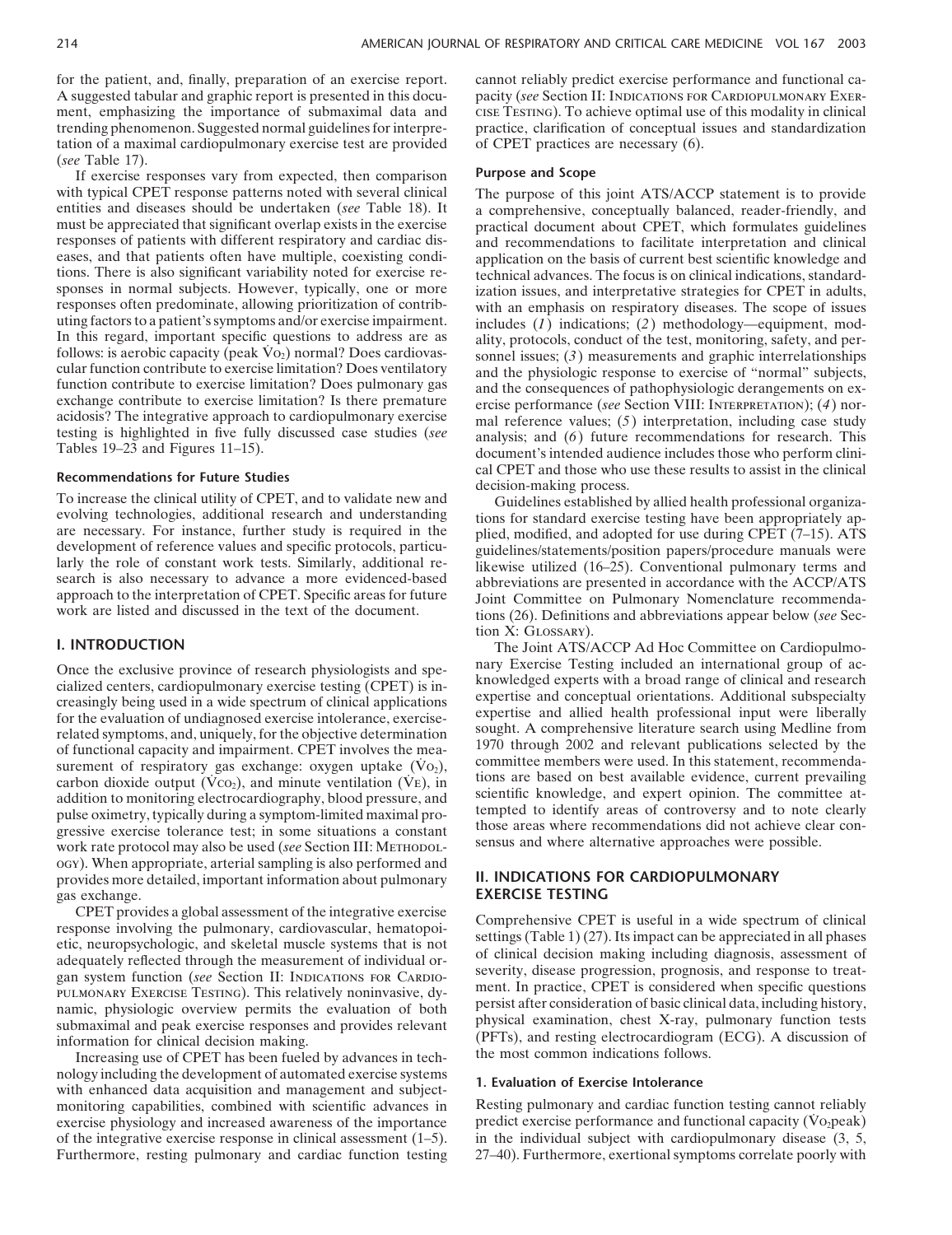resting cardiopulmonary measurements (4, 35, 37). Although of Pattents with Cardiovascular Disease, Section II,4: Evaluexertional dyspnea is a common symptom in patients with respi- ation of Patients with Respiratory Disease, Section II,5: Preratory disease, symptoms that limit exercise often include leg operative Evaluation, Section II,6: Exercise Prescription for discomfort, chest pain, or fatigue rather than dyspnea  $(4, 5)$ . The PULMONARY REHABILITATION, and Section II,7: EVALUATION OF practical relevance of CPET is further highlighted by the finding Impairment/Disability). An ATS statement on the 6MWT has that subjective measures of a patient's quality of life reveal a been published (46). stronger correlation with exercise tolerance than with either **2. Unexplained Dyspnea** spirometry or oxygenation (41).

As such, the weight of evidence suggests that the global assess- For patients with unexplained dyspnea and for whom initial test ment provided by comprehensive CPET in the evaluation of results are nondiagnostic, the weight of evidence suggests that exercise intolerance permits a unique and objective determina-<br>CPET is a useful tool in identifying the following: cardiac and/ tion of functional capacity and impairment, quantification of or pulmonary causes (12, 27, 47–51), mitochondrial myopathy factors limiting exercise, definition of the underlying pathophysi- (e.g., ragged red fiber disease and McArdle's syndrome) (52–55), ologic mechanisms such as the contribution of respiratory versus and psychological factors (hyperventilation, panic, anxiety syncardiac etiology in the setting of coexisting illness, timely detec- dromes, etc.) or deconditioning (47–49, 56). Results from CPET tion of early (occult) disease (e.g., ischemia), and objective as- may efficiently direct further diagnostic testing to target the sessment of performance indices and exertional symptoms for suspected organ system involved. Moreover, normal CPET remonitoring of disease progression and response to treatment(s) sults provide reassurance to the patient and limit subsequent

rently, both the 6MWT and CPET are used for functional assess- tigation (49, 51, 57, 58). ment. Whether a 6MWT and/or CPET should be used depends on **3. Evaluation of Patients with Cardiovascular Disease** the questions being asked and the available resources; both provide **3. Evaluation of Patients with Cardiov** complementary, albeit different, information. As such, the 6MWT Strong evidence exists to support the value of CPET in the will likely not replace CPET in those circumstances in which assessment of exercise capacity and response to therapy of paimportant information not available from 6MWT results is re- tients with heart failure who are being considered for heart quired for clinical decision making (*see* Section II,3: Evaluation transplantation (12, 59, 60). More recent work has confirmed

(1, 2, 12, 36, 42–45). testing. Diagnostic approaches or pathways that utilize CPET for the evaluation of unexplained dyspnea require further inves-

## **TABLE 1. INDICATIONS FOR CARDIOPULMONARY EXERCISE TESTING**

### **Evaluation of exercise tolerance**

- Determination of functional impairment or capacity (peak  $\dot{V}_{O_2}$ )
- Determination of exercise-limiting factors and pathophysiologic mechanisms
- **Evaluation of undiagnosed exercise intolerance**
- Assessing contribution of cardiac and pulmonary etiology in coexisting disease
- Symptoms disproportionate to resting pulmonary and cardiac tests
- Unexplained dyspnea when initial cardiopulmonary testing is nondiagnostic

### **Evaluation of patients with cardiovascular disease**

- Functional evaluation and prognosis in patients with heart failure
- Selection for cardiac transplantation
- Exercise prescription and monitoring response to exercise training for cardiac rehabilitation (special circumstances; i.e., pacemakers)

### **Evaluation of patients with respiratory disease**

- Functional impairment assessment (see specific clinical applications)
- Chronic obstructive pulmonary disease

### Establishing exercise limitation(s) and assessing other potential contributing factors, especially occult heart disease (ischemia)

- Determination of magnitude of hypoxemia and for  $O<sub>2</sub>$  prescription
- When objective determination of therapeutic intervention is necessary and not adequately addressed by standard pulmonary function testing
- Interstitial lung diseases
- Detection of early (occult) gas exchange abnormalities Overall assessment/monitoring of pulmonary gas exchange Determination of magnitude of hypoxemia and for  $O<sub>2</sub>$  prescription Determination of potential exercise-limiting factors Documentation of therapeutic response to potentially toxic therapy • Pulmonary vascular disease (careful risk–benefit analysis required)
- 
- Cystic fibrosis

# • Exercise-induced bronchospasm

- **Specific clinical applications**
- Preoperative evaluation
	- Lung resectional surgery Elderly patients undergoing major abdominal surgery
	-
- Lung volume resectional surgery for emphysema (currently investigational) • Exercise evaluation and prescription for pulmonary rehabilitation
- Evaluation for impairment–disability
- Evaluation for lung, heart–lung transplantation

*Definition of abbreviation*:  $\dot{V}_{O_2}$  = oxygen consumption. Adapted by permission from Reference 27.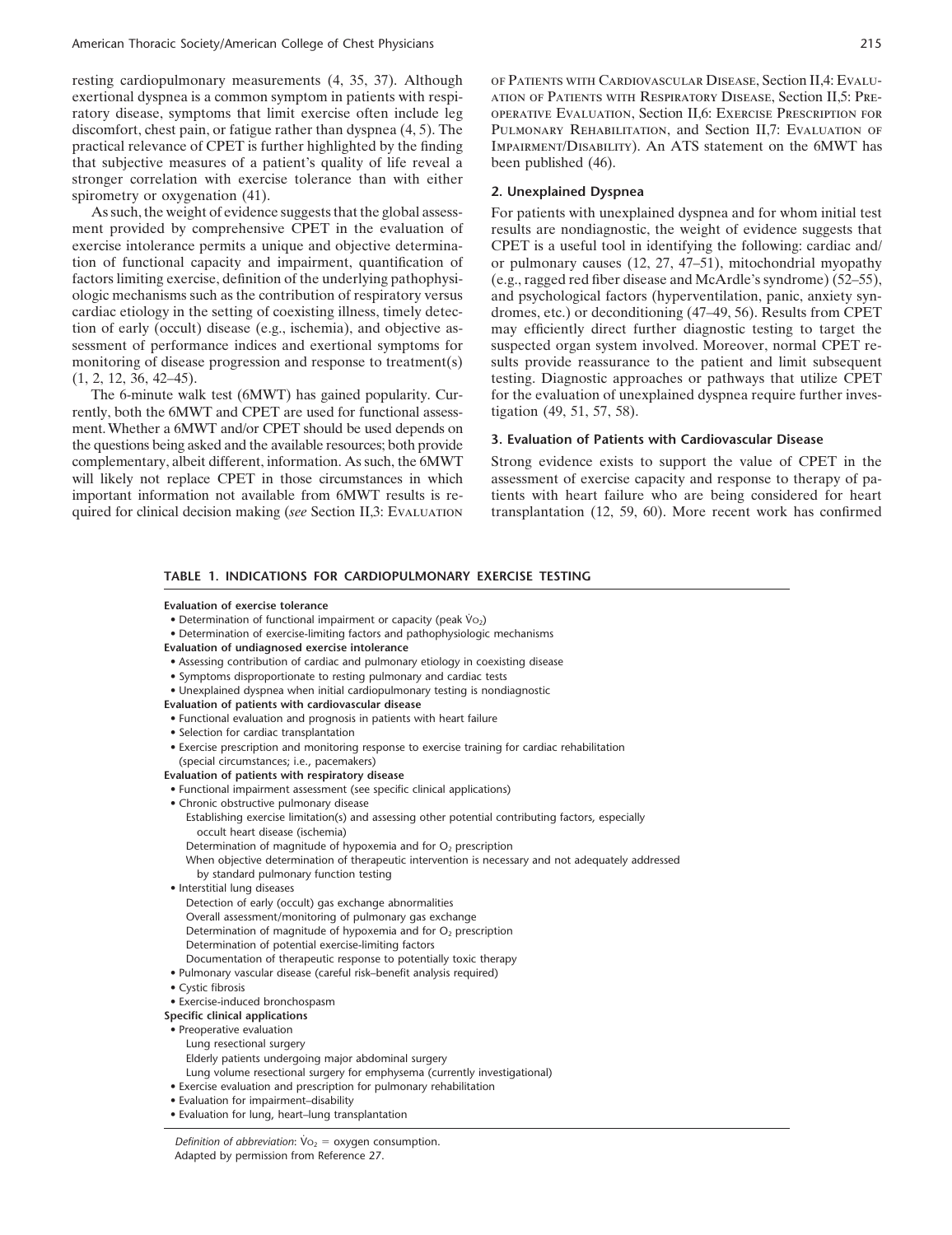dilated cardiomyopathies (44). In one study,  $V_0$ <sub>2</sub>max  $<$  50% predicted was the most significant predictor of cardiac death in timely diagnosis and accurate physiologic severity assessment, multivariant analysis (44). In a large retrospective study, peak as well as in permitting the monitoring of therapeutic interven- $V_{\text{O}_2}$  outperformed all other clinical, exercise, and hemodynamic tions (29, 31, 92–99). Whether CPET, in particular exercise puldata in determining risk of death among patients with severe monary gas exchange, has prognostic value for interstitial lung heart failure (61); these authors suggest that all patients being disease (IPF) is controversial and requires additional investigaevaluated for heart failure should undergo CPET (61). Another tion (100, 101). study has reported that abnormally high minute ventilation for *4.3. Chronic pulmonary vascular disease.* In chronic pulmoa given level of metabolism (high slope of  $V E-V co_2$  relationship), inary vascular disease the maximal oxygen consumption ( $V o_2$ max) was found to be an independent prognostic marker in patients provides an index of severity, being lower in patients with high with severe heart failure (62). The predictive value of  $V_{Q}$  and  $V_{Q}$  pulmonary vascular resistance and lower cardiac index as well other measurements may be increased when assessed after opti- as being significantly correlated with the amount of functional mization of therapy (63). vascular bed (102–104). More recent work in patients with pri-

iologic improvement in patients with heart failure undergoing  $V_{O_2}$  veak reflect reduced cardiac output (105) and functional exercise training for cardiac rehabilitation (64–67), the routine capacity and that CPET and 6-minute walk tests provide compleuse of CPET in this setting requires additional study (12, 68). mentary information in the evaluation of these patients (106). Special circumstances (e.g., fixed rate pacemakers) may define The presence of a patent foramen ovale and right-to-left shunting when CPET is necessary for exercise training prescription before can also be diagnosed with the assistance of CPET while the cardiac rehabilitation (12). Likewise, although CPET has been patient respires  $100\%$   $O_2$ . Because of significant mortality risk, used to demonstrate the value of early exercise training after exercise testing should be approached cautiously, especially in heart transplantation on quality of life and increased capacity patients with primary pulmonary hypertension; if syncope, arfor physical work, its routine use in this setting also remains rhythmia, and/or acute right heart failure is evident, exercise uncertain and requires additional investigation (69). Finally, a testing should not be performed (107). However, CPET can be clinical commentary concerning patients with heart failure has performed safely in patients with primary pulmonary hypertennoted that although 6-minute walk distance correlates generally sion (105). Resting hemodynamic data correlate well with exerwith outcome (70) and is easier to perform, it is "not precise cise results and may suffice in monitoring response to treatment enough" for indications including the measurement of important (103, 108). Indications for CPET in the individual patient must risk stratification determinants ( $V_0$ ), for adjusting exercise pre-<br>scriptions, and for gauging ability to perform physical work (63). **4.4. Cystic fibrosis.** Work has provided convincing evidence scriptions, and for gauging ability to perform physical work (63).

**4.1. Chronic obstructive pulmonary disease.** CPET is clinically work suggests that CPET results and estimates of muscle size useful in the evaluation of patients with chronic obstructive (cross-sectional area) may provide pulmonary disease (COPD); when an objective determination scription for patients with cystic fibrosis (110). of exercise capacity (Vo<sub>2</sub>peak) is necessary (*see below*) in estab- **4.5. Exercise-induced bronchospasm.** CPET is useful in diaglishing exercise limitations (71–74) and assessing other factors nosing suspected exercise-induced bronchospasm, especially that may be contributing to exercise limitation (occult myocar- when standard protocols and practices are modified to optimize dial ischemia); in relating symptoms to exercise limitation (4, 5, conditions conducive for eliciting symptoms and monitoring re-75, 76), especially when exertional symptoms are disproportion- sponses (serial spirometry before and after exercise) (24, 111– ate to resting PFTs (5); and when hypoxemia may contribute to 113). A negative test, however, does not preclude the diagnosis exercise limitation and  $O_2$  requirements may be directly quanti- of exercise-induced bronchospasm. Functional evaluation (CPET) fied (1, 3, 28, 42, 72, 77, 78). of patients with asthma may be a useful tool for encouraging

apeutic interventions on overall exercise capacity and compo- tion (114). nents of the exercise response, especially as it relates to breathing<br>strategies (45, 75), relief of dyspnea, and improvement in exercise **5. Preoperative Evaluation** tolerance (45, 72, 79). The efficacy of CPET in monitoring a *5.1. Preoperative evaluation for lung cancer resectional surgery.* variety of treatment modalities (continuous positive airway pres- Whereas routine pulmonary function tests (FEV<sub>1</sub>, diffusing casure, bronchodilators, exercise training, lung volume reduction pacity of the lung for CO  $[DL_{CO}]$ ) have the greatest utility in surgery [LVRS], etc.) directed at improving breathing strategy documenting physiologic operability in low-risk patients, other and/or reducing dynamic hyperinflation (resulting in improved diagnostic modalities, including CPET and/or split function asbreathlessness and exercise capacity) has been demonstrated sessment by quantitative lung scintigraphy, is/are often necessary (21, 45, 75, 79–87) (*see below*). An endurance constant work to more accurately assess moderate- to high-risk patients (20, exercise protocol (*see* Section III,3.3: CONSTANT WORK RATE 115, 116). Although there are proponents for both approaches Protocol) was more sensitive than the 6MWT in detecting the (117–120), work suggests that CPET and the measurement of effects of therapeutic interventions (inhaled anticholinergic  $V_{O_2}$  (especially when expressed as a percentage of the preagents) on exercise performance in patients with COPD (88). dicted value) appear to be particularly useful in predicting post-

skeletal muscle dysfunction (89) and that exercise alters amino mortality after lung resection (121–123). acid metabolism including alterations in muscle oxidative capac- Preoperative CPET and split function study results may be ity and exercise-related substrate levels, especially glutamate used in tandem to predict the risk of postoperative pulmonary (90, 91). complications and functional capacity; this may be most benefi-

the prognostic value of CPET for patients with ischemic and detection of subtle pulmonary gas exchange abnormalities not revealed by routine testing. This is important in establishing a

Although well appreciated as being useful in monitoring phys- mary pulmonary hypertension has confirmed that reductions in

**4. Evaluation of Patients with Respiratory Disease** that the measurement of  $\rm{Vo}_2$ peak is valuable for prognosis and management of patients with cystic fibrosis (109). More recent **4.1. Chronic obstructive pulmonary dis** (cross-sectional area) may provide an optimized exercise pre-

Furthermore, CPET permits evaluation of the impact of ther- increased physical activity and for optimizing exercise prescrip-

Using CPET in patients with COPD, studies have demon-<br>strated pulmonary complications (121–123). A  $\sqrt{V_{O_2}}$  of the strated that early onset metabolic acidosis is associated with the strated is associated with higher mo than 50–60% predicted is associated with higher morbidity and

*4.2. Interstitial lung disease.* CPET is efficacious in the early cial to "borderline" patients who might otherwise be precluded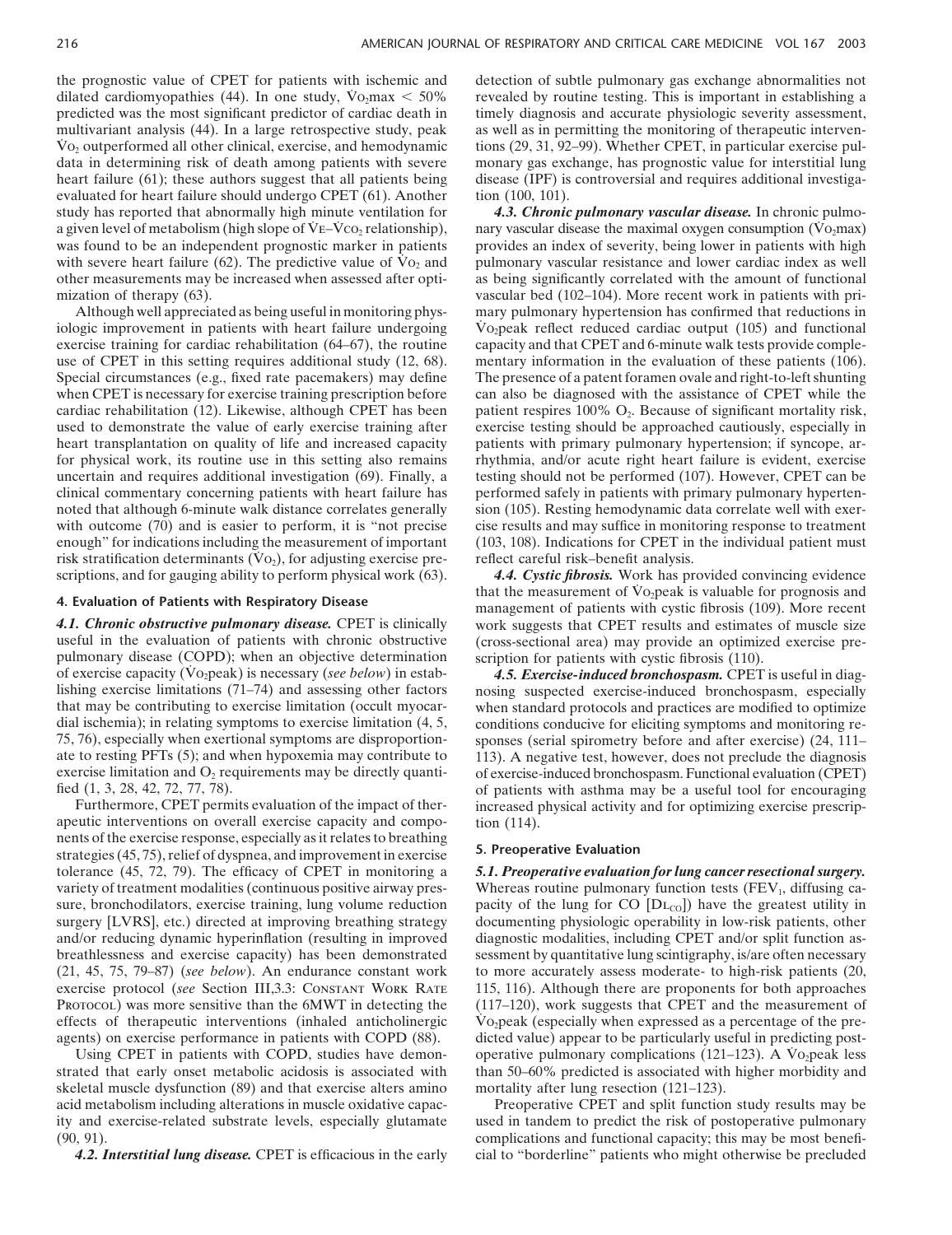from surgery (124–127). In addition, CPET permits the detection exercise intolerance related to ventilatory and/or circulatory limof clinically occult heart disease and provides a more reliable itation. Despite significant improvement in quality of life, PFTs, estimate of functional capacity postoperatively compared with and hemodynamics with transplantation, considerable exercise PFTs, which routinely overestimate functional loss after lung limitation persists ( $V_0$  approximately 45–55% predicted) and resection (122). Prospective validation of an algorithm for the is remarkably similar for single-lung, double-lung, or heart–lung functional assessment of lung resection patients has demon- transplantation (138, 139, 145, 147). Cardiac and ventilatory facstrated that morbidity and mortality were reduced by one-half tors are usually not limiting, although abnormal breathing patwithout unnecessarily excluding patients from surgery (128). terns have been observed (145, 149–151). In turn, peripheral These algorithms have proved highly sensitive for excluding factors (peripheral circulation and/or peripheral muscle), espemorbidity from conventional surgery, although in the context of cially skeletal muscle dysfunction, are purportedly primarily rea potentially life-saving cancer operation patients and physicians sponsible (144, 146, 147). However, as noted, exercise limitation may decide to incur a somewhat greater risk than the algorithm is most probably multifactorial. allows. Furthermore, different surgical approaches and advances *5.4. Preoperative evaluation for other procedures.* Work has in less invasive surgical techniques and postoperative care may shown that CPET is helpful in objectively assessing the adequacy result in interinstitutional differences in risk. Continued prospec- of cardiovascular reserve and in predicting cardiovascular risk tive validation of algorithms for preoperative functional assess- in an elderly population (152).

ment for lung resection surgery is necessary.<br>**6. Exercise Prescription for Pulmonary Rehabilitation 5.2. Lung volume reduction surgery.** The potential utility of **6. Exercise Prescription for Pulmonary Rehabilitation** CPET is highlighted by its emergence as an important tool in Exercise training is a recommended, integral component of comthe evaluation of emphysema patients being considered for prehensive pulmonary rehabilitation in patients with COPD and LVRS. The range of application of CPET in this patient group other chronic lung diseases (22, 153). CPET provides valuable includes the determination of cardiopulmonary functional status information before exercise training to determine safety and to and assessment of potential operative risk before surgery, the optimize training intensity (38, 154, 155) and can be repeated determination of exercise training prescription before and after after training to objectively document improvement and to refine LVRS, the quantification and monitoring of the clinical response training levels. This is preferably achieved with CPET, compared to surgery, and also the definition of underlying pathophysiologic with a standard or treadmill 6MWT (46, 63, 156). mechanisms responsible for improvements in exercise perfor- Objective assessment of performance capacity as well as idenmance resulting from LVRS. tification of arrhythmia, arterial desaturation, and the presence

CPET database from several studies has yielded improvements An increasing number of studies have used CPET to docu-

tients with end-stage pulmonary vascular and parenchymal lung in patients with COPD (163, 164). disease as a viable therapeutic option, comprehensive CPET is Controversy persists, however, and additional investigation tional capacity, quantitating causes of exercise limitation, and related quality of life (165, 166). providing exercise prescription for pulmonary rehabilitation be-<br>fore and after transplantation (138, 139). However, there is pres- **7. Evaluation of Impairment/Disability** ently no consensus on how indices of exercise performance may Increasing awareness of the inadequacies of resting cardiopul-

agement. Pretransplantation CPET results demonstrate severe (176).

As LVRS continues to be actively investigated, an expanding and timing of lactic acidosis can be obtained by CPET.

in the quantification of many clinically relevant exercise perfor-<br>ment improvement in exercise tolerance and  $\dot{V}o_2$  peak (153, 157),<br>mance variables after LVRS, which may not be revealed in reduced ventilatory requir mance variables after LVRS, which may not be revealed in reduced ventilatory requirements (155, 158), and improved mus-<br>standard pulmonary function studies (81, 129–135). Significant cle oxidative capacity (159) resulting standard pulmonary function studies (81, 129–135). Significant cle oxidative capacity (159) resulting from exercise training in<br>improvement in right ventricular performance, particularly dur-<br>COPD. Work has documented that COPD. Work has documented that a physiologic training effect ing exercise, has been reported at 6 months after bilateral LVRS can be accomplished in severe COPD (160, 161) and even with- (136). LVRS remains controversial largely because of uncertaint- out achieving lactic acidosis. Although improved ventilatory efies with respect to patient selection and long-term outcome (137). ficiency has been suggested as the primary mechanism (161), The National Institutes of Health-sponsored multicenter Na- more recent work using CPET and <sup>31</sup>P magnetic resonance spectional Emphysema Treatment Trial, evaluating the efficacy of troscopy has alternatively emphasized the improvement in skele-LVRS, has chosen the maximal work rate derived from CPET tal muscle bioenergetics (162). Provocative work has reported as its primary physiologic outcome parameter, because it was that a training-induced reduction in skeletal muscle redox status considered to be the best objective measure of functional status. occurs in patients with COPD versus control subjects, high-*5.3. Evaluation for lung or heart–lung transplantation.* With lighting the importance of training-induced peripheral adaptathe emergence of lung and heart–lung transplantation for pa- tions and their relevance to the assessment of training outcomes

increasingly being used to evaluate these complex patients before is required regarding optimal training intensity/regimens for and after transplantation. As such, CPET is useful in assessing COPD (38, 153, 160, 161), including the role of combined disease progression before transplantation, and in assessing func- strength and aerobic training in exercise tolerance and health-

impact the clinical decision-making process for lung transplanta-<br>tion selection. As previously noted, selection guidelines for car-<br>tional impairment (work capacity) and exercise limitation in tional impairment (work capacity) and exercise limitation in diac transplantation based on exercise performance ( $\dot{V}o_2$ max) patients with respiratory disease has focused attention on the ex-<br>have been established (12, 44, 59). panded role of CPET in the evaluation of impairment/disability From a clinical perspective, integrative CPET results in the (34, 167–171). CPET complements other clinical and diagnostic transplantation arena have reinforced the importance of the modalities, and by directly quantitating work capacity improves multifactorial etiology of exercise limitation and that of skeletal the diagnostic accuracy of impairment/disability evaluation (170– muscle dysfunction in patients with heart disease (140, 141) and 174). Whereas an earlier ATS statement concluded that CPET chronic lung disease (1, 138, 139, 142–147). Furthermore, al- might be helpful only in selected cases of impairment evaluation though a 6MWT distance of less than 400 m is useful in listing (16), more recent work has demonstrated its enhanced diagnostic for lung transplantation (148), the information provided is im- accuracy and impact on clinical decision making in cases ranging precise in answering important questions related to patient man- from mild–moderate impairment (32, 173, 175) to severe COPD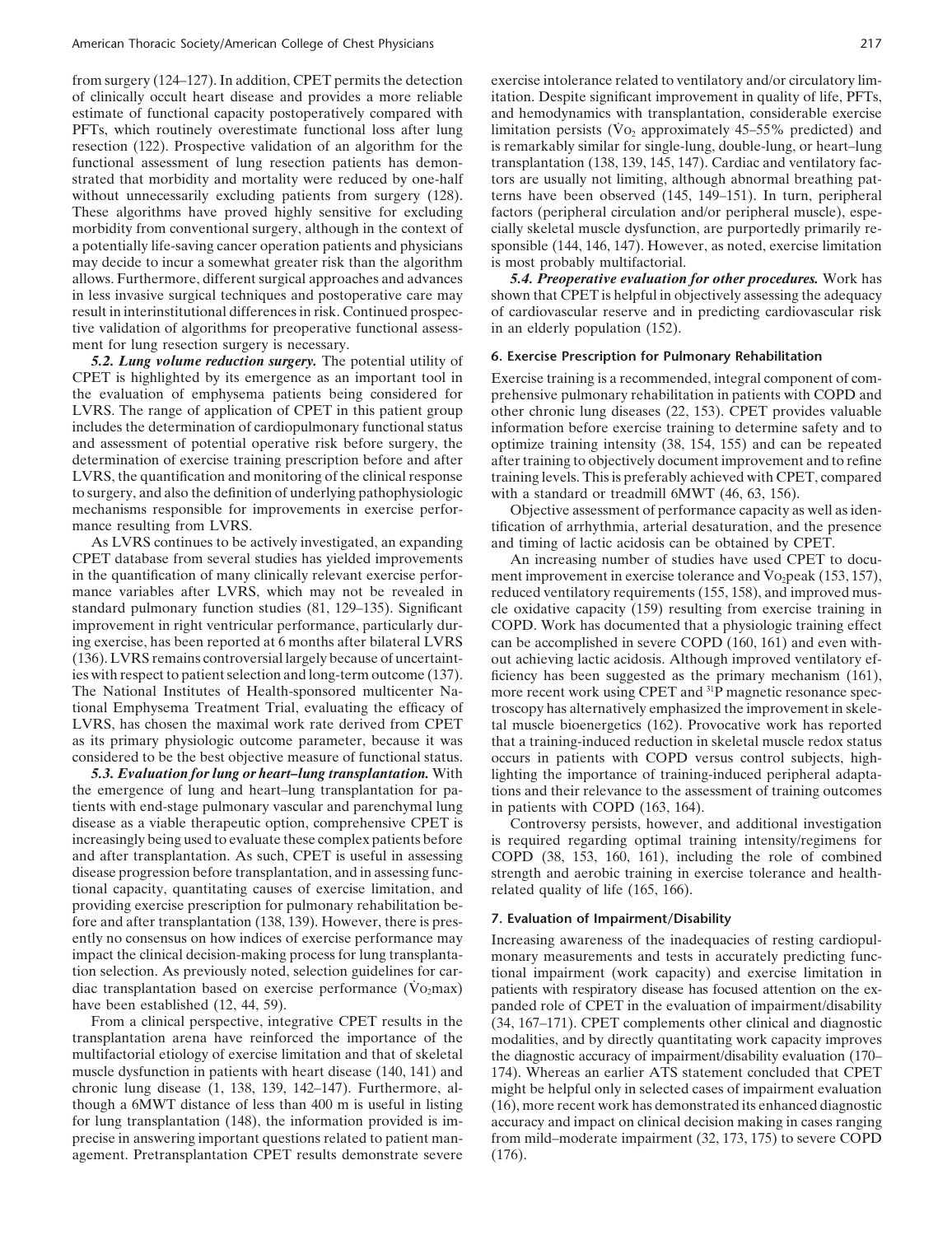|                         | TABLE 2. EXERCISE EQUIPMENT: CYCLE ERGOMETRY |  |
|-------------------------|----------------------------------------------|--|
| <b>VERSUS TREADMILL</b> |                                              |  |

|                               | Cycle    | Treadmill              |
|-------------------------------|----------|------------------------|
| Vo <sub>2</sub> max           | lower    | higher                 |
| Work rate measurement         | yes      | no                     |
| Blood gas collection          | easier   | more difficult         |
| Noise and artifacts           | less     | more                   |
| Safety                        | safer    | less safe?             |
| Weight bearing in obese       | less     | more                   |
| Degree of leg muscle training | less     | more                   |
| More appropriate for:         | patients | active normal subjects |

tional complaints are disproportionate to measured PFT impair-<br>speed and grade of the treadmill and the metabolic cost  $(\dot{V}_{02})$ ments (170, 171); when concurrent conditions (heart disease) or of performing work is only an estimate, and therefore it is difficult other factors (smoking) may limit exercise (32, 170–172, 175); to predict Vo<sub>2</sub> from tr other factors (smoking) may limit exercise  $(32, 170-172, 175)$ ; and when used in combination with job-related energy (177) subject and pacing strategy are important determinants in this and environmental conditions, so that an accurate rating of im- regard. Body weight has much less effect on bicycle ergometer pairment/disability can be established (170). An updated com- performance. Holding onto the treadmill handrails can alter prehensive framework for impairment/disability evaluation is (usually decreases) the metabolic cost of treadmill walking and urgently needed. should be discouraged whenever possible.

organs and systems involved in the exercise response, under performed is easily quantitated. There is a modestly greater conditions of progressively intense physical stress. Therefore, metabolic requirement for moving heavier legs in obese individuexercise testing involves large muscle groups, usually the lower als (3, 188–190), about 5.8 ml/minute per kilogram body weight extremity muscles as in running on the treadmill or pedaling (190); but as long as the pedaling cadence is kept constant, this on a cycle ergometer. It is usually most efficient to employ a represents a constant offset. The predictability of the relationship progressively increasing work rate protocol so that a range of between work rate and metabolic energy expenditure is impor-<br>exercise intensities can be studied in a short period of time. tant for diagnosis (see SECTION IV, Technologic advances (see below) have made it possible for a TIONSHIP). sufficient density of data to be acquired and displayed online in There are two types of cycle ergometers. Mechanically braked an appropriately designed test lasting less than 20 minutes from cycles regulate external work by adjustable frictional bands. start to finish (rest, unloaded, incremental exercise). Electrically braked cycles increase resistance to pedaling electro-

monly employed in cardiopulmonary exercise tests: treadmill do not offer sufficiently precise work rate settings and also reand cycle ergometer (Table 2). The motor-driven treadmill im- quire the subject to pedal at a fixed cadence to keep the work poses progressively increasing exercise stress through a combina- rate constant for a given setting of the bands. In contrast, the tion of speed and grade (elevation) increases. Several incremen- electrically braked cycle ergometer (192) allows direct quantifital protocols are popular and the choice among them depends cation of the work rate performed and can be computer conon the objectives of the test and the degree of the patient's trolled; this allows the work rate to be incremented automatically debilitation (178–183). Treadmill exercise testing has several and even continuously (e.g., "ramp pattern") (193–200). This advantages over cycle ergometry. For most individuals, treadmill type of ergometer is often constructed so that moderate changes walking is a more familiar activity than cycling. Walking on the in pedaling rate (40 to 70 rpm) do not influence the work rate treadmill, however, is more complex than ordinary walking, as performed. Cycle ergometers have become available that allow evidenced by differences in 6MWT distance results among sub- true unloaded pedaling (199, 200). The internal resistance of the jects performing on a treadmill versus walking (156). That fact ergometer is overcome by means of a motor "assist," so that

notwithstanding, walking/running permits a larger muscle mass to be brought to bear during maximal treadmill exercise and more work against gravity is done, leading to greater stress on the organ systems mediating the exercise response. Consequently, on average, maximal oxygen uptake is reported to be 5–10% higher on a treadmill than on a cycle ergometer (184– 187). This may be important for athletes, in whom the determination of  $\dot{V}$ <sub>2</sub>max is critical, and in some patients in whom abnormalities (e.g., cardiac ischemia) may occur only with the highest metabolic demand. If exercise testing is being used to provide a prescription for subsequent exercise training, then it may be *Definition of abbreviation*: V<sub>O2</sub> max = maximal oxygen uptake. and advantageous to use the same exercise modality in testing as for training.

The main disadvantage of treadmill exercise testing is that it is difficult to accurately quantify the external work rate of the CPET may be particularly helpful when job-related or exer- subject during treadmill exercise. The relationship between

The cycle ergometer is generally less expensive and requires **III. METHODOLOGY** less space than the treadmill. It is also less prone to introduce movement or noise artifacts into measurements (e.g., ECG and **1. Equipment and Methodology** and **1. Equipment and Methodology** blood pressure auscultation are generally easier). The principal The goal of cardiopulmonary exercise testing is to evaluate the advantage, however, is that the rate at which external work is tant for diagnosis (*see* Section IV,1.1: V<sub>O2</sub>–WORK RATE RELA-

*1.1. Exercise equipment.* Two modes of exercise are com- magnetically. Friction-braked cycle ergometers (191) generally

### **TABLE 3. COMPARISON OF FLOW AND VOLUME MEASUREMENT DEVICES**

|                               | Pneumotachograph                    | Hot Wire Anemometer                                | Pitot Tube Flow Meter                                                  | Turbine Volume Transducer                      |
|-------------------------------|-------------------------------------|----------------------------------------------------|------------------------------------------------------------------------|------------------------------------------------|
| Saliva impact                 | Saliva changes screen<br>resistance | Saliva changes hot wire<br>conductivity            | Calibration is relatively unaffected<br>because of multiple side holes | Saliva impacts on rotor,<br>changing inertance |
| Cleaning: level of difficulty | Moderate                            | Moderate                                           | (Disposable)                                                           | Moderate                                       |
| Gas viscosity                 | Changes calibration                 | Independent                                        | Changes calibration                                                    | Independent                                    |
| Gas density                   | Changes calibration                 | Independent                                        | Changes calibration                                                    | Independent                                    |
| Water vapor                   | Condensation changes<br>resistance  | Condensation changes heat<br>conductivity of wires | Relatively unaffected                                                  | Condensation can alter mass<br>of rotor        |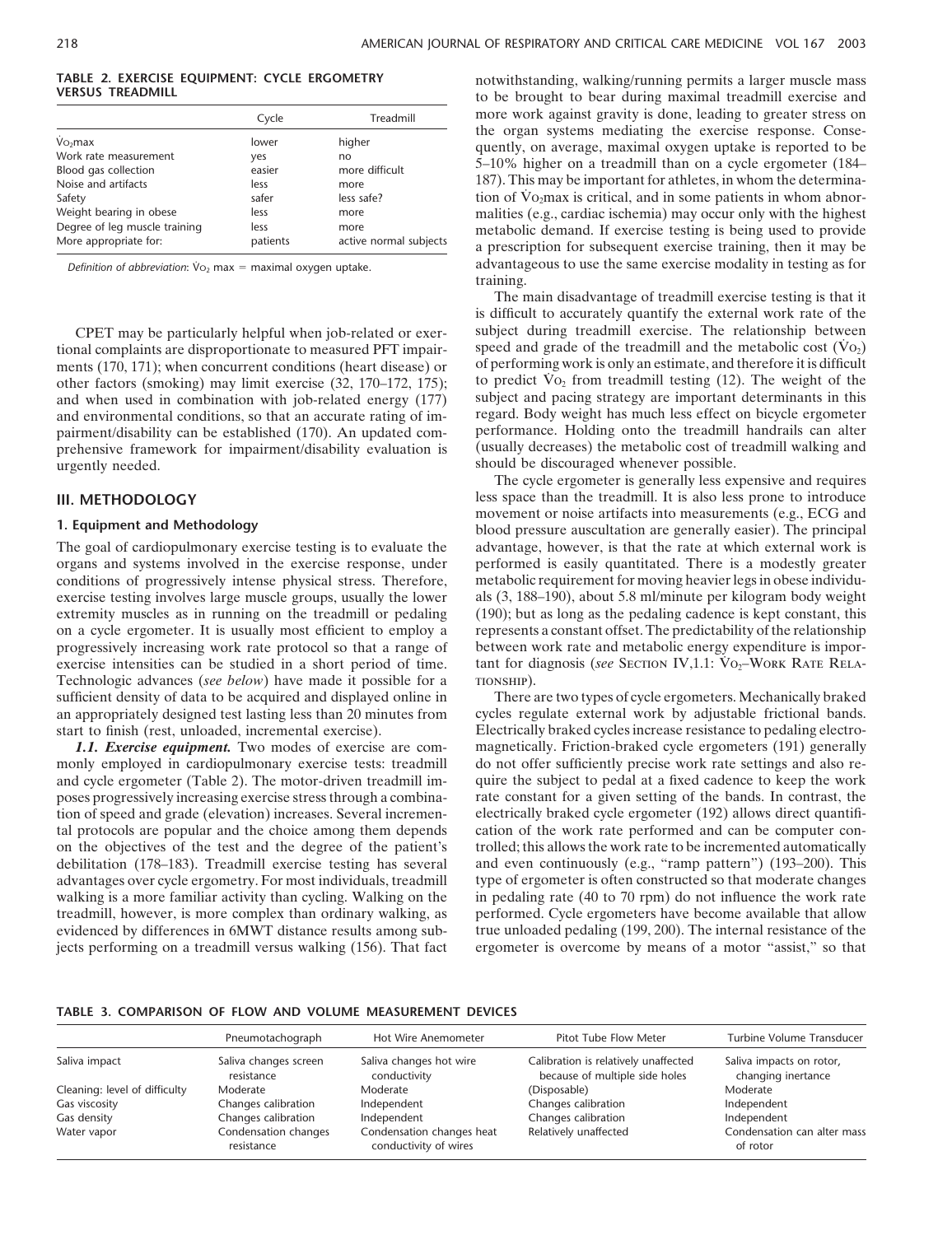**TABLE 4. ANALYZER STANDARDS FOR GAS CONCENTRATION MEASUREMENTS**

|                       | Mixing Chamber<br><b>Bag Collection</b>                                            |                                                                                            | Breath-by-Breath Mode                                                           |  |
|-----------------------|------------------------------------------------------------------------------------|--------------------------------------------------------------------------------------------|---------------------------------------------------------------------------------|--|
| Delay time, s         | $<$ 30                                                                             | ${}_{0.5}$                                                                                 | ${}_{0.5}$                                                                      |  |
| Rise time, s          | < 5                                                                                | ${}_{0.5}$                                                                                 | < 0.1                                                                           |  |
| Water vapor           | If the analyzer calibration is affected, gases<br>must be dried before measurement | If the analyzer calibration is affected, a drying<br>agent must be used in the sample line | Either use an analyzer that is unaffected,<br>or dry the gas in the sample line |  |
| Calibration stability | $\pm$ 3% of the signal over 5 min                                                  | $\pm$ 3% over 20 min                                                                       | $\pm$ 3% over 20 min                                                            |  |
| Calibration linearity | $\pm$ 3% of the signal over full range                                             | $\pm$ 3% over full range                                                                   | $\pm$ 3% over full range                                                        |  |
| Sample rate           | No requirement, but must be measurable                                             | If significant, zero the flow meter with the<br>sample pump on                             | If significant, zero the flow meter with<br>the sample pump on                  |  |

patients do not have to pedal against flywheel inertia as exercise **1.2.2. Mass flow sensor.** This device is related to the older

achievable during lower extremity exercise (201–204) and lactic the sensor rather than the volume of gas these molecules occupy. acidosis is often evident at low work rates (201). It should be **1.2.3. Pitot tube flow meter.** This device determines the differ-

gometry is the preferable mode of exercise; however, depending (210, 211). Linearization of output is usually handled digitally on the reason(s) for which CPET was requested and equipment within a microprocessor. availability, a treadmill may be an acceptable alternative. **1.2.4. Turbine volume transducer.** A lightweight impeller is

ducing devices have been adapted for exercise testing. The choice light beam are counted by a computerized system (207). Alof a flow versus a volume transducer is no longer crucial because though small, the mass of the impeller causes the impeller speed numeric integration or differentiation can be employed to calcu-<br>to lag behind changes in flow rate (i.e., dynamic nonlinearities), late one entity from knowledge of the other. Digital computer which can lead to errors in timing of the start and end of the processing can accommodate a nonlinear relationship between breath (212). However, technological advances have been made a flow or volume and transducer output. Transducers used for in the design of this type of sensor, so newer models may be exercise testing must be lightweight, have low dead space, and less impacted by such effects. low resistance to flow in the range of flows encountered during Recommendation: Automated exercise systems may use any exercise and be immune to effects of water vapor or pools of of the above-described technologies for sensing flow and volume, saliva that may accumulate during testing. A key consideration provided that manufacturers supply complete specifications for is whether the transducer can be positioned near the mouth. Such resolution, linearity, and calibration stability of the sensors. The transducers are capable of sensing flow or volume bidirectionally. devices should at minimum comply with the same and most They also eliminate the need for a nonrebreathing valve and current standards established by the American Thoracic Society this reduces the system dead space. All transducers listed below, for spirometers. with the exception of the pneumotachograph, can be used in a **1.3. Gas analyzers.** Suggested standards for gas analyzer perbidirectional configuration. Accurate values for ventilation and formance in different modes of metabolic rate measurement are metabolic parameters obtained from exercise testing are criti- listed in Table 4. Two types of gas analyzers can be used: a mass cally dependent on the accuracy of the flow-sensing device. For spectrometer (considered the "gold" standard), which is capable this reason, accurate calibration is essential, and software must of measuring all the required respiratory gases  $(CO_2, O_2$  and, provide easy methods for either changing calibration factors or . for some purposes,  $N_2$ ), and separate analyzers for  $O_2$  and  $CO_2$ .

pressure drop across a low-resistance screen (189, 205–207). Be- change in gas composition, is extremely difficult to fully compencause laminar flow is required and sputum impaction on the sate (213, 214); the time constant of this exponential response transducer screen can degrade performance, pneumotacho- must be kept as short as possible. An additional concern is graphs have generally been positioned well downstream from sensitivity of the analyzer to water vapor partial pressure in the the mouth. They are often heated to prevent condensation of sampled gas. Because water vapor partial pressure in the sampled water vapor within the screen.  $\qquad \qquad$  gas can be difficult to predict (principally because the gas temper-

begins; this is especially important for the most debilitated pa- hot wire anemometer, in which the current required to heat a tients. wire placed in the air stream to a certain temperature increases On occasion, some patients are unable to perform lower ex- as airflow increases (208, 209). In one configuration presently tremity exercise. For such patients, arm crank ergometers can used, two wires heated to different temperatures are utilized; be adapted for incremental exercise testing. However, the meta- flow detection depends on the fact that the hotter wire loses bolic stress that can be induced during arm cranking is limited; heat more rapidly than does the cooler wire. The signal generated in healthy subjects peak  $\dot{V}o_2$  averages roughly 70% of that is (nonlinearly) proportional to the number of molecules passing

noted that patients with lung disease tolerate arm cranking ence in pressure between orifices facing the flow stream and poorly; arm cranking interferes with the use of the accessory orifices perpendicular to or facing away from the flow stream. muscles of respiration. Turbulent (rather than laminar) airflow is involved and the pres-Recommendation: In most clinical circumstances, cycle er-<br>sure difference is proportional to the square of the flow rate

*1.2. Airflow or volume transducers.* A number of flow-trans- placed in the flow stream and the number of interruptions of a

verifying the accuracy of current calibration before each test. The dynamics of analyzer response have two separable com-The ATS has established standards for flow and volume mea- ponents: transport delay (the time required for gas to traverse surement in the context of spirometry (19). The transducers used the distance from the sampling site to the analyzer) and analyzer in exercise testing should also meet these standards (25). response (the kinetics of response to a change in gas composition Transducers currently employed for measuring flow or vol- introduced into the analyzer). Computer software allows comume in cardiopulmonary exercise testing are listed in the follow- pensation for gas transport delay, generally on the order of 0.2 ing sections. A summary of the major advantages and disadvan- to 0.4 second, depending on the length of the gas-sampling tube tages of each is given in Table 3. and the gas-sampling rate. The analyzer response, often taking **1.2.1. Pneumotachograph.** This flow transducer measures the the form of a sigmoid or exponential response to a stepwise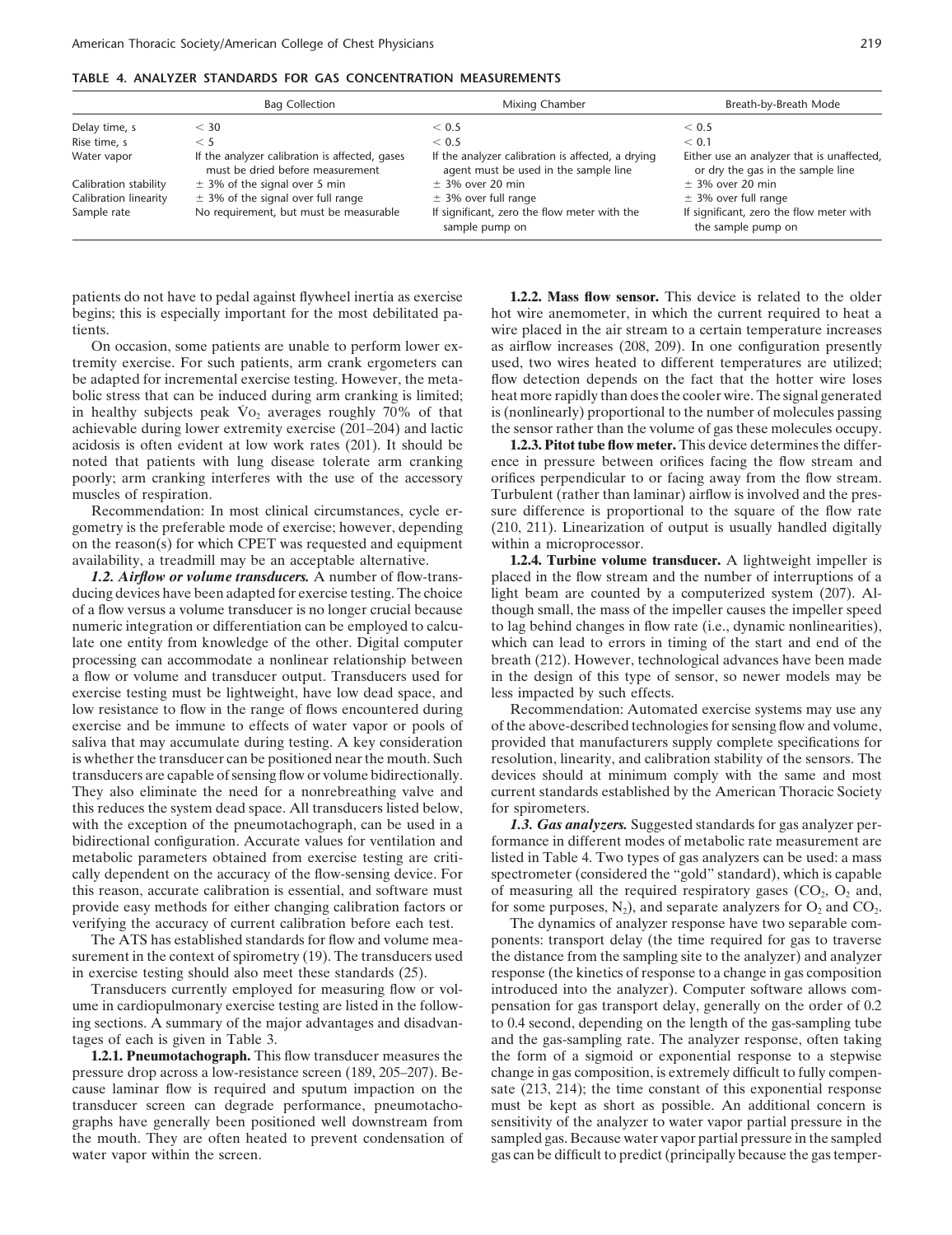ature is difficult to predict), this can introduce substantial errors expressed at strp whereas  $\dot{V}$  e is expressed under bar conditions.

to-charge ratio. This enables the measurement of a number of tories are capable of performing Scholander or Haldane analysis rapid response characteristics (analyzer half-times of response standard measurement modality, even though it is not widely of roughly 25–50 milliseconds). They are configured to "ignore" available and is not routinely used in automated systems. The of mass spectrometers has inhibited their use in most commercial at high metabolic rates (217). Technical problems could arise as

cally for the demands of cardiopulmonary exercise testing. Car- reduce the signal-to-noise ratio. This method is usually perbon dioxide analyzers, based on absorption of infrared light formed under steady state conditions (constant work rate) and by  $CO<sub>2</sub>$  (216), are common. Oxygen analyzers based on two becomes more cumbersome when perfor principles have been employed. In paramagnetic analyzers, the exercise protocols at high work rates. effect of oxygen molecules on a magnetic field is utilized. In the **1.4.2. Mixing chamber.** Mixed expired gas concentrations for electrochemical ("fuel cell") analyzer, high-temperature reac-<br>use in gas exchange measuremen tions between  $O_2$  and substrate are measured. These analyzers a gas-mixing chamber. Automated systems featuring a mixing have potential disadvantages. The analyzer output is usually not chamber have computer interfaces a linear function of gas concentration; however, computerized surement of  $\dot{V}o_2$  and  $\dot{V}o_2$  (3, 42, 219, 220). Typically, the subject correction can be made for these nonlinearities. The sensitivity breathes throu correction can be made for these nonlinearities. The sensitivity breathes through a two-way valve and expired air is directed<br>of these analyzers to water vapor content has been circumvented through a baffled chamber (usual of these analyzers to water vapor content has been circumvented through a baffled chamber (usually 5- to 15-L capacity) in which<br>by using sampling tubing (polymer Nafion) that absorbs water. the baffles facilitate mixing o by using sampling tubing (polymer Nafion) that absorbs water. the baffles facilitate mixing of the entering gas. The concentra-<br>The gas that reaches the analyzer therefore contains little water tions of CO<sub>2</sub> and O<sub>2</sub> are The gas that reaches the analyzer therefore contains little water tions of  $CO_2$  and  $O_2$  are measured continuously at the distal vapor. Failure of the drying process can be a source of errors end of the mixing chamber a

equal to the rate of metabolic  $O_2$  consumption and  $CO_2$  production. The measurement of  $\dot{V}o_2$  is based on the mass balance<br>equation: capable of accurate metabolic rate measurements. However,

$$
\dot{V}_{O_2} = (\dot{V}_I \times F_{I_{O_2}}) - (\dot{V}_E \times F \overline{E}_{O_2})
$$

VI and VE represent the volumes of inhaled and exhaled gas, geometry of the chamber), the volume and gas concentration respectively. Fi<sub>O</sub>, and  $F_{\text{O}}$ , represent the O<sub>2</sub> concentration in the signals may be "misaligned inhaled and "mixed" exhaled gas, respectively. V<sub>I</sub>, however, is inaccurate calculations. However, for incremental protocols not commonly measured; rather, it is calculated from  $\overline{V}E$  on the commonly used for clinical CPET, ventilation and mixed expired assumption that the virtually insoluble gas  $N_2$  is neither absorbed assumptions do not

$$
\dot{V}_I \times F_{I_{N_2}} = \dot{V}_E \times F \overline{E}_{N_2}
$$

$$
\dot{V}_I = \dot{V}_E \times F \overline{E}_{N_2} / F_{I_{N_2}}
$$

The measurement of  $\rm VCO_2$  is simpler, because  $\rm F_{ICO_2}$  in room simultaneously; also, gas exchange kinetics are more difficult air is practically zero and may be safely ignored in the calculation: to characterize (222

$$
\dot{V}_{\rm CO_2} = \dot{V}_{\rm E} \times F_{\rm E_{CO_2}}
$$

considered the gold standard for determining  $\overline{V}o_2$  and  $\overline{V}o_2$ , as (Figure 1), it has become practical to compute  $\overline{V}o_2$  and  $\overline{V}o_2$  on it can be performed with simple and basic equipment, requiring a b it can be performed with simple and basic equipment, requiring a breath-by-breath basis (223, 224). Utilizing algorithms first<br>only the measurement of large gas volumes and accurate mea-<br>reported in 1973 (223), a signal pr only the measurement of large gas volumes and accurate mea-<br>surement of gas concentrations without the need for rapidly and signals proportional to fractional concentrations of  $CO<sub>2</sub>$  and surement of gas concentrations without the need for rapidly responding gas analyzers. However, it is not without technical  $O_2$  measured near the mouth are typically sampled 50 or 100 difficulties and inaccurate results can be obtained. The basic times per second. In this way, each breath is broken down into technique involves collecting the expired air (by use of a two-way a large number of parts and the  $O_2$  uptake and  $CO_2$  output are nonrebreathing valve) into a collection bag. A timed collection is calculated for each interval (Figure 2). These measurements are made; the concentrations of  $CO_2$  and  $O_2$  in the bag and the summed over the entire expiration to compute the total volume volume of gas in the bag are subsequently measured; this allows of  $O_2$  uptake and  $CO_2$  output per breath,  $V_{O_2}$  and  $V_{CO_2}$ , respeccalculation of  $\overline{V}o_2$  and  $\overline{V}o_2$  (43, 215, 217).  $\overline{V}o_2$  and  $\overline{V}o_2$  are tively. The values of each breath are extrapolated to the minute.

in metabolic rate calculations (*see* Beaver [215] for discussion). A Tissot spirometer or a dry gas meter is used to measure the Some analyzers require gas to be physically dried before it collected gas volume. Use of highly accurate and well-calibrated reaches the analyzer. gas analyzers is essential for measurement of expired gas concen-The mass spectrometer ionizes gas molecules in a high-vac- trations. The gold standard for gas analysis is the traditional uum environment and then separates them on the basis of mass- differential chemical absorption technique; however, few laboragases. These analyzers are linear, often highly stable, and have (218). The mass spectrometer has emerged as the current gold water vapor, yielding "dry gas fractions." However, the high cost bag collection method is capable of precise measurements even cardiopulmonary exercise systems. a result to leakage from the nonrebreathing valve and also be-Discrete  $O_2$  and  $CO_2$  analyzers have been modified specifi- cause of short collection times (less than 1 minute), which may becomes more cumbersome when performed during incremental

use in gas exchange measurements can also be estimated with chamber have computer interfaces that allow continuous meavapor. Failure of the drying process can be a source of errors end of the mixing chamber and averaged every 15–20 seconds.<br>Expired volume is also measured continuously with any of the in measurement of  $\sqrt{V_0}$  and  $\sqrt{V_0}$ .<br> **1.4. Gas exchange measurement:**  $\dot{V}_0$  and  $\dot{V}_0$ . Conceptu-<br>
ally, oxygen uptake ( $\dot{V}_0$ ) and carbon dioxide output ( $\dot{V}_0$ )<br>
each represent the difference between the

because the washout of the mixing chamber requires a finite <sup>time</sup> (which depends on the level of exhaled ventilation and the<br>V<sub>I</sub> and V<sub>E</sub> represent the volumes of inhaled and exhaled gas, secondary of the chamber), the volume and gas concentration signals may be "misaligned" in the unsteady state, leading to assumption that the virtually insoluble gas  $N_2$  is neither absorbed gas concentrations do not change rapidly and, therefore, the into nor discharged from the capillary blood:<br>accuracy and precision of a well-designed mi be comparable to those of the breath-by-breath systems (221). The disadvantages of using a mixing chamber include inability to assess end-tidal variables (end-tidal partial pressure of oxygen  $V_{N_2}$  is asset to asset the  $[Per_{O_2}]$ ] and end-tidal partial pressure of carbon dioxide  $[\text{Per}_{\text{CO}_2}]$ ) to characterize (222). Currently, several commercially available

systems use this method for gas exchange determination.<br>**1.4.3. Breath-by-breath mode.** With the ready availability of **1.4.1. Bag collection method: Douglas bag.** Bag collection is online digital computer analysis of physiologic measurements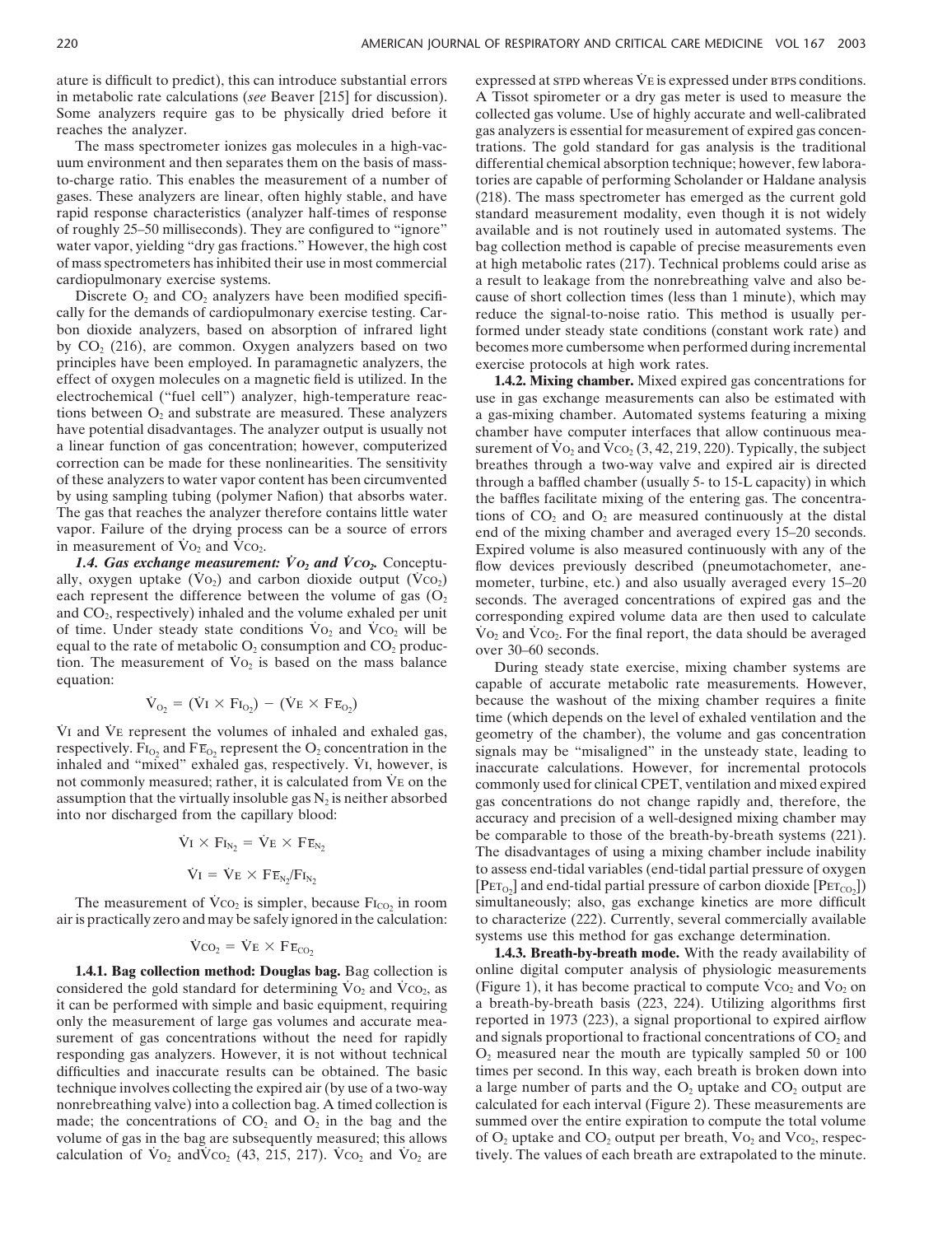

*Figure 1.* Diagram of the instruments and computer system used for the measurement of cardiopulmonary variables in a breath-by-breath mode (automated system).  $ABGs =$  Arterial blood gases;  $A/D =$  analog to digital; *ECG* = electrocardiogram.

$$
V_{\text{O}_2} = \Sigma (\text{Ft}_{\text{O}_2} - \text{Ft}_{\text{O}_2}) \times \text{V}_{\text{E}} \times \Delta t
$$

$$
V_{\text{CO}_2} = \Sigma \text{F}_{\text{E}_{\text{CO}_2}} \times \text{V}_{\text{E}} \times \Delta t
$$

sampling interval; and  $\text{F}_{\text{L}_0}$ ,  $\text{F}_{\text{E}_{\text{O}_2}}$  are the fractional  $\text{V}_{\text{E}}$ , V<sub>O2</sub>, and V<sub>CO2</sub> per breath. Finally, these values are extrapolated to instantaneous concentrations of inspired  $O_2$ , expired  $O_2$ , and the minute to obtain V $\epsilon$ , V $o_2$ , and V $\epsilon$ , expired  $CO<sub>2</sub>$ , respectively.

These calculations must accommodate water vapor, barometric pressure, and ambient temperature variations (*see* Beaver made this technique especially attractive and widely utilized. [215]). As importantly, compensation is necessary for the delay however, there is considerable potential for erroneous data.<br>
However, there is considerable potential for erroneous data. between the time at which gas is sampled at the mouth and the time at which the gas concentration is measured within the gas the automated systems with minimal quality assurance standards analyzers (usually on the order of 0.2–0.4 second). Breath-by-<br>developed for use by industry. analyzers (usually on the order of 0.2–0.4 second). Breath-by-<br>breath analysis, therefore, requires precise knowledge of gas **1.4.4. Formatting of breath-by-breath results.** To a large exbreath analysis, therefore, requires precise knowledge of gas

Although breath-by-breath data collection/analysis is presently the most popular, it is important to recognize that the matical manipulation of the breath-by-breath responses. For confidence with which these "metabolic" indicators can be calcu-<br>graphic display and tabular report confidence with which these "metabolic" indicators can be calcu-<br>lated depends on the combined measurement errors for each of are available: running average of a chosen number of breaths, lated depends on the combined measurement errors for each of the determined variables. Unless great care is taken with the running median of seven breaths, running average of five of calibration of the sensors, these errors can be additive and large. seven breaths, and average of all breaths at intervals of different A further concern is the assumptions of the algorithms (225–227). duration. The results are always extrapolated to per-minute val-For example, breath-by-breath changes in end-expiratory lung ues. For the tabular report, the default option offered by comvolume (EELV) will violate the strict requirement that  $\dot{V}_{O_2}$  be mercial systems is to average the breaths at intervals of different measured in expired-only gas, and substantial error can be intro- duration, usually 30 to 60 seconds. Significant differences in duced with each breath in which EELV changes; however, these results from the same test can occur as a result of time interval effects are generally damped out by averaging over time (228– selection (230, 232). Differences of more than 15% in  $\dot{V}o_2$  have 230). Several factors can also introduce additional errors in the been reported with different choices of time intervals. Variability measurements. In some patients, the concentrations recorded increases as sample averaging decreases. Intervals of 30 and 60 during each expiration may not represent the composition of seconds compare better with results from nonautomated systems the average alveolar gas (i.e., in patients with COPD and other (228, 229). patients with inhomogeneous distribution of ventilation). Fur- Recommendations: All the breaths collected should be used thermore, inaccurate integration of the three signals (flow,  $F_{Q_2}$ , in the processing of the data. However, erroneous breaths caused and  $F\text{co}_2$ ) can also occur in patients who do not have a uniform by swallowing, coughing, and so on, should not be included. For and smooth breathing pattern, due to circulatory oscillations, as the final tabular and graphic report, 30- to 60-second intervals

To improve the reliability of breath-by-breath measurements, vals may be acceptable.<br>algorithms have been developed and implemented (225, 227) to **1.5. Electrocardiogram** enable breath-by-breath compensation for changes in lung gas the R-R interval of the electrocardiogram. A key requirement stores. This allows approximation of the rate of gas transfer is that the electrodes and the detection electronics be specially

methodology and the flexibility in the treatment of the data have three lead electrocardiograms may be used to monitor for



 $O_2$  concentration (%), and  $CO_2$  concentration (%) used for cardiopulmonary measurements. The three signals are aligned by using the transport delay and time response of the gas concentration analyzer. Each expiration is partitioned into a large number of segments (each typically 10 milliseconds in duration). Vε, Vo<sub>2</sub> and Vco<sub>2</sub> are measured in each seg-<br>ment by multiplying flow times gas concentration times Δt (*see* equawhere  $\dot{V}E$  is the instantaneous expired airflow rate;  $\Delta t$  is the instant the values of all the segments are added to obtain the segments are added to obtain the segments are extrapolated to

analyzer delays and response kinetics (224). tent, the breath-by-breath fluctuations (noise) in the ventilatory<br>Although breath-by-breath data collection/analysis is pres-<br>and metabolic variables measured can be minimized

has been reported in patients with heart failure (231). for averaging data are recommended although 20-second inter-

1.5. Electrocardiograph. Heart rate usually is measured from between the airspaces and the pulmonary capillaries. designed for movement artifact rejection. For optimal detection Recommendations: Both breath-by-breath and mixing cham- of myocardial ischemia and cardiac arrhythmias during exercise, ber data collection/analysis of CPET results can be used for serial 12-lead electrocardiograms should be monitored in most clinical purposes. The convenience of the breath-by-breath clinical exercise tests (7, 191). However, in some exercise tests,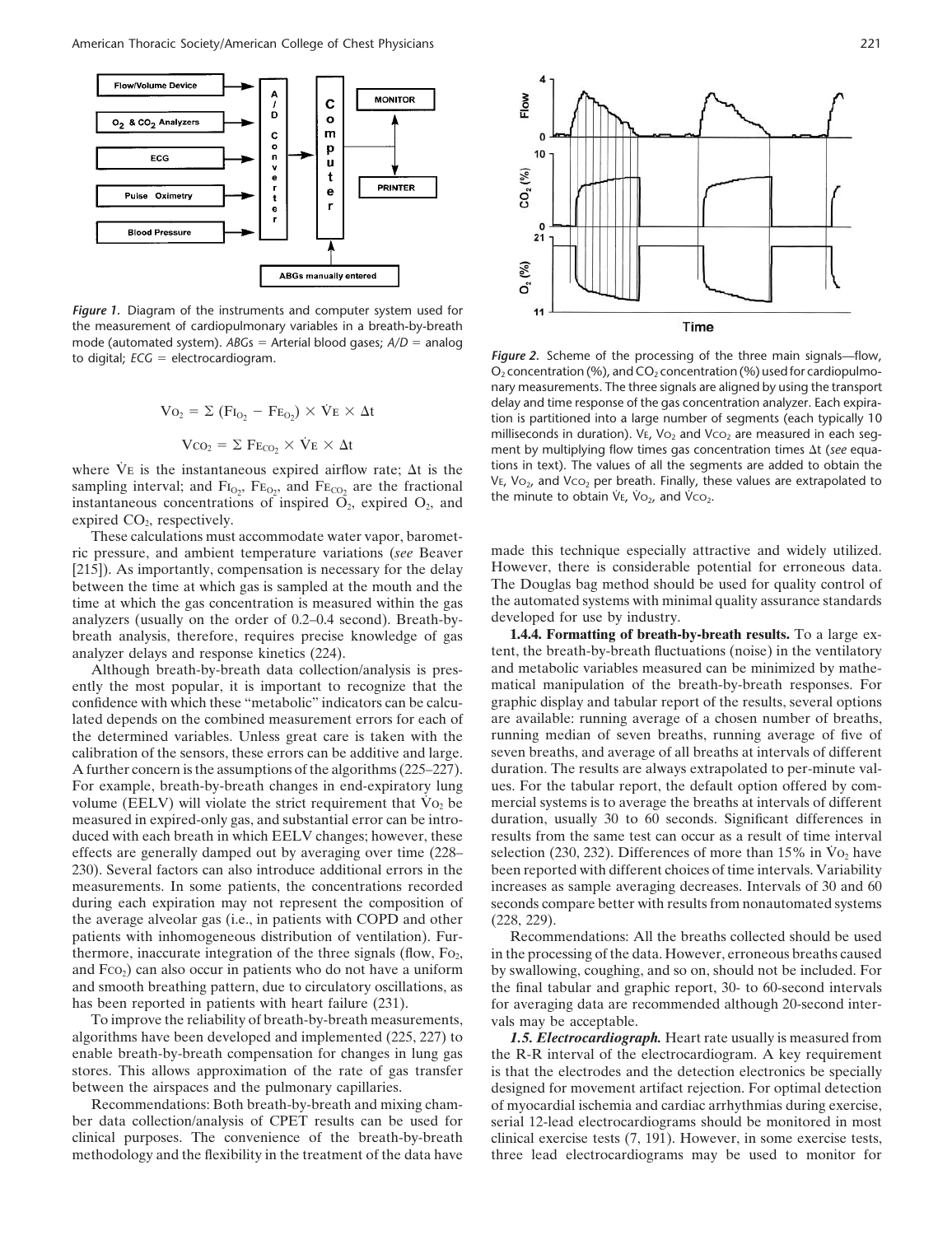| TABLE 5. MINIMAL REQUIREMENTS FOR CARDIOPULMONARY EXERCISE TESTING EQUIPMENT |  |  |  |  |
|------------------------------------------------------------------------------|--|--|--|--|
|------------------------------------------------------------------------------|--|--|--|--|

| Equipment       | Range         | Accuracy*            | Reproducibility<br>(%) | Frequency Response<br>(ms) | Test Signal                        |
|-----------------|---------------|----------------------|------------------------|----------------------------|------------------------------------|
| $O2$ analyzer   | $0 - 100%$    | 1%                   |                        | < 130                      | Minimal two-point calibration      |
| $CO2$ analyzer  | $0 - 10%$     | 1%                   |                        | < 130                      | Minimal two-point calibration      |
| Flow meter      | $0 - 14$ L/s  | 3%                   |                        | < 40                       | 3-L syringe                        |
| Cycle ergometer | $0 - 400$ W   | 2% or 3 W above 25 W |                        |                            | Dynamic torque meter               |
| Treadmill       | $0-10$ mph    | $0.2$ mph            |                        |                            | Timed revolution of marker on belt |
|                 | $0-20%$ grade | $0.5\%$              |                        |                            | Measurement with carpenter's ruler |

\* Linearity within the indicated percentage of full scale for each apparatus.

sure becomes more difficult during exercise because of the inmated blood pressure measurement systems have been developed specifically for use during exercise. Many operate on the ial oxygen saturation  $[\Delta Sp_{02}] \ge 5\%$ ) should be confirmed with oscillometric method, in which, as the cuff is automatically de-<br>arterial blood gases (13, 25) oscillometric method, in which, as the cuff is automatically deflated in stages, pressure oscillations induced within the cuff by **1.9. Calibration procedures/quality control.** For cardiopul-<br>pulsations in the arm are detected (234). Despite algorithms monary exercise testing systems pulsations in the arm are detected (234). Despite algorithms designed to decrease the effects of artifacts, blood pressure mea-<br>facturer bears the responsibility for demonstrating that the syssurements may be inaccurate when, for example, the arm is tem is accurate and precise. This should include description of flexed during the measurement cycle. Periodic checks against the methods used in their validation. If possible, the ventilatory manual determinations are therefore important. and gas exchange measurements of each unit should be validated

arterial catheter is inserted to facilitate blood sampling, it may lyzed by Scholander or mass spectrometry techniques. Minimal be useful to measure blood pressure directly. It should be ap- equipment requirements are presented in Table 5. Ideally, indepreciated that intraarterial blood pressure measurements are pendent reference laboratories would validate CPET systems modestly higher than those produced by auscultation, particu-<br>akin to the process available for spirom modestly higher than those produced by auscultation, particularly in systolic pressure measurements. The diastolic blood pres- However, it must be stressed that the user bears the responsisure does not change or slightly decreases on exercise with aus-<br>bility for assuring that measurements remain accurate. Cardiocultation but slightly rises with intraarterial measurement (235, pulmonary exercise testing, especially when it features breath-236). Miniature transducers that can be attached to the thorax by-breath gas exchange analysis, requires meticulous attention or to the arm while the subject exercises are available. Meticulous to calibration procedures to assure accurate and reproducible attention to technique (e.g., exclusion of air bubbles) is necessary measurements. A good practice is to calibrate the system daily to assure good frequency response. The transducer should be and to maintain a calibration log book so that long-term trends placed and "zeroed" at the left atrium level (fourth intercostal can be monitored. placed and "zeroed" at the left atrium level (fourth intercostal space at the midclavicular line). Presently, most laboratories Daily calibration begins with the determination of ambient employ single-use disposable blood pressure transducers. barometric pressure, temperature, and relative humidity. The

transmission of light of two different wavelengths that occur<br>with arterial pulsations in an extremity (usually the finger or ear<br>transducers. Verification of calibration of the air flow or volume with arterial pulsations in an extremity (usually the finger or ear lobe). Because oxygenated and reduced hemoglobin transmit transducer can be performed with a calibrated 3-L syringe. A certain light wavelengths differently, this information is used range of flow rates should be performed to simulate the wide to estimate arterial  $O_2$  saturation (237). Although useful and range of flow rates that occur in going from rest to heavy exercise; convenient for continuous monitoring (238, 239), awareness of syringe strokes varying f convenient for continuous monitoring (238, 239), awareness of several important issues is necessary. In general, pulse oximeters cover most of this range. Agreement in calculated volumes to have reasonable accuracy: 95% confidence limits of  $\pm$  4–5% as within  $\pm$  3% signifies adeq have reasonable accuracy: 95% confidence limits of  $\pm$  4–5% as within  $\pm$  3% signifies adequate performance.<br>compared with directly measured arterial O<sub>2</sub> saturation (240), Although the output of most CO<sub>2</sub> and O<sub>2</sub> gas compared with directly measured arterial  $O_2$  saturation (240), Although the output of most  $CO_2$  and  $O_2$  gas analyzers is a provided that a good pulse signal is obtained. The measurement nonlinear function of gas conc provided that a good pulse signal is obtained. The measurement is thought to be less accurate at saturations below about 88% aim to create linear outputs over the desired operating range. (241), which is exacerbated in black patients (242). For  $CO_2$ , this is 0–8%; for oxygen this is 13–21% (unless testing

rhythm disturbances and to screen for ischemia. Computerized artifacts. Dark skin color can interfere with signal detection systems enabling continuous CRT display contribute to test (242, 246). These devices cannot detect carboxyhemoglobin or safety; averaging of ECG complexes is not recommended and methemoglobin; the calculations approximate the oxygenated it should be used only as a supplement to the raw data. Skin fraction of available hemoglobin. An additional disadvantage of preparation and use of sweat-resistant adhesive electrodes are pulse oximetry is that arterial  $O_2$  saturation rather than Po<sub>2</sub> is important to decrease the noise on the ECG tracing. The  $12$ - measured. Arterial Po<sub>2</sub> is more relevant in assessing the effects lead ECG electrodes positioning proposed by Mason and Likar of lung disease on pulmonary gas exchange. It should be noted (233) best resembles the standard ECG. that despite a fall in arterial Po<sub>2</sub> to 70 mm Hg, saturation would **1.6. Noninvasive blood pressure.** Auscultation of blood pres-<br>ill remain above 93%, as the  $O_2$  dissociation curve at this point is becomes more difficult during exercise because of the in-<br>is insensitive to changes in crease in ambient noise and movement artifacts. Yet detection good for monitoring trending phenomenon but not reliable for of exercise-induced hypertension (or, less commonly, hypoten- determining absolute magnitude of change (247). Quality assursion) is an important goal in many circumstances (191). Auto-<br>mated blood pressure measurement systems have been devel-<br>oxygen saturation. Significant desaturation (i.e., a change in arte-

**1.7. Intraarterial blood pressure.** For studies in which an by the bag collection method, with the gas concentrations ana-

**1.8. Pulse oximetry.** Pulse oximeters detect the variation in exercise system must be calibrated daily (or ideally before each

Some authors have reported that pulse oximeters tend to while breathing hyperoxic gas mixtures is intended). Daily twooverestimate true arterial O<sub>2</sub> saturation (77, 243, 244). On the point calibrations of each analyzer with two precision-analyzed other hand, poor perfusion of the extremity (yielding decreased gas mixtures should be perfo gas mixtures should be performed. Typically this is done with pulsatility), which may occur in cardiovascular disease, may yield one 6%  $CO_2$  and 15%  $O_2$  tank and one 0%  $CO_2$  and 21%  $O_2$  falsely low readings (245). Movement and stray light can yield tank. On occasion, additiona tank. On occasion, additional certified tanks with other relevant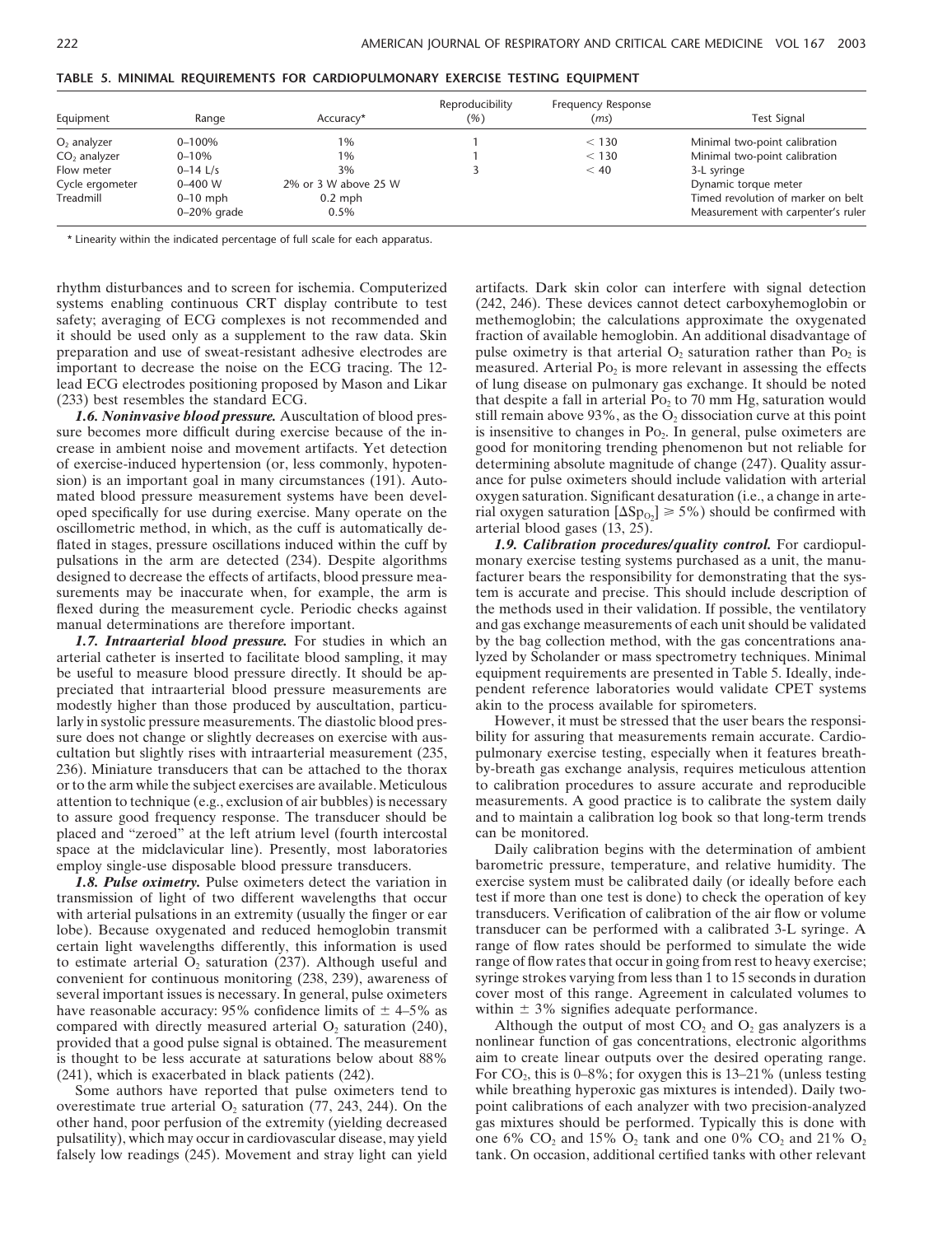| TABLE 6. REPRODUCIBILITY OF VARIABLES MEASURED DURING CARDIOPULMONARY EXERCISE TESTING |
|----------------------------------------------------------------------------------------|
|----------------------------------------------------------------------------------------|

|                     |                 |      |                 |                                                     |                        |                  |           |       |      |       |      |                           |           |     | Work Rate/                    |           |
|---------------------|-----------------|------|-----------------|-----------------------------------------------------|------------------------|------------------|-----------|-------|------|-------|------|---------------------------|-----------|-----|-------------------------------|-----------|
|                     | Sample          |      | Sample Exercise |                                                     |                        |                  |           |       |      |       |      |                           | Systolic  |     | Exercise                      | Learning  |
| First author (Ref.) | Characteristics | Size | Protocol        | Statistical Analysis*                               | $\dot{V}$ <sub>2</sub> | VCO <sub>2</sub> | <b>HR</b> | ΨE    | VT   | fr    |      | $AT$ O <sub>2</sub> Pulse | <b>BP</b> |     | $Sp0$ , Duration              | Effect    |
| Garrard (255)       | Normals         | 6    | Max.            | Coefficient of variation, %                         | 8.4                    |                  | 3.8       | 12.0  | 4.4  | 9.1   | 12.1 |                           |           |     | $5.5^{\dagger}$               | <b>No</b> |
| Nordrehaugh (257)   | Normals         | 10   | Max.            | Coefficient of variation, %                         | 5.0                    |                  | 3.0       | 7.0   |      |       | 13.0 |                           |           |     | $7.0^{\dagger}$               | Yes       |
| <b>Wilson (256)</b> | Normals         |      | Max.            | ANOVA/covariance                                    |                        |                  |           |       |      |       |      |                           |           |     |                               | <b>No</b> |
| Belman (261)        | <b>COPD</b>     | 11   | Submax.         |                                                     |                        |                  |           |       |      |       |      |                           |           |     |                               | Yes       |
| Brown $(263)$       | <b>COPD</b>     | 11   | Max.            | Least significant<br>difference/ $\overline{x}$ . % | 8.7                    | 8.6              | 8.6       | 12.3  | 11.3 | 15.0  |      | 13.7                      |           |     | $7.3^{\dagger}$               | <b>No</b> |
| Cox (262)           | <b>COPD</b>     | 11   | Max.            | Coefficient of variation, %                         | 3.0                    | 5.0              | 3.0       | 5.0   |      | 6.0   |      |                           |           |     | $3.7^{\dagger}$               | No        |
|                     |                 |      |                 | (relative duplicate error, %)                       | (3.5)                  | (6.0)            | (3.7)     | (6.6) |      | (8.3) |      |                           |           |     | (4.5)                         |           |
| Noseda (259)        | <b>COPD</b>     | 20   | Max.            | Coefficient of variation, %                         | 9.0                    |                  | 5.0       | 8.1   |      |       |      |                           |           |     | $9.7^{\dagger}$               | No        |
| Owens (260)         | <b>COPD</b>     | 13   | Max.            | Coefficient of variation, %                         | 6.6                    | 9.6              | 3.5       | 6.3   |      | 6.2   |      |                           |           |     | $13.8^{\dagger}$              | No        |
| Swinburn (258)      | COPD            | 17   | Max.            |                                                     |                        |                  |           |       |      |       |      |                           |           |     |                               | Yes       |
| Marciniuk (264)     | <b>ILD</b>      | 6    | Max.            | Coefficient of variation, %                         | 5.3                    |                  | 4.0       | 5.5   | 4.6  | 5.8   |      |                           |           | 2.5 | $5.6^{\dagger}/7.9^{\dagger}$ | No        |
| Elborn (265)        | <b>CHF</b>      | 30   | Max.            | Coefficient of variation, %                         | 6.0                    | 9.0              | 8.0       | 8.0   |      | 7.0   |      |                           | 5.0       |     | $7.0*$                        | Yes       |
| Janicki (266)       | <b>CHF</b>      | 16   | Max.            | Coefficient of variation, %                         | 5.7                    |                  | 4.4       |       |      |       | 9.2  |                           | 6.7       |     | $7.2*$                        | <b>No</b> |
| Meyer (267)         | <b>CHF</b>      | 11   | Max.            | Coefficient of variation, %                         | 4.1                    | 6.4              | 1.4       | 6.3   |      |       |      | 4.4                       | 2.2       |     | $3.6^{\dagger}$               |           |

*Definition of abbreviations*: ANOVA = analysis of variance; AT = anaerobic threshold; BP = blood pressure; CHF = chronic heart failure; COPD = chronic obstructive pulmonary disease; fR = respiratory frequency; HR = heart rate; ILD = interstitial lung disease; Max. = maximal;  $Sp_{O_2}$  = arterial oxygen saturation as indicated by pulse oximetry; Submax. = submaximal; Vco<sub>2</sub> = carbon dioxide output; VE = minute ventilation; Vo<sub>2</sub> = oxygen uptake; VT = tidal volume.

Adapted by permission from Reference 264.

\* The numbers displayed correspond to the results of the statistical variable listed in the statistical analysis column. Coefficient of variation is the ratio of the standard deviation to the mean expressed as a percentage.

† Work rate.

‡ Exercise duration.

is to maintain a single precision gas cylinder (grandfather) for purposes, the calibration should be linear in the range of 0 occasional use; such a tank can last a number of years and pro- to 400 W. Because most laboratories do not have access to a vide long-term validation of calibration accuracy.  $\Box$  dynamometer, cycle ergometer manufacturers should provide

A third routine calibration must be performed in systems this service. Currently, this is also available from independent featuring breath-by-breath gas exchange measurements. The commercial vendors. For treadmills, belt s featuring breath-by-breath gas exchange measurements. The commercial vendors. For treadmills, belt speed should be verified transport delays between the gas sampling point and each gas by timing revolutions of the belt wit transport delays between the gas sampling point and each gas by timing revolutions of the belt with a subject on the treadmill;<br>analyzer need to be known with precision so that the respiratory accuracy of the grade indicat analyzer need to be known with precision so that the respiratory accuracy of the grade indication should also be validated (191).<br>airflow and gas concentration signals can be properly time There are two other overall calib airflow and gas concentration signals can be properly time<br>aligned. A solenoid allows an abrupt switch between two gas able. The first is a physiologic/biologic validation (254), in which aligned. A solenoid allows an abrupt switch between two gas able. The first is a physiologic/biologic validation (254), in which sources with different  $O_2$  and  $CO_2$  compositions, and the time a healthy member of the la

sources with different O<sub>2</sub> and CO<sub>2</sub> compositions, and the time in easure and delays between solenoid activation and the detection of change a healthy member of the laboratory staff, consuming a stable<br>in gas analyzer out performance of the system (precision) rather than accuracy. 1. Changes in the underlying disease process(es)

Other calibration procedures need to be performed, but on a 2. Changes in medication less frequent basis. Blood pressure transducers can be calibrated 3. Patient motivation periodically with a mercury manometer, but with modern dispos-<br>able units this calibration is not meaningful unless performed<br> $\frac{1}{5}$  The time of day able units this calibration is not meaningful unless performed<br>daily, which is often not practical. Most electrically braked cycles<br>have static calibration procedures that can be performed as a<br>checkup procedure. However, braked cycle ergometer requires dynamic calibration with the use of a dynamometer (torque meter) (251–253), which should ticulously controlled. be performed yearly or whenever the cycle ergometer is moved A number of studies have closely examined the variability

compositions should be used to verify linearity. A good practice (jarring often disturbs the calibration). For most clinical testing

- 
- 
- 
- 
- 
- 
- 

by several factors, especially motion. That is why the electrically Care must be taken to ensure that these factors, which may braked cycle ergometer requires dynamic calibration with the contribute to alteration of measur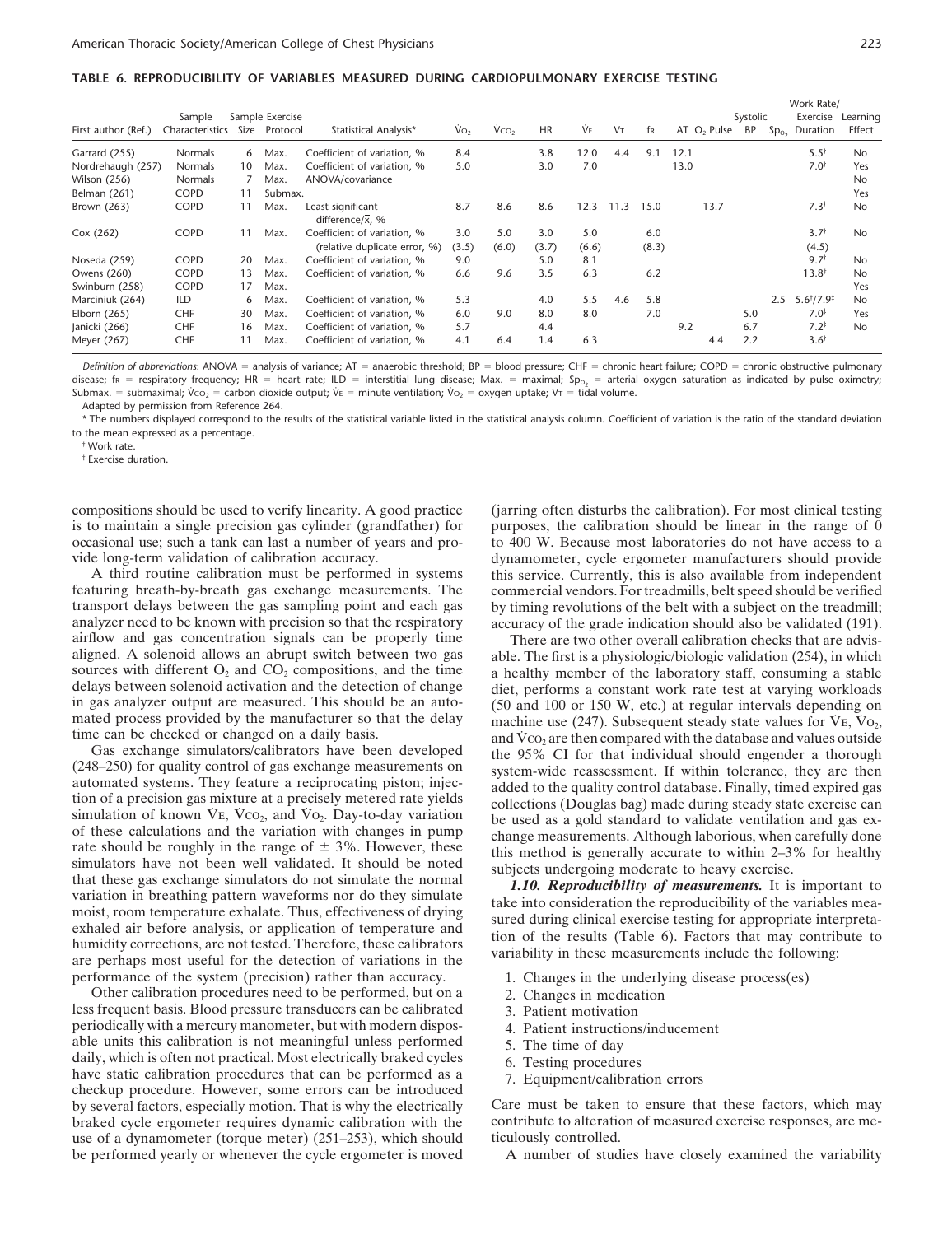a number of other factors may influence the reproducibility of artery can be considered. It is possible to gain important diagnosresults. An important factor to consider is that of a potential tic information from a single blood sample drawn from the radial learning effect (Table 6), and therefore the need for preliminary/ artery. The optimal timing of this sample is near maximal exerfamiliarization testing. Various studies have provided conflicting cise. Assessing exercise gas exchange from a sample obtained results, with some reporting a significant change with repeated from a single arterial puncture at peak exercise when the patient testing (257, 258, 261, 265), and others reporting no significant is struggling to finish the test or immediately postexercise, when change (255, 256, 259, 260, 262–264, 266). A number of reasons the gas exchange milieu is already different from peak exercise may explain these discrepancies, and include whether the test conditions, is to be discouraged. Pa<sub>O2</sub> changes occur rapidly after was submaximal (i.e., not maximal and symptom limited), the end of exercise and clinically whether repeated testing was undertaken within a short period ent at peak exercise can be missed (274). of time (i.e., four tests within 7–10 days), and whether there Work has suggested that arterial blood samples obtained were changes in the underlying disease process (e.g., chronic during Minute 5 of a constant work protocol above the anaerobic heart failure). An additional factor that may influence the repro-<br>threshold (70% of maximal incremental exercise test [IET] work ducibility of measurements is the time of testing. Preferably, rate) are comparable to those obtained near maximal exercise repeated testing should be undertaken at the same time of day, during an IET at a matched  $\rm{Vo}_2$  (275, 276) (*see* Section III,3.3: as significant diurnal variation in results has been reported (255). CONSTANT WORK RATE PROTOCOL). Additional investigation is Furthermore, the testing protocol, procedure, and instructions required. to the patient must be rigidly controlled, as these have been Blood samples should be analyzed promptly; Pco<sub>2</sub>, Po<sub>2</sub>, and shown to significantly affect performance (258, 268). Finally, pH are the key variables. Co-oximetry is often useful, but only disease severity may also affect the variability of some measure- mandatory to rule out elevated carboxyhemoglobin or methemoments during exercise (266), and may affect the interpretation globin levels. Lactate, standard bicarbonate, or base excess analof results in some patients with more severe disease. ysis is helpful to confirm noninvasive anaerobic threshold (AT)

An important clinical decision is whether CPET requires the **3. Exercise Testing Protocols** placement of an arterial catheter for arterial blood sampling (269). Usually a noninvasive clinical test is adequate for clinical There are several protocols that can be used with either a cycle purposes. However, if the main purpose of the test is to deter- ergometer or a treadmill. Classification is based on the manner in mine the adequacy of pulmonary gas exchange, arterial blood which the work rate is applied (277): (*1*) progressive incremental sampling should be considered. Examples of situations in which exercise (every minute) or continuous ramp protocol; (*2*) a arterial blood sampling should be considered are as follows: multistage exercise protocol (every 3 minutes, with a "pseudo"- (*1*) patients with known disease states in which pulmonary gas steady state at each level); (*3*) a constant work rate (the same exchange abnormalities are common, such as interstitial lung work rate, usually for 5 to 30 minutes); or (*4*) a discontinuous disease, pulmonary vascular disease, and chronic obstructive protocol, which consists of short periods (3–4 minutes) of conpulmonary disease with low D<sub>L<sub>CO</sub> (3, 270, 271); (2) patients stant work rate exercise separated by resting periods and with for whom determination of desaturation by pulse oximetry is loads progressively increased (rarel</sub> for whom determination of desaturation by pulse oximetry is considered less reliable (e.g., dark-skinned individuals) (13, 242, *3.1. Maximal incremental cycle ergometry protocols.* This 246); (3) patients for whom an accurate measurement of oxygen-<br>protocol is widely used in clinical practice (Figure 3). A progresation is needed (e.g., for prescription of supplemental oxygen); sively increasing work rate protocol enables rapid acquisition of and (*4*) patients with abnormal initial CPET results, and con- diagnostic data. Because the responses of the variables of key cerning whom uncertainty persists regarding abnormality of pul-<br>interest (V $E$ , V $CO<sub>2</sub>$ , and V $O<sub>2</sub>$ ) lag behind changes in work rate, monary gas exchange, that is, whether increased  $\overline{V}E/VCO_2$  is due  $\overline{E}$  it is important to employ a protocol in which work rate increases to hyperventilation versus increased dead space ventilation. Ad- at a constant rate. For the same reason, it is best to begin the ditional investigation of the utility and indications of arterial incremental phase of exercise from a baseline of unloaded pedalsampling in clinical exercise testing is required. ing ("0 W"), rather than rest. An efficient IET protocol consists

oxygen pressure  $(Pa_{02})$  measurement and calculation of the alveolar–arterial difference for oxygen pressure  $[P(A-a)O_2]$ . Pulse oximetry is frequently used as an alternative to these evaluations; or the test is terminated by the medical monitor (*see* Section however, it is a suboptimal substitute. III,4.3.3: CRITERIA FOR TERMINATING EXERCISE TEST). With the

 $Pa_{CO_2}$  and calculating the ratio of physiologic dead space to tidal ble to increase the work rate continuously, usually every 1 to 2 volume (VD/VT). This calculation requires measurement of  $Pa_{CO_2}$  seconds in a ramplik volume (VD/VT). This calculation requires measurement of Pa<sub>CO2</sub> seconds in a ramplike fashion (ramp protocol) (193, 197, 278). and mixed expired Pco<sub>2</sub>. Note that approaches that substitute However, the total increment p end-tidal Pco<sub>2</sub> for Pa<sub>co<sub>2</sub> ("noninvasive VD/V<sub>T</sub>") yield unreliable that of the previous protocol, that is, 5 to 25 W/minute. Similar results (272, 273), principally because a positive difference be-<br>metabolic and card</sub> tween Pa<sub>CO2</sub> and PET<sub>CO2</sub> during exercise is, itself, a measure of a using the 1-minute incremental test or the ramp protocol (193, pulmonary gas exchange abnormality (3).  $196-198, 247$ ). pulmonary gas exchange abnormality (3).

rized in Table 6. Allen's test should be performed before placing the arterial line. In addition to specific guidelines for individual measurements, If the catheter cannot be placed in the radial artery, the brachial the end of exercise and clinically significant abnormalities pres-

**2. Exercise Test with Arterial Blood Sampling** determination and to assess the magnitude of exercise lactic acidosis.

The ability to exchange oxygen is best assessed by arterial of 3 minutes of rest, followed by 3 minutes of unloaded pedaling followed by the incremental phase of exercise every minute (5 to 25 W/minute) until the patient reaches volitional exhaustion The efficiency of CO<sub>2</sub> exchange is best assessed by measuring introduction of computer-controlled cycle ergometers, it is possi-However, the total increment per minute should be similar to metabolic and cardiopulmonary values have been obtained when

A desirable blood sampling strategy is to sample at rest, at Exercise tests in which the incremental phase lasts 8–12 min-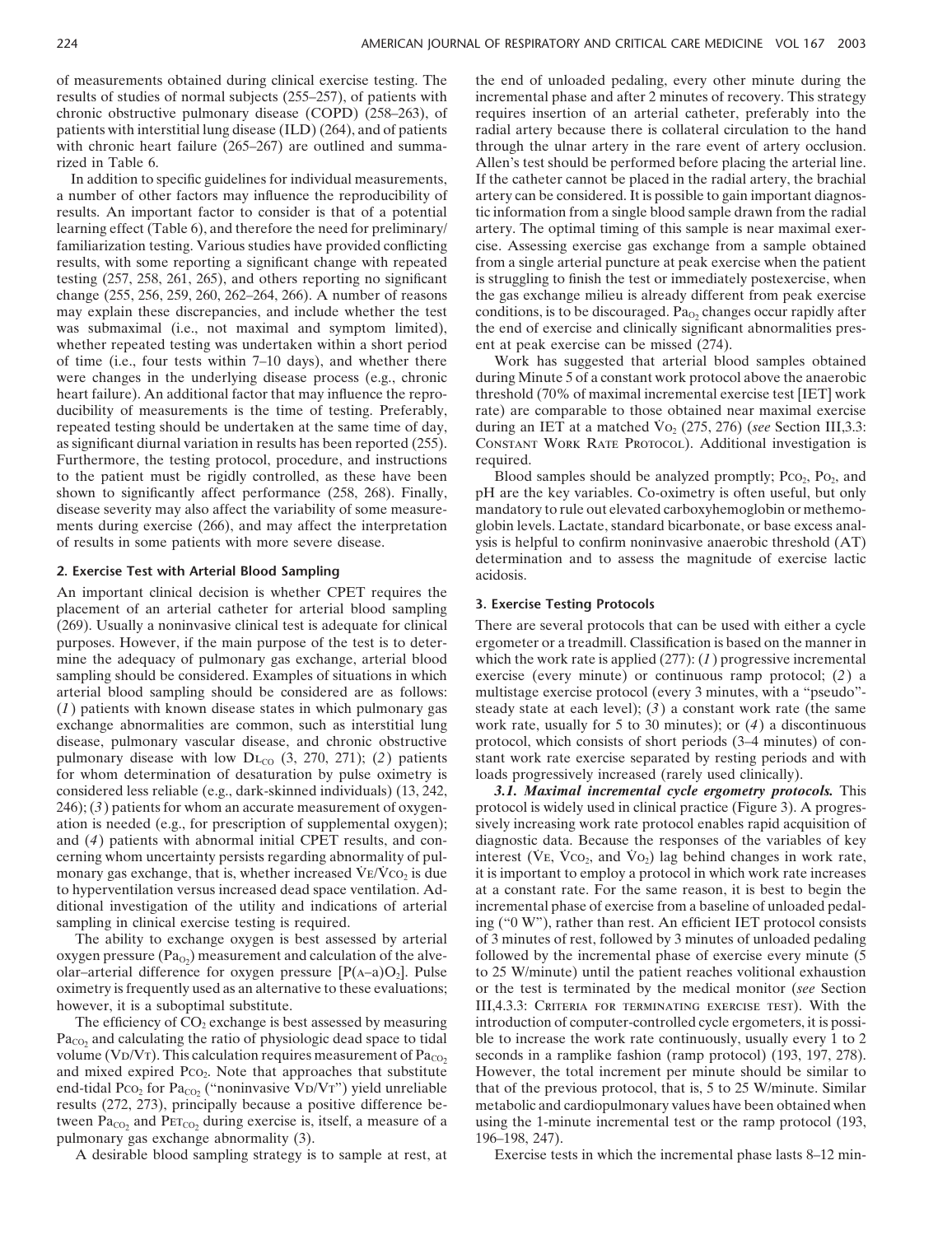

$$
V_{O_{2/t} = 10 \text{ minutes}} = V_{O_2} \text{unl} + (10 - \tau) \times 10 \times S
$$

where  $\dot{V}_{O_2}$  is the predicted oxygen uptake for unloaded<br>pedaling,  $\tau$  is the time constant (time required for 63% of the<br>response to a stepwise increase in work rate) of  $\dot{V}_{O_2}$  (roughly<br>0.75 minute, although i

$$
S = \frac{V_{O_2} \cdot V_{O_2} \cdot V_{O_2} \cdot V_{O_2}}{92.5}
$$

to be fit, work rate increments as high as 25–30 W/minute may exercise testing (IET) (275).

be selected. For debilitated patients, lower work rate increments (e.g., 5 W/minute) may be selected.

New protocols have been introduced for clinical exercise testing; among them is the standardized exponential exercise protocol, which was designed to allow a single protocol to be used for subjects with a wide range of exercise capacities (279, 280). This protocol is suitable for use on either a cycle ergometer or a treadmill. In this protocol the work rate is increased exponentially by 15% of the previous workload every minute. Because bicycle exercise is relatively independent of body weight, the protocol is adjusted for different body weights. This protocol should elicit similar  $\dot{V}o_2$  in ml/kg per minute at each stage for different individuals; the most severely debilitated patients will exercise for fewer minutes and the more fit for about 15 minutes. No clear advantage has been shown in the use of this protocol over conventional protocols.

*3.2. Maximal incremental treadmill protocols.* If a treadmill is used (281), an incremental protocol, similar to that for a cycle ergometer, may be used. The lowest treadmill speed (e.g., 0.6–1.0 mph) may be used for the exercise baseline. The work rate can than be incremented at regular intervals with a combination of speed and grade. The Bruce protocol, originally designed for testing and for the evaluation of coronary artery disease (282), may be used for more functional subjects. However, the work rate of its first stage (5 metabolic equivalents [METs]) and the subsequent increments (2 to 4 METs) are high (i.e., equivalent to increases of about 50 W per stage for an average person) and may not be achievable in patients with moderate to severe cardiac and/or pulmonary disease. For these patients, a modified Naughton protocol may be utilized, in which the initial work rate and subsequent increments are more than 1 but less than 2 METs (283). A drawback of both protocols, however, is the relatively long increment duration (3 minutes), which is likely to impair noninvasive assessment of the lactate threshold.

For cardiopulmonary measurements, the Balke protocol (284), in which the speed is kept constant at 3.3 mph, and eleva-Figure 3. Flow chart of a maximal symptom-limited cardiopulmonary<br>incremental protocol on a cycle ergometer.  $ECG = \text{electrocardiogram}$ ;<br> $PFT = \text{pulmonary function test.}$ <br> $PFT = \text{pulmonary function test.}$ <br> $PFT = \text{pulmonary function test.}$ <br> $PFT = \text{pulmonary function test.}$ approximate a constant rate of increase in work rate. Other incremental treadmill protocols that combine speed and grade<br>In healthy subjects (healthy in the sense that the predicted<br>Vo<sub>2</sub>max is achieved) it is possible to estimate the rate of work<br>Vo<sub>2</sub>max is achieved) it is possib Vo<sub>2</sub>max is achieved) it is possible to estimate the rate of work<br>rate increment that will yield an incremental phase of about 10<br>minutes in duration. Because the Vo<sub>2</sub>-work rate relationship is<br>approximately linear for i use of this protocol over more conventional and well-established exercise protocols for CPET.

popularity because of its clinical applicability, particularly for monitoring response(s) to a spectrum of therapeutic interventions including cardiopulmonary rehabilitation, bronchodilators Prediction equations are available for  $\overline{V}_{O_2}$  max and  $\overline{V}_{O_2}$ unl LVRS, medical devices, and so on (88). It is also useful for (3). Deviation from the watts per minute calculated using the the analysis of exerci the analysis of exercise tidal flow–volume loops and dynamic equation should be based on clinical judgment and knowledge hyperinflation (45, 87, 247, 288), gas exchange kinetics (289–291), of the subject's physical activity. For the subject who appears and validation of pulmonary gas exchange during incremental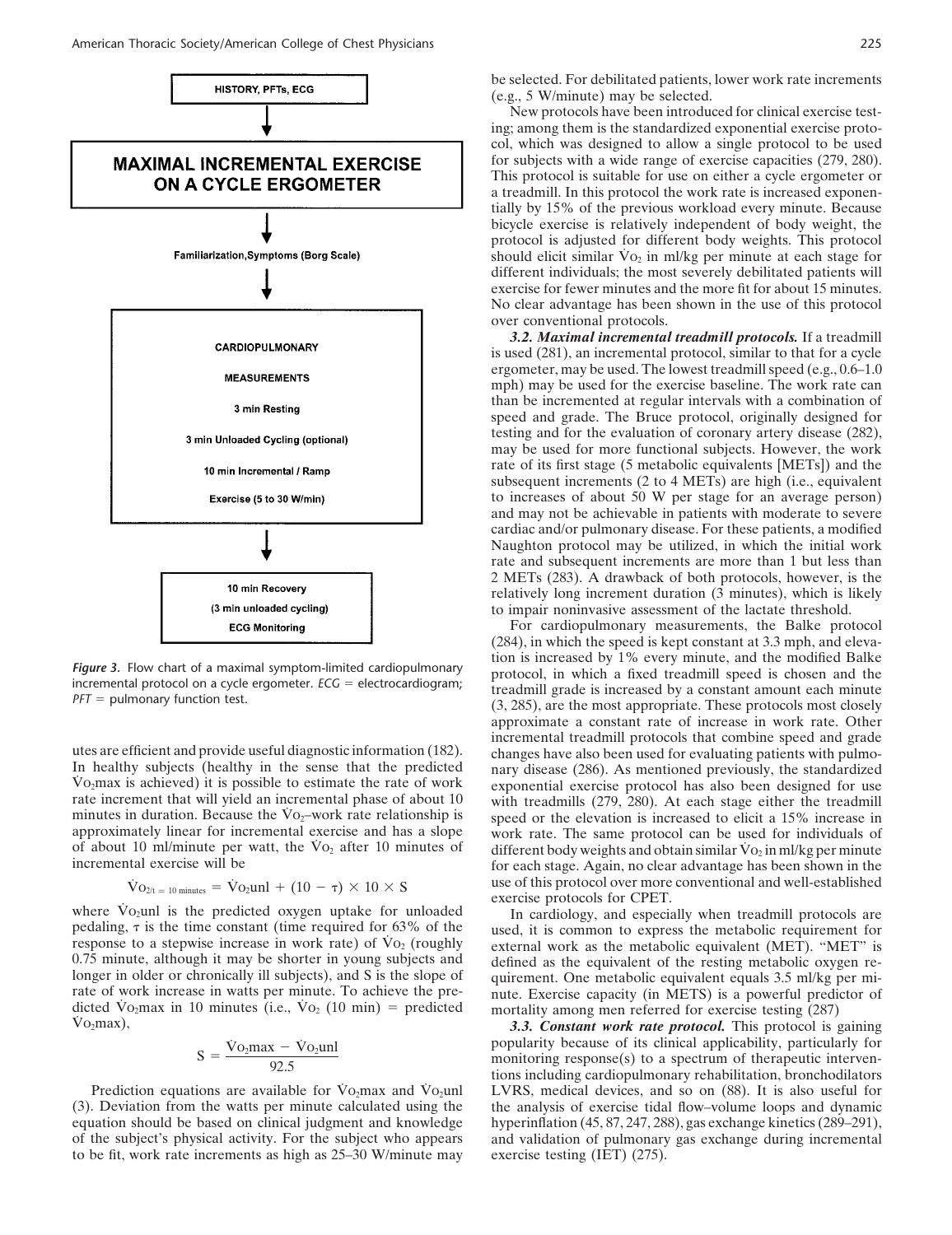PFT<sub>S</sub>, CXR, ECG, and other appropriate laboratory tests **1998** (Borg Scale of Perceived Exertion [Borg Scale]), and so on.<br>Determination of indications and contraindications for CPET **1. Preliminary requirements for exerc** 

data) is required after an IET has been performed, it may be (294). However, in another study, it was reported that in more appropriate to perform a constant work rate protocol (276). than 70,000 maximal exercise tests per appropriate to perform a constant work rate protocol (276). than 70,000 maximal exercise tests performed in a preventive<br>Treadmill or cycle ergometry exercise may be used at levels medicine clinic, no deaths occurred, with Treadmill or cycle ergometry exercise may be used at levels approximating the subject's usual daily activities (e.g., up to 3.0 complications (295). Scherer and Kaltenbach (296) reported on mph on a treadmill, or up to 50 W on a cycle ergometer). A  $1,065,923$  tests, mostly cycle mph on a treadmill, or up to 50 W on a cycle ergometer). A constant work rate may be performed about 1 hour after an No mortality or morbidity was reported in 353,638 stress tests IET. This test should involve at least 6 minutes of continuous involving "sports persons," whereas among 712,285 patients with exercise. Alternatively, using 50 to 70% of the maximal work coronary disease, 17 deaths and 96 life-threatening complications rate achieved during an incremental exercise, a constant work were reported. The authors concluded that cycle ergometry in rate test for 5 to 10 minutes often achieves about 70 to 90% of a chronic disease population resulted in 2 deaths per 100,000  $\sqrt{V_{O_2}}$  varies of during IET. ABGs obtained at Minute 5 by tests. In another study based on 458,000 exercise tests conducted single radial artery puncture approximate nearly maximal  $IET$  in France (297), 1 death per 76,000 exercise tests was reported. values and may provide an alternative to an arterial line (275, The American Heart Association analyzed eight studies related

include reasons for the test and clinical diagnosis with a summary Affairs Health Care System exercise laboratories found an event of the medical history (Table 7). The patient, with the help of rate of 1.2 per 10,000 tests of major cardiac events (myocardial the exercise technologist, should fill out a short questionnaire. infarction, ventricular tachycardia) and no deaths during 75,828 This should include questions related to cardiopulmonary and exercise tests performed within the last year (298). In summary, major systemic diseases and current therapy, with special attentions it can be concluded that th major systemic diseases and current therapy, with special atten-<br>tion to medications that alter heart rate (HR) and blood pressure. <br>related to the underlying disease, and it appears that the rate tion to medications that alter heart rate (HR) and blood pressure. related to the underlying disease, and it appears that the rate<br>Furthermore, risk factors for coronary artery disease, such as of death for patients, durin smoking history, chest pain, cholesterol, hypertension, over- clinical exercise tests. weight, and family history should be assessed. Questions about **4.3.2. Contraindications to exercise testing.** An important daily physical activity and involvement in a regular program of concept to bear in mind when considering whether it is safe to physical conditioning should be included (*see* Section VIII,3.2: test an individual patient is that exercise is a ubiquitous activity Clinical Status Evaluation). The taking of a brief medical that goes on outside as well as inside the laboratory. In the history and physical examination are recommended (*see* Section laboratory environment a number of physiologic responses are III,4.3: Patient Safety) (42, 292); however, the clinical judgment monitored. Professionals experienced in interpreting exercise

**TABLE 7. OVERVIEW OF CARDIOPULMONARY** helpful to have a screening visit; the patient may benefit from **EXERCISE TESTING** exercise familiarization that includes pedaling on the cycle er-Clinical diagnosis and reason(s) for CPET<br>
Clinical Status Evaluation<br>
Clinical Status Evaluation<br>
the mouthpiece, noseclip, and monitoring devices in place. This<br>
the mouthpiece, noseclip, and monitoring devices in place.

lowing are required: (*1*) spirometry and maximal voluntary ven- <sup>↓</sup>  $\mu$ ilation (MVV) should be measured, and lung volumes and  $D_{\text{L}_\text{CO}}$ Abstain from smoking for at least 8 h before the test can be included if clinically warranted; (2) if hypoxemia is clini-Refrain from exercise on the day of the test cally suspected, resting arterial blood gases should be obtained; Medications as instructed (*3*) a recent hemogram and electrolytes should be determined,<br>Consent form in the saked to abstain if warranted: (*4*) patients who smoke should be asked to abstain  $\text{if warranted}; (4) \text{ patients who smoke should be asked to abstain}$ Laboratory procedures<br>
Conduct of CPET<br>
Conduct of CPET<br>
Conduct of CPET<br>
Conduct of CPET<br>
Conduct of CPET<br>
Conduct of CPET<br>
Conduct of CPET<br>
Conduct of CPET<br>
Conduct of CPET<br>
Conduct of CPET<br>
Conduct of CPET<br>
Conduct of and disability, patients should be tested with their optimal medi- Equipment calibration Protocol Selection cation regimen; (*7*) the morning of the test, patients should not Incremental versus constant work rate; invasive versus noninvasive exercise and should have a light breakfast no less than 2 hours<br>Patient preparation tient preparation<br>
Familiarization<br>
Taniliarization<br>
12-lead ECG, pulse oximetry, blood pressure<br>
12-lead ECG, pulse oximetry, blood pressure<br>
12-lead ECG, pulse oximetry, blood pressure<br>
Arterial line (if warranted)<br>
Arte

Cardiopulmonary exercise testing the cardiopulmonary exercise testing the material invasive cardiopulmonary exercise testing test is warranted (*see* Section III,2: EXERCISE TEST WITH ARTERIAL <br>Interpretation of CPET Results **BLOOD SAMPLING**). A consent form must be signed. With patient BLOOD SAMPLING). A consent form must be signed. With patient Data processing properly dressed, place the ECG electrodes and indwelling arte-Quality and consistency of results<br>Comparison of results with appropriate reference values<br>  $\frac{1}{2}$  be obtained and used as the "standard" ECG tracing for determi-Comparison of results with appropriate reference values<br>Integrative approach to interpretation of CPET results<br>
Preparation of CPET report<br> **A.3. Patient safety.**<br> **A.3. Patient safety.** 

*Definition of abbreviations*: CPET = cardiopulmonary exercise testing; CXR = **4.3.1. Foreseeable risk of cardiopulmonary exercise testing.** In general, maximal symptom-limited exercise testing is a relatively general, maximal symptom-limited exercise testing is a relatively safe procedure, especially in otherwise healthy individuals. In a survey of 1,375 clinical exercise testing facilities, the risk of dying If additional pulmonary gas exchange information (ABG during cardiopulmonary exercise test was of 0.5 per 10,000 tests ta) is required after an IET has been performed, it may be (294). However, in another study, it was rep 276). Additional studies are required. to sudden death during exercise testing (10). The reported rates **4. Conducting the test.** The clinical exercise test order should were 0 to 5 per 100,000 exercise tests. A survey of the Veterans of death for patients, during exercise testing, is 2 to 5 per 100,000

of the physician in charge of the test should prevail. It may be responses closely observe the patient. Resuscitation equipment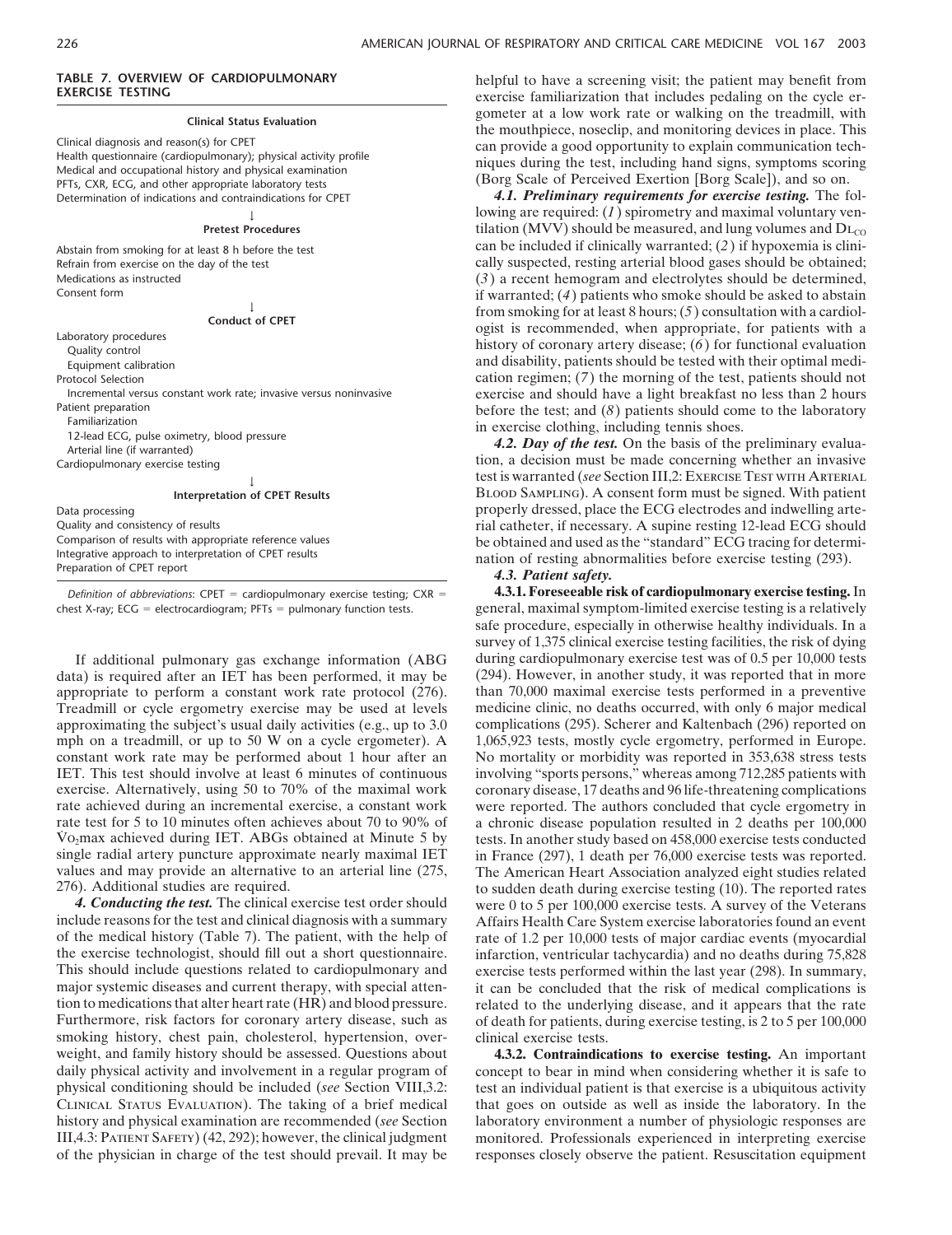|  |                         |  | TABLE 8. ABSOLUTE AND RELATIVE CONTRAINDICATIONS FOR CARDIOPULMONARY |  |
|--|-------------------------|--|----------------------------------------------------------------------|--|
|  | <b>EXERCISE TESTING</b> |  |                                                                      |  |

| Absolute                                                                                                                                                                                                                                                                                                                                                                                                                                                                                                                                                           | Relative                                                                                                                                                                                                                                                                                                                                                                               |
|--------------------------------------------------------------------------------------------------------------------------------------------------------------------------------------------------------------------------------------------------------------------------------------------------------------------------------------------------------------------------------------------------------------------------------------------------------------------------------------------------------------------------------------------------------------------|----------------------------------------------------------------------------------------------------------------------------------------------------------------------------------------------------------------------------------------------------------------------------------------------------------------------------------------------------------------------------------------|
| Acute myocardial infarction (3–5 days)                                                                                                                                                                                                                                                                                                                                                                                                                                                                                                                             | Left main coronary stenosis or its equivalent                                                                                                                                                                                                                                                                                                                                          |
| Unstable angina                                                                                                                                                                                                                                                                                                                                                                                                                                                                                                                                                    | Moderate stenotic valvular heart disease                                                                                                                                                                                                                                                                                                                                               |
| Uncontrolled arrhythmias causing symptoms<br>or hemodynamic compromise<br>Syncope<br>Active endocarditis<br>Acute myocarditis or pericarditis<br>Symptomatic severe aortic stenosis<br>Uncontrolled heart failure<br>Acute pulmonary embolus or pulmonary infarction<br>Thrombosis of lower extremities<br>Suspected dissecting aneurysm<br>Uncontrolled asthma<br>Pulmonary edema<br>Room air desaturation at rest $\leq 85\%$ *<br>Respiratory failure<br>Acute noncardiopulmonary disorder that may affect<br>exercise performance or be aggravated by exercise | Severe untreated arterial hypertension at rest<br>$($ 200 mm Hg systolic, $> 120$ mm Hg diastolic)<br>Tachyarrhythmias or bradyarrhythmias<br>High-degree atrioventricular block<br>Hypertrophic cardiomyopathy<br>Significant pulmonary hypertension<br>Advanced or complicated pregnancy<br>Electrolyte abnormalities<br>Orthopedic impairment that compromises exercise performance |
| (i.e. infection, renal failure, thyrotoxicosis)                                                                                                                                                                                                                                                                                                                                                                                                                                                                                                                    |                                                                                                                                                                                                                                                                                                                                                                                        |
| Mental impairment leading to inability to cooperate                                                                                                                                                                                                                                                                                                                                                                                                                                                                                                                |                                                                                                                                                                                                                                                                                                                                                                                        |

Adapted by permission from References 10, 43, and 295.  $*$  Exercise patient with supplemental  $O<sub>2</sub>$ .

is immediately available. Outside the laboratory, the patient majority of cardiopulmonary exercise tests, patients should be sinus syndrome, or multifocal premature ventricular contrac- listed in Table 9 (12, 14, 43, 281). tions) (292, 299). Also, in patients with primary pulmonary hy- In situations in which the monitor stops the exercise test, pertension pulmonary artery pressure often increases with exer- the patient should be observed until the patient is stable and cise and there is an increased risk of sudden death (107, 300) physiologic variables have returned to baseline conditions. If (*see* Section II,4.3:Indications and Section VIII,4.2: Pulmonary necessary and based on the criteria of the physician, admission to Vascular Disease). Although caution is advised when exercise the hospital may be warranted. Resuscitation equipment should testing patients with primary pulmonary hypertension, CPET always be available in the exercise laboratory. can be performed safely (105). Of course, patients who are un-<br>able to exercise because of neurological or orthopedic problems **5. Personnel Qualifications** are not candidates for exercise testing. Those patients whose The human performance or clinical exercise laboratory should debility is limited to the lower extremities may be candidates be under the direction of a physician, preferably a pulmonologist for arm-cranking ergometry, although the peak  $\overline{V}o_2$  (and thus or cardiologist certified in advanced cardiovascular life support, the stress to the cardiac and pulmonary systems) for arm exercise with knowledge of exercise physiology and with training in caliaverages only roughly 70% of peak  $V_0$  for leg exercise in healthy bration, quality control, performance, and interpretation of carsubjects (201, 204). diopulmonary exercise testing. He/she will be responsible for the

must exercise without these safeguards! Therefore, it can be verbally encouraged before and during the test, to give a maximal postulated that there are only a few absolute contraindications effort with the goal of achieving physiologic limitation (*see* Secto exercise testing (13, 42, 292) (Table 8). Among these are tion VIII,3.7: ASSESSMENT OF PATIENT EFFORT). In particular, it syncope, unstable angina, uncontrolled systemic hypertension, should be stressed that exceeding a preset heart rate criterion or the presence of serious cardiac dysrhythmias on the resting is not a useful criterion for stopping exercise. The most accepted electrocardiogram (e.g., severe bradycardia or tachycardia, sick criteria for exercise termination before symptom limitation are

**4.3.3. Criteria for terminating the exercise test.** In the vast clinical decisions, including clinical evaluation, determination of

### **TABLE 9. INDICATIONS FOR EXERCISE TERMINATION**

Chest pain suggestive of ischemia Ischemic ECG changes Complex ectopy Second or third degree heart block Fall in systolic pressure 20 mm Hg from the highest value during the test Hypertension ( 250 mm Hg systolic; 120 mm Hg diastolic) Severe desaturation:  $Sp_{0,2} \leq 80\%$  when accompanied by symptoms and signs of severe hypoxemia Sudden pallor Loss of coordination Mental confusion Dizziness or faintness Signs of respiratory failure

*Definition of abbreviations*: ECG = electrocardiogram; Sp<sub>o<sub>2</sub></sub> = arterial oxygen saturation as indicated by pulse oximetry. Adapted by permission from References 12, 14, 43, and 281.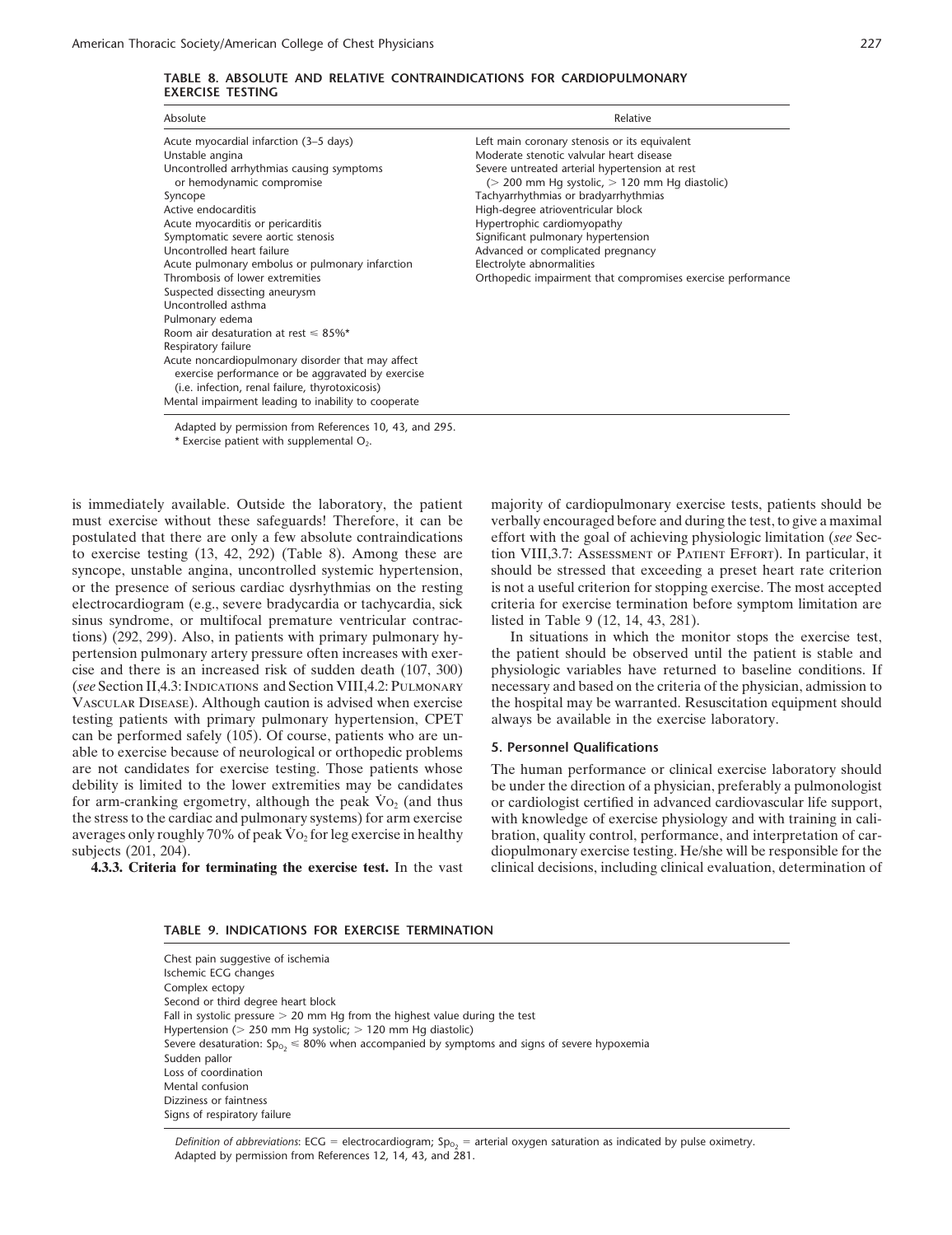**TABLE 10. MEASUREMENTS DURING CARDIOPULMONARY EXERCISE TESTING**

| <b>Measurements</b>    | Noninvasive                                                                                    | Invasive (ABGs)                                                                       |
|------------------------|------------------------------------------------------------------------------------------------|---------------------------------------------------------------------------------------|
| External work          | WR.                                                                                            |                                                                                       |
| Metabolic gas exchange | $Vo2$ , $Vco2$ , RER, AT                                                                       | Lactate                                                                               |
| Cardiovascular         | HR, ECG, BP, O <sub>2</sub> pulse                                                              |                                                                                       |
| Ventilatory            | $V_E$ , $V_T$ , $f_R$                                                                          |                                                                                       |
| Pulmonary gas exchange | $Sp_{0.2}$ , VE/VCO <sub>2</sub> , VE/VO <sub>2</sub> , PET <sub>O2</sub> , PET <sub>CO2</sub> | $Pa_{0,1}$ , Sa <sub>02</sub> , P(A-a)O <sub>2</sub> , V <sub>D</sub> /V <sub>T</sub> |
| Acid-base              |                                                                                                | pH, Pa <sub>co</sub> , standard $HCO_3^-$                                             |
| Symptoms               | Dyspnea, fatique, chest pain                                                                   |                                                                                       |

*Definition of abbreviations*: ABGs = Arterial blood gases; AT = anaerobic threshold; BP = blood pressure; ECG = electrocardiogram; f $R =$  respiratory frequency; HR = heart rate; P(A–a)O<sub>2</sub> = alveolar–arterial difference for oxygen pressure; Pa<sub>co<sub>2</sub></sub> = arterial carbon dioxide pressure; Pa<sub>O2</sub> = arterial oxygen pressure; PET<sub>CO2</sub> = end-tidal Pc<sub>O2</sub>; PET<sub>O2</sub> = end-tidal P<sub>O2</sub>; RER = respiratory exchange ratio;  $Sa_{02}$  = arterial oxygen saturation;  $Sp_{02}$  = arterial oxygen saturation as indicated by pulse oximetry; Vco<sub>2</sub> = carbon dioxide output; = minute ventilation; V<sub>D</sub>/V<sub>T</sub> = ratio of physiologic dead space to tidal volume; V<sub>O2</sub> = oxygen uptake; V<sub>T</sub> = tidal volume;  $WR =$  work rate. Adapted by permission from Reference 28.

during the test, interpretation of the results, and provision of be computed from blood flow and  $O_2$  extraction by the tissues, appropriate recommendations including exercise prescription. as expressed in the Fick equation (*see* Section IV,5: CARDIAC<br>The physician is responsible for the well-being of the patient OUTPUT). Factors that can influence The physician is responsible for the well-being of the patient OUTPUT). Factors that can influence  $O_2$  availability are oxygen-<br>while in the laboratory. On the basis of the clinical situation and carrying capacity of th while in the laboratory. On the basis of the clinical situation and

clinical exercise test. The American College of Sports Medicine  $\Delta WR$ ) is normally about 8.5–11 ml/minute per watt (3, 195) and has established a system to credential technicians in clinical is independent of sex, age, or has established a system to credential technicians in clinical is independent of sex, age, or height. Obese individuals may exercise testing (14).<br>
show an increase in V<sub>O</sub>, for a given external work rate, but the

ber of variables that are required in any situation will depend on the reason(s) for which exercise testing was requested. Suggested graphic interrelationships between the most important measure-

Although the meaning and limitations of each of the measurements will be considered individually, for the purpose of optimal interpretation, the greatest diagnostic potential and impact on the clinical decision-making process rests not on the utility of any one individual measurement, but rather on their integrated use (*see* Section VIII: INTERPRETATION).

The focus of this section is to review physiologic measurements commonly assessed during CPET and to note salient features of the normal response to exercise.

## 1. Oxygen Uptake

Oxygen uptake  $(\dot{V}o_2)$  is determined by cellular  $O_2$  demand up to some level that equates to maximal rate of O<sub>2</sub> transport, which *Definition of abbreviations: See* Table 10.

the type of test to be performed, monitoring of the patient then is determined by that maximal rate of transport. Vo<sub>2</sub> can saturation (Sa<sub>O2</sub>), and dissociation curve shifts with temperature,  $CO_2$ , and pH), cardiac function (HR, stroke volume [SV]), redis-

clinical judgment, the physician should determine whether a<br>saturation (Sa<sub>os</sub>), and dissociation curve shifts with temperature,<br>physician needs to be present during the actual test or whether<br>it is sufficient for the phy show an increase in  $\dot{V}$ <sub>2</sub> for a given external work rate, but the rate of rise in  $Vo_2$  with increasing external work rate (slope) is **IV. CONCEPTUAL AND PHYSIOLOGIC BASIS** normal (301, 302). Because there are few processes that affect **OF CARDIOPULMONARY EXERCISE** the metabolic efficiency of muscles, a reduction in the value of **TESTING MEASUREMENTS** this relationship most often indicates inadequacies of O<sub>2</sub> transport, as may occur with diseases of the heart, lungs, or circulation. An impressive number of variables are typically measured during  $\overline{H}$  However, an abnormal  $O_2$  utilization process—mitochondrial cardiopulmonary exercise testing (Table 10). However, the num-<br>myopathy (54) and the mu myopathy (54) and the muscle-related abnormality in oxygen

ments during CPET appear in Table 11.<br>Although the meaning and limitations of each of the measure-**KEY CARDIOPULMONARY VARIABLES DURING EXERCISE** 

| Ordinate (y axis)                                         | Abscissa (x axis)       |
|-----------------------------------------------------------|-------------------------|
| Ÿо,                                                       | Work rate               |
| ΨF                                                        | $V_{CO}$ , or $V_{O}$ , |
| V <sub>T</sub> and f <sub>R</sub>                         | Vο,                     |
| HR and $O2$ pulse                                         | Vo <sub>2</sub>         |
| $V_{CO2}$                                                 | Vo <sub>2</sub>         |
| $V_E/V_{O_2}$ and $V_E/V_{CO_2}$                          | $V_{O2}$                |
| $P_{ETO2}$ and $P_{ETCO2}$                                | $V_{O2}$                |
| $Pa02$ , P( $A-a$ )O <sub>2</sub> , and Sa <sub>0</sub> , | $\dot{V}$ <sub>O</sub>  |
| Pa <sub>co</sub> , and V <sub>D</sub> /V <sub>T</sub>     | $\dot{V}$ <sub>O</sub>  |
| [La <sup>-</sup> ] or $HCO_3^-$                           | Vо,                     |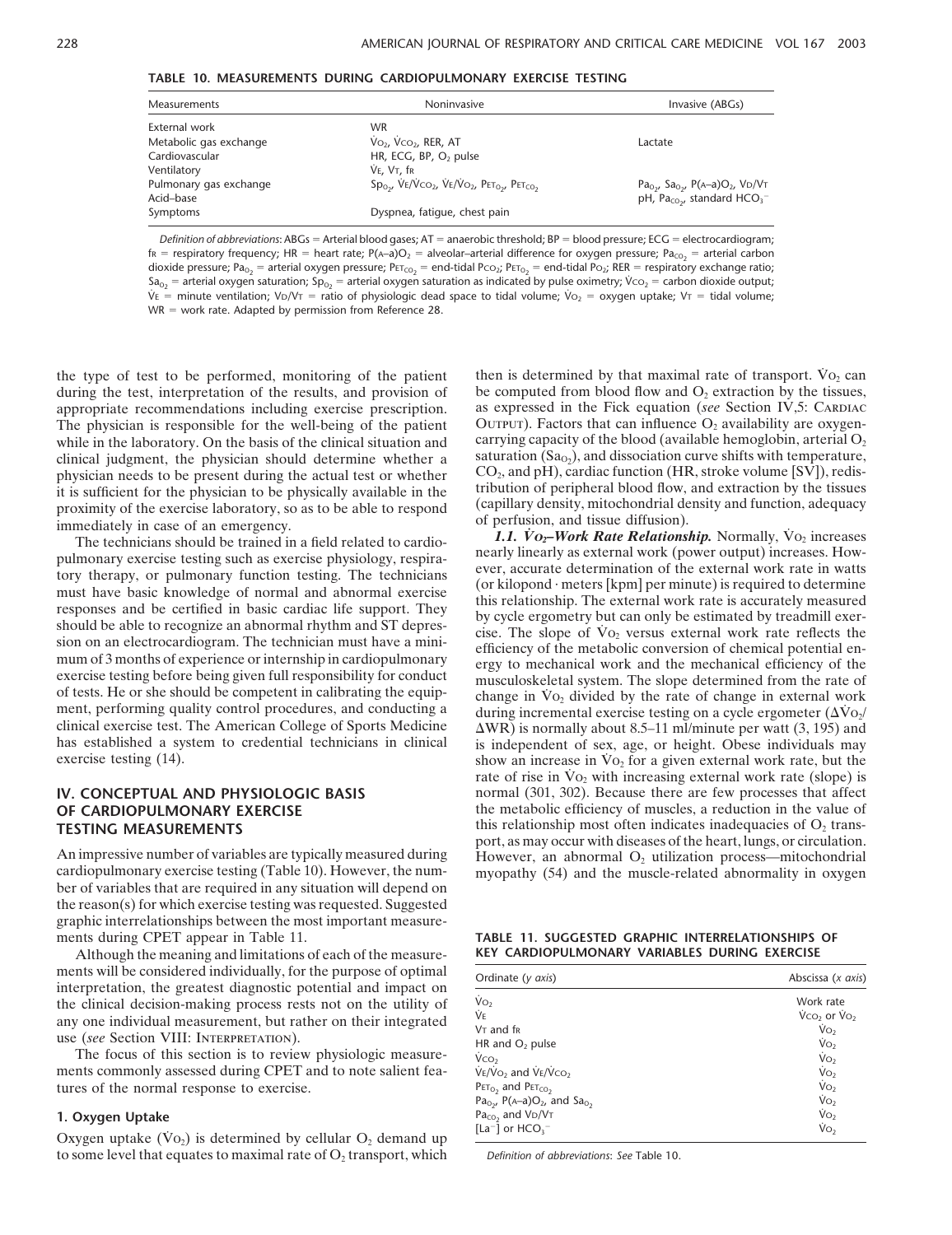metabolism reported in cystic fibrosis (110)—may also be associated with a reduced Vo<sub>2</sub>-work rate slope (see Section VIII,5.2: Is Metabolic Rate Appropriate during Exercise?); further studies are needed to assess this issue.

**1.2.**  $\dot{V}o_2$ *max–* $\dot{V}o_2$ *peak.* As  $\dot{V}o_2$  increases with increasing external work, one or more of the determinants of  $\dot{V}$ <sub>2</sub> approach limitations (e.g., SV, HR, or tissue extraction) and  $\dot{V}$ <sub>2</sub> versus work rate may begin to plateau. Achieving a clear plateau in  $\rm\dot{V}o_2$  has traditionally been used as the best evidence of  $\rm\dot{V}o_2$  max. Vo<sub>2</sub>max is the best index of aerobic capacity and the gold standard for cardiorespiratory fitness. It represents the maximal achievable level of oxidative metabolism involving large muscle groups. However, in clinical testing situations, a clear plateau may not be achieved before symptom limitation of exercise (229, 303, 304). Consequently,  $\overline{V}o_2$  peak is often used as an estimate for V $o_2$ max. For practical purposes, V $o_2$ max and V $o_2$ peak are used interchangeably. Aerobic capacity should be directly measured because its estimation from resting indices, work rate, or submaximal exercise protocols is limited by physiologic mechanisms and methodologic inaccuracies and as such are unreliable (12). In turn, direct measurement of  $\sqrt{O_2}$ max is reliable and **Figure 4.** Determination of the anaerobic threshold, using the V-slope reproducible in normal subjects and patients (Table 6). The main determinants of no and quantity of exercising muscle. V $o_2$ max or V $o_2$ peak is also dependent on age, sex, and body size, and it can be affected by

training, Vo,peak should be expressed in absolute values (liters<br>
per minute) and as a percentage of the predicted value. The<br>
selection of predicted values is critical and should reflect the<br>
power minute) and source, ef

are necessary.<br>
Some have suggested that  $\dot{V}o_2$  referenced to lean body mass,<br>
also known as fat-free mass (FFM), would be a better index and<br>
has the further advantage of accounting for most of the sex<br>
lar to those as a reference body mass index (wt/ht<sup>2</sup>) or, preferably, by using solved  $CO_2$  is a weak acid, the body uses  $CO_2$  regulation to compensate for acute metabolic acidosis, which affects the pat- fat-free mass index (FFM/ht fat-free mass index (FFM/ht<sup>2</sup>).

as an absolute value and as a percentage of the predicted value; anaerobic metabolism (*see below*).<br>Vo-max should also be referenced to body weight (in kilograms) During short-duration exercise, glycogen is used primarily  $\dot{V}_{\text{O}_2}$  V<sub>O2</sub> max should also be referenced to body weight (in kilograms) During short-duration exercise, glycogen is used primarily by 2md/or height in the formatting of the report so that the impact the muscles f and/or height in the formatting of the report so that the impact<br>of body size on exercise results is readily recognized (see Section and CO<sub>2</sub> production is almost equimolar. As such, during proof body size on exercise results is readily recognized (see Section and CO<sub>2</sub> production is almost equimolar. As such, during pro-<br>*VIII 4.6*: OBESITY). This is especially important in patients for gressive exercise Vco<sub>2</sub> VIII,4.6: Obesity). This is especially important in patients for

 $\rm\acute{Vo}_2$  can increase from a resting value of about 3.5 ml/minute per kilogram (about 250 ml/minute in an average individual) to be recognized that the slope of the  $\rm{Vco}_{2}$ -versus- $\rm{Vo}_{2}$  relationship  $\sqrt{v_{\rm 2max}}$  values about 15 times the resting value (30–50 ml/minute is not equal to the respiratory exchange ratio ( $\sqrt{v_{\rm 2max}}$ ), as the per kilogram). Athletes may attain values over 20 times their relationship usually has a small positive intercept on the  $\rm V_{O_2}$ resting values (up to 80 ml/minute per kilogram) (309). A re- axis. There is typically a relatively sharp change in slope toward duced Vo<sub>2</sub>peak may reflect problems with oxygen transport (car-<br>diac output, O<sub>2</sub>-carrying capacity of the blood), pulmonary limi-<br>V-slope method]). This results in a steeper, but typically quite diac output,  $O_2$ -carrying capacity of the blood), pulmonary limitations (mechanical, control of breathing or gas exchange), linear, profile over the upper work rate range (Figure 4, slope



Recommendation:  $\dot{V}_{Q}$ max or  $\dot{V}_{Q}$ peak should be expressed tern of  $\dot{V}_{CQ_2}$  as work intensity increases above the point of an absolute value and as a percentage of the predicted value: anaerobic metabolism (see

whom actual weight is greater than ideal body weight. the lower work rate range, with an average V $\text{co}_2$ –V $\text{o}_2$  relation-<br>V $\text{o}_2$  can increase from a resting value of about 3.5 ml/minute ship (Figure 4, slope  $S_1$ )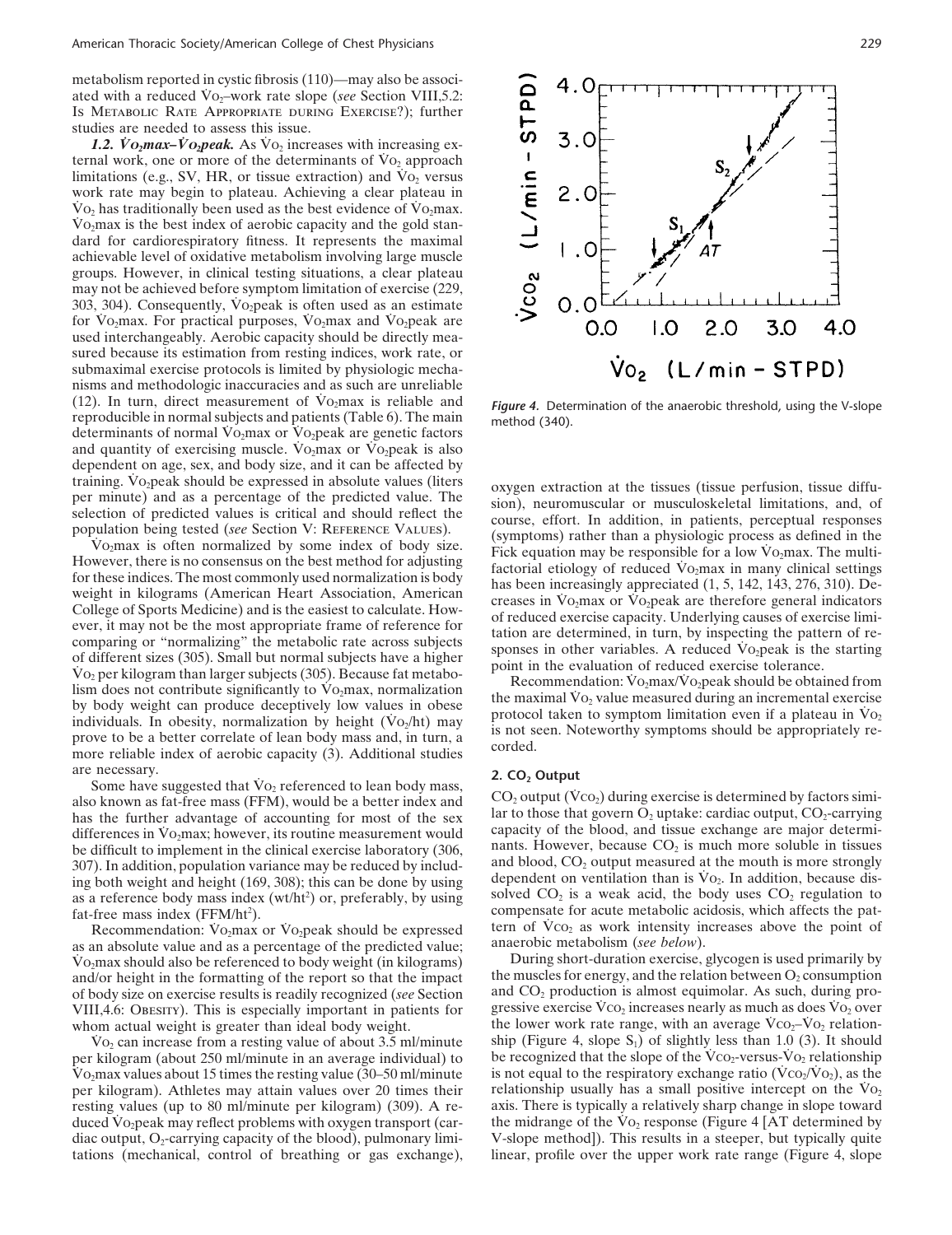$S<sub>2</sub>$ ). The steeper slope reflects the CO<sub>2</sub> generated in excess of that threshold" implies that a ventilatory response has occurred and anaerobic metabolism,  $VCO<sub>2</sub>$  increases as a result of the chemical clarification of which methodology is used is necessary. reaction between hydrogen ion (from lactate) and dissolved CO<sub>2</sub>: After 30 years, the physiologic mechanisms underlying the

$$
[\mathrm{H}^+] + [\mathrm{HCO}_3^-] \leftrightarrow [\mathrm{H}_2\mathrm{CO}_3] \leftrightarrow [\mathrm{CO}_2] + [\mathrm{H}_2\mathrm{O}]
$$

20-fold or more higher tissue solubility of  $CO_2$  compared with<br>  $O_2$ . This difference in solubility is due both to the 20-fold higher<br>
direct solubility of  $CO_2$  in water compared with  $O_2$ , and to the<br>
fact that [HCO<sub></sub> fact that  $[HCO<sub>3</sub>^-]$  and proteins are significant forms of transport occur above and below a critical Po<sub>2</sub>, which suggests that other for  $CO<sub>2</sub>$  in body tissues whereas the only significant form of factors (i.e., transport for  $O_2$  is by combination with hemoglobin. Thus, in such, the term AT should be used in a descriptive sense. The practical testing situations, both lactic acidosis and hyperventila-<br>tion must be considered when the RER is greater than 1.0.<br>also vary with disease. For example, in heart failure reduced

should be reported as a function of  $\dot{V}_{Q_2}$ . Its value is obtained cise intensity increases, the rate of rise in  $\dot{V}_{Q_2}$  starts to decline and the rate of rise in lactate increases earlier than in normal

old, lactic acid threshold, gas exchange threshold, or ventilatory physiologic consequences. First, the buildup in lactic acid reduces acidosis caused predominantly by the increased rate of rise of ultimately compromise cellular function. Second, the reduced arterial [lactate] during exercise. The AT is referenced to the pH, or some event related to the change in pH, likely stimulates of the predicted value of  $\overline{V}$  o<sub>2</sub>max (% $\overline{V}$  o<sub>2</sub>max predicted). The decreases in Pco<sub>2</sub>. Because lactic acid buildup affects cellular terminology selected to describe this transition has often re- function, the magnitude of the rise in lactate and the pattern of flected different methodologic approaches used for its determi- rise in lactate relative to change in  $V_0$  during exercise may be nation. **a** useful diagnostic indicator in exercise testing. Also, the earlier

produced by aerobic metabolism due to bicarbonate buffering of that it is due to metabolic acidosis, although the two may not increased lactic acid production at these high work rates. With be causally related. Regardless of which terminology is selected,

increases in muscle and blood [lactate] that occur at the AT remain controversial  $(311-315)$ . Although the classic views con-

[H<sup>+</sup>] + [HCO<sub>3</sub>] → [H<sub>2</sub>CO<sub>3</sub>] → [CO<sub>2</sub>] + [H<sub>2</sub>O]<br>
remain controversial (311–315). Although the classic views can<br>
remain controversial (311–315). Although the classic views con-<br>
remain controversial (311–315). Althou **3. Respiratory Exchange Ratio** oxygen, with the final by-products being water and CO<sub>2</sub>. Cellular<br>The ratio of Vco<sub>2</sub>/Vo<sub>2</sub> is called the gas exchange ratio or respira-<br><sup>eren</sup> are also impacted by muscle fiber type. Musc

factors (i.e., glycolytic enzymes) may also be involved (314). As the must be considered when the RER is greater than 1.0. also vary with disease. For example, in heart failure reduced Recommendation: The respiratory exchange ratio (RER) oxygen delivery may be the predominant factor, so oxygen delivery may be the predominant factor, so that as exerand the rate of rise in lactate increases earlier than in normal **4. Anaerobic Threshold 4. Anaerobic Threshold Regardless of mechanism**, the increase in lactic acid that **Regardless** of mechanism, the increase in lactic acid that

The anaerobic threshold (AT), also known as the lactate thresh- appears in the blood as exercise intensity increases has important threshold, is considered an estimator of the onset of metabolic the pH of both blood and interstitial fluid, which in turn could  $\rm{Vo}_2$  at which this change occurs and is expressed as a percentage ventilation as the body attempts to buffer the increased acid by The term AT, as the "estimator" of the  $\dot{V}o_2$  at which the rate lactate buildup occurs, the lower the long-term sustainable  $\dot{V}o_2$ .

of change in arterial [lactate] rapidly increases, is the most widely However, some authors have questioned whether the arterial used, has the greatest recognition, and is most probably prefera- [lactate] profile actually evidences threshold behavior (314, 321, ble. Alternatively, "lactic acid threshold" is preferred by others 322). These findings (321, 322) were corroborated by other invesbut is less well established and should be used only when lactate tigators (327) who, using venous blood lactate measurements, is directly measured from blood samples. In turn, "ventilatory reported that in contrast to the "AT hypothesis," their results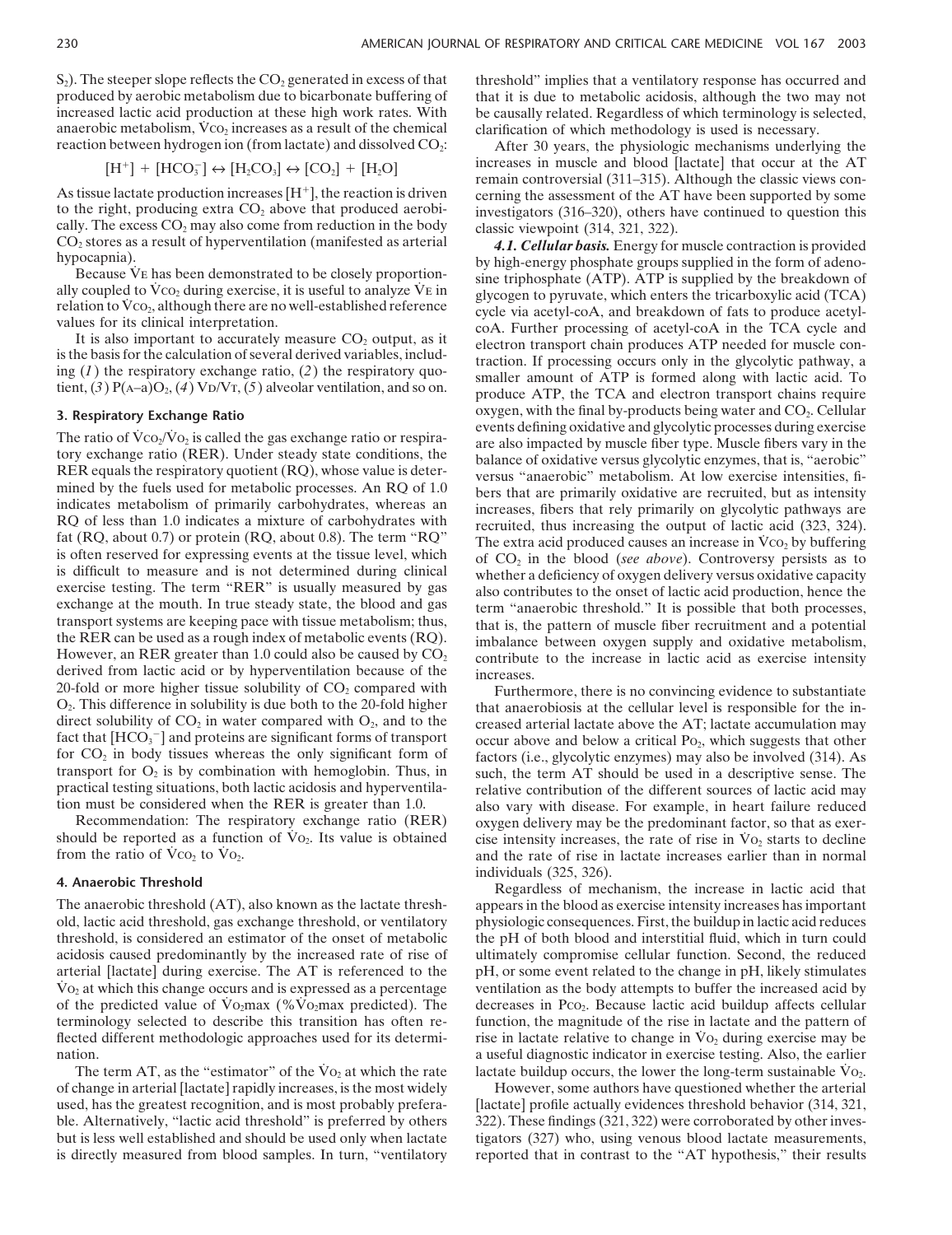were more consistent with a continuous development of acidosis, Blood samples can be obtained from arterial, capillary, and

tom limited with premature cessation of exercise, the AT as an visual inspection for LT determination. effort-independent measurement may represent a submaximal Bishop and coworkers (337) analyzed six conventional and

mined from the ventilatory response (160), an exercise prescrip- dard for determination of the AT in clinical tests. tion can still be established by using as a reference a percentage **4.3.2. Arterial bicarbonate.** In situations in which lactate canof peak WR, Vo<sub>2</sub>, or HR (22, 153). Similarly, physiologic im- not be measured, standard bicarbonate, which is routinely reprovement can be determined by monitoring changes in the ported with the arterial blood gases, can be used. The same variables mentioned above as well as in  $\dot{V}$  and lactate levels principles and mathematical models employed for the determi-(160). Also, in patients undergoing cardiac rehabilitation, despite nation of the LT are used for the bicarbonate threshold, with significant improvements in peak  $V_{O_2}$  and submaximal/maximal the notable difference that bicarbonate decreases almost reciproheart rate responses, no significant increase in noninvasively cally with lactate increase (319, 339). determined AT was noted (64). The recommendations: When multiple arterial blood samples can

ods are available for determination of the AT, and include the any of the techniques described herein. Visual inspection of the following: invasive determinations of AT (lactic acid and stan- plot of  $[La^-]$  versus  $\dot{V}o_2$  is encouraged to verify reliability of dard bicarbonate) and noninvasive determinations of AT (venti-<br>the computed AT. The use of arterial bicarbonate for determinalatory equivalents method [VE/V<sub>O2</sub>, VE/V<sub>CO2</sub>, PET<sub>O2</sub>, and PET<sub>CO2</sub>], tion of the AT represents an acceptable alternative if lactate V-slope method, and modified V-slope method). cannot be measured.

**4.3.1. Arterial lactate.** Lactic acid accumulation can be de- *4.4. Noninvasive determinations.* Clinically, increasing lactic blood sampling is rarely used in the clinical setting, because increases. determination of the point of rise in lactate requires multiple **4.4.1. Ventilatory equivalents.** The ventilatory equivalents controversial. The controversial controversial.  $\sqrt{V_{O_2}}$  and  $\text{Per}_{O_2}$  reach a minimum and thereafter begin to rise

rather than a sudden onset of blood lactate accumulation during arterialized venous blood (331–334), with lactate measured in progressive exercise. Finally, Myers and coworkers (328) did plasma, whole blood, or lysed blood, the latter being preferable not find a meaningful difference between the continuous and (269, 335). Blood samples taken every other minute during exerthreshold models in the increase in blood lactate during ramp cise usually provide adequate data density for AT determination exercise. **as a long as at least four data points are obtained during exercise** *4.2. Clinical applications of the anaerobic threshold.* In nor- (five data points, including the value at rest). The AT is graphimal individuals, the AT occurs at about  $50-60\%$  V $o_2$ max pre-cally determined by plotting arterial lactate concentration, or dicted in sedentary individuals, with a wide range of normal  $\left[ La^-\right]$  (mEq/L or mmol/L), against V $o_2$ . Several mathematical values extending from 35 to 80% (112, 113). The AT determina- models can be used to assist detection of the lactate threshold tion is age, modality, and protocol specific. The AT, when ex-  $(LT):(1)[La^-]$  is plotted versus  $Vo_2$  in absolute values and lines pressed as  $\%$ V $o_2$ max predicted, increases with age (3). The AT are "best fitted by eye" to the first and second slopes, using the is highly modality specific, with arm exercise resulting in lower suspected LT as divider between both slopes. The  $V_{\text{O}_2}$  at which values versus leg exercise and with cycle ergometry resulting in both lines intersect is the AT (*see* Figures 12I and 13I); (*2*) the lower (5–11%) values versus treadmill, a reflection of differences logarithm of  $\lceil La^- \rceil$  is plotted versus the logarithm of  $\rm Vo_2$  (336). in exercising muscle mass and possibly differences in the domi- This plot generally provides two straight line segments that more nant fiber type of exercising muscle (203, 204). clearly define the slope difference between high and low exercise The AT demarcates the upper limit of a range of exercise intensities. The log–log plot can be determined manually or by intensities that can be accomplished almost entirely aerobically. computerized analysis; and (3) the  $\lceil La^- \rceil$  (mmol/L)-to-Vo<sub>2</sub> (L/ Whereas work rates below the AT can be sustained essentially minute) relationship is fitted to the relationship  $[La^-] = a$  + indefinitely, a progressive increase in work rate above AT is b[ $exp(c\acute{V}o_2)$ ], and the LT is identified as the point where the associated with a progressive decrease in exercise tolerance slope is 1.0 (322). This approach requires computerized analysis (329). Some have postulated that, in patients who become symp- of the data, but is more objective because it does not require

variable that may assist in clinical decision making (3) Additional nonconventional descriptors of the AT determined with plasma validation is necessary. The lactate and its correlation with measurements of performance. The AT is reduced in a wide spectrum of clinical conditions/ Although a significant correlation was observed among the difdiseases and, as such, has limited discriminatory ability in distin- ferent AT values, a wide range of these values was reported. guishing between different clinical entities. A reduction in AT, Work by Tokmakidis and colleagues (using six different matheas in Vo<sub>2</sub>peak, is somewhat nonspecific, often requiring inspec- matical models for the AT determination) (338) failed to demontion of other patterns of response to determine the underlying strate a unique threshold of the blood lactate concentration etiology (1, 112) (*see* Section VIII: Interpretation). Values be- curve. Even though the various mathematical models yielded low 40% of predicted Vo<sub>2</sub>max may indicate a cardiac, pulmonary different values for the AT, each correlated well with different (desaturation), or other limitation in  $O_2$  supply to the tissues, indices of performance. Therefore, from a practical point of or underlying mitochondrial abnormality (e.g., muscle dysfunc- view it would appear that efforts to define the AT by complex tion in cardiopulmonary diseases, mitochondrial myopathies, mathematical models are not necessary and that the characterisetc.). tics of the lactate curve by itself could provide valuable informa-AT determination is helpful as an indicator of level of fitness, tion. Some, however, have raised concerns regarding the curve for exercise prescription, and to monitor the effect of physical fits in this work and urged caution in the analysis of these conclutraining (155, 158). However, if the AT is not reached, as in sions. These new studies raise questions concerning the necessity some patients with severe COPD (161, 330), or cannot be deter- of the use of the log  $\text{[La}^-$ -versus-log  $\text{Vo}_2$  plot as the gold stan-

*4.3. Determination of the anaerobic threshold.* Several meth- be obtained, lactate can be measured to determine the AT, using

scribed at three levels: intracellular, interstitial, and in blood. acidosis can be determined noninvasively by observing the pat-The rise in lactate in the blood is most easily detectable. Direct tern of change in V $\rm{co}_2$  and V $\rm{E}$  relative to V $\rm{o}_2$  as exercise intensity

blood samples. When direct blood sampling is used, then the method involves the simultaneous analysis of V $E/Vo_2$ , V $E/Vco_2$ , "anaerobic threshold" can be defined as the  $\dot{V}o_2$  at which the PET<sub>O2</sub>, and PET<sub>CO2</sub>. The AT is then defined by the following events, blood lactate level increases, but the precise definition remains all of which occur roughly simultaneously: the  $\rm{Vo}_2$  at which  $\rm{Ve}/$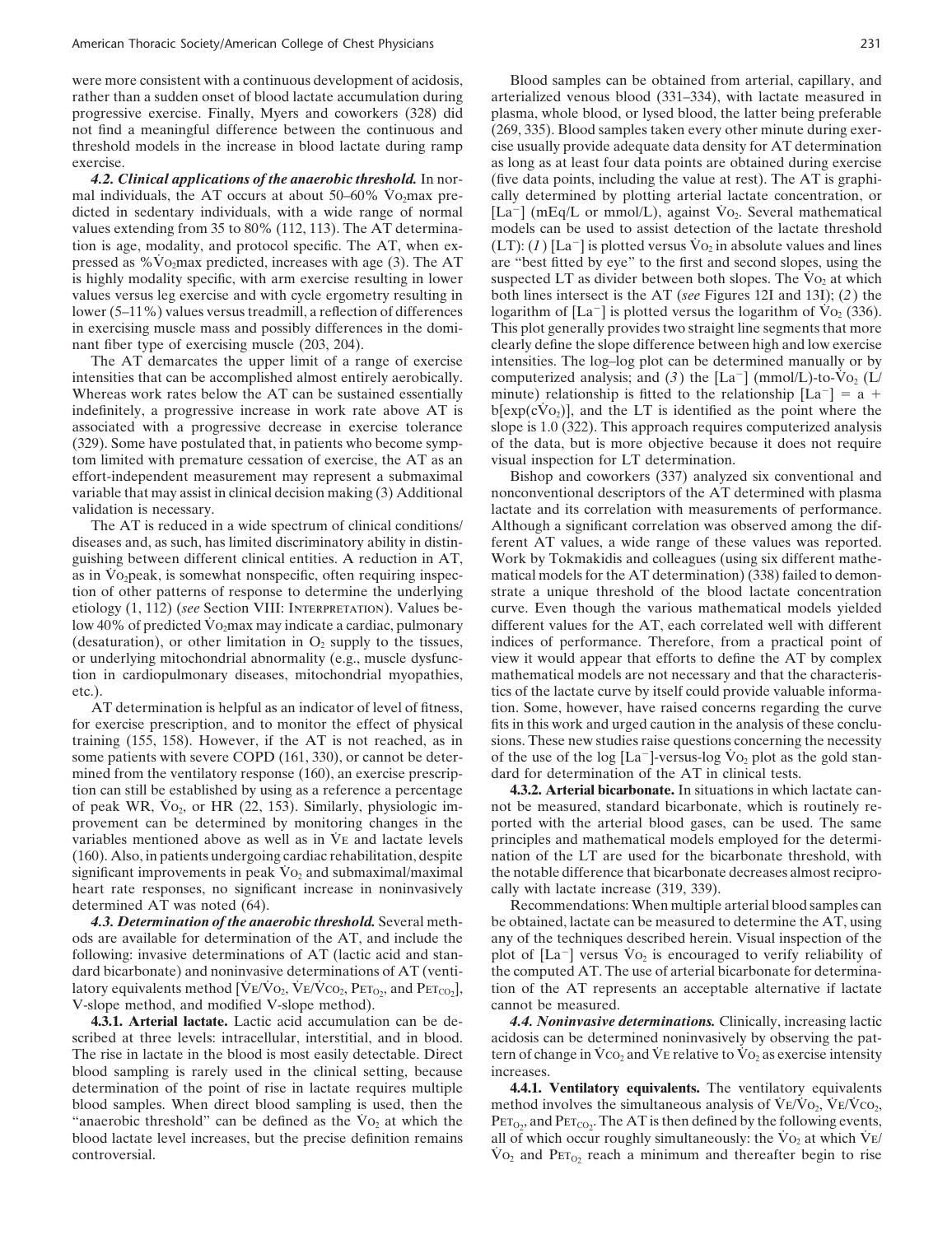consistently, coinciding with an unchanged  $\text{Ve/Vco}_2$  and  $\text{Per}_{\text{CO}_2}$  and  $\text{[C(a-v)O}_2\text{]}$  indicates the arteriovenous  $\text{O}_2$  content differ-<br>(see Figures 11F, 11I, and 12F).

**4.4.2. V-Slope.** The AT is identified as the  $\overline{V}o_2$  at which the is thought to be about 75% of the arge in slope of the relationship of  $\overline{V}o_2$  to  $\overline{V}o_2$  occurs in healthy nonathletic individuals. change in slope of the relationship of  $V_{\text{CO}_2}$  to  $V_{\text{O}_2}$  occurs (Figure 4). Vco<sub>2</sub> increases as a relatively linear function of  $V_0$  Increases in cardiac output are initially accomplished by inis not occasioned by hyperventilation, monitoring ventilatory function during exercise. The increase in cardiac output is largely ventilatory equivalents for  $O_2$  and end-tidal  $O_2$  reach their nadir or neurally produced catecholamines. and begin to rise in concert with the  $S_1-S_2$  transition, without Cardiac output is not routinely measured in clinical exercise an increase in the ventilatory equivalent for  $CO_2$  and/or decrease laboratories; the noninvasive techniques (e.g.,  $CO_2$  rebreathing) in end-tidal Pco<sub>2</sub>. The V-slope method proposed by Beaver and used to estimate it are technically demanding and the reliability coworkers  $(340)$  is complex (correction for change in  $CO<sub>2</sub>$  trans- of the results is questionable. port away from the lungs, filtering of the data, and mathematical **5.1. Heart rate, HR–V** $o_2$  **relationship.** In healthy subjects,

should be kept in mind that there is a good correlation, but not as a strict exercise end point is not recommended, in agreement necessarily a firm physiologic link, between ATs determined with other consensus documents (12, 14). Considerable variabilinvasively and noninvasively, and that unusual breathing pattern ity (10 to 15 beats/minute) within an age group is noted when responses to exercise can adversely impact AT determination available estimates of maximal HR are used, and as such, may (341). complicate interpretation. The difference between the age-pre-

reported in the literature appears to be related to the investiga- cise is referred to as the HR reserve (HRR). Normally, at maxitor's experience, the protocol used, the system utilized for the mal exercise, there is little or no HRR. collection of data, the subjects studied, and the peculiarities and Significant differences in percent predicted maximal heart variances of the methods used (318, 319, 342–344). Although rate achieved can be observed, depending on the reference equathe V-slope method is currently the most popular, there appears tion selected. There are several references value equations for to be no clear advantage of any one noninvasive method for AT maximal heart rate; the most widely used are  $220 - age(3)$  and determination (317). Because inappropriate increases in  $\rm{Vco}_{2}$  210 – (age  $\times$  0.65) (345); both give similar values for people disproportionate to increases in metabolic rate  $(\dot{V}_{Q_2})$  due to vounger than 40 years. The first equation appears to underestiacute hyperventilation invalidate the noninvasive determination mate the maximal heart rate in older people (346). of the AT, it is recommended that both V-slope and ventilatory Peak heart rate is reduced in many, but not all, patients proach") as the RER approximates 1.0 to more accurately deter- disease itself or because of medications used to treat the disease).

patients with COPD who have impaired peripheral chemosensi-<br>RESPONSE IN DIFFERENT CLINICAL ENTITIES). tivity. Blood samples for lactate or standard bicarbonate may The  $HR-Vo<sub>2</sub>$  relationship is often nonlinear at low work rates

creasing metabolic demands of the tissues. The measurement of (hypoxemia, anemia, carboxyhemoglobin, etc.), patients with cardiac output is the best index of cardiac function during exer-<br>abnormal  $O_2$  utilization (metabolic myopathy), as well as patients cise. In healthy subjects, Q is a linear function of  $\rm\acute{Vo}_2$  and does with deconditioning may also have an upward and steep HR– $\rm\acute{Vo}_2$ not vary as a function of either sex or state of training. relationship with (near) attainment of maximal heart rate (*see*

$$
\dot{Q} = (SV \times HR) = \dot{V}o_2/[C(a-\overline{v})O_2]
$$

ence, which is related to O<sub>2</sub> extraction. The maximal extraction is thought to be about 75% of the arterial oxygen content  $(Ca<sub>0</sub>)$ 

early in an incremental exercise protocol and this slope is termed creases in stroke volume and HR, and then at moderate- to S1. As exercise intensity increases, there is a subsequent increase high-intensity exercise almost exclusively by increases in HR. in the slope, referred to as S<sub>2</sub>. To confirm that this change of slope The evaluation of HR response yields an estimation of cardiac equivalents and end-tidal Pco<sub>2</sub> is necessary. Consequently, the driven by vagal withdrawal and by increases in either circulating

calculations requiring computerized analysis) and has been re- heart rate increases nearly linearly with increasing  $V_{O_2}$ . Increases placed in most conventional systems by a simplified approach. in HR are initially mediated by a decrease in parasympathetic The modified V-slope method, in turn, determines the point of activity (vagal withdrawal) and, subsequently, almost exclusively the change in slope of the relationship of  $V_{\text{CO}_2}$  versus  $V_{\text{O}_2}$  and by increased sympathetic activity. Achievement of age-predicted defines the V $o_2$  above which V $\overline{v}$  o<sub>2</sub> increases faster than V $o_2$  values for maximal HR during exercise is often used as a reflecwithout hyperventilation (316). tion of maximal or near maximal effort and presumably signals When using these methods to detect anaerobic threshold, it the achievement of  $\dot{V}_{Q}$ max. However, the use of this marker The accuracy of the AT determined by noninvasive methods dicted maximal HR and the maximal HR achieved during exer-

equivalents methods be used together ("dual methods ap- with different cardiorespiratory diseases (either because of the mine the AT noninvasively (269, 276). If a patient reaches his/her predicted maximal HR, this suggests Importantly, the validity of the noninvasively determined AT that the patient made a maximal or near maximal effort during has not been established in the following clinical settings: chronic exercise and that cardiovascular function may have contributed hyperventilation, progressive exercise-induced hypoxemia, and to exercise limitation (*see* Section VIII,4: PATTERNS OF EXERCISE

be useful and are recommended in these situations as well as for upright exercise, becoming relatively linear as work rate those in whom false-positive noninvasive AT determinations increases to maximum. This relationship can be described by have been reported (i.e., COPD) (330). the slope and position of the regression line. The slope of the Recommendation: Noninvasive determination of the AT can  $HR-V_0$ ; relationship is a function of the subject's SV: the higher be accomplished by using the V-slope method or ventilatory the SV the lower the HR and, typically, its rate of change. HR equivalents method or, preferentially, by using both methods at a given  $\rm V_{O_2}$  is higher than normal in patients with lung disease,<br>(dual methods approach) as RER approximates 1 to minimize implying that SV must be lo implying that SV must be lower, because cardiac output is similar errors. to that of normal subjects (347). This may reflect deconditioning **5. Cardiac Output 5. Cardiac Output 5. Cardiac Output bly, the hemodynamic consequences of dynamic hyperinflation.** 

Cardiac output (Q) increases with exercise to support the in-<br>Patients with reduced  $O_2$  delivery due to reduced  $O_2$  content Cardiac output can be calculated by the Fick equation: Section VIII,4: PATTERNS OF EXERCISE RESPONSE IN DIFFERENT CLINICAL ENTITIES). The heart rate response ( $\Delta HR/\Delta\acute{V}o_2$ ), defined as (peak HR–

where Q indicates cardiac output, SV designates stroke volume, resting HR)/(peak  $\overline{V}o_2$  – resting  $\overline{V}o_2$ ), is another way to evaluate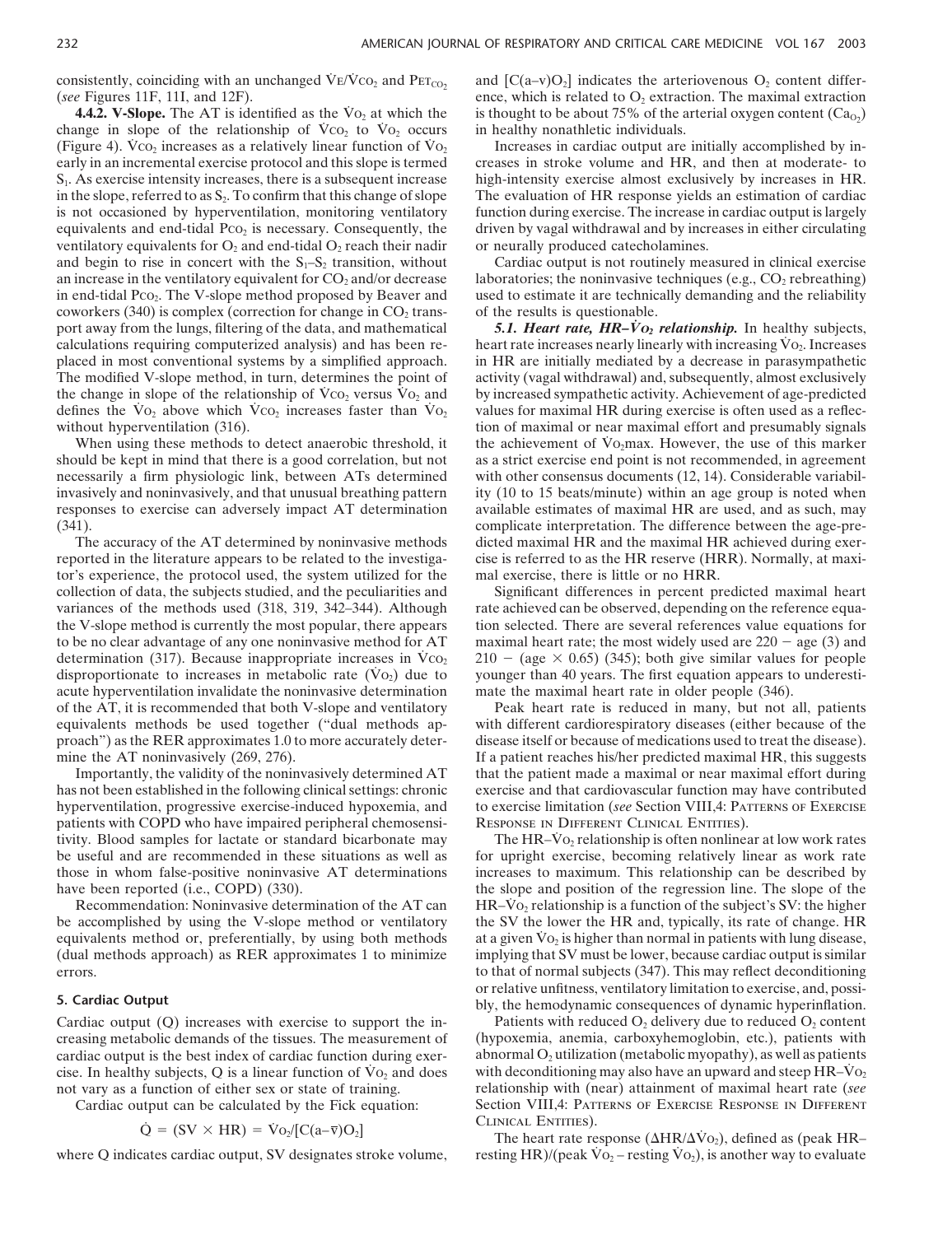the relationship between HR and  $\dot{V}_{Q_2}$ . This index has been sug-<br>**6. Blood Pressure Response** 

$$
V_{\text{O}_2}/HR = SV \times C(a-\overline{v})\text{O}_2
$$

SV and  $O_2$  extraction. At a near maximal/maximal work rate,<br>in which  $C(a-v)O_2$  is assumed to be maximal and relatively<br>constant, the pattern of change of the  $O_2$  pulse will represent<br>lar disease, or central venous obs the concomitant pattern of change of the SV as long as the<br>previous assumption is correct. The basic profile of the O<sub>2</sub> pulse<br>over the range in which  $V_0$  increases linearly with HR appears<br>to be hyperbolic, with a rapi by a slow approach to an asymptotic value. A low, unchanging, status under conditions of the augmented metabolic demands<br>flat O pulse with increasing work rate may therefore be interpre-<br>of exercising muscles. Although the flat O<sub>2</sub> pulse with increasing work rate may therefore be interpre-<br>ted as resulting from a reduced SV and/or as a failure for further<br>skeletal muscle O<sub>2</sub> extraction. A low O<sub>2</sub> pulse therefore may<br>reflect deconditionin reflect deconditioning, cardiovascular disease, and early exercise sponse to exercise may be not the normal contraint or symptoms  $\epsilon$ . limitation due to ventilatory constraint or symptoms. Conse-<br>quently caution should be exercised in interpreting changes in  $\Omega$ . The most common ventilatory indices assessed during exerquently, caution should be exercised in interpreting changes in  $O_2$ pulse response solely as an index of cardiovascular dysfunction. cise include changes in total minute ventilation (VE) and breath-

oped in an attempt to more accurately estimate SV from the  $\overline{V}_{Q_2}$ –HR relationship. Work with normal subjects has suggested evaluated are changes in ventilatory timing (inspiratory time, that the "asymptotic O<sub>2</sub> pulse," which is the product of  $1/Ca_0$  and  $\overline{I}$ , expirato that the "asymptotic  $O_2$  pulse," which is the product of  $1/Ca_{O_2}$  and the slope of the V<sub>O2</sub>-HR relationship rather than the maximal O<sub>2</sub> pulse achieved, may provide a more reliable estimator of the More recently, changes in inspiratory capacity (IC) and a more average SV during incremental exercise in normal subjects (349). thorough assessment of ventilator average SV during incremental exercise in normal subjects (349). thorough assessment of ventilatory constraint to exercise have<br>Although theoretically attractive and applicable in normal sub-<br>also been utilized (288). Beca Although theoretically attractive and applicable in normal sub-<br>jects, validation in patients is necessary, especially in subjects in optimization of the mechanics of breathing and maintenance jects, validation in patients is necessary, especially in subjects in optimization of the mechanics of breathing and maintenance whom  $Ca<sub>0</sub>$  might be expected to change during exercise (i.e., of gas exchange, many of whom  $Ca<sub>0</sub>$  might be expected to change during exercise (i.e., patients with lung disease) or for whom the assumption of linearity between cardiac output and  $\overline{V}o_2$  may not reasonably be made, versus  $\overline{V}o_2$  or  $\overline{V}o_2$  (*see* Section IV,10: PULMONARY GAS Exas in patients with cardiovascular disease. change).

quires validation in patients. Agostoni and coworkers (351) caldicted  $V_{0<sub>2</sub>}$ . fr increases (357).

gested as an indicator of hyperdynamic cardiovascular response<br>when its value is greater than 50 (348); however, additional<br>values are and vascular resistance (9). In working muscle, there are<br>validation is required.<br>Neco fact declines, a cardiac limitation or abnormality of sympathetic The profile of the  $O_2$  pulse response during exercise therefore<br>reflects the product of these two variables. The  $O_2$  pulse normally<br>reflects the product of these two variables. The  $O_2$  pulse normally<br>increases with

There are several mathematical models that have been devel-<br>
Ing pattern (tidal volume, Vr, and respiratory frequency, frequency, frequency, frequency, frequency, frequency, frequency, frequency, frequency, frequency, freq tidal volume relative to specific lung volumes (e.g.,  $V_T/VC$ ). combined elements, such as the efficiency of ventilation ( $\dot{V}$ E

Stringer and coworkers (350), using a linear regression equa- *7.1. Breathing pattern and ventilatory timing.* The rise in tion to calculate  $C(a-v)O_2$  at a given V $o_2$  during incremental V $\overline{v}$  with exercise is associated with an increase in both depth exercise in normal subjects, computed stroke volume according and frequency of breathing. In health, increases in tidal volume to the Fick equation. Calculated and measured stroke volume are primarily responsible for increases in ventilation during low were comparable in normal subjects. Likewise, this method re-<br>quires validation in patients. Agostoni and coworkers (351) cal-<br>and fr increase until 70 to 80% of peak exercise; thereafter fr culated the stroke volume in patients with congestive heart fail-<br>predominates (309, 353). VT usually plateaus at 50 to 60% of vital ure, using a fixed value for  $C(a-v)O_2$ . Good agreement was capacity (VC); however there is considerable variation (355). noted between calculated and measured stroke volume; the best Younger adults typically increase Vr b Younger adults typically increase V<sub>T</sub> by three- to fivefold correlation occurred with measurements made at the AT. These whereas in older adults VT tends to increase less (two- to fourdata require corroboration. Another concept that has appeared fold) (356). Breathing frequency typically increases one- to in the literature, which requires validation, is the "extended  $O_2$  threefold in most subjects, but in fitter athletes it may be inpulse" (352), which corresponds to the  $O_2$  pulse calculated from creased by six- to sevenfold at high levels of V $E$ . In some subjects the extrapolation of the slope of the measured HR to the pre-<br>at extremely high ventilatory demands, VT actually decreases as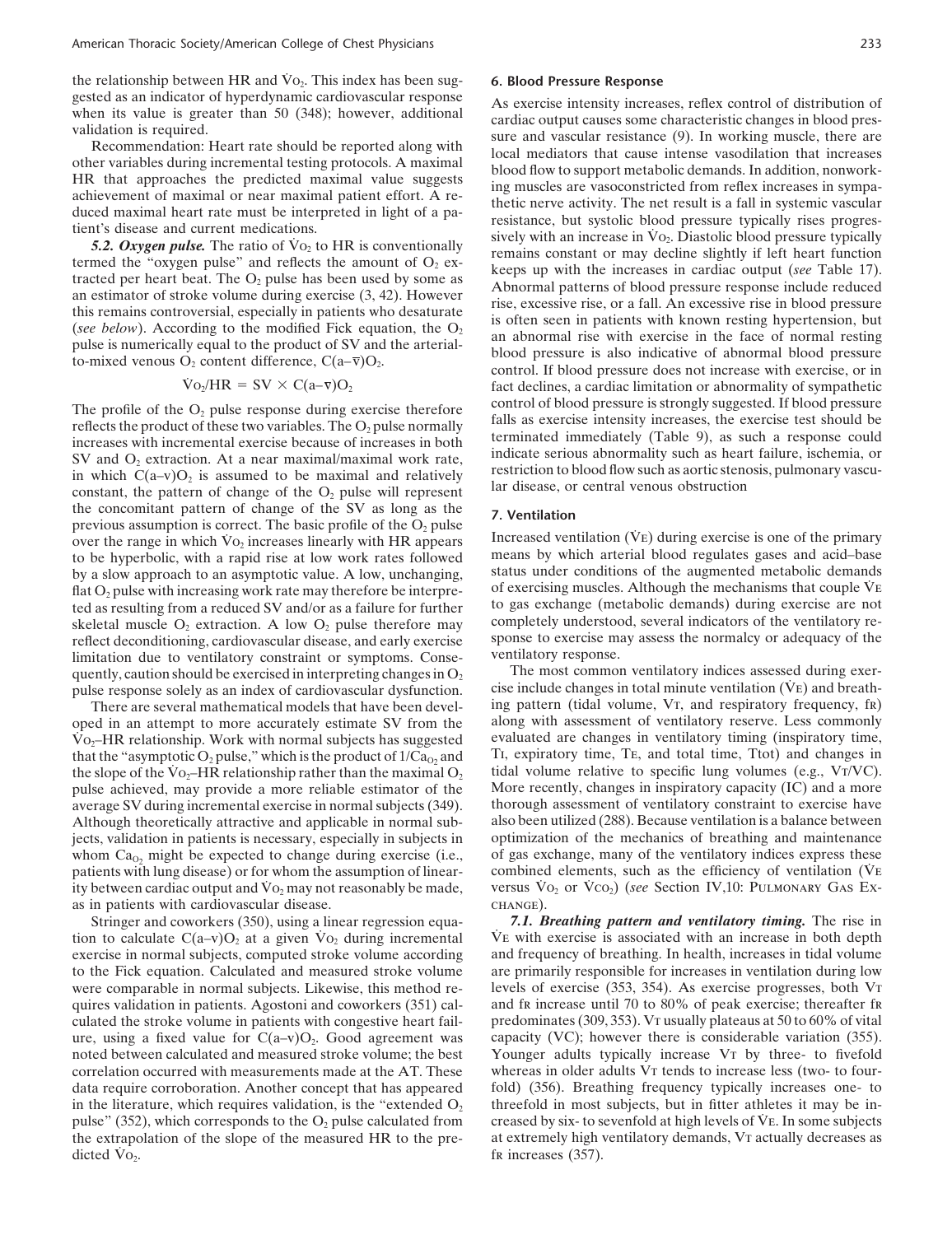In health, the increase in  $V_T$  is due to both a decrease in endexpiratory lung volume (EELV) through encroachment on the expiratory reserve volume but predominantly to an increase in end-inspiratory lung volume (EILV) through a decrease in the inspiratory reserve volume (358). With progressive increases in exercise intensity and  $Ve$ , EELV continues to fall to 0.5–1.0 L below the resting FRC (358). It has been hypothesized that the fall in EELV optimizes inspiratory muscle length (for force development) and helps prevent too large an increase in EILV, which would increase the inspiratory elastic load of breathing (359). In addition, the energy stored in the abdominal wall because of active expiration may provide some passive recoil at the initiation of the ensuing inspiration (360).

The increase in fr with exercise reflects a decrease in both inspiratory time (Ti) and expiratory time (Te). Typically, however, at the moderate to higher ventilatory demands, a greater fractional decrease is noted in Te so that Ti/Ttot increases from 0.4 at rest to 0.5 to 0.55 at maximal exercise (361, 362). Because<br>of the greater decrease in TE, the increase in mean expiratory<br>flow rate is greater than the increase in mean inspiratory flow<br>rate.<br>The MVV is performed

tation causes or contributes to exercise intolerance has tradition-<br>ally been evaluated by the ventilatory reserve, which reflects the (modified from Johnson and coworkers [288]). *EELV* = end-expiratory relationship of ventilatory demand to ventilatory capacity. In lung volume; *FRC* = functional residual capacity; *MFVL* = maximal flow– most healthy adults, peak exercise ventilation approaches 70% volume loop;  $MVV =$  maximal voluntary ventilation;  $Pk =$  peak;  $RV =$ of the MVV (V $E$  reserve typically greater than 15% of the MVV), residual volume. although this percentile increases with increased fitness and with normal aging.

**7.2.1. Ventilatory demand.** Ventilatory demand is dependent on multiple factors including metabolic requirement, degree of able airflow as well as a reduced chest wall compliance. Conlactic acidosis, dead space ventilation, behavioral factors, decon- versely, breathing at high lung volumes (near total lung capacity) ditioning, body weight, mode of testing (e.g., arm versus leg increases the inspiratory elastic load and therefore the work of

Physiologic factors associated with the level of ventilation VENTILATORY LIMITATION). are linked through the following equation: Traditionally, the ventilatory capacity is represented by the

$$
\dot{V}_{E} = [863 \times \dot{V} \text{CO}_2]/[Pa_{\text{CO}_2}(1 - V \text{D}/V \text{T})]
$$

where 863 is the constant that corrects for the different conditional effort with consequent concerns<br>37°C) and also the transformation of fractional concentration to<br>37°C) and also the transformation of fractional concen

2.2. Ventilatory capacity. One challenging task in evaluation<br>
of the ventilatory response is the determination of maximal<br>
of the ventilatory response is the determination of maximal<br>
ventilatory capacity, which correspo tion or bronchoconstriction and is dependent on the lung volume, Alternatively, some investigators prefer calculating, rather where tidal breathing occurs relative to total lung capacity and , than directly measuring, the MVV. The FEV<sub>1</sub>, which can be residual volume (i.e., the regulation of end-inspiratory and end- standardized and reproduced, is multiplied by an appropriate expiratory lung volume, EILV and EELV, respectively). In the factor (35 to 40). MVVs estimated by this method were, on latter case, breathing at a low lung volume (near residual volume) average, not discernibly different from MVVs directly measured limits the available ventilatory reserve due to the shape of the in patients with COPD (39, 235, 364). However, the calculated



and EELV is increased. In contrast, during exercise, EELV is reduced, **7.2. Ventilatory reserve/capacity.** Whether ventilatory limi-<br>tation causes or contributes to exercise intolerance has tradition-<br>pressure-volume relationship with consequent less work of breathing (modified from Johnson and coworkers [288]). *EELV* = end-expiratory

exercise), and additional factors involved in ventilatory control. breathing (*see* Section IV,8: Emerging Techniques to Evaluate

maximal voluntary ventilation (MVV). However, the use of MVV has many shortcomings:

- 
- 
- 
- 

expiratory flow–volume curve and the reduced maximal avail- MVV may not be as appropriate for patients with predominantly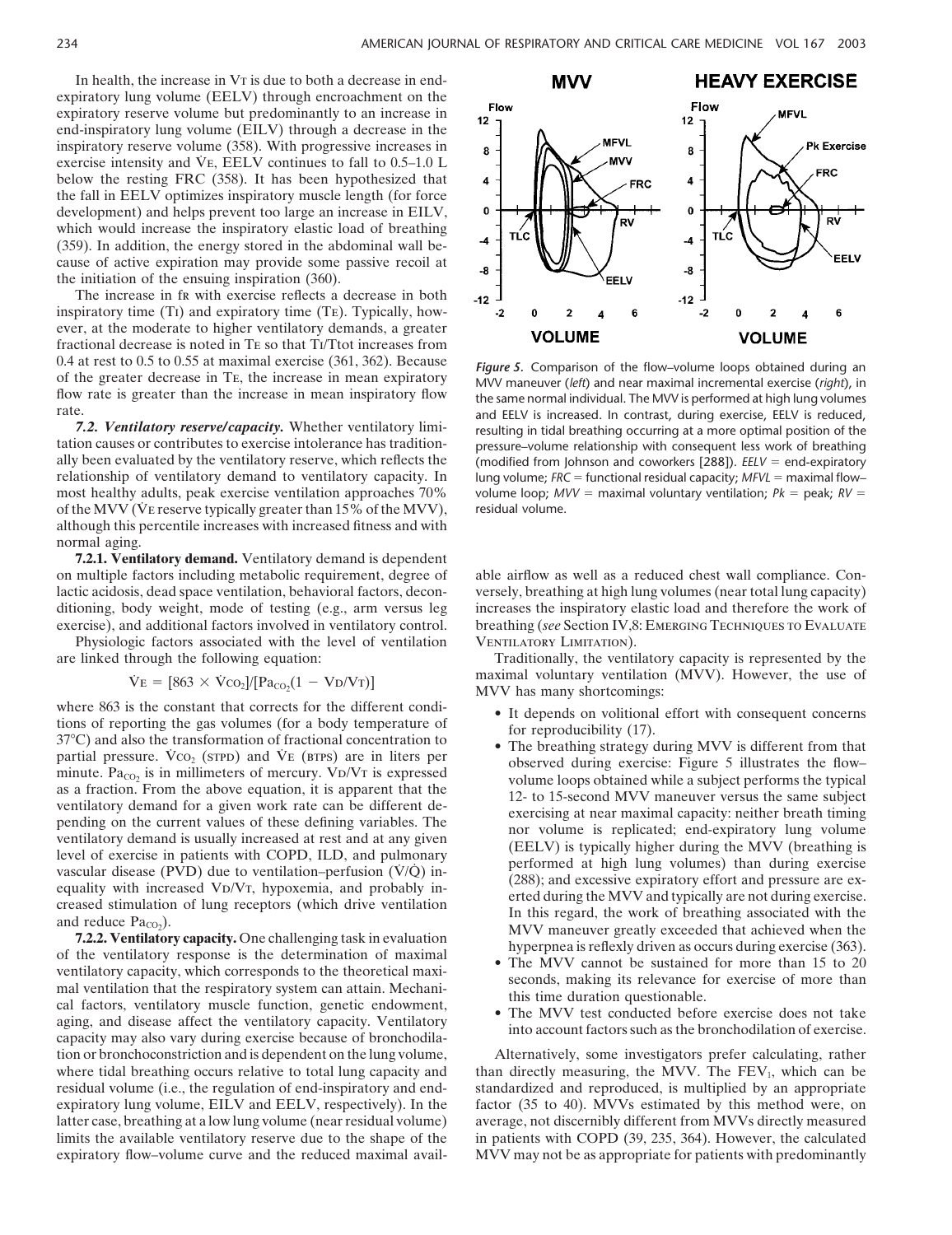inspiratory resistance increases (e.g., vocal cord dysfunction or **7.5. Ventilatory equivalent for V**<sub>O</sub><sub>2</sub> and V<sub>CO</sub><sub>2</sub>. The ratio of V<sub>E</sub> soft tissue tumors of the neck) or for patients with neuromuscular to  $V_{Q_2}$  is called the ventilatory equivalent for  $O_2$  and the ratio disorders, extreme obesity, or respiratory muscle weakness (e.g., of V $E$  to V $\text{co}_2$  is called the ventilatory equivalent for  $\text{CO}_2$ . The heart failure). The inspiratory load or muscle weakness may ventilatory equivalents for  $O_2$  and  $CO_2$  are both related to V<sub>D</sub>/ result in a marked fall in the actual MVV over the 12- to 15- V<sub>T</sub>, being higher as V<sub>D</sub>/V<sub>T</sub> increases. However, the ventilatory second time period and thus the predicted MVV from a single equivalents also increase with hyperventilation, and therefore maneuver would overestimate the true breathing capacity (365– interpretation must be made carefully. Because the relationships 367). Some statements of VE versus V $o_2$  and of VE versus V $o_2$  have a positive intercept

highly with the maximal attainable ventilation during exercise work rate or  $V_{O_2}$  decreases hyperbolically at low work rates. in patients with COPD  $(3, 30)$ . It provides a general (although For a more detailed explanation of the contour of the ventilatory variable) approximation of ventilatory capacity. The MVV is equivalents versus  $\dot{V}$ <sub>2</sub> the interested reader is referred to other readily and widely applied, is conceptually easily understood, sources (113). The normal pattern of change in  $V_{E}/V_{O_2}$  is a drop and requires minimal analysis. The large body of literature avail- early in exercise to its nadir near the AT, and then an increase able with its use (including normal reference values) and the as maximal exercise capacity is approached. The ventilatory fact that it has not, to date, been supplanted by an alternative equivalent for  $CO_2$  also decreases hyperbolically as work rate test with the requisite ease of performance, validity, and repro- increases. For incremental tests, the increase in  $V_{E}/V_{O_2}$  that ducibility permit its continued use. typically occurs in concert with the development of metabolic

corresponds to how close the peak minute ventilation (ventila- (*see* Figure 11F). It is this profile that separates this response tory demand) achieved during exercise (VEmax) approaches the from the onset of hyperventilation from other causes (e.g., anxi-MVV (ventilatory capacity) or some estimate of the MVV ety, pain, or hypoxemia), in which case both V $\rm E/Vo_2$  and V $\rm E/$ (FEV<sub>1</sub>  $\times$  35–40). Traditionally, ventilatory "reserve" (3) has Vco<sub>2</sub> would increase in concert. The normal subsequent increase been defined as the percentage of MVV achieved at peak exer- in  $V_{E}/V_{CO}$  reflects the onset of frank compensatory hyperventicise  $[(\text{Vepeak/MVV}) \times 100]$  or, alternatively, as the difference lation for metabolic acidosis, with concomitant reduction in Pa<sub>CO2</sub> between MVV and the VE achieved at peak exercise. However, and typically PET<sub>CO2</sub>. The me between MVV and the VE achieved at peak exercise. However, and typically  $PET_{CO_2}$ . The mean of the minimal  $V_{E}/V_{CO_2}$  is about the "normal" values for this index standard have a high variance. 25 in healthy young subjects, but may exceed 30 in older individu-And although the values can vary by up to 50% in normal als. Usually  $V \to V \sim C_2$  is less than 32–34 at or near the AT and subjects, a lower limit of a 15% difference between VE and MVV less than 36 (rarely 40) at peak exercise in normal subjects. VE/ appears to be a reasonable reserve, based on 95% confidence  $V_{O_2}$  also decreases to minimal values similar to or slightly greater limits of normative data. The value is not independent of fitness than that for  $\rm{Vi}$  $\rm{Vi}$  $\rm{Co}_2$ . High  $\rm{Vi}$  $\rm{Co}_2$  at its nadir suggests a high or aging, as the reserve is less in both fit and aged normal subjects. VD/VT or a low Pa<sub>CO2</sub>. Lack of a subsequent increase in V $E/VO_2$ <br>Patients with pulmonary diseases characteristically have reduced or V $E/VCO_2$  reflect Patients with pulmonary diseases characteristically have reduced or  $\dot{V}e/\dot{V}co_2$  reflects either insensitivity to the stimuli associated ventilatory capacity and increased ventilatory demand, resulting with metabolic in reduced ventilatory reserve. or a general increase in respiratory muscle load. This may be

Analysis of the VE–V $o_2$  relationship during incremental exercise tory limited but able to exert themselves so that Pa<sub>CO2</sub> begins to enables a graphic overview and appreciation of important venti-<br>rise, indicating an in latory trending patterns related to the appropriateness of the larly, in morbid obesity, some subjects may not ventilate adeventilatory response to metabolic demands. Physiologically, the quately for the metabolic load and  $\dot{V}E/VCO$ , will remain low (370).  $V_{E}-V_{O_2}$  relationship would be the better option to analyze the **7.6. End-tidal PO<sub>2</sub> and PCO<sub>2</sub>.** Per<sub>CO<sub>2</sub></sub> increases and Per<sub>O<sub>2</sub> deventilatory response to metabolic needs because, although  $V_{E}$  creases through</sub> ventilatory response to metabolic needs because, although  $\overline{V}E$  creases throughout the moderate work rate range. Per<sub>O2</sub> typically varies with  $\overline{V}o_2$ ,  $\overline{V}o_2$  is nearly independent of  $\overline{V}E$ . However, begi the relationship between VE and V<sub>O2</sub> is complex, commonly incremental tests (*see* Figure 111). With the increasing work rate, nonlinear, and difficult to standardize. Abnormal ventilatory  $\Pr_{\text{CO}_2}$  typically increases (although Pa<sub>O2</sub> does not) until the sub-<br>response patterns including excessive ventilation due to hyper-<br>sequent increase in response patterns including excessive ventilation due to hyper-<br>ventilation or increased dead space, periodic breathing, or erratic until the subsequent increase in  $V \to V' \text{CO}_2$  occurs; then PET<sub>CO2</sub> ventilation or increased dead space, periodic breathing, or erratic until the subsequent increase in  $\rm{V}E/VCO<sub>2</sub>$  occurs; then  $\rm{PET_{CO_2}}$  or other psychogenic abnormalities may also be revealed (see starts to fall or other psychogenic abnormalities may also be revealed (*see* starts to fall concomitantly with the increase in PET<sub>O2</sub>. The period<br>Section VIII: INTERPRETATION). of increasing PET<sub>O2</sub> with relatively stable PET<sub>CO2</sub> has

dependent on  $V_E$ , some have suggested that it would be inappro-<br>iall in  $PET_{CO}$ , suggests increased dead space ventilation. priate for it to be used as the reference variable. VE correlates **8. Emerging Techniques to Evaluate Ventilation** closely with V<sup>i</sup> collection of the Ventilatory Cosely with V<sup>i</sup> co<sub>2</sub> during moderate exercise, whether incremental 8. Emerging Techniques to Evaluate Ventilatory Limitatio or constant-load (*see* Figure 11D). In healthy subjects the V<sup>E</sup> in an effort to assess more thoroughly the source and degree of V<sub>CO<sub>2</sub></sub> relationship is linear, with an intercept on the V<sub>E</sub> axis of ventilatory constrain some 4–5 L/minute. The slope of this relationship reflects that One technique involves the plotting of exercise tidal flow– in normal subjects  $23-25$  L of VE is required to eliminate 1 L volume loops (extFVLs) within the maximal flow–volume loop of  $CO_2$ . The slope can be appreciably higher when VD/V<sub>T</sub> is (MFVL), which provides a unique visual index of "ventilatory high (368) or when the "set point" for arterial Pco<sub>2</sub> is low. The demand" versus "ventilatory cap incorporation of the MVV value into the graph permits visual cally dependent on the accurate placement of the exercise tidal inspection of the ventilatory reserve; approaching or exceeding flow–volume loop within the MFVL. Noting how much of the this limit indicates that there is little or no ventilatory reserve tidal volume encroaches on the expiratory limb of the flow– (see Figure 9D). Currently, either a plot of  $Ve$  versus  $VCO<sub>2</sub>$  or volume envelope can identify the amount of expiratory flow a plot of V<sub>E</sub> versus V $o_2$  is acceptable for the graphic representa- ilmitation. In normal, young subjects, this rarely occurs except tion of ventilatory data. perhaps near maximal exercise and near the end of a tidal breath,

Despite these concerns, the MVV has been shown to correlate on the V<sup>E</sup> axis, a graph of the ventilatory equivalents versus **7.3. Ventilatory reserve.** Ventilatory reserve determination acidemia occurs at a time when VE/Vco<sub>2</sub> has not yet increased with metabolic acidosis or the presence of high airway resistance *7.4. Relationship of V<sup>E</sup> versus V<sub>O</sub><sub>2</sub> and of V<sup>E</sup> versus V<sup>c</sup>O<sub>2</sub>. observed in some patients with COPD who are clearly ventila*rise, indicating an inadequate ventilatory response (369). Simi-

begins to increase in concert with the increase in  $\dot{V}E/\dot{V}o_2$  during Section VIII: INTERPRETATION). of increasing  $\text{Per}_{O_2}$  with relatively stable  $\text{Per}_{CO_2}$  has been termed<br>Others prefer plotting VE versus Vco<sub>2</sub>, as ventilation is so "isocapnic buffering" (371). A fall in  $\text{Per}_{CO}$ , w Others prefer plotting V<sup>E</sup> versus V<sup>CO<sub>2</sub>, as ventilation is so "isocapnic buffering" (371). A fall in PET<sub>CO2</sub> when V<sup>E</sup>/V<sup>CO<sub>2</sub> is closely linked to CO<sub>2</sub> production. However, because V<sup>CO<sub>2</sub></sub> is high suggests hyperven</sup></sup></sup> high suggests hyperventilation whereas high  $\rm{V}_{E}/\rm{V}_{CO_2}$  without a

ventilatory constraint, additional indices have been used (372). demand" versus "ventilatory capacity." This, of course, is criti-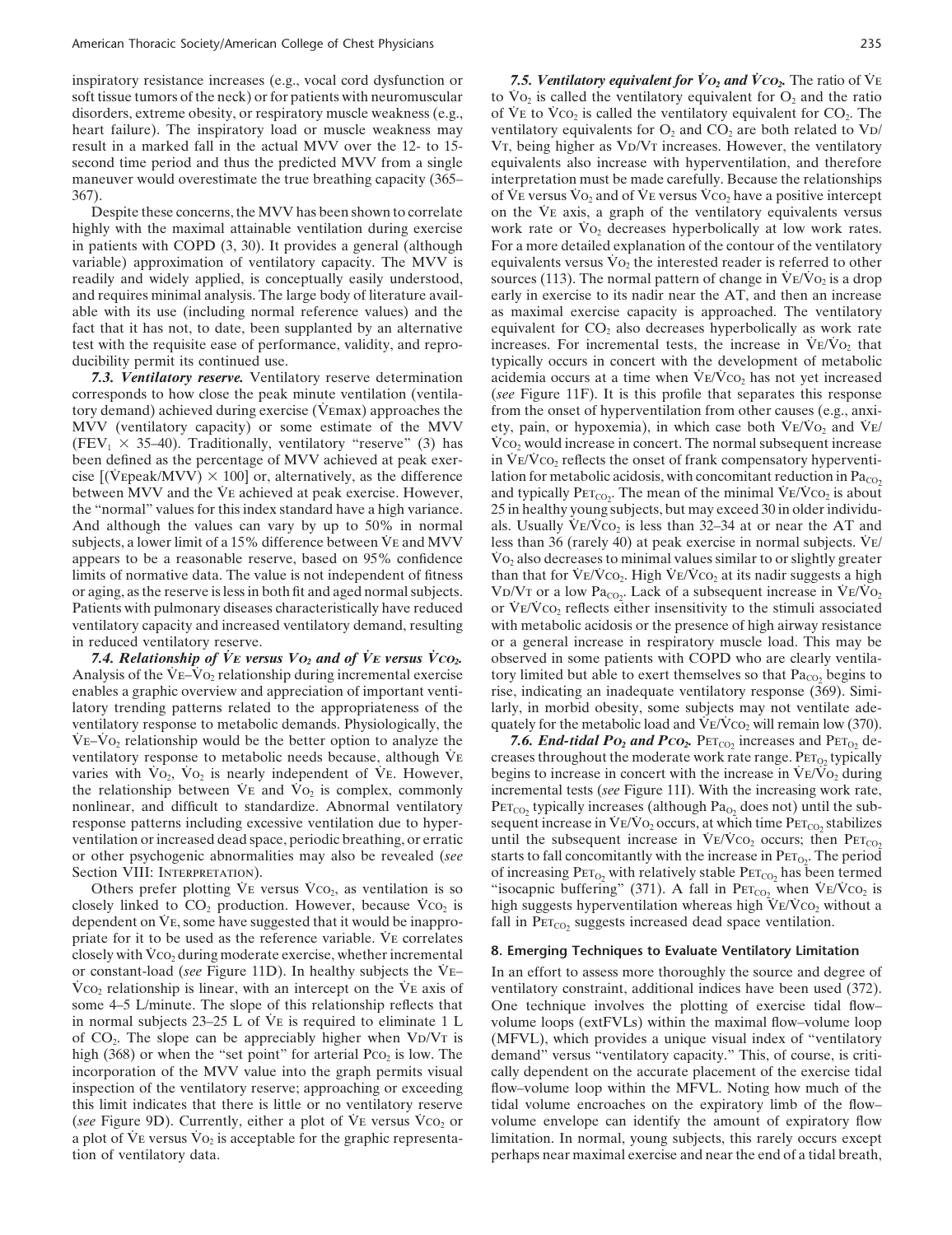

*Figure 6.* Flow–volume responses to exercise in younger (*left*) and older (*right*) adults. Subjects were matched for similar peak V<sub>O2</sub> values. Key differences in the ventilatory response to exercise: *Young adult*: (*1*) drop in FRC, (*2*) encroachment equally on IRV and ERV, (*3*) little or no expiratory flow limitation, (*4*) available inspiratory flow reserve, and (*5*) significant volume reserve. *Older adult*: (*1*) drop in FRC followed by an increase with flow limitation, (2) encroachment mostly on IRV,<br>
(3) significant expiratory flow limitation, (4) minimal inspiratory flow<br>
reserve, (5) little reserve to increase either flow or volume at peak<br>
exerci (368). *ERV* = expiratory reserve volume; *FRV* = functional residual volumetricase ventilation (288). *EELV* = End-expiratory lung view end-inspiratory lung volume; *TLC* = total lung capacity.

subject, expiratory flow limitation may begin to occur with only (EELV), and exercise-induced changes in airway tone (MFVL moderate exercise because of the reduced elastic recoil and the performed during exercise), maximal available ventilation can consequent "scooping" of the MFVL (Figure 6, right). When be determined. It has been reported that V $\epsilon$ cap was similar to the tidal inspiratory flow rates meet the boundary of the maximal measured MVV in normal individua the tidal inspiratory flow rates meet the boundary of the maximal measured MVV in normal individuals (377).<br>
inspiratory flow-volume loop, this is a clear sign that the ability of 8.2. Negative expiratory pressure. A more inspiratory flow–volume loop, this is a clear sign that the ability of 8.2. Negative expiratory pressure. A more direct and, in prin-<br>the inspiratory muscles to generate pressure and flow is reaching ciple, simple means fo the inspiratory muscles to generate pressure and flow is reaching ciple, simple means for testing whether expiratory flow limitation capacity. Increases in the end-expiratory lung volume (dynamic has, in fact, occurred has capacity. Increases in the end-expiratory lung volume (dynamic has, in fact, occurred has been described by Kolouris and cowork-<br>hyperinflation) are also important. End-expiratory lung volume ers (379, 380). In this test, hyperinflation) are also important. End-expiratory lung volume ers (379, 380). In this test, a small negative pressure is applied (Figure 5, right) normally falls with increasing work rate (288, at the mouth at the initiat (Figure 5, right) normally falls with increasing work rate (288, at the mouth at the initiation of tidal expiration. A lack of 374) (see Section IV,7.1: BREATHING PATTERN AND VENTILATORY increase in expiratory flow over th 374) (*see* Section IV,7.1: BREATHING PATTERN AND VENTILATORY increase in expiratory flow over that seen during spontaneous TIMING). However, in those subjects who begin to develop sig-<br>TIMING). However, in those subjects TIMING). However, in those subjects who begin to develop sig-<br>nificant expiratory flow limitation, EELV typically begins to rise inque offers theoretical advantages over the use of the exercise nificant expiratory flow limitation, EELV typically begins to rise nique offers theoretical advantages over the use of the exercise (72, 288, 372, 374, 375) as work rate and ventilatory requirements tidal flow-volume loop (72, 288, 372, 374, 375) as work rate and ventilatory requirements tidal flow–volume loop method in that it is not dependent on increase further. In a patient with moderate COPD and average an accurate assessment of the MF increase further. In a patient with moderate COPD and average an accurate assessment of the MFVL or on accurate placement age-related fitness, EELV increases with the onset of exercise of the tidal flow-volume loops by ass age-related fitness, EELV increases with the onset of exercise and is constrained by significant expiratory flow limitation and however, flow limitation is volume dependent, typically beginan EILV that approaches TLC (Figure 7). Although variable, ning at low lung volume near EELV and gradually increasing when the end-inspiratory lung volume increases to values ap- along with the tidal breath until either hyperinflation occurs or proaching the TLC (e.g., 90% TLC), this suggests an increasing ventilation is fully constrained. A limitation to the use of negative elastic load to breathing. Although the use of the exercise flow-<br>expiratory pressure is elastic load to breathing. Although the use of the exercise flow– volume loop analysis is gaining popularity as a means of quantify- crease in expiratory flow early in expiration, suggesting no flow ing ventilatory constraint (72, 288, 372, 376), it remains techni- limitation, when in fact flow may be limited at the lower lung cally more involved than traditional estimates and its clinical volumes. This technique only allows for evaluation of the presutility requires further study. ence or absence of flow limitation, and flow limitation is not

(V˙ ecap) (377, 378). By taking into consideration the patient's of this technique are required.



near the EELV (368, 373) (Figure 6, left). In an older normal breathing strategy (tidal volume), operational lung volume

*8.1. Maximal exercise ventilation: V˙* **<sup>E</sup>***cap.* Additional meth- an all-or-none phenomenon (372). In addition, no information ods have evolved in an attempt to better identify the "true" about operational lung volumes and, in turn, breathing strategy is ventilatory capacity available for producing ventilation during provided. However, the negative expiratory pressure technique exercise. Analysis of the exercise tidal flow–volume loop during combined with an assessment of the extFVL may yield the most exercise plotted within the maximal flow–volume envelope en- accurate assessment of the degree of expiratory flow limitation ables a theoretical estimation of this "true" ventilatory capacity as well as other indices of constraint. Further study and validation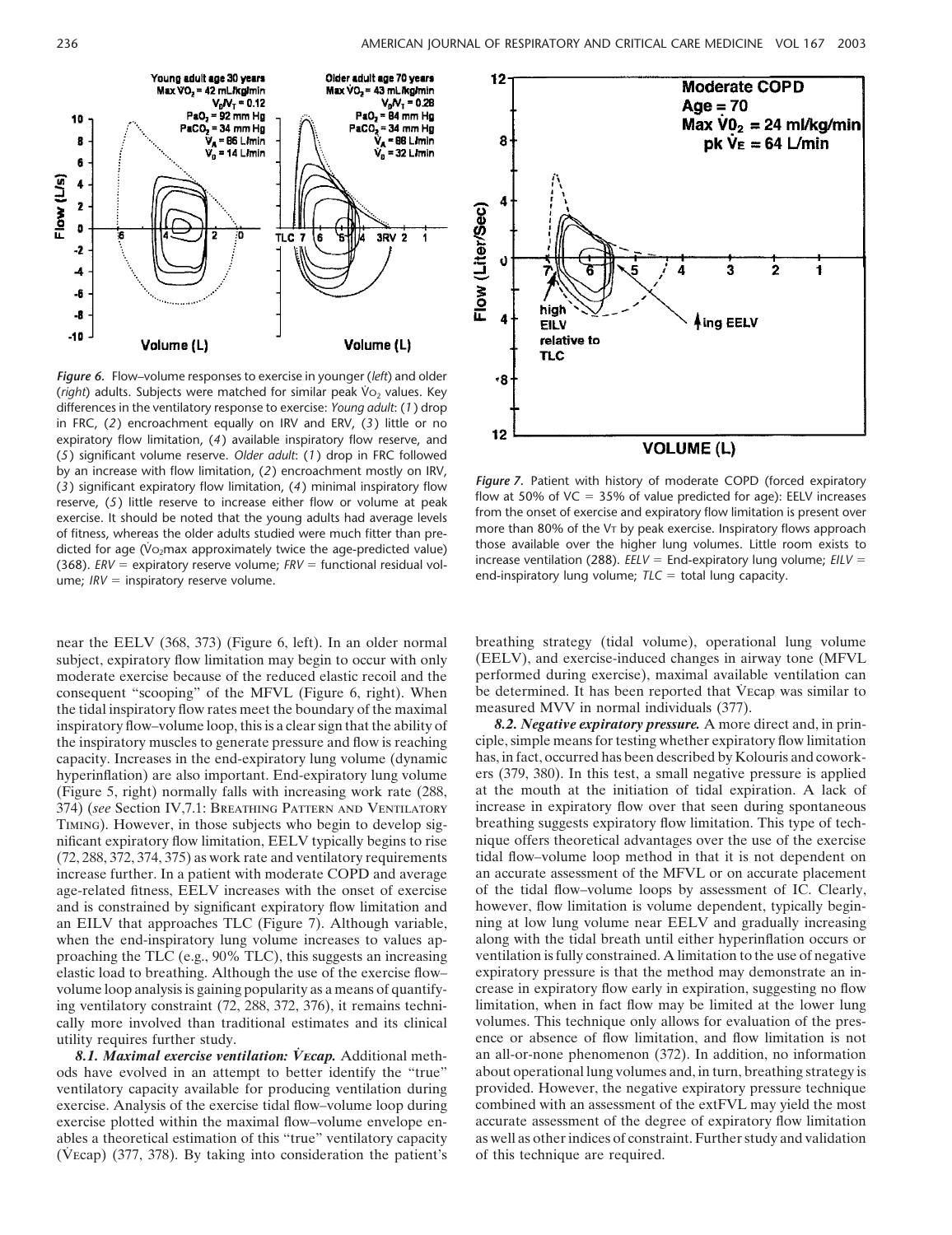degree of ventilatory constraint (limitation) during exercise in-<br>gases were homogeneous throughout the lungs. When  $CO<sub>2</sub>$  is clude the following: breathing through an increased dead space absent in the inspired gas, alveolar  $Po_2$  is computed from the volume (378), hypercapnic stimulation (309, 381, 382), and heliox alveolar gas equation (391–393): administration (377, 383–386). However, these techniques also provide little information about breathing strategy and, apart from the negative pressure technique, tell little about the specific A simplified version of this equation, in which  $PA_{CO_2}$  is replaced source of ventilatory constraint and still remain in the domain of research laboratories.

### **9. Respiratory Muscle Evaluation**

The maximal inspiratory and expiratory pressures determined<br>at residual volume or at FRC and at TLC, respectively, are<br>commonly used as indices to assess whether respiratory muscle<br>weakness may play a role in ventilatory cise. They provide a general idea of whether the inspiratory or expiratory muscles are capable of generating "normal" pressures and normative data have been published for different age ranges. Despite fairly widespread use, there are limitations associated or less to the estimated  $PA<sub>O<sub>2</sub></sub>$  and becomes inconsequential when with these measurements.

- They are static measurements that do not take velocity of
- They are highly volitionally dependent, with a significant
- 

(388).<br>
Endurance tests of respiratory muscle function, such as the<br>
maximal sustainable voluntary ventilation to task failure, are<br>
highly dependent on the breathing cycle selected and on voli-<br>
tional effort. Given thes

Efficient pulmonary gas exchange function is important to a (altitude, with reduced Pb, or reduced inspired  $O_2$  fraction) (395).<br>normal exercise response (390). A number of indices can be If  $P_{A_O}$  falls without a drop normal exercise response (390). A number of indices can be If  $Pa_{O_2}$  falls without a drop in  $Pa_{O_2}$  [increased  $P(A-a)O_2$ ], other used to monitor changes in lung gas exchange, including the mechanisms must be present. alveolar–arterial Po<sub>2</sub> pressure difference  $[P(A-a)O_2]$ , Pa<sub>O2</sub>, physiologic dead space-to-tidal volume ratio (VD/VT), and Pa<sub>CO2</sub>. The ventilatory equivalents for  $O_2$  and  $CO_2$ , and end-tidal P<sub>O<sub>2</sub></sub> and ventilatory equivalents for  $O_2$  and  $CO_2$ , and end-tidal  $Po_2$  and three factors by the inevitable fall in mixed venous  $Po_2$  that  $PCO_2$ , are also used as noninvasive estimators of gas exchange occurs between rest and

normal biologic variations may be significantly larger in patients (397).

means is based on the assumption that the  $Pa_{CO_2}$  is representative of the mean  $PCO_2$  in all the perfused alveoli and that the respira-

Other techniques that have also been applied to assess the alveolar  $Po_2$  of the whole lung would be if the composition of

$$
P_{A_{O_2}} = P_{I_{O_2}} - P_{A_{CO_2}}/R + [P_{A_{CO_2}} \times F_{I_{O_2}} \times (1 - R)/R]
$$

with  $Pa<sub>CO</sub>$ , is the most commonly used:

$$
P_{A_{O_2}} = P_{I_{O_2}} - \frac{Pacc_2}{R}
$$

same R value as the lung under study) and is assumed to equal  $Pa<sub>CO</sub>$ . P<sub>IO2</sub> is determined by the barometric pressure and fraction of inspired  $O_2$ , (PB – 47)  $\times$  Fi<sub>O2</sub> (25). Because the term in square brackets in these equations normally contributes only 2 mm Hg  $R = 1.0$ , in clinical practice it is commonly neglected.

 $P(A-a)O_2$  is then simply  $(P_{I_O2} - Pa_{CO2}/R) - Pa_{O2}$ , where  $Pa_{O2}$ muscle shortening into account.<br>
They are highly volitionally dependent, with a significant of R. It is common in clinical practice to assign a fixed value of Learning curve.<br>  $0.8$  to R (when not actually measured) to calculate P( $A$ -a) $O_2$  at<br>
They are critically dependent on lung volume and muscle rest; however, this value needs to be evaluated cautiously and • They are critically dependent on lung volume and muscle rest; however, this value needs to be evaluated cautiously and used only as a rough estimate because the impact of R in the length.<br>
The more widely accepted lower limits of normal for maximal<br>
inspiratory pressure measured at RV are as follows: 75 cm H<sub>2</sub>O<br>
for men and 50 cm H<sub>2</sub>O for women. The lower limits for maximal<br>
expiratory pressure m

that the inspiratory limb of the tidal flow-volume loop obtained<br>during exercise, relative to the maximal inspiratory flows ob-<br>tained before exercise at rest, may provide the best estimate<br>of the relationship between ins occur. This could be due to mechanical derangement of the lungs<br>exercise and maximal inspiratory muscle capacity (381, 389). and/or chest wall or to respiratory muscle fatigue or inadequate **10. Pulmonary Gas Exchange**<br> **10. Pulmonary Gas Exchange** parameters of a drop in Pa<sub>O<sub>2</sub> without a change in P(A–a)O<sub>2</sub> is in a hypoxic environment<br> **10. Pulmonary gas exchange function is important to a** (altitude, with</sub>

mechanisms must be present. These could include  $(1)$  worsening  $\dot{V}/\dot{Q}$  inequalities, (2) increasing right-to-left shunt, (3) alveolar– capillary diffusion limitation, and  $(4)$  a compounding of the first occurs between rest and exercise (396). Mixed venous Po<sub>2</sub> falls (*see above*). Simply because the relative increase in O<sub>2</sub> uptake exceeds that **10.1. Alveolar–arterial P** $O_2$  **pressure difference and P** $a_{O_2}$ **. An** of cardiac output, with an obligatory rise in arterial–venous  $[O_2]$  important index of abnormality in pulmonary gas exchange is difference and thus important index of abnormality in pulmonary gas exchange is difference and thus a fall in mixed venous  $[O_2]$ . Other things the alveolar-to-arterial oxygen tension difference. The alveolar-<br>being equal, a lower mixed ven the alveolar-to-arterial oxygen tension difference. The alveolar-<br>arterial Po<sub>2</sub> difference measures the difference between the capillary Po<sub>2</sub> in exchanging units of all  $\dot{V}/\dot{Q}$  ratios, (2) worsen capillary Po<sub>2</sub> in exchanging units of all  $\dot{V}/\dot{Q}$  ratios, (2) worsen "ideal" alveolar Po<sub>2</sub> and arterial Po<sub>2</sub>. Alveolar gas composition the arterial hypoxemia due to shunting, and  $(3)$  prolong the varies from one breath to another and in different alveoli. These time required for full oxygenation of capillary blood by diffusion

with cardiopulmonary disease.<br>The equation used for calculation of the ideal  $PA_0$ , by indirect the measurement of  $P(A-a)O_2$  during exercise has been per-The equation used for calculation of the ideal PA<sub>O2</sub> by indirect the measurement of P( $A$ -a)O<sub>2</sub> during exercise has been per-<br>ans is based on the assumption that the Pa<sub>CO2</sub> is representative formed under steady state c measurement is being done during non-steady-state incremental tory exchange ratio (RER, or R) for these alveoli is equal to and ramp exercise protocols in which gas exchange variables are that of the lungs as a whole. The ideal PA<sub>O2</sub> represents what the measured in a breath-by-breath mode. Similar results have been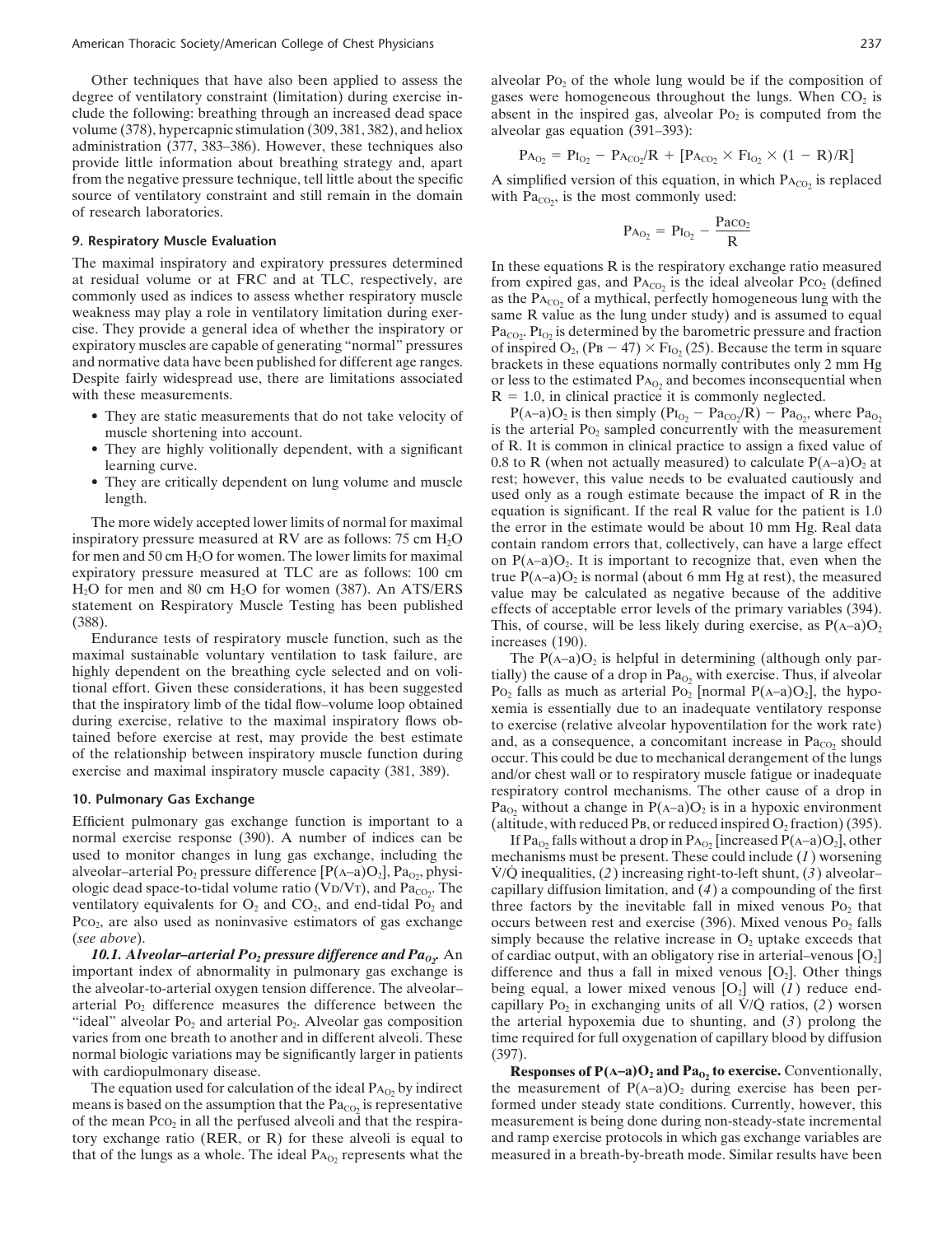of  $\mathrm{Vo}_2$  during incremental and constant work exercise (275, 398).

been reported in a large percentage of endurance-trained athit is important to consider the magnitude of the drop, physical

 $P(A=a)O_2$  is normally less than 10 mm Hg at rest, but may airway volume, VD/V<sub>T</sub> must fall.<br>
Recalling that the anatomic dead space volume is about 150 increase to more than 20 mm Hg during exercise, even in normal individuals with no history of lung disease. Values greater than ml (1 ml/lb ideal body weight is a fair rule of thumb) in an 35 mm Hg indicate possible gas exchange abnormality, and val- average-sized subject at rest, with a tidal volume of 500 ml,  $V_D$ ues greater than 50 mm Hg indicate likely pulmonary abnormal-<br>V<sub>T</sub> would be about 0.30. On heavy exercise, if tidal volume were ity, although limits of abnormality are not firmly established. to reach 2.5 L and conducting airway volume 200 ml,  $V_D/V_T$ 

Another index of gas exchange efficiency is  $V_D/V_T$ , the ratio although this value increases with age.  $V_D/V_T$  generally falls of physiologic dead space to tidal volume.  $V_D/V_T$  can also be with increasing exercise intensity of physiologic dead space to tidal volume. VD/V<sub>T</sub> can also be with increasing exercise intensity as tidal volume increases to described as the fraction of each breath that would hypothetically support metabolic demand. Th described as the fraction of each breath that would hypothetically support metabolic demand. The minimal value (which occurs<br>be "wasted" on ventilating both the anatomic dead space and near maximal exercise) should be less be "wasted" on ventilating both the anatomic dead space and the alveoli that are unperfused by blood (physiologic dead viduals, less than 0.28 in individuals less than 40 years of age, space). An increase in  $V_D/V_T$  reflects an increased inefficiency and 0.30 for those older than 40 years; higher values are seen of ventilation (ventilation–perfusion [V $\dot{O}$ ] mismatching or right-<br>to-left shunt) and, as a consequence, requires an increase in  $\dot{V}$  the major factors responsible for the increased ventilatory reto-left shunt) and, as a consequence, requires an increase in  $\rm V\rm E$ to maintain  $Pa_{CO<sub>2</sub>}$ . However, the increase in VE may be inadequate to compensate for the increased VD/V<sub>T</sub> and Pa<sub>co<sub>2</sub> levels may rise depending on factors related to control of breathing and</sub> the degree of ventilatory constraint (404). V<sub>D</sub>/V<sub>T</sub> measurement is also highly dependent on the breathing pattern, that is, rapid tion VIII: Interpretation). shallow breathing increases VD/V<sub>T</sub> even without abnormalities Patients with respiratory disease may have at rest either nor-

following equation (407):  $\text{VD/VT}$  due to changes in breathing pattern (48, 405) as well

$$
V_D/V_T = (Pa_{CO_2} - P\overline{E}_{CO_2})/Pa_{CO_2}
$$

space gas, in millimeters of mercury.  $P_{\text{E}_{CO_2}}$  can be measured due to collagen vascular disease had normal VD/VT responses directly by collecting expired gas in a large gas-impermeable bag during exercise. The author directly by collecting expired gas in a large gas-impermeable bag over time and measuring the Pco<sub>2</sub> of the gas in the bag. Modern sponses to exercise do not exclude hemodynamically significant commercial exercise systems provide this value either by sam- pulmonary vaso-occlusive disease. Therefore, VD/VT is neither pling gas from a mixing chamber, or, for breath-by-breath sys- sensitive nor specific to lung disease, and thus an isolated abnortems, by determining the  $\rm Vco_2/Ve$  ratio, where both gas volumes mality should be interpreted carefully. are expressed in liters (srpp). Surprisingly, the actual value of the dead space receives far

nected to a mouthpiece and frequently to a nonrebreathing valve, is so dependent on the subject's pattern of breathing, even in the equation needs to be modified to incorporate the mouthpiece normal subjects, consideration of the absolute value of VD is to and valve dead space  $(30-110 \text{ ml})$ : be encouraged in addition to the VD/V<sub>T</sub>.

$$
V_D/V_T = [(Pa_{CO_2} - P\overline{E}_{CO_2})/Pa_{CO_2}] - (V_Dvalue/V_T)
$$

estimated noninvasively, especially in patients with lung disease. indeed, this can be misleading, as it can exceed Pa<sub>CO2</sub> (272, 273). toms that "limit" exercise (4, 5, 310). Although the exact stimulus Normally, the PET<sub>CO2</sub> is slightly less than Pa<sub>CO2</sub> at rest, but PET<sub>CO2</sub> for exert Normally, the Per<sub>CO2</sub> is slightly less than Pa<sub>CO<sub>2</sub> at rest, but Per<sub>CO2</sub> for exertional breathlessness is unknown (410), it is reasonable to becomes greater than Pa<sub>CO2</sub>, with exercise in normal individuals. consider t</sub> becomes greater than  $Pa_{CO_2}$  with exercise in normal individuals. This would lead to an overestimation of VD/V<sub>T</sub>. In lung disease, however, because of effects of lung regions with increased  $V_A$  ing exertion (411). An alternative approach is to use oxygen

reported between measurements obtained at comparable levels  $\dot{Q}$ , PET<sub>CO2</sub> may remain below Pa<sub>CO2</sub> even during exercise, possibly of V<sub>O</sub>, during incremental and constant work exercise (275, 398). leading to an undere

In normal individuals, P( $A$ –a) $O_2$  increases during exercise **VD/VT** response to exercise. During exercise, several partly because of a combination of factors, including  $\dot{V}/Q$  mismatching, independent events may alter  $VD/VT$ . First, the increased tidal  $O<sub>2</sub>$  diffusion limitation, and low mixed venous  $O<sub>2</sub>$  (390). In turn, volume with exercise induces radial traction on the conducting Pa<sub>O2</sub> usually remains the same despite the increase in  $\dot{V}$ O<sub>2</sub> (210). airways by the surrounding parenchyma, enlarging the intrapul-<br>However, a significant decrease in Pa<sub>O2</sub> at maximal exercise has monary airway vol However, a significant decrease in Pa<sub>O2</sub> at maximal exercise has monary airway volume (408). Second, exercise is known to pro-<br>been reported in a large percentage of endurance-trained ath-<br>duce bronchodilatation (through letes (396, 399). In another study of physically active but non- clearly established), adding to greater conducting airway volume. endurance-trained healthy young soldiers, a spectrum of re-<br>Third, a small degree of ventilation–perfusion  $(\dot{V}A/\dot{Q})$  missponse of Pa<sub>O<sub>2</sub> (i.e., increase, no change, or decrease) to incre-<br>matching generally develops during heavy exercise, and this will<br>mental exercise was observed (400). The dependence of Pa<sub>O</sub>, further increase VD/V<sub>T</sub> (</sub> mental exercise was observed (400). The dependence of Pa<sub>O2</sub> further increase VD/VT (402). Fourth, deeper penetration of the and P( $A$ –a)O<sub>2</sub> on age (3,401), P<sub>I<sub>O2</sub> (6,402), and exercise modality "stationary interphase" </sub> and P( $A$ –a)O<sub>2</sub> on age (3, 401), P<sub>IO<sub>2</sub></sub> (6, 402), and exercise modality "stationary interphase" occurs. Offsetting all of these relatively (403) is emphasized. To interpret the Pa<sub>O2</sub> response to exercise, small tenden (403) is emphasized. To interpret the Pa<sub>O<sub>2</sub> response to exercise, small tendencies to increase VD/V<sub>T</sub> is the usually dominant effect it is important to consider the magnitude of the drop, physical of an increased tidal</sub> condition of the individual, and at what percentage of  $Vo<sub>2</sub>max$  increases in conducting airway volume described above. Thus, the reduction of Pa<sub>O<sub>2</sub></sub> occurs.<br>  $P(A-a)O_2$  is normally less than 10 mm Hg at rest, but may airway volume, VD/VT must fall.

**10.2. Physiologic dead space-to-tidal volume ratio:** V<sub>D</sub>/V<sub>T</sub>. would be about 0.10. Normal V<sub>D</sub>/V<sub>T</sub> is about 0.30 to 0.40 at rest, other index of gas exchange efficiency is V<sub>D</sub>/V<sub>T</sub>, the ratio although this value incre quirement and, in turn, the increased VE seen in patients with a variety of respiratory disorders, particularly those that cause maldistribution of  $\rm V_A/Q$  and increased alveolar dead space, in-<br>cluding COPD, ILD, and pulmonary vascular disease (see Sec-

of  $\sqrt{Q}$  (405, 406).<br>V<sub>D</sub>/V<sub>T</sub> is measured from arterial Pco<sub>2</sub>, and P<sub>ECO3</sub>, using the even increase during exercise. Both false-positive findings for VD/VT is measured from arterial Pco<sub>2</sub>, and P $\overline{E}_{CO_2}$ , using the even increase during exercise. Both false-positive findings for as false-negative results have been reported. In the study by Mohsenifar and coworkers (409), eight of nine patients with  $\overline{P_{E_{CO_2}}}$  represents the mixed expired value of alveolar and dead<br>space gas, in millimeters of mercury.  $\overline{P_{E_{CO}}}$  can be measured due to collagen vascular disease had normal VD/VT responses

Because most exercise is accomplished with subjects con-<br>less attention than the VD/VT during exercise tests. As the ratio

### 11. Perceptual Assessment—Symptoms

There are no valid procedures that allow  $Pa_{CO_2}$  to be adequately Physical exercise is a stimulus for both physiologic and percepertimated noninvasively, especially in patients with lung disease. tual responses. Patients End-tidal Pco<sub>2</sub> (PET<sub>CO2</sub>) should not be used as an index of Pa<sub>CO2</sub>; that breathlessness and/or leg discomfort are the major symp-"stimulus" for provoking dyspnea and leg discomfort/effort dur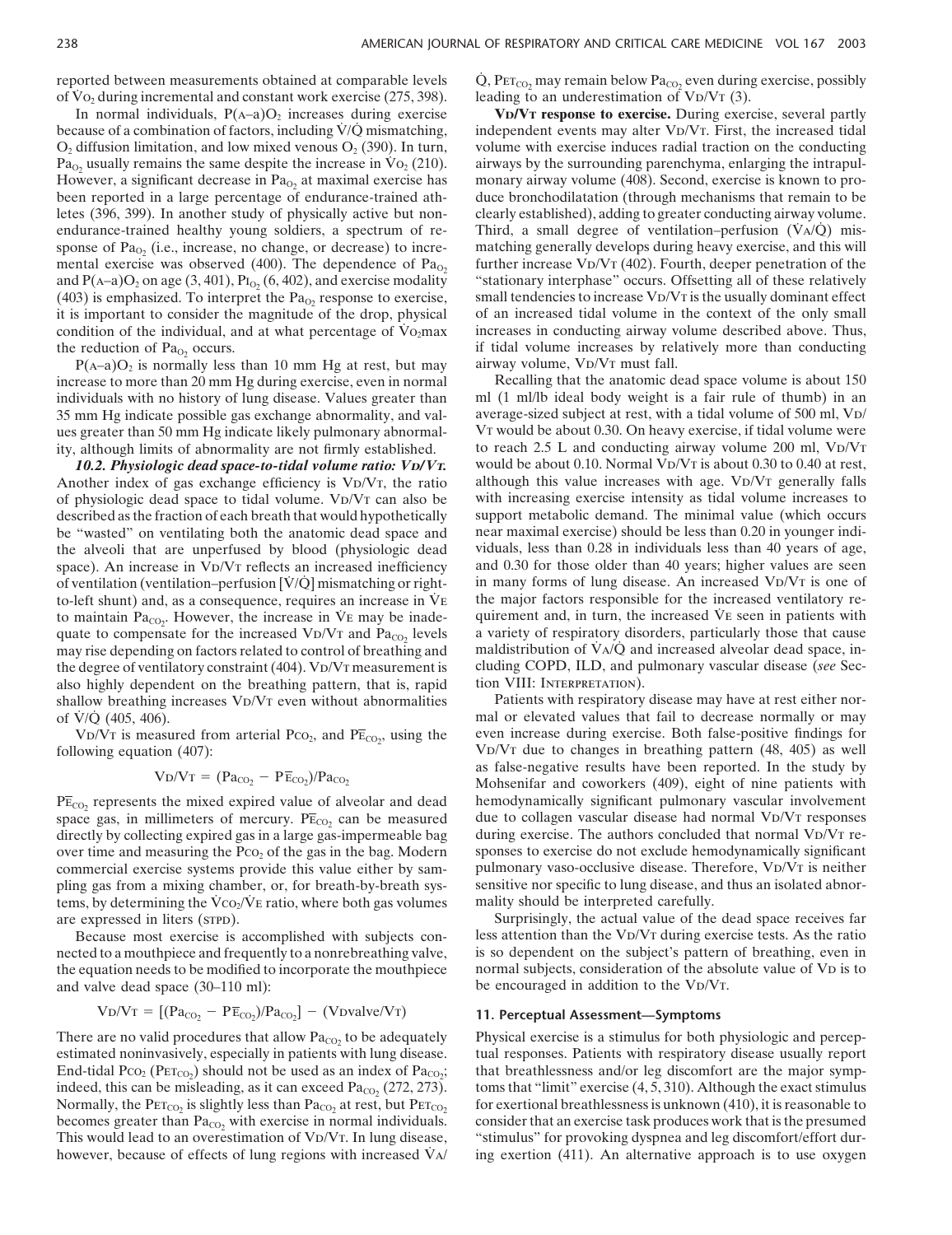consumption  $(\dot{V}_{Q})$  or minute ventilation  $(\dot{V}_{E})$  as the indepen-**1. Requirements for an Optimal Set of Normal** dent variable to relate to perceptual responses during exercise. **Reference Values**

The Visual Analog Scale (VAS) (412, 413) and the Category<br>
Ratio (CR)-10 Scale developed by Borg (414) are the major<br>
instruments currently used to quantify symptoms during an exer-<br>
cise test. The VAS is a line, usually 1 cise test. The VAS is a line, usually 100 mm in length, with<br>descriptors positioned at the top and bottom as anchors. Typi-<br>descriptors positioned at the top and bottom as anchors. Typi-<br>be community based rather than hosp

First, it is open ended, so that the patient can select a number groups. Specific attention should be given to the need to include greater than 10 on the CR-10 Scale; in contrast, the VAS has a women and older individuals, greater than 10 on the CR-10 Scale; in contrast, the VAS has a women and older individuals, given the changing demographics ceiling, as the highest possible rating is 100 mm. Second, the and paucity of reliable populationpresence of descriptors on the CR-10 Scale enables direct comparisons between individuals as a specific rating (e.g., 3 or mod-<br>erate breathlessness) represents the same relative intensity. value initiatives should include a randomization process to avoid erate breathlessness) represents the same relative intensity. value initiatives should include a randomization process to avoid<br>Comparison of VAS dyspnea ratings between individuals is the potential bias seen when more phy problematic because the only anchors (no breathlessness or max-<br>imal breathlessness) are distinct for each person. Third, a number 1.4. Quality assurance imal breathlessness) are distinct for each person. Third, a number **1.4. Quality assurance of equipment and methodologies.** Ap-<br>or descriptor on the CR-10 Scale is potentially easier to use as propriate quality was achieve a dyspnea target than a length in millimeters on the VAS for<br>prescribing in the present document.<br>**1.5. CPET protocols.** CPET

peak values. However, there is more information available if a *1.6. Treatment of data.* CPET results obtained by either

specific interventions (416). For example, dyspnea ratings during stage, but preferably for not less than 30 seconds. (84), after lung volume reduction surgery (81, 83), with continu-<br>ous positive airway pressure (80), and with oxygen therapy (78). **1.8. Statistical treatment of data.** The function that most ous positive airway pressure (80), and with oxygen therapy (78). These data support the use of measuring perceptual responses accurately describes the distribution of the data should be used. during exercise for evaluative purposes. Additional studies are For example, curvilinear (power) functions may more accurately required to further help quantitate these perceptual responses describe the distribution of the required to further help quantitate these perceptual responses during exercise. The individual and population predicted values should be during exercise.

The selection of normal reference values for use in the evaluation Until an appropriate set of normal reference values becomes of CPET results is critical to any interpretative scheme. Normal available, a metaanalysis (420 of CPET results is critical to any interpretative scheme. Normal available, a metaanalysis (420) of the most important variables reference values provide the comparative basis for answering  $\hat{V}_{Q_2}$ ,  $\hat{V}_{E_1}$  and HR) reference values provide the comparative basis for answering  $(Vo_2, Ve, and HR)$  may be a viable alternative. However, previ-<br>important questions concerning the normalcy of exercise re-<br>ous attempts at combining the large number sponses in patients and can significantly impact the clinical deci-<br>sion-making process. Standardization of normal reference values of such an approach, including sampling bias, heterogeneity of processes/practices for CPET is necessary to facilitate interpreta- methods and subjects, uneven quality of primary data, inadetion and optimize clinical application (6, 112). This section ad- quate statistical treatment of the data, and so on (424). dresses issues related to reference values for normal sedentary North American subjects. A discussion and critique of currently **3. Evaluation and Critique of the Most Current**<br>available reference values for both peak (maximal) and submaxi. **Reference Values** available reference values for both peak (maximal) and submaximal exercise, recommendations for present use, and for future From a historical perspective, a thorough review of the world's studies necessary for the evaluation of multiple cardiopulmonary available sizeable literature for aerobic capacity ( $\dot{V}o_2$ max) on and pulmonary gas exchange variables obtained during a pro- population samples until 1966 has been done by Shephard (417). gressive maximal symptom-limited CPET on a cycle ergometer However, reference values for most other cardiopulmonary variare provided. ables during exercise, including more recent work (Table 12),

patients stop exercise at ratings of 5 to 8 on the CR-10 Scale or<br>of 50–80 on the VAS.<br>There are several theoretical advantages of the CR-10 Scale.<br>Tirst, it is open ended, so that the patient can select a number<br>First, it and paucity of reliable population-based CPET data for these

the potential bias seen when more physically active subjects

propriate quality was achieved using recommendations con-

scribing/monitoring exercise training.<br>Initial reports on dyspnea ratings during exercise focused on dance with recommendations specified in the present document. dance with recommendations specified in the present document.

range or continuum of perceptual responses is examined. For breath-by-breath analysis or mixing chamber should be treated example, the slope and intercept of the relationship between in accordance with recommendations contained in the present the stimulus (work) and the response (dyspnea or leg discomfort/ document. CPET results should be interval averaged, preferably effort) can be calculated (4, 415). every 30–60 seconds (to avoid the noise of shorter intervals), Various studies have shown that this approach can also be and the peak value reported should represent the mean of the used to measure changes (improvement or deterioration) after last completed stage or of all the data collected during the final

exercise are reduced in patients after pulmonary rehabilitation *1.7. Validation*. Reference equations must be validated in

reported.

# **V. REFERENCE VALUES 2. Alternative Approach to Obtain Normal Reference Values**

ous attempts at combining the large number of reports on preof such an approach, including sampling bias, heterogeneity of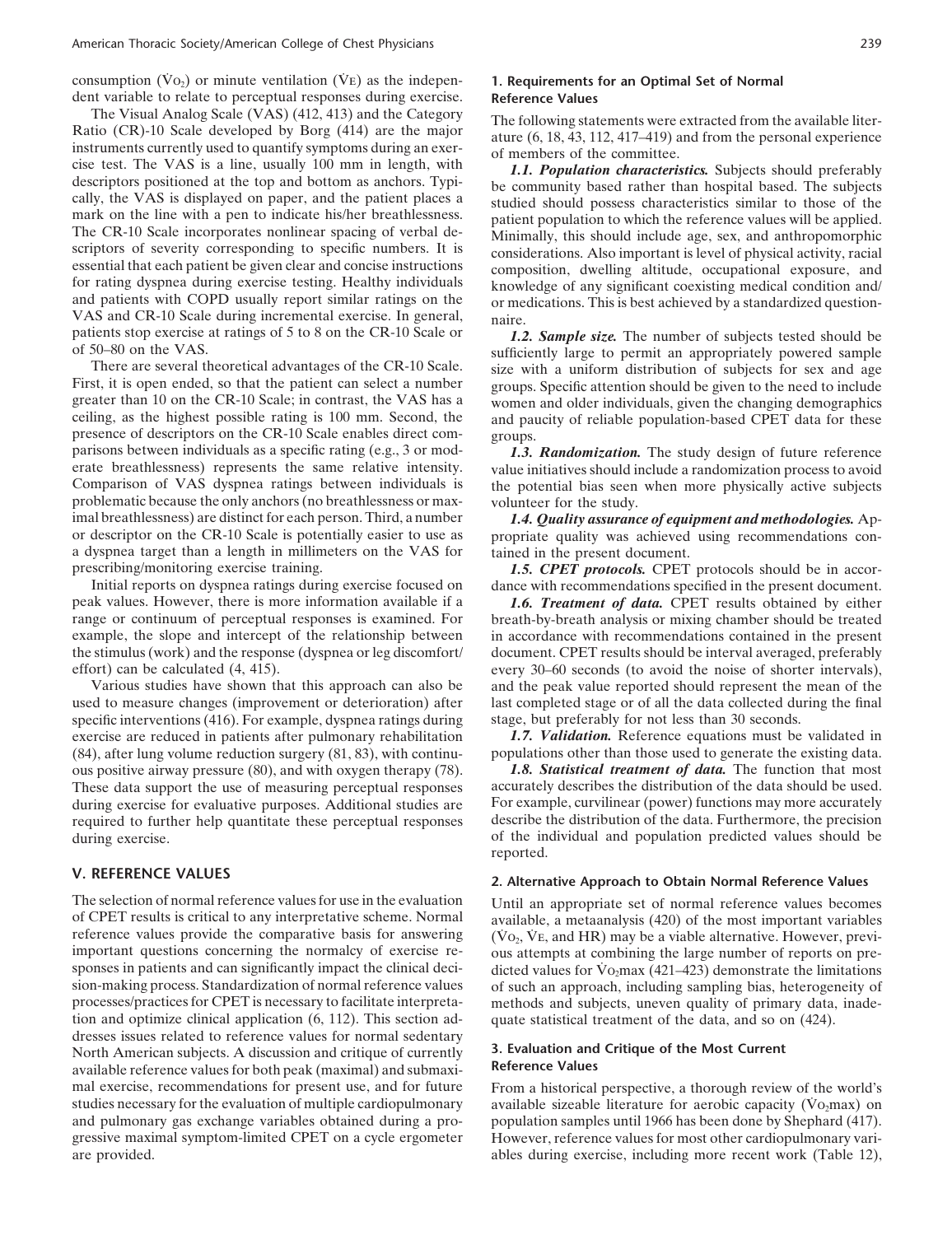### **TABLE 12. NORMAL REFERENCE VALUES FOR MAXIMAL INCREMENTAL CARDIOPULMONARY EXERCISE TESTING MEASUREMENTS**

| <b>First Author</b><br>(Ref.) | Sample Size<br>(M/F) | Age<br>(yr) | Sample Characteristics                                                                                                          | Smokers Treadmill<br>Included or Cycle |    | Protocol                                       | Primary Variables<br>Measured                                                                                                     | Methodology                                                                    | Time<br>Averaging (s) | Limitations*      |
|-------------------------------|----------------------|-------------|---------------------------------------------------------------------------------------------------------------------------------|----------------------------------------|----|------------------------------------------------|-----------------------------------------------------------------------------------------------------------------------------------|--------------------------------------------------------------------------------|-----------------------|-------------------|
| <b>Bruce (533)</b>            | 138 M/157 F          |             | 29-73 General population;<br>sedentary/active;<br>prospective/retrospective                                                     | Yes                                    | Tr | <b>Bruce</b>                                   | Vо,                                                                                                                               | Douglas bag, gas<br>analyzer                                                   | 60/25                 | 2, 3, 4, 8        |
| Froelicher (534) 519 M/191 M  |                      | $25 - 40$   | 20-53 Air force medical referrals;<br>physically very fit group                                                                 | 2 <sup>†</sup>                         | Tr | Balke; elev.<br>$1\%/min$                      | $V_{O2}$ , HR                                                                                                                     | Douglas bag                                                                    | 60                    | $3, 4?$ , 8       |
| Drinkwater (535) 109 F        |                      |             | 10-68 General population;<br>prospective                                                                                        | $\overline{\mathbf{?}}$                | Tr | Balke; elev.<br>$1\%$ /min                     | $Vo2$ , $Ver HRr$<br>venous lactate                                                                                               | Automated system, gas<br>analyzers, gas meter                                  | 60                    | $3, 4?$ , 8       |
| Hansen (235)                  | 77 M                 |             | 34-74 Asbestos exposed; referrals;<br>retrospective; Vo <sub>2</sub> adjusted<br>to Bruce references and<br>corrected for cycle | Yes                                    | Cy | Incremental;<br>10-30 W/min                    | $V_0$ , $V_{CO2}$ , $V_E$ , HR,<br>AT, PET <sub>O<sub>2</sub></sub> , PET <sub>CO<sub>2</sub></sub><br>ABGs, VD/VT,<br>$P(A-a)O2$ | Gas exchange by<br>automated system,<br>arterial line                          | 20                    | 1, 2, 3, 4, 5, 8  |
| Jones (427)                   | 50 M/50 F            |             | 15-71 University workers/general<br>population; prospective                                                                     | Yes                                    | Cy | Incremental;<br>16 W/min                       | Vo <sub>2</sub> , V <sub>CO2</sub> , V <sub>E</sub><br>HR, AT                                                                     | Dry gas meter, mass<br>spectrometer,<br>mixing chamber                         | 15                    | 1, 3, 4, 8        |
| Vogel (536)                   |                      |             | 1,514 M/375 F 17-55 US soldiers; prospective;<br>physically active; random                                                      | ?                                      | Tr | Discontinuous; Vo <sub>2</sub><br>3-min stages |                                                                                                                                   | Douglas bag, gas<br>analyzers                                                  | 60                    | 4?, 5?, 8         |
| Jones (419)                   | 732 M/339 F          |             | 20-70 Hospital referrals;<br>retrospective                                                                                      | $\overline{\cdot}$                     | Cy | Incremental;<br>16 W/min                       | <b>WR</b>                                                                                                                         | Electronic cycle<br>ergometer                                                  | 60/30                 | 2, 3, 4?, 6, 7, 8 |
| Blackie (425)                 | 47 M/81 F            |             | 55-80 Hospital based; senior<br>centers; prospective                                                                            | Yes                                    | Cy | Incremental;<br>16 W/min                       | WR, Vo,                                                                                                                           | Turbine, mixing<br>chamber                                                     | 30                    | 1, 3, 4, 7, 8     |
| Storer (537)                  | 115 M/116 F          |             | 20-70 General population;<br>prospective; sedentary                                                                             | $\overline{\cdot}$                     | Cy | Incremental;<br>15 W/min                       | $\vee$ <sub>2</sub> , WR                                                                                                          | Mixing chamber/<br>B by B, turbine                                             | 30                    | 3, 4, 8           |
| Blackie (356)                 | 111 M/120 F          |             | 20-80 General population;<br>prospective; sedentary?                                                                            | Yes                                    | Cy | Incremental;<br>16 W/min                       | $Vo2$ , $Vco2$ , $Ve1$                                                                                                            | Turbine, mixing<br>chamber                                                     | 30                    | 3, 4, 6, 7, 8     |
| Fairbarn (428)                | 111 M/120 F          |             | 20-80 General population;<br>prospective; sedentary?                                                                            | Yes                                    | Cy | Incremental;<br>16 W/min                       | $Vo2$ , HR                                                                                                                        | Turbine, mixing<br>chamber                                                     | 30                    | 3, 4, 6, 7, 8     |
| Inbar $(431)$                 | 1,424 M              |             | 20-70 General population ?;<br>retrospective; sedentary                                                                         | Yes                                    | Tr | Balke modif.;<br>elev. 2%/min                  | $V_{E}$ , PET <sub>O<sub>2</sub></sub> , PET <sub>CO3</sub>                                                                       | Vo <sub>2</sub> , Vco <sub>2</sub> , AT, HR, B by B, turbine, gas<br>analyzers | 30                    | $2-4, 7, 8$       |
| Neder (426)                   | 60 M/60 F            |             | 20-80 University workers;<br>prospective; randomized                                                                            | Yes                                    | Cy | Ramp; 10-30<br>W/min                           | WR, $\dot{V}O_2$ , $\dot{V}CO_2$ ,<br>AT, HR, VE                                                                                  | Pneumotach, B by B,<br>gas analyzers                                           | 15                    | $1, 4, 5, 7?$ , 8 |

*Definition of abbreviations*: ABGs = Arterial blood gases; AT = anaerobic threshold; B by B = breath by breath; Cy = cycle; Elev. = elevation; F = female; HR = heart rate; M = male; modif. = modification; P(A–a)O<sub>2</sub> = alveolar–arterial difference for oxygen pressure; PET<sub>CO2</sub> = end-tidal PC<sub>O2</sub>; PET<sub>O3</sub> = end-tidal PC<sub>O2</sub>; Tr = treadmill; VD/VT = ratio of physiologic dead space to tidal volume; VE = minute ventilation; Vco<sub>2</sub> = carbon dioxide output; Vo<sub>2</sub> = oxygen uptake; WR = work rate.

Adapted by permission from Reference 269.

\* Limitation codes are described in Section V,3: EVALUATION AND CRITIQUE OF THE MOST CURRENT REFERENCE VALUES.

 $\dagger$  ? = Not stated.

- 
- 
- 
- 
- 
- 
- 
- 

From the analysis of currently available sets of reference val-<br>ues, it can be concluded that none of these studies fulfill the **4. Reference Values for Submaximal Levels of Exercise** requirements for "optimal" reference values noted previously. Unfortunately, only a limited number of reference values for Among the most commonly used sets of reference values, there submaximal levels of exercise are available. Fairbarn and coare significant differences in the population characteristics, sam- workers (428) have provided normal predicted equations for ple size, equipment, methodology, and measurements reported. submaximal  $\rm\acute{v}_{O_2}$  and HR. Currently, the most widely used refer-<br>The reference values given by Jones and coworkers (Table 14) ence values for submaximal and by Hansen and coworkers (Table 15) are most widely used. ers (220), who provided normal values for HR and V $\epsilon$  at 0.75, studied an older population to correct for the skewness of the

have been obtained with rather small sample sizes. The few predicted values for this group; however, only WR, V $o_2$ , and V $\overline{e}$ studies that report larger sample sizes usually measured a re- were reported, with much discussion concerning the reliability duced number of variables. The most important characteristics of the data from the turbine equipment used in the studies by of the most current and relevant sets of CPET reference values Blackie and coworkers. A new set of reference values has been<br>are presented in Tables 12 and 13. Each of the studies has various published (426). This was a pr published (426). This was a prospective and randomized study numbers of shortcomings and limitations, which are noted in of sedentary subjects performed in Brazil, using a sample that Tables 12 and 13 in the far right-hand column, using the following included subjects of different ethnic groups. However, the numcoded number scheme:<br>
ber of subjects for each age group was small and the reference<br>
values for  $\sqrt{V}$  values for  $\sqrt{V}$  values for  $\sqrt{V}$  values for  $\sqrt{V}$  values for  $\sqrt{V}$  values for  $\sqrt{V}$  values for  $\sqrt{V}$  val 1. Small number of subjects studied<br>
2. Retrospective study<br>
3. Lack of randomization<br>
4. Inclusion of smokers in the sample studied<br>
5. Inclusion of different racial groups<br>
4. Inclusion of smokers in the sample studied<br>

ence values for submaximal exercise are from Spiro and cowork-Jones and coworkers (419) and Blackie and coworkers (425) 1, and 1.5 L of  $\rm\acute{Vo}_2$  for men and women, ages 20–64 years old.<br>studied an older population to correct for the skewness of the Jones and colleagues (43, 427)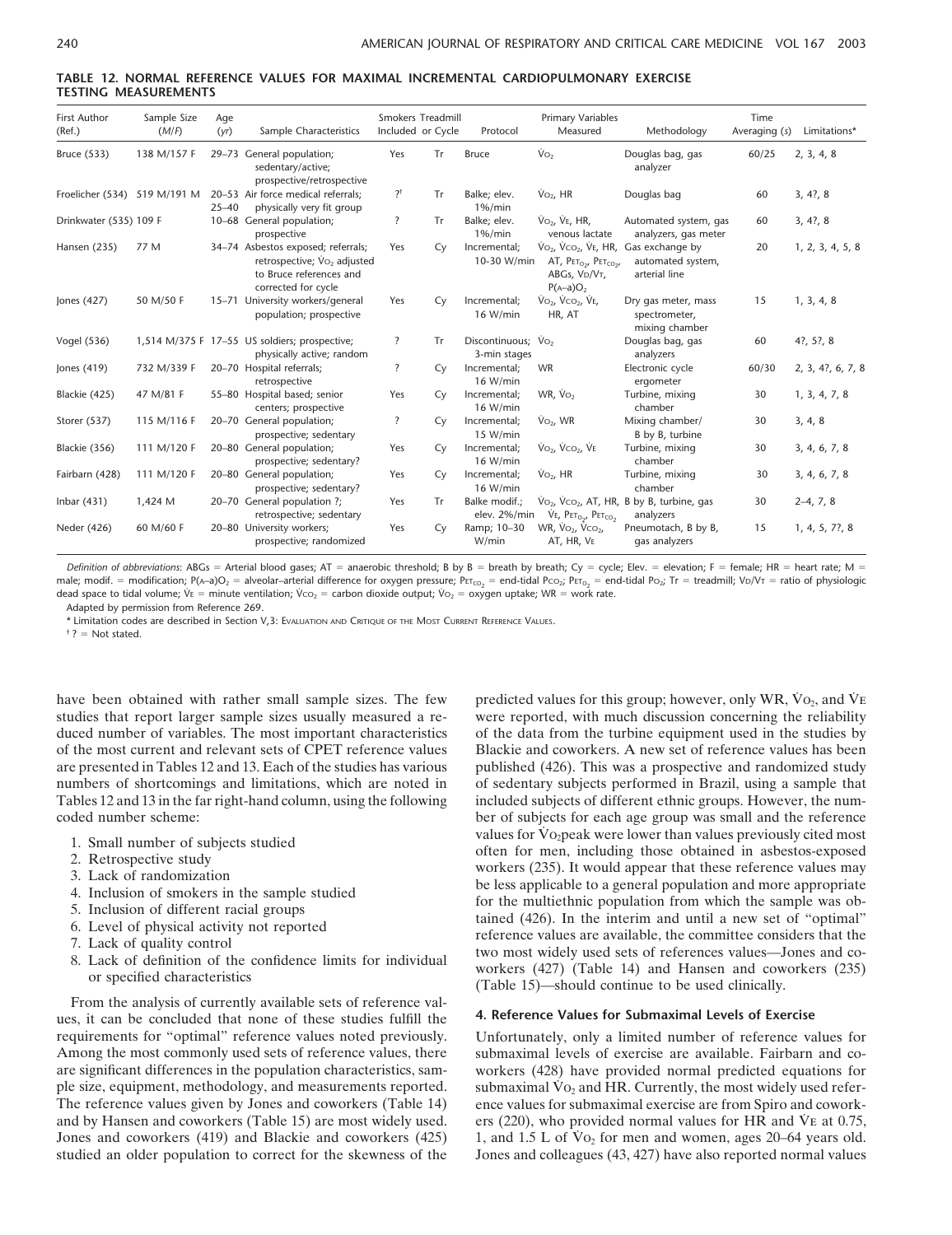**TABLE 13. NORMAL REFERENCE VALUES FOR ARTERIAL BLOOD GAS AND PULMONARY GAS EXCHANGE VARIABLES MEASURED DURING MAXIMAL CARDIOPULMONARY EXERCISE TESTING**

| First Authors (Ref.) | Sample Size<br>(M/F) | Age<br>(yr)            | Sample<br>Characteristics                              | Included                 | Smokers Treadmill<br>or Cycle | Protocol                                             | Primary Variables<br>Measured                             | Methodology                                                                                                  | Time<br>Averaging | Limitations*        |
|----------------------|----------------------|------------------------|--------------------------------------------------------|--------------------------|-------------------------------|------------------------------------------------------|-----------------------------------------------------------|--------------------------------------------------------------------------------------------------------------|-------------------|---------------------|
| Jones (405)          | 17 M                 | $21 - 37$              | Physically active;<br>prospective                      | $?^{\dagger}$            | Cy                            | Multistage; SS,<br>$4-6$ min                         | ABGs, $P(A-a)O2$ ,<br>V <sub>D</sub> /V <sub>T</sub>      | Severinghaus and<br>Beckman electro                                                                          | 2 min             | 1, 3, 8             |
| Wasserman (538)      | 10 M                 |                        | 23-31 Medical students; no<br>competitive athletes     | $\overline{\mathbf{z}}$  | Cy                            | Discontinuous; CW,<br>$50-30$ min                    | ABGs, $P(A-a)O2$ ,<br>$V_D/V_T$                           | Blood gas analysis;<br>bag gas collection                                                                    | $1$ min           | $1, 3, 4?$ , 6, 8,  |
| Hansen (539)         | 16 M                 |                        | 18-24 General population;<br>randomized                | $\overline{\mathbf{z}}$  | Cy                            | Multistage; CW,<br>$4-15$ min                        | ABGs, $P(A-a)O2$ ,<br>Sa <sub>0<sub>2</sub></sub>         | Blood gas analysis;<br>mixing bag                                                                            | $1-4$ min         | $1, 4?$ , 6, 8      |
| Hartley (540)        | 15 M                 |                        | 38-55 Sedentary; randomized                            | $\overline{\mathbf{?}}$  | Cy                            | Multistage; CW,<br>$5-8$ min                         | ABGs, $P(A-a)O_2$ ,<br>pH                                 | Blood gas analysis;<br>Douglas bag                                                                           | 3 min             | $1, 4?$ , 8         |
| <b>Whipp (541)</b>   | 5 M                  |                        | 20-28 General population?;<br>prospective              | $\overline{\cdot}$       | Cy                            | Multistage;<br>56 W/6 min                            | ABGs, $P(A-a)O_2$ ,<br>$V_D/V_T$                          | Blood gas analysis;<br>Douglas bag                                                                           |                   | 1, 3, 8             |
| Dempsey (542)        | 10 M                 |                        | 22-40 Healthy adults                                   | $\overline{\mathbf{z}}$  | Tr                            | Intermittent. $\sim$ 3.2<br>mph, 3%/4 min            | ABGs, $P(A-a)O2$ ,<br>V <sub>D</sub> /V <sub>T</sub> , pH | ABG:Polarographic;<br>mixing chamber                                                                         | $45 - 75$ s       | 1, 3, 6, 8          |
| Bradley (543)        | 12 M/12 F            | $20 - 71$<br>$20 - 71$ | General population<br>Prospective                      | Yes                      | Tr                            | 8 min, 3 mph,<br>$5 - 15%$                           | $V_D/V_T$ , $P(A-a)O_2$                                   | Radiometer; mixing<br>chamber                                                                                | 1 min             | 1, 3, 4, 5, 6, 7, 8 |
| Dempsey (396)        | 16 M                 | $20 - 45$              | Highly trained runners                                 | $\overline{\phantom{0}}$ | Tr                            | $\sim$ 10 mph, 2%/min,<br>and CW                     | ABGs, $P(A-a)O2$ ,<br>$V_D/V_T$<br>pH, HCO <sub>3</sub>   | Radiometer;<br>gas exchange,<br>customized                                                                   | ?                 | 1, 3, 8             |
| Hansen (235)         | 74 M                 |                        | 34-74 Shipyard workers;<br>some with DOE,<br>hypoxemia | Yes                      | Cy                            | Incremental; minute ABGs, $P(A-a)O_2$ ,<br>by minute | $V_D/V_T$<br>pH, HCO <sub>3</sub>                         | Radiometer ABL-1;<br>$\dot{V}$ <sub>2</sub> , and $\dot{V}$ <sub>co</sub> <sub>2</sub> ,<br>automated system | 20 <sub>s</sub>   | 1, 2, 3, 4, 5, 8    |
| Wagner (402)         | 8 M                  | $25 - 41$              | Physically active;<br>prospective                      | $\overline{\phantom{0}}$ | Cy                            | Multistage; 60 W/<br>$4-10$ min                      | ABGs, $P(A-a)O2$ ,<br>pH, [La <sup>-</sup> ]              | IL-213, IL-282<br>CO-ox; Tissot                                                                              | 2 min?            | $1, 3, 4?$ , 8      |
| Malmberg (544)       | 25 M<br>25 M         | $20 - 65$              | 20-65 General population<br>Prospective                | No<br>Yes                | Cy<br>Cy                      | Multistage; 50 W/<br>6 min                           | ABGs, $P(A-a)O2$ ,<br>V <sub>D</sub> , pH                 | ABL-1, IL-182,<br>Douglas bag                                                                                | 3 min<br>3 min    | 1, 3, 6, 8          |

*Definition of abbreviations*: ABGs = Arterial blood gases; CW = constant work rate test; Cy = cycle; DOE = dyspnea on exertion; F = female; M = male; P(A–a)O<sub>2</sub> = alveolar–arterial difference for oxygen pressure; Sa<sub>o2</sub> = arterial oxygen saturation; SS = steady state; Tr = treadmill; VD = physiologic dead space; VD/VT = ratio of physiologic dead space to tidal volume;  $VCO_2 =$  carbon dioxide output;  $VO_2 =$  oxygen uptake.

Adapted by permission from Reference 6.

\* Limitation codes are described in Section V,3: EVALUATION AND CRITIQUE OF THE MOST CURRENT REFERENCE VALUES.

 $\dagger$  ? = Not stated.

at fixed work rates. Submaximal reference values are also given tion characteristics including uncertain smoking histories; used by Cotes (169, 429, 430). Although some of the studies that different protocols and time-averaging techniques; and estabreport maximal reference values also have submaximal data lished no confidence limits for the population being evaluated.<br>
In general, reference values for pulmonary gas exchange values presented graphically (356, 431), the predicted equations for the In general, reference values for pulmonary gas exchange values submaximal data are not provided. Available reference values are less well validated compared

nary variables. The majority of these studies included small num- be used clinically for patients.

for  $\overline{V}o_2$ ,  $\overline{V}co_2$ , HR, and  $\overline{V}$  e for a wide range of normal individuals bers of subjects, uncertain quality control, and various populasubmaximal data are not provided. Available reference values<br>for submaximal exercise have many of the deficiencies previously<br>for submaximal exercise have many of the deficiencies previously<br>enumerated for peak values. The **5. Reference Values for Arterial Blood Gases,**  $P(A-a)O_2$ **, and** tos-exposed men, including smokers, subjects with hypoxemia,<br> **VD/VT during CPET**<br>
Because of the invasive nature of these measurements, there is<br>
defined is obtained during CPET compared with noninvasive cardiopulmo- produced by Hansen and coworkers (235), should continue to

**TABLE 14. SELECTED REFERENCE VALUES FOR MAXIMAL INCREMENTAL EXERCISE TEST**

| Variable                                        | Equations*                                   | SEE   |
|-------------------------------------------------|----------------------------------------------|-------|
| Work rate, kpm/min                              | $20.4$ (ht) - 8.74(age) - 288(sex) - 1909    | 216   |
| Vo <sub>2</sub> , L/min                         | $0.046$ (ht) - 0.021(age) - 0.62(sex) - 4.31 | 0.458 |
| HR, beats/min                                   | $202 - 0.72$ (age)                           | 10.3  |
| $O2$ pulse, ml/beat                             | $0.28$ (ht) - 3.3(sex) - 26.7                | 2.8   |
| VE, L/min                                       | $26.3(VC) - 34$                              | 23.1  |
| AT, L/min ( $\dot{\mathsf{V}}\mathsf{_{O_2}}$ ) | $0.024(ht) - 0.0074(aqe) - 2.43$             | 0.316 |
|                                                 |                                              |       |

*Definition of abbreviations*: HR = Heart rate; SEE = standard error of estimate;  $V \overline{\epsilon}$  = minute ventilation;  $V \overline{\varphi}_2$  = oxygen uptake. Adapted by permission from Reference 427.

\* *Sex*, male, 0; female, 1; *age*, years; *height* (ht), centimeters.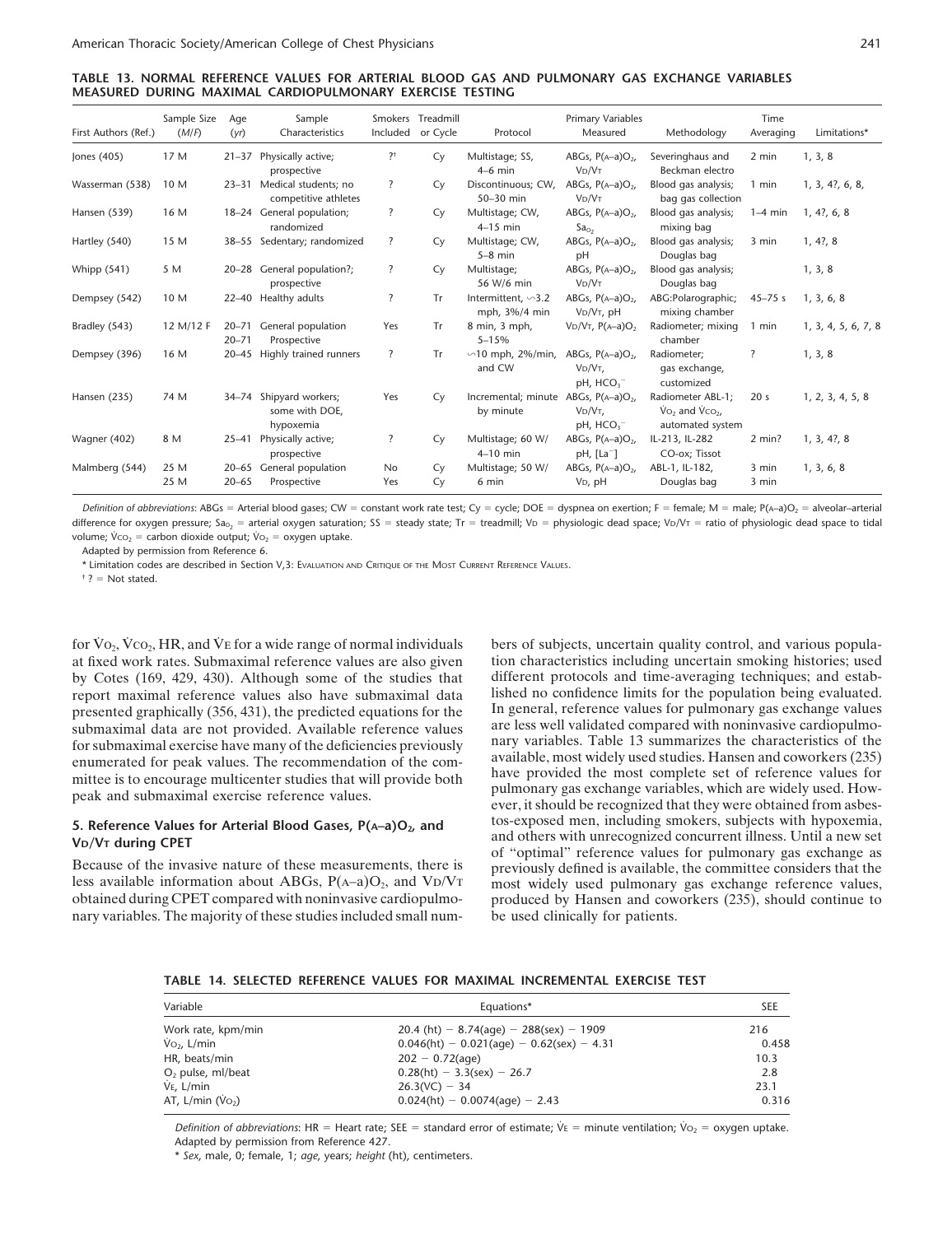| Variables                               | Equations*                                    |
|-----------------------------------------|-----------------------------------------------|
| $\dot{V}$ <sub>2</sub> , ml/min, male   | $W \times [50.75 - 0.372(A)]$                 |
| $\dot{V}_{\text{O}_2}$ , ml/min, female | $(W + 43) \times [22.78 - 0.17(A)]$           |
| HR, beats/min                           | $210 \times 0.65$ (A) <sup>†</sup>            |
| $O2$ pulse, ml/beat                     | Predicted Vo <sub>2</sub> max/predicted HRmax |
| VE/MVV, %                               | $\sim$ 72 + 15                                |
| AT, $L/min (Vo2)$                       | $>$ 40% V <sub>O</sub> , pred                 |

\* *Age* (A): years; *height* (H): centimeters; *weight* (W), kilograms.  $\begin{array}{cc} \text{PET}_{O_2}, \text{ and } \text{p} \end{array}$  (Figure 111).

Predicted weight men: 0.79  $\times$  H  $-$  60.7. Predicted weight women: 0.65  $\times$  $H - 42.8$ . When actual weight  $>$  predicted, the predicted weight should be used  $H - 42.8$ . When actual weight > predicted, the predicted weight should be used With heavy exercise an additional stimulus to ventilation<br>in the equations. Wasserman and colleagues introduced new corrections factors (inclu

In accordance with the same recommendations of the ATS for<br>the selection of reference values for lung function (18), each exercise; however, the dead space-tidal volume ratio (VD/V<sub>T</sub>) exercise laboratory must select an appropriate set of reference falls. There is a tendency for VD/VT to increase slightly near values that best reflects the characteristics of the population peak exercise as fr increases and in some cases VT falls. tested, and the equipment and methodology utilized. Also, it is recommended that tests include 10 healthy males and 10 healthy **Normal Exercise Limitation** females of similar age, anthropometric characteristics, and level The mechanisms of exercise limitation in healthy individuals of physical activity relative to the patients to be studied and are difficult to establish because many interacting factors are that the results be compared empirically with different sets of potentially responsible (142, that the results be compared empirically with different sets of potentially responsible (142, 310, 432–434). The question is not reference values. The reference values that better characterize "what is the limiting factor reference values. The reference values that better characterize what is the limiting factor to maximal exercise?" but, rather, the sample of healthy volunteers tested as normal should be "what is the potential relative imp the sample of healthy volunteers tested as normal should be "what is the potential relative importance of each of the factors selected.<br>
involved in the exercise response?"

rises linearly early in exercise, but tends to plateau later in is normally maintained even at peak exercise, cardiac output is exercise as both SV and the  $C(a-\overline{v})O_2$  begin to plateau. Vo<sub>2</sub> is likely the limiting link tion) as long as the V $E$  is adequate to maintain  $Pa<sub>0</sub>$ .

Ventilation rises early in exercise as a result of an increase maximal capacity.<br>in tidal volume (VT) and frequency (fR) of breathing (Figure The importance in tidal volume (V<sub>T</sub>) and frequency (fr) of breathing (Figure The importance of the diffusive capacity of  $O_2$  transport at 11E). As exercise progresses, V<sub>T</sub> tends to level of at about 50% the tissue level (muscle) has of the VC (likely in part to limit the elastic load associated with delivery determines skeletal muscle capillary  $Po_2$  ( $Pc_{O_2}$ ). The

the arterial blood. At this point, VE and Vco<sub>2</sub> begin to increase delivery) and the diffusion capacity of the muscle ( $O_2$  tissue out of proportion to  $\dot{V}o_2$  (Figures 11C and 11G). The rise in  $\dot{V}E$  diffusion). The limiting role of  $O_2$  tissue diffusion capacity is also

**TABLE 15. SELECTED REFERENCE VALUES FOR MAXIMAL** is initially sufficient to compensate for the metabolic acidosis.<br>INCREMENTAL CYCLE EXERCISE TEST **EXECUSE ASSESS** Buffering of the lactic acidosis yields the increase in respect to  $Vo_2$ . Thus the ventilatory equivalents for  $Vo_2$ .<br>(Figure 11F) fall with light exercise and stay constant with moderate exercise while the ventilatory equivalents for  $V_0$  begin to rise.

Alveolar and arterial oxygen partial pressures as well as the difference between both variables remain fairly constant with light exercise in health (similar to rest), occasionally even nar-*Definition of abbreviations*: AT = Anaerobic threshold; HR = heart rate;  $\dot{V}_{E}$  rowing slightly. With moderate exercise (beyond 50% of peak<br>minute ventilation;  $V_{O_2}$  = oxygen uptake.<br>Data from References 235, 533, Data from References 235, 533, and 210.

in the equations. Wasserman and colleagues introduced new corrections factors (including  $H^+$ ) occurs and  $\check{V}E$  begins to increase out of propor-<br>
(3, 210), which have not yet been published in peer reviewed journals.  $\rm{Vco}_{2}$  (Figure 11F) rises, yet in most cases pH still falls to between 7.25 and 7.35. Despite the widened alveolar-to-arterial  $Po_2$  differ-**6. Practical Approach for the Selection of Reference Values** ence, generally  $\dot{V}$  and consequently  $\dot{V}$  a increase enough to maintain  $P_{a_{O_2}}$  near resting levels.<br>In accordance with the same recommendations of t

exercise; however, the dead space–tidal volume ratio ( $V<sub>D</sub>/V<sub>T</sub>$ )

involved in the exercise response?"

In a normal individual, ventilation does not appear to be the **VI. NORMAL INTEGRATIVE EXERCISE RESPONSE** limiting factor, because at maximal exercise there is significant ventilatory reserve (Figures 11D and 11G) with Pa<sub>co</sub>, decreasing, A summary of typical normal cardiovascular and pulmonary<br>responses to progressive exercise is shown in Figure 11. In the<br>normal healthy adult, there may be a slight anticipatory increase<br>in heart rate, blood pressure, and are both central and peripheral mechanisms governing the ap-<br>
propriate regulation of cardiopulmonary responses.<br>
Vo<sub>2</sub> rises fairly linearly with work rate (Figure 11A) through-<br>
out properties of the skeletal muscles is muscles to the two-legged exercise does not increase  $\rm Vo_2max$ , suggesting that  $O_2$  blood flow (cardiac output) has reached its

11E). As exercise progresses, V<sub>T</sub> tends to level off at about 50% the tissue level (muscle) has been emphasized (143, 432). O<sub>2</sub> of the VC (likely in part to limit the elastic load associated with delivery determines ske high and low lung volumes) and subsequent increases in  $Ve$  are movement of  $O_2$  from the capillary to the mitochondria is the due to increases in fr (increasing three-to fourfold from resting  $O_2$  fissue diffusion of th due to increases in fr (increasing three- to fourfold from resting  $O_2$  tissue diffusion of the muscle. The  $O_2$  tissue diffusion capacity<br>is directly related to the pressure gradient between capillaries is directly related to the pressure gradient between capillaries Ventilation increases linearly with V $o_2$  (Figure 11G) and Vc $o_2$  and mitochondria. Because Pc<sub>O<sub>2</sub></sub> is determined by O<sub>2</sub> delivery, until the approximate time when lactate begins to increase in there is a strong intera there is a strong interaction between  $O_2$  delivery (convective  $O_2$ )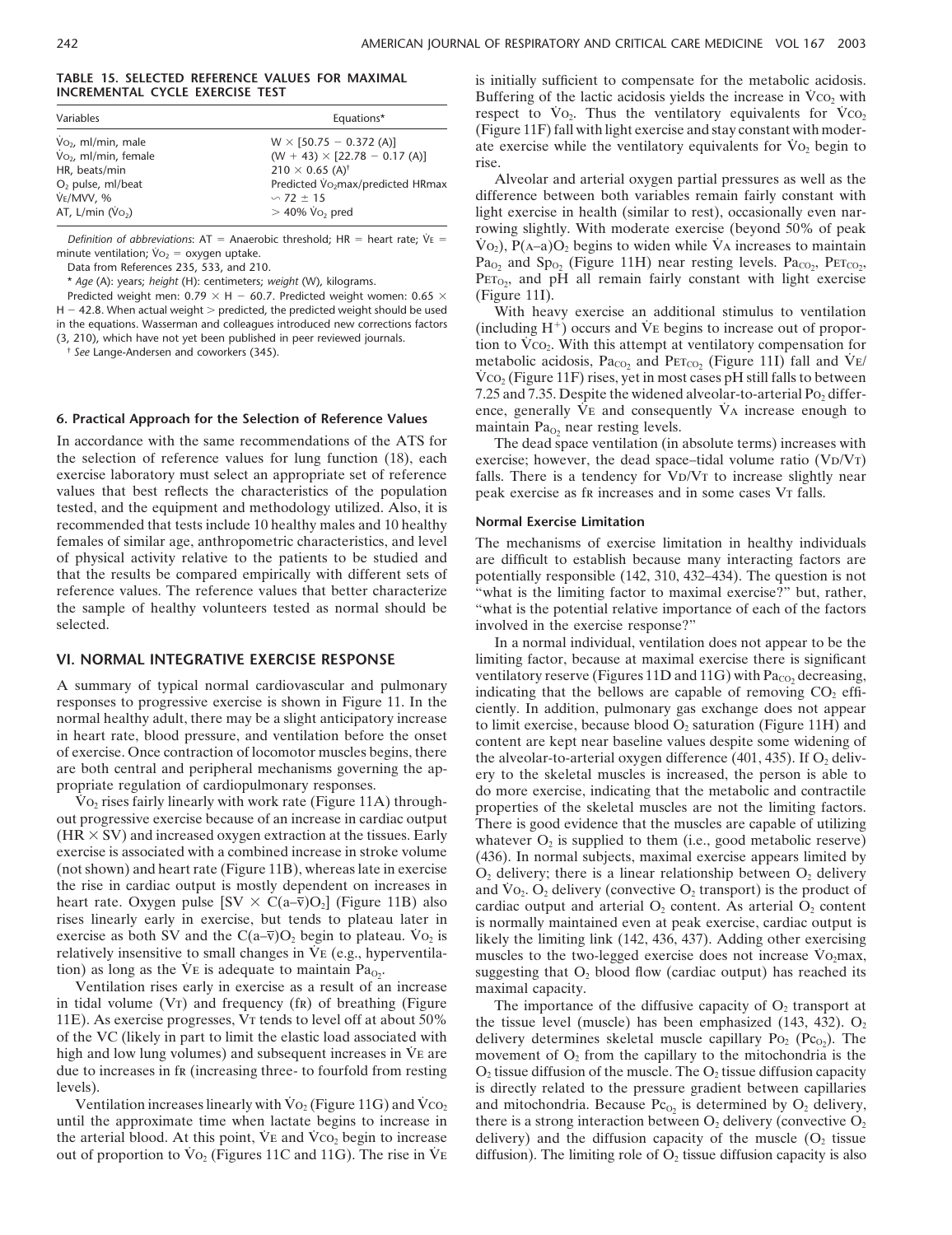supported by the fact that  $P(a-v)O_2$  does not continue to widen The role of deconditioning in patients with chronic cardiopulwith progressive exercise. For any given level of convective  $O_2$  monary disease and in patient status after heart, heart–lung, delivery, the muscle diffusion capacity determines  $\dot{V}$ o<sub>2</sub>max (143). and lung transplantation has increased awareness of the role of

plished mostly by a combination of increased muscle blood flow limitation (146) (see Section VIII,4.3: DECONDITIONING). (and cardiac output) and muscle  $O_2$  diffusional conductance. It is well appreciated that muscle mass is an important factor

it appears that heart with contribution of muscle rather than patients with cardiopulmonary disorders have respiratory and<br>lungs and blood are largely responsible for exercise limitation peripheral muscle weakness and that and for the training effects and differences in exercise capacity cant contributor to exercise capacity in health and disease (5).<br>Other work on skeletal muscle dysfunction in COPD (23, 89).

In those who do achieve physiologic limitation, there are three and other respiratory diseases including status after lung trans-<br>In the plantation is accordingly a topic of intensive research. major categories of exercise limitation and reduced  $Vo<sub>2</sub>$ max: *cardiovascular limitation*, which includes functional disturbances of the heart and/or the pulmonary and systemic circulation, and/ **VIII. INTERPRETATION** or the blood (e.g., anemia, carboxyhemoglobin); *respiratory limi-* **1. Introduction** Factors; and *peripheral limitation*, which includes a broad specific CPET is often performed because other diagnostic modalities<br>trum of neuromuscular, microvascular, and metabolically related<br>abnormalities that could im

variably contribute to exercise limitation. Although a spectrum matically approached, and respiratory abnormalities can be seen in patients with pulmo-<br>decision-making process. of respiratory abnormalities can be seen in patients with pulmo-<br>nary vascular disease, exercise is usually limited by impaired This approach begins with an overview of the CPET process nary vascular disease, exercise is usually limited by impaired (Table 7) and is followed by a summary of major areas of consid- cardiovascular function and also skeletal muscle dysfunction (*see* Section VIII,4: PATTERNS OF EXERCISE RESPONSE IN DIFFERENT eration required for interpretation of CPET, which are discussed

plex, multifactorial, and may be difficult to establish and clearly dardization issues, and a comparative analysis of currently avail-<br>quantitate (74, 310). Respiratory limiting factors include de-<br>able reference values ad quantitate (74, 310). Respiratory limiting factors include de-<br>creased ventilatory capacity (mostly due to mechanical factors) for interpretative guidelines. creased ventilatory capacity (mostly due to mechanical factors) and abnormal gas exchange (i.e., hypoxemia and increased dead **2. Interpretative Strategies** space ventilation) and respiratory muscle dysfunction. Abnormal symptom perception (breathlessness, fatigue, etc.) (440), decon-<br>ditioning, and peripheral muscle dysfunction are increasingly priate presentation of the data and an interpretative strategy ditioning, and peripheral muscle dysfunction are increasingly malities may signal the presence of combined exercise limitation quate, as exercise limitation is multifactorial. (276, 443). Algorithms based on a single key measurement and concep-

The improvement in maximal exercise capacity of sedentary peripheral limitation in exercise performance and the imporsubjects who underwent training for several weeks was accom- tance of considering this as a contributing factor in their exercise

Of course, the enhancements to  $O_2$  transport require cellular limiting physical work (444). Peak heart rate may be decreased metabolic adaptation as well, and it is known that bioenergetic as a function of a reduction of active muscle mass. Patients with pathways are upregulated by training, to make use of the extra cardiopulmonary disease often cardiopulmonary disease often have reduced muscle mass. The  $O<sub>2</sub>$  delivery capacity.  $O<sub>2</sub>$  delivery capacity.  $O<sub>3</sub>$  functional consequences of such reduction are a loss of endur-In summary, there is no single exercise-limiting factor; and ance, loss of strength, or both. Work has demonstrated that it appears that heart with contribution of muscle rather than patients with cardiopulmonary disorders peripheral muscle weakness and that muscle strength is a signifi-Other work on skeletal muscle dysfunction in COPD (23, 89, 162, 163, 445–447) provides additional evidence supporting its **VII. EXERCISE LIMITATION IN**<br> **COPD** However more recent work in COPD has suggested<br>
COPD However more recent work in COPD has suggested COPD. However, more recent work in COPD has suggested Clinically, it is increasingly appreciated that exercise limitation<br>in patients with reduced  $V_{O2}$ max is often multifactorial and as<br>such not limited by any single component of the  $O_2$  transport/<br>utilization process b patients are often symptom limited and may stop exercise before<br>reaching limits of metabolic or gas transport capacity.<br>In those who do schieve physiologic limitation there are three and other respiratory diseases includin

zation, and mechanisms of contraction.<br>
In patients with cardiovascular disease (nonischemic), al-<br>
though exercise intolerance appears initially limited because of<br>
reduced O<sub>2</sub> delivery to the exercising muscle, exercise Deconditioning and peripheral muscle factors (439) may thus obtained during CPET can be appropriately presented, syste-<br>variably contribute to exercise limitation. Although a spectrum matically approached, and meaningfully

CLINICAL ENTITIES).<br>
Exercise limitation in patients with respiratory disease is com-<br>
use and limitation of the variables, CPET methodologic stan-<br>
Exercise limitation in patients with respiratory disease is com-<br>
use and Exercise limitation in patients with respiratory disease is com-<br>x, multifactorial, and may be difficult to establish and clearly dardization issues, and a comparative analysis of currently avail-

recognized to be important (co)contributors. Cardiovascular ab- that is scientifically based and sufficiently flexible to be applied normalities resulting from cor pulmonale and/or from the hemo- to a variety of clinical entities/pathophysiologic conditions. At dynamic consequences of dynamic hyperinflation may also be present there is no consensus on any one approach. Therefore, seen (i.e., in patients with COPD) (441, 442). Respiratory muscle several approaches to interpretation of CPET results should be dysfunction may also potentially result from dynamic hyperin- considered. *Note*: Approaches that emphasize a primary mechaflation. The coexistence of respiratory and cardiovascular abnor- nism of exercise limitation may be helpful but are usually inade-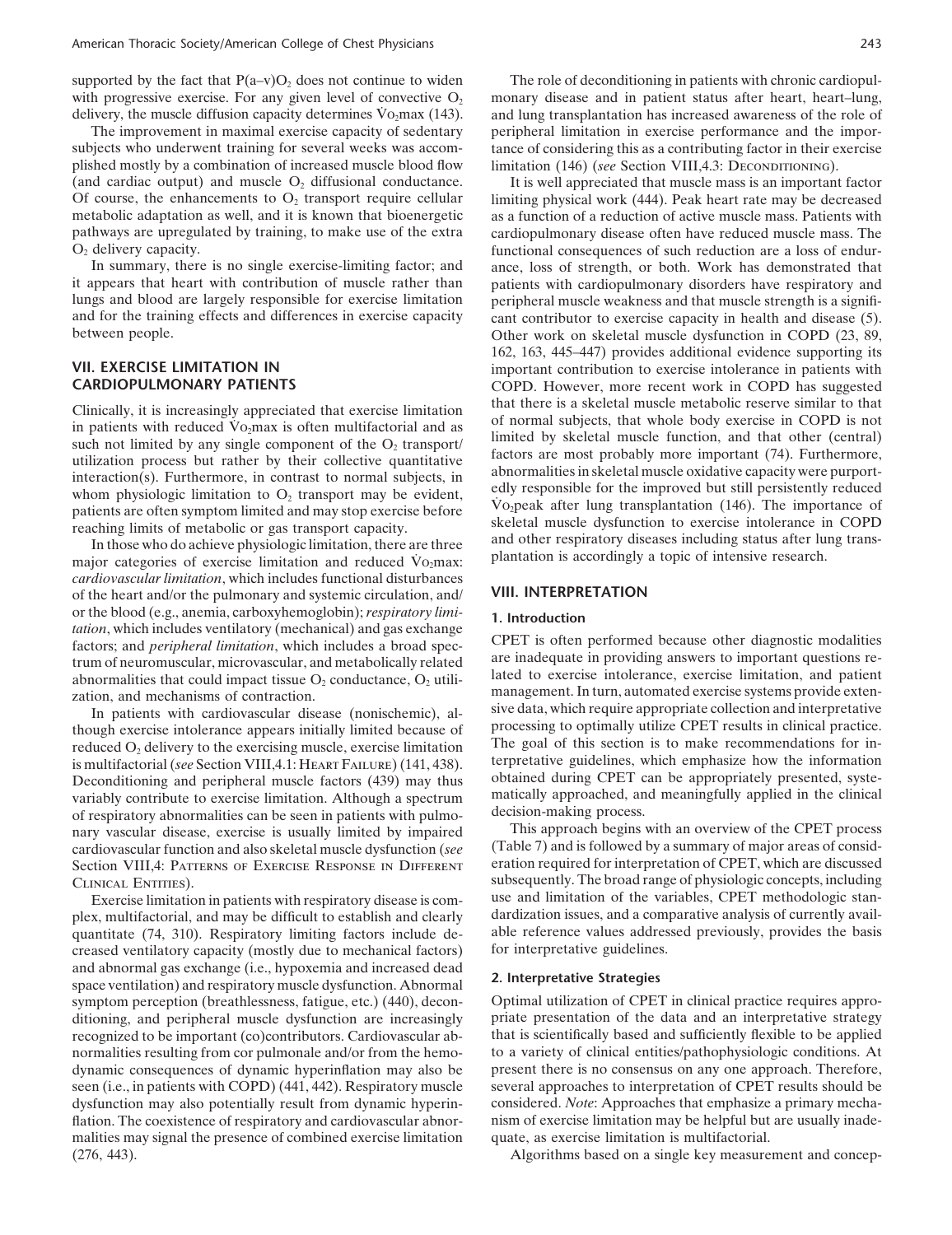pretative error may result if that one measurement at a key Testing). branch point is wrong. Algorithms are also often inadequate for *3.2. Clinical status evaluation.* Interpretation of CPET re-

**3.1. Reason(s) for CPET.** Reason(s) for which CPET was re-<br>quested should be precisely determined. The reason(s) might be <br>As previously noted, the selection of an appropriate set of quested should be precisely determined. The reason(s) might be As previously noted, the selection of an appropriate set of a specific exercise-related symptom appearing during or limiting reference values is a function of a specific exercise-related symptom appearing during or limiting reference values is a function of the patient population, age, daily or special activities. Alternatively, the exercise test may height, weight, sex, and phy daily or special activities. Alternatively, the exercise test may height, weight, sex, and physical activity and may vary from<br>be obtained for preoperative evaluation, to assess the conse-<br>laboratory to laboratory (3, 43, be obtained for preoperative evaluation, to assess the consequences of occupational exposure, for impairment/disability Values). Prediction equations usually do not take physical activevaluation, or for the determination of exercise capacity of an ity into consideration; accurate interpretation certainly requires

tual framework may be helpful in differential diagnosis but are asymptomatic subject before enrollment in an exercise program limited by excessive reliance on that single measurement. Inter-<br>
(*see* Section II: INDICATIONS FOR CARDIOPULMONARY EXERCISE

the evaluation of early or mild disease as well as combined sults requires knowledge of a subject's clinical information indisease (i.e., cardiac–pulmonary). Furthermore, although differ-<br>ent interpretative algorithms are available, none has been clini-<br>ical examination, PFTs, chest X-ray, ECG, and other testing as ent interpretative algorithms are available, none has been clini-<br>cal examination, PFTs, chest X-ray, ECG, and other testing as<br>cally validated (3, 348, 448, 449). The greatest diagnostic poten-<br>appropriate (echocardiograp cally validated (3, 348, 448, 449). The greatest diagnostic poten-<br>tial and impact on the clinical decision-making process may rest, lenge, etc.). A health questionnaire may also be especially helpful tial and impact on the clinical decision-making process may rest, lenge, etc.). A health questionnaire may also be especially helpful<br>not on the utility of any one individual measurement, although for cardiopulmonary risk not on the utility of any one individual measurement, although for cardiopulmonary risk factor analysis, symptoms, occupa-<br>some are obviously more important than others, but rather on fional exposure, and determination of some are obviously more important than others, but rather on<br>their integrated use (1, 3, 28, 43, 112, 276). As such, an integrative<br>approach to CPET interpretation, which emphasizes the interre-<br>may affect heart rate resp approach to CPET interpretation, which emphasizes the interre-<br>
lationships, trending phenomena, and patterns of key variable<br>
is discussed.<br>
In a clinical setting framework, is recommended and<br>
is discussed.<br>
An integrat

then HR, VE, and Sa<sub>op</sub>, with other measurements evaluated<br>
sequently on the basis of the reason(s) for which CPET and during maximal, symptom-limided incremental cycle<br>
sexuentwas done, looking for consistency among the **3. Integrative Approach: Important Issues to Be Addressed** decision making was discussed in Section III,3.3 (Constant

### **TABLE 16. INTEGRATIVE APPROACH TO THE INTERPRETATION OF CARDIOPULMONARY EXERCISE TESTING RESULTS**

- 2. Review pertinent clinical and laboratory information (clinical status)
- 3. Note overall quality of test, assessment of subject effort, and reasons for exercise cessation
- 4. Identify key variables: initially  $\dot{\vee}_{\text{O}_Z}$  and then HR,  $\dot{\vee}$ e, Sa $_{\text{O}_{Z'}}$  and other measurements subsequently
- 5. Use tabular and graphic presentation of the data
- 6. Pay attention to trending phenomena: submaximal through maximal responses
- 7. Compare exercise responses with appropriate reference values
- 8. Evaluate exercise limitation: physiologic versus nonphysiologic
- 9. Establish patterns of exercise responses
- 10. Consider what conditions/clinical entities may be associated with these patterns
- 11. Correlate CPET results with clinical status
- 12. Generate CPET report

<sup>1.</sup> Determine reason(s) for CPET

*Definition of abbreviations*: CPET = cardiopulmonary exercise testing; HR = heart rate; Sa<sub>O2</sub> = arterial oxygen saturation; V<sup>i</sup> = minute ventilation;  $\dot{V}_{O_2} = 0$ xygen uptake.

Adapted by permission from Reference 1.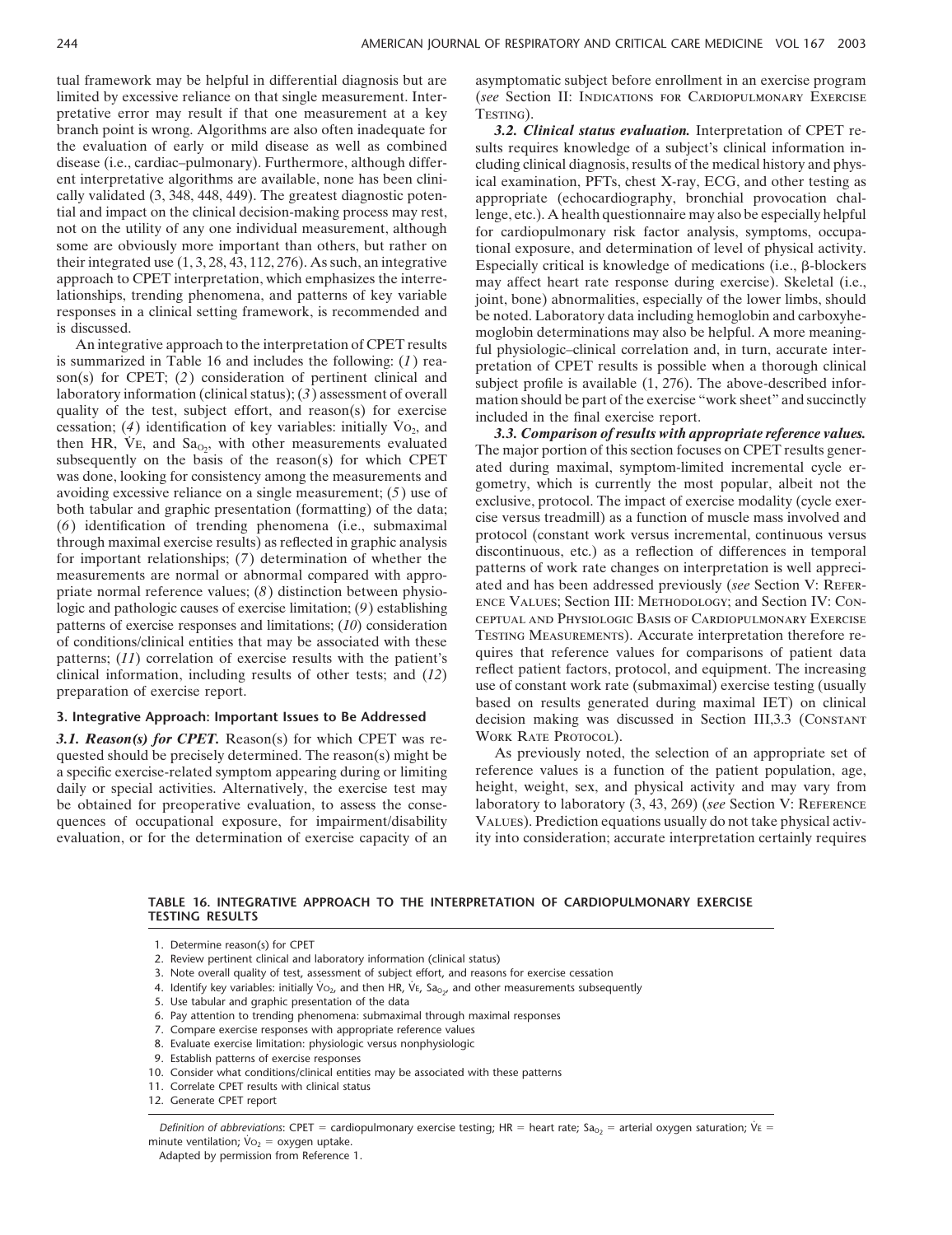such knowledge. For example, very fit individuals and athletes tal CPET in a normal middle-aged male appear in Table 19 and

widely used in providing a rating of perceived exertion (414); 1. The patient achieves predicted peak oxygen uptake and/ its reproducibility for the measurement of dyspnea during exer- or a plateau is observed. cise is good (85, 256, 453) (*see* Section IV,11: Perceptual Assess- 2. Predicted maximal work rate is achieved. ment). 3. Predicted maximal heart rate is achieved.

able interrelationships are routinely provided by automated ex- exercise ventilation approaches or exceeds maximal ventiercise systems and are helpful. However, selection of the most latory capacity. appropriate format for data display is important for discriminat- 5. Although no one RER value defines maximal effort, values ing patterns of abnormality in the exercise response. Suggested greater than 1.15 are more likely to be associated with near forms for tabular and graphic reports of the results of incremen- maximal or maximal effort (277).

may experience significant reductions in their peak  $V_0$  as a Figure 11, respectively. The trending phenomena as work rate result of pulmonary, cardiac, or (peripheral) muscle illness and progresses from submaximal to peak exercise provided in these still be within the normal confidence interval for sedentary sub- graphs enhance interpretation so that the entire exercise rejects. Because most exercise variables may vary with work rate/ sponse may be appreciated in addition to the maximal values, metabolic rate, observed data should be compared with these which are also usually presented in tabular form (*see* Table 19). values predicted at the same work rate or metabolic rate if Although underutilized, these submaximal graphic data are reavailable. Limited submaximal reference value data are available vealing and can often be diagnostic (49). Optimal interpretation (*see* Section V: Reference Values). Peak or maximal exercise requires that CPET results be evaluated on the basis of both values are most often used for comparison, because the greatest tabular and graphic expressions of the data, with careful attennumber of reference values is available for maximal exercise tion given to trending phenomena. In addition, the use of the variables. However, exclusive reliance on peak exercise results appropriate corresponding reference values for each plot greatly should be avoided. Different sets of maximal (or peak) reference enhances interpretation and is recommended (1, 276, 454, 455). values can have significant impact on interpretation of CPET Interpretation is facilitated if both the tabular and graphic data results (276).<br>3.4. Measurements and graphic interrelationships. An im-<br>3.4. Measurements and graphic interrelationships. An im-<br>breath-by-breath data so that "noise" is minimized (see Section *3.4. Measurements and graphic interrelationships.* An im- breath-by-breath data so that "noise" is minimized (*see* Section pressive number of primary and secondary (derived) variables III: METHODOLOGY). The appropriateness or inappropriateness can be measured during CPET. The number of variables to be of the response of a variable, compared wi can be measured during CPET. The number of variables to be of the response of a variable, compared with the corresponding measured in any one situation will depend on the reasons for reference value, is the basis for deter measured in any one situation will depend on the reasons for reference value, is the basis for determining normal or abnormal<br>which CPET was requested. Key measurements obtained during exercise responses and exercise limit which CPET was requested. Key measurements obtained during exercise responses and exercise limitation. Table 17 contains<br>CPET and the plots of important graphic interrelationships be-<br>CPET variable responses and suggested CPET variable responses and suggested "normal" guideline values the values of CPET variable responses and suggested "normal" guideline values these measurements appear in Tables 10 and 11, respectively use often used in th Exercise measurements appear in Tables 10 and 11, respectively are often used in the interpretation of CPET results. Additional<br>
ively (see Section IV: Conceptual and Physiologic Basis of a work is required to define norma CARDIOPULMONARY EXERCISE TESTING MEASUREMENTS). Al-<br>though the conceptual basis and clinical use/limitation for these  $S_{\text{TTIDES}}$ 

though the conceptual basis and chimical use/limitation for these STUDIES). The symetron particular the conceptual basis and chimical measurements have been discussed previously, additional silent 3.7.As essentent of port

- 
- 
- 
- *3.6. Data presentation.* Graphic representations of these vari- 4. There is evidence of ventilatory limitation, that is, peak
	-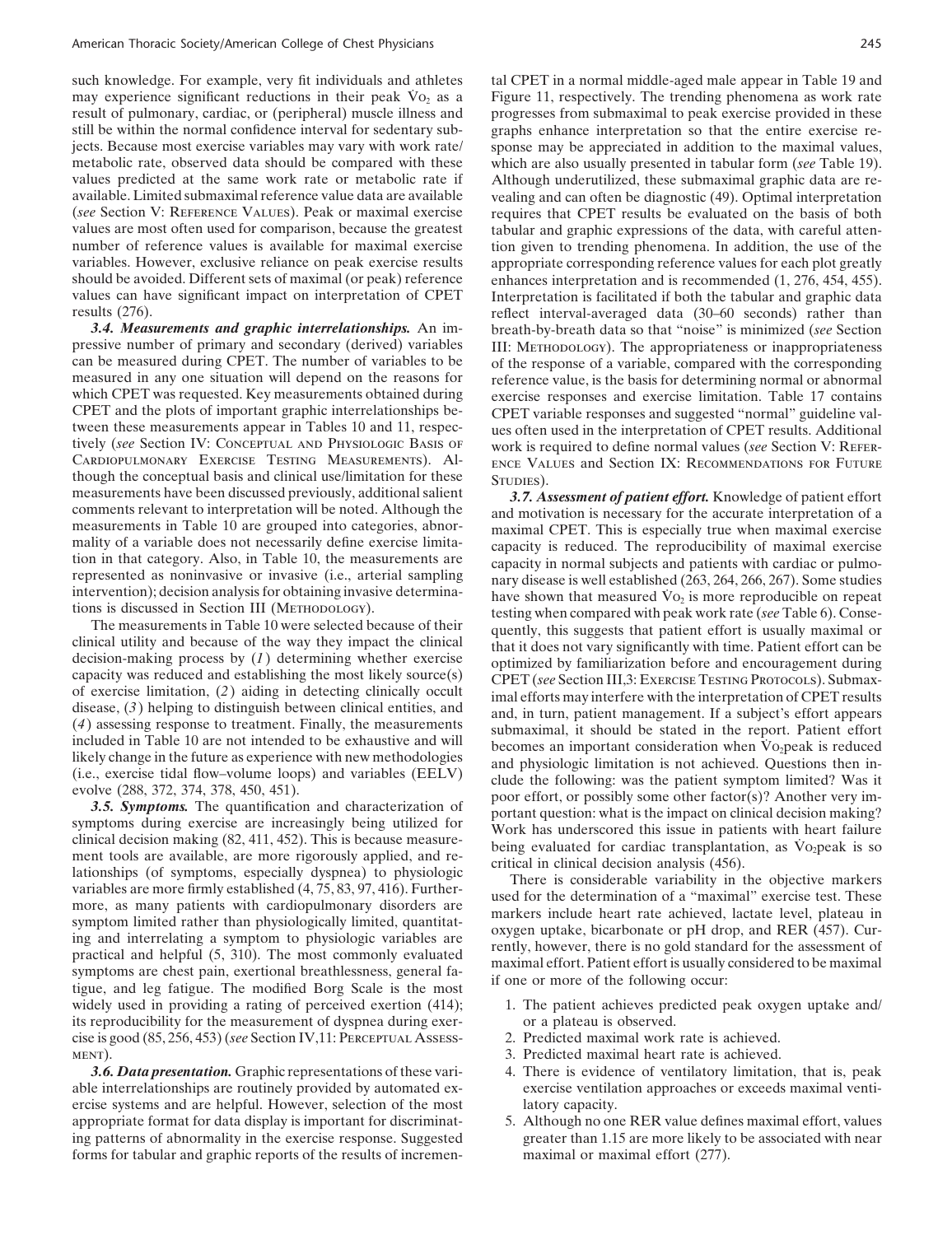| <b>EXERCISE TESTING RESULTS*</b> | TABLE 17. SUGGESTED NORMAL GUIDELINES FOR INTERPRETATION OF CARDIOPULMONARY |
|----------------------------------|-----------------------------------------------------------------------------|
| Variables                        | Criteria of Normality                                                       |
| $Vo_2$ max or $Vo_2$ peak        | $>84\%$ predicted                                                           |

| <u>variavitu</u>               | CHILLIU VI TVUIHUILY                                                             |  |  |  |  |  |
|--------------------------------|----------------------------------------------------------------------------------|--|--|--|--|--|
| Vo,max or Vo,peak              | $>84\%$ predicted                                                                |  |  |  |  |  |
| Anaerobic threshold            | $>$ 40% V <sub>O</sub> <sub>2</sub> max predicted; wide range of normal (40–80%) |  |  |  |  |  |
| Heart rate (HR)                | HRmax $>$ 90% age predicted                                                      |  |  |  |  |  |
| Heart rate reserve (HRR)       | HRR $<$ 15 beats/min                                                             |  |  |  |  |  |
| Blood pressure                 | < 220/90                                                                         |  |  |  |  |  |
| $O2$ pulse ( $\dot{V}o2/HR$ )  | $> 80\%$                                                                         |  |  |  |  |  |
| Ventilatory reserve (VR)       | MVV - VEmax: $>$ 11 L or VEmax/MVV $\times$ 100: $<$ 85%.                        |  |  |  |  |  |
|                                | Wide normal range: $72 \pm 15\%$                                                 |  |  |  |  |  |
| Respiratory frequency (fR)     | $< 60$ breaths/min                                                               |  |  |  |  |  |
| VE/Vco, (at AT)                | $<$ 34                                                                           |  |  |  |  |  |
| V <sub>D</sub> /V <sub>T</sub> | $< 0.28$ ; $< 0.30$ for age $> 40$ years                                         |  |  |  |  |  |
| Pa <sub>o</sub>                | $> 80$ mm Hq                                                                     |  |  |  |  |  |
| $P(A-a)O2$                     | $<$ 35 mm Hq                                                                     |  |  |  |  |  |
|                                |                                                                                  |  |  |  |  |  |

Adapted by permission from References 1, 3, 43, 235, 292, and 545.

\* Maximum or peak cardiopulmonary responses except for anaerobic threshold and VE/Vco2 at AT.

It should be emphasized that a fall in  $P_{40x}$  or  $S_{40x}$ /Sp<sub>0</sub>, (less<br>than 55 mm Hg or Issued and Equivariative of the central resistant and the case is respiratory and cardiac diseases. Furthermore, wide confidence<br>il

determining adequacy of effort (see Section VIII,3.5: SYMPTOMS).<br>Only a minority of (apparently) well-motivated normal subjects flow in the peripheral circulation; abnormal pulmonary vascular<br>or patients with chronic respi or patients with chronic respiratory disease rate dyspnea or sen-<br>sation of leg effort as maximal (10 on the modified Borg Scale)<br>when they stop exercise (458) Work has noted that the Borg<br>abnormal ventilatory responses ( when they stop exercise (458). Work has noted that the Borg abnormal ventilatory responses (12, 36, 62, 141, 310, 459–467).<br>Scale dyspnea target intensity scores correlate with Vo-peak in In consequence, a reduced peak wo

cise test, using the modified Borg Scale or VAS and the subject's own words, should be included and reported with the variable  $(\Delta V_0/\Delta WR)$  has been reported to be decreased in patients with responses. In addition, the observations of the individual moni- heart disease (195, 468), although this has not been consistently toring the exercise test, including other occurrences during the observed. Early onset of metabolic acidosis is manifested by a test and condition of the subject at the point of discontinuing reduced anaerobic threshold and early fall in  $Pa_{CO}$ . The  $O_2$ exercise, should also be noted as they may impact interpretation. pulse is usually low, with an abnormally "flattened" appearance Relevant comments would be, for instance, patient appeared compared with the normally "flattened" appearance (*see* Section exhausted, not obviously stressed, too breathless to talk, ataxic, IV: CONCEPTUAL AND PHYSIOLOGIC BASIS OF CARDIOPULMONARY sweating, pale, and so on. EXERCISE TESTING MEASUREMENTS, for comments concerning the

summarized in Table 18. The following narrative provides an served; the steepness (rate of rise of HR relative to  $V_{O_2}$ ) and expanded and more detailed discussion of these and some addi-<br>deviation from linearity of the normal  $HR-Vo<sub>2</sub>$  relationship is been discussed previously (*see* Section VI: Normal Integrative angina, for instance, may have impressive increases in slope. EXERCISE RESPONSE; and Figure 11). Table 18 is admittedly over-<br>However, so do some patients with metabolic myopathy (54); a simplified and does not permit the wide range of responses that (mildly) abnormal  $HR-Vo_2$  relationship is usually also seen in may be seen within a full spectrum (mild to severe) of patients deconditioning. In general, pa may be seen within a full spectrum (mild to severe) of patients

6. Patient exhaustion/Borg Scale rating of 9–10 on a 0-to-10 with lung, heart, or metabolic (muscle) disease or in patients with scale. Combined diseases. It must be clearly appreciated that significant It should be emphasized that a fall in  $Pa_{O_2}$  or  $Sa_{O_2}/Sp_{O_2}$  (less overlap exists in the exercise responses of patients with different responses of patients with different responses of patients with different respons

Scale dyspnea target intensity scores correlate with  $V_{O_2}$  lines in an analysis, the assessment<br>of subject motivation and effort requires attention to several the pared with normal subjects, owing to one or several of *3.8. Reasons for stopping.* Reason(s) for stopping the exer-<br> *3.8. Reasons for stopping.* Reason(s) for stopping the exer-<br>
rightarrow is currently based on V<sub>02</sub>max (36, 44, 59–61).<br>
Cise test using the modified Borg Sc

**4. Patterns of Exercise Response in Different Clinical Entities** constellation of factors that can impact O<sub>2</sub> pulse and for a discus-<br>sion of the relationship of O<sub>2</sub> pulse to stroke volume).

Typical CPET response patterns for several clinical entities are Higher HR responses at submaximal levels of  $V_0$  are obtional clinical entities. The normal exercise response pattern has highly variable. Patients with mitral valvular disease (469) and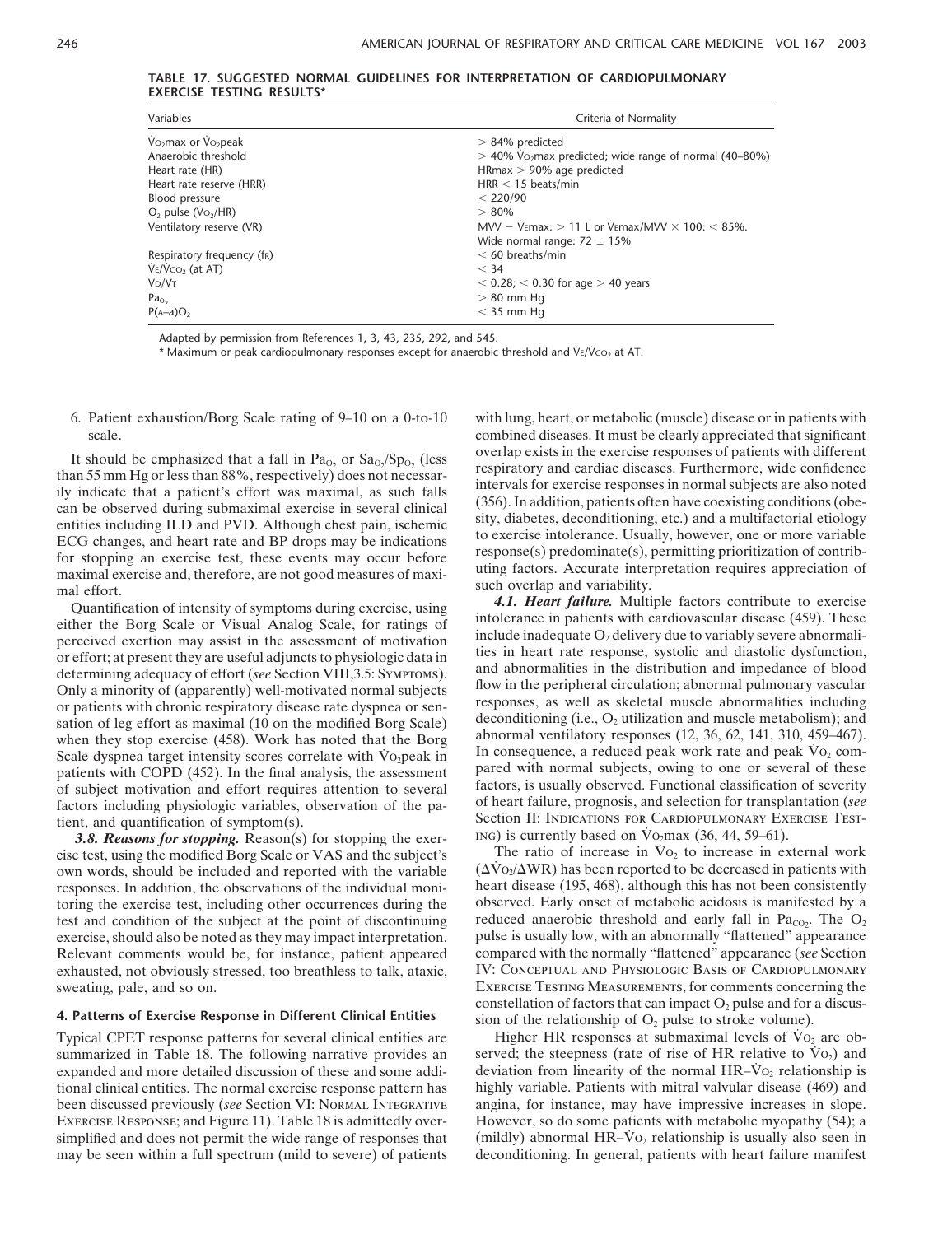**TABLE 18. USUAL CARDIOPULMONARY EXERCISE RESPONSE PATTERNS**

|                                                           |                                     |                                    |                     | Pulmonary                    |                                                  |                              |
|-----------------------------------------------------------|-------------------------------------|------------------------------------|---------------------|------------------------------|--------------------------------------------------|------------------------------|
| Measurement                                               | Heart Failure                       | <b>COPD</b>                        | ILD                 | Vascular Disease             | Obesity                                          | Deconditioned                |
| $\dot{V}$ <sub>2</sub> max or $\dot{V}$ <sub>2</sub> peak | Decreased                           | Decreased                          | Decreased           | Decreased                    | Decreased for actual.<br>normal for ideal weight | Decreased                    |
| Anaerobic threshold Decreased                             |                                     | Normal/decreased/<br>indeterminate | Normal or decreased | Decreased                    | Normal                                           | Normal or decreased          |
| Peak HR                                                   | Variable, usually normal<br>in mild | Decreased, normal<br>in mild       | Decreased           | Normal/slightly<br>decreased | Normal/slightly<br>decreased                     | Normal/slightly<br>decreased |
| $O2$ pulse                                                | Decreased                           | Normal or decreased                | Normal or decreased | Decreased                    | Normal                                           | Decreased                    |
| $(V_E/MVV) \times 100$                                    | Normal or decreased                 | Increased                          | Normal or increased | Normal                       | Normal or increased                              | Normal                       |
| $V_{E}/V_{CO2}$ (at AT)                                   | Increased                           | Increased                          | Increased           | Increased                    | Normal                                           | Normal                       |
| $V_D/V_T$                                                 | Increased                           | Increased                          | Increased           | Increased                    | Normal                                           | Normal                       |
| Pa <sub>0</sub>                                           | Normal                              | Variable                           | Decreased           | Decreased                    | Normal/may increase                              | Normal                       |
| $P(A-a)O2$                                                | Usually normal                      | Variable, usually increased        | Increased           | Increased                    | May decrease                                     | Normal                       |

*Definition of abbreviations*: AT = Anaerobic threshold; COPD = chronic obstructive pulmonary disease; HR = heart rate; ILD = interstitial lung disease; MVV = maximal voluntary ventilation; P( $A$ –a)O<sub>2</sub> = alveolar–arterial difference for oxygen pressure; V<sub>D</sub>/V<sub>T</sub> = ratio of physiologic dead space to tidal volume; VE = minute ventilation;  $\dot{V}$ co<sub>2</sub> = carbon dioxide output;  $\dot{V}$ o<sub>2</sub>max = maximal oxygen uptake;  $\dot{V}$ o<sub>2</sub>peak = peak oxygen uptake.

Adapted by permission from References 3, 49, and 72.

\* *Decreased*, *normal*, and *increased* are with respect to the normal response.

sponse to any given  $\overline{V_{O_2}}$  and with peak HR reduced as disease vere heart failure (62, 460, 463, 474). An abnormal  $\overline{V_{E}/V_{CO_2}}$ severity progresses (36,470). Consequently, there is usually little slope (greater than 34) during exercise has been suggested as or no heart rate reserve (HRR) in patients with mild heart an independent predictor of mortality in patients with heart failure, mitral valvular disease, or angina; there is usually greater failure and often as a correlate for advanced disease (62). Inter-HRR observed in patients with more severe heart failure. Pa-<br>tients with ischemic heart disease may also have an impaired cardiac transplantation (475). The ratio of tidal volume at peak tients with ischemic heart disease may also have an impaired cardiac transplantation (475). The ratio of tidal volume at peak<br>HR response to exercise due to chronotropic incompetence. exercise to vital capacity is usually Abnormal heart rate recovery is an independent predictor of during exercise has been reported in some patients (476). In mortality in patients referred for exercise electrocardiography general, for patients with heart failure, respiratory abnormalities, (471). The predictor value of heart rate recovery after cycle although variably contributory to exercise intolerance, are usu-<br>ergometry requires further evaluation. ECG and blood pressure ally not exercise limiting (477) abnormalities may also be observed (9, 10, 12).

Patients with cardiovascular diseases will often have abnormal exercise ventilatory responses, including increased VE at submaximal  $\dot{V}$ <sub>2</sub> due to early and usually more severe onset of metabolic acidosis, abnormal ventilation–perfusion relationships due to low cardiac output for the metabolic rate, subclinical interstitial pulmonary edema (leading to decreased lung compliance), diastolic dysfunction, increased airway resistance (*see below*), and stimulation of chest wall and/or lung mechanoreceptors. Patients with chronic heart failure are more likely to experience abnormal ventilatory responses compared with patients with coronary artery disease, reflecting that chronicity rather than acute flow changes may be responsible (472).

Increased respiratory frequency and reduced VT are frequently seen. Early exercise cessation and reduced  $\dot{V}$ <sub>2</sub> peak are associated with a reduced peak  $\dot{V}$  but usually with considerable ventilatory reserve (VEpeak/MVV). Patients with heart failure have increased airway resistance (383), breathe at rest near residual volume, and are flow limited at low work rates (Figure 8) (288, 473). Breathing at low lung volumes may lead to dynamic compression of airways and may contribute to the increased dyspnea associated with exercise. Whether inspiratory muscle weakness or increased respiratory drive and activation of expiratory muscles or some other mechanism is responsible for the

in Pa<sub>O2</sub> and normal P( $A$ –a)O<sub>2</sub> in response to exercise (463). How-<br>ever, patients with combined cardiovascular and pulmonary dis-<br>exercise despite significant expiratory flow limitation and particle views of the server ever, patients with combined cardiovascular and pulmonary dis-<br>ease may demonstrate abnormal  $P(A-a)O_2$  and  $Pa_0$ , responses to increase EELV to avoid the flow limitation (288). *EELV* = end-expiratory ease may demonstrate abnormal  $P(A-a)O_2$  and  $Pa_{O_2}$  responses to increase EELV to avoid the flow limitation (288). *EELV* = end-expiratory (276, 443). Increases in V<sub>D</sub>/V<sub>T</sub> and V<sub>E</sub>/V<sub>CO<sub>2</sub> due to reduced lung volume; *</sub>* cardiac output for the metabolic rate and consequent  $\dot{V}/\dot{Q}$  abnor-<br>
flow–volume loop;  $\mathcal{I}L\mathcal{C} = \text{total lung capacity}$ .

impaired heart rate responses to exercise with greater HR re- malities are frequently observed, especially in moderate to seexercise to vital capacity is usually normal. Periodic breathing ally not exercise limiting (477). The presence of  $V_{E}/MVV$  ap-



adoption of this breathing strategy remains uncertain and re-<br>quires more investigation (288, 473).<br>Importantly, there is usually no arterial desaturation or drop<br>in Pa<sub>O</sub>, and normal P( $A$ -a) $O_2$  in response to exercise lung volume; *EILV* = end-inspiratory lung volume; *MFVL* = maximal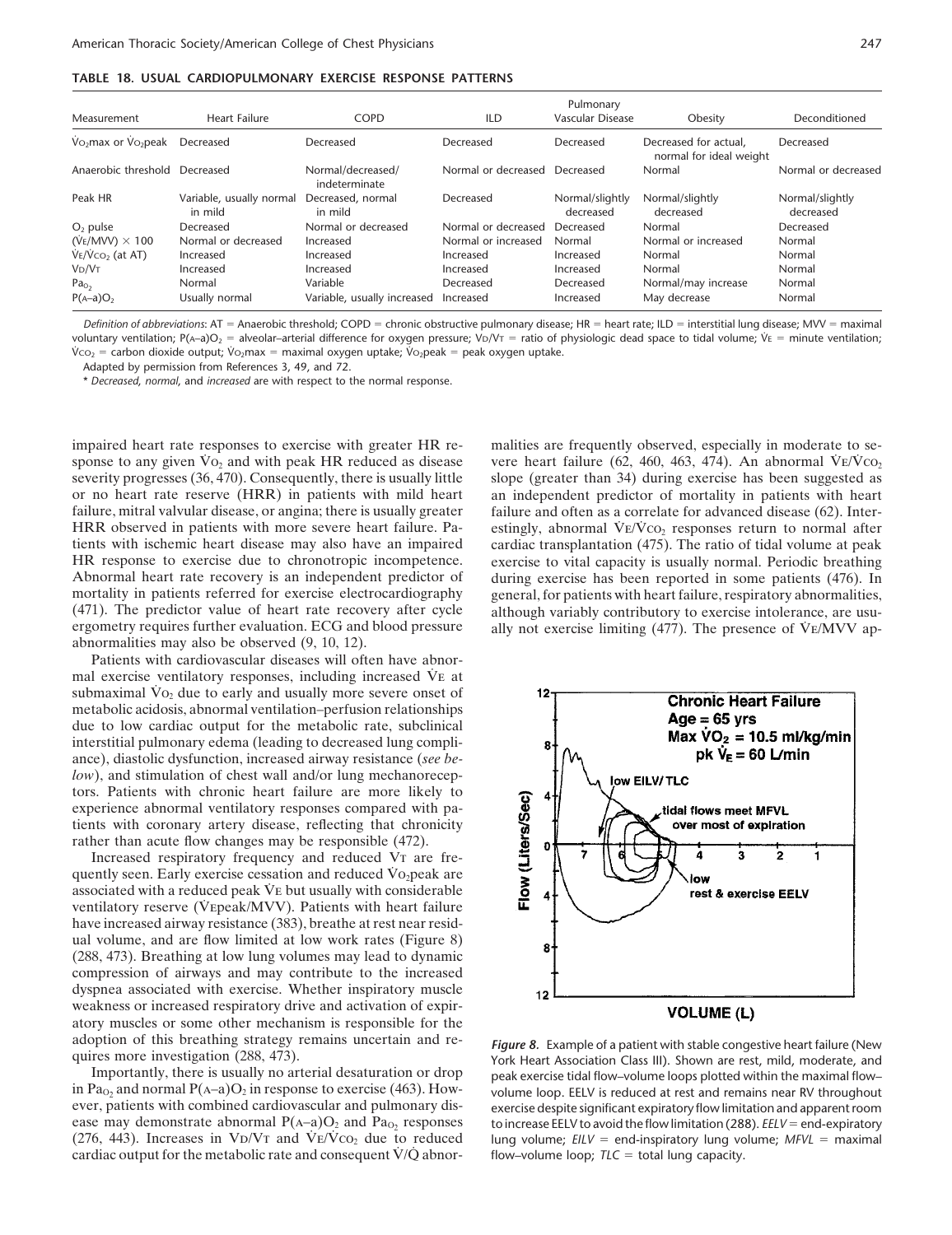proaching or exceeding 100% of predicted (reduced ventilatory reduced Vo<sub>2</sub>peak and exercise intolerance in patients with mito-

vascular disease (primary pulmonary hypertension, pulmonary because of the mitochondrial myopathy (56, 482, 483). embolism, chronic thromboembolic disease, pulmonary vasculi-**4.4. COPD.** A spectrum of exercise response patterns can tis, etc.) will often have a reduced peak work rate and peak  $V_0$  be seen in patients with COPD. Patients with moderate to severe and are usually (but not invariably) cardiovascular limited (102, COPD will usually experience exercise intolerance and have a 104–106, 478, 479). The development of pathologic cardiovascu-<br>reduced peak work rate and peak Vo<sub>2</sub>, whereas patients with lar limitation may depend on several factors including extent of mild COPD will often have an exercise response pattern and pulmonary vascular involvement, underlying pulmonary vascu- peak  $\rm\acute{v}o_2$  similar to normal. However, altered CPET responses lar pathology, the time course of disease progression, and, ulti- have been noted in some patients with mild COPD (290, 484, mately, the heart's inability to maintain adequate cardiac output 485). Abnormal exercise tidal flow–volume loops with expiratory in the face of increased pulmonary vascular resistance and conse- flow limitation despite otherwise "normal" CPET responses quent RV afterload (36, 102, 300). There is usually an early- have also been reported in mild COPD (450). The slope of onset metabolic acidosis. The HR–V $o_2$  relationship is left shifted theV $o_2$ –WR relationship is usually normal (486, 487). with submaximal HR values trending higher than normal and One of the distinguishing features of many patients with modpeak HR responses usually (near) normal, although low peak erate to severe COPD is a reduced ventilatory reserve ( $V_{E}$ ) HR responses are seen (little/no heart rate reserve). Peak  $O<sub>2</sub>$  MVV approaching or exceeding 100%), signaling a significant

els of submaximal ventilation, although there is usually ventila- moderate to severe COPD during exercise includes a respiratory tory reserve at peak exercise. The slope of the  $V_{E}-V_{CO}$  relation-frequency that is higher and a V<sub>T</sub> that is lower compared with ship is clearly abnormal. An abnormal breathing pattern of normal subjects at the same  $V_{E}$ , an increase in EELV due to reduced Vt and increased respiratory frequency is usually ob- dynamic hyperinflation, and a resultant reduction in inspiratory served throughout exercise in response to a spectrum of pulmo-<br>capacity (TLC  $-$  EELV = IC) (Figure 7) (45, 82, 87, 288, 488, nary gas exchange abnormalities including evidence of inefficient 489). Consequently, inspiratory muscle dysfunction due to the ventilation (increased  $V_{E}/V_{CO_2}$ ) due to increased dead space increased elastic load resulting from dynamic hyperinflation may ventilation (abnormal  $V<sub>D</sub>/V<sub>T</sub>$ ) and arterial hypoxemia with re- further compromise ventilatory capacity and neuroventilatory ductions in Pa<sub>O2</sub> and abnormal widening of the P( $A$ -a)O<sub>2</sub>. Respi-<br>ratory frequency increases as a result of mechanical stimulation responses due to dynamic hyperinflation are associated with of J receptors (169). Patients with pulmonary vascular disease increased work of breathing and dyspnea (45, 75, 76, 81, 85, 87, and elevated right-sided heart pressures may also experience 489). Hyperoxia ( $F_{102} = 60\%$ ) has been shown to improve exer-<br>hypoxemia due to right-to-left shunting across a patent foramen cise endurance in patients with ovale, which occurs in about 20% of patients. purportedly by reducing ventilatory demand, reducing end-ex-

should be obtained from relatively sedentary persons who walk exercise cessation due to leg fatigue is reported in a notable a modest amount in the course of their daily life, but who do number of patients with severe COPD, along with evidence of not participate in regular aerobic exercise. Thus, fit athletes as significant ventilatory constraint (4, 5). Exercise limitation is well as those who are regular joggers or cyclists may achieve usually multifactorial. peak V<sub>0</sub>, and anaerobic threshold values that are well above Although patients with moderate to severe COPD will have predicted. Peak  $\dot{V}$ o<sub>2</sub> is often low or at the lower limit of normal increased submaximal HR responses (441), peak HR is usually in subjects who are very deconditioned but otherwise normal. reduced compared with normal subjects. There is usually signifi-There is early-onset metabolic acidosis (low AT). There is often cant heart rate reserve, a reflection that the cardiovascular sysa left-shifted HR–V $o_2$  relationship (increased submaximal HR  $\qquad$  tem has been relatively unstressed. In a retrospective study of responses) with a normal slope and a normal peak HR and, patients with COPD categorized as mild, moderate, or severe, consequently, little or no heart rate reserve (480, 481). Peak  $O_2$  it was demonstrated that as disease severity progressed, V $o_2$ max pulse is reduced. The ventilatory response to low levels of exer- and ventilatory reserve decreased and heart rate reserve incise is usually normal. However, increased submaximal VE is creased (491). O<sub>2</sub> pulse is usually (but not invariably) proportionobserved at any level of  $\rm\acute{V}o_2$  above AT as a reflection of increased ately reduced to  $\rm\acute{V}o_2$  peak and may be due to a combination metabolic acidosis compared with normal subjects. There is usu- of factors—ventilatory limitation, deconditioning, and, possibly, ally significant ventilatory reserve. Pa<sub>O2</sub> and VD/VT responses are hypoxemia. A reduced O<sub>2</sub> pulse has also been suggested as possi-<br>usually normal. Although VE/Vco<sub>2</sub> responses may be elevated at bly reflecting the hem usually normal. Although  $\dot{V}E/\dot{V}CO<sub>2</sub>$  responses may be elevated at a given  $\overline{V}o_2$  above the AT because of alveolar hyperventilation, inflation (492). peak V $E/V$ co<sub>2</sub> is usually normal, as is the slope of the V $E-V$ co<sub>2</sub> Other respiratory abnormalities include a trending of in-

in CPET responses to an aerobic training program with monitor-<br>ing of responses ( $\rm Vo_2$ ,  $\rm O_2$  pulse, AT, HR), which may help to Deconditioning is also an important factor contributing to a namic hyperinflation (493, 494).

reserve) suggests concurrent pulmonary disease and may signal chondrial myopathy (55, 56). Work has demonstrated that trainthe presence of combined cardiovascular and respiratory limita- ing significantly improves many exercise variables and overall tion (276, 443). However, this requires additional study. exercise performance in these patients, although not to normal *4.2. Pulmonary vascular disease.* Patients with pulmonary levels. It appears that they are deconditioned most probably

pulse is usually reduced. ventilatory contribution to exercise limitation (*see* Section IV,7: The V $E-V_0$  relationship usually demonstrates increased lev-<br>VENTILATION). The breathing strategy adopted by patients with responses due to dynamic hyperinflation are associated with cise endurance in patients with severe COPD (FEV<sub>1</sub> = 31%), *4.3. Deconditioning.* Reference values for normal subjects piratory lung volume, and relieving dyspnea (490). Importantly,

relationship. creased submaximal V<sup>E</sup> and inefficiency of ventilation (increased Deconditioning (relative unfitness) is often difficult to distin- $V_{E}/V_{CO_2}$ ) due to the increased dead space ventilation with abnorguish from early or mild heart disease (28, 42, 48). Clinical history mal VD/VT responses. A reduced level of alveolar ventilation is extremely helpful in making this distinction, as are the changes due to a blunted ventilatory response to metabolic acidosis, manifested by no change or increase in  $Pa<sub>CO</sub>$ , may be seen with moderate to severe COPD (404). It has been suggested that distinguish between these clinical entities. Deconditioning is of- in advanced COPD, the likelihood of developing hypercapnia ten associated with chronic illness and should be considered as during exercise with marked V<sup>A</sup>/Q abnormalities primarily rea contributing factor to exercise intolerance (138, 139, 145, 310). flects severe mechanical constraints on ventilation due to dy-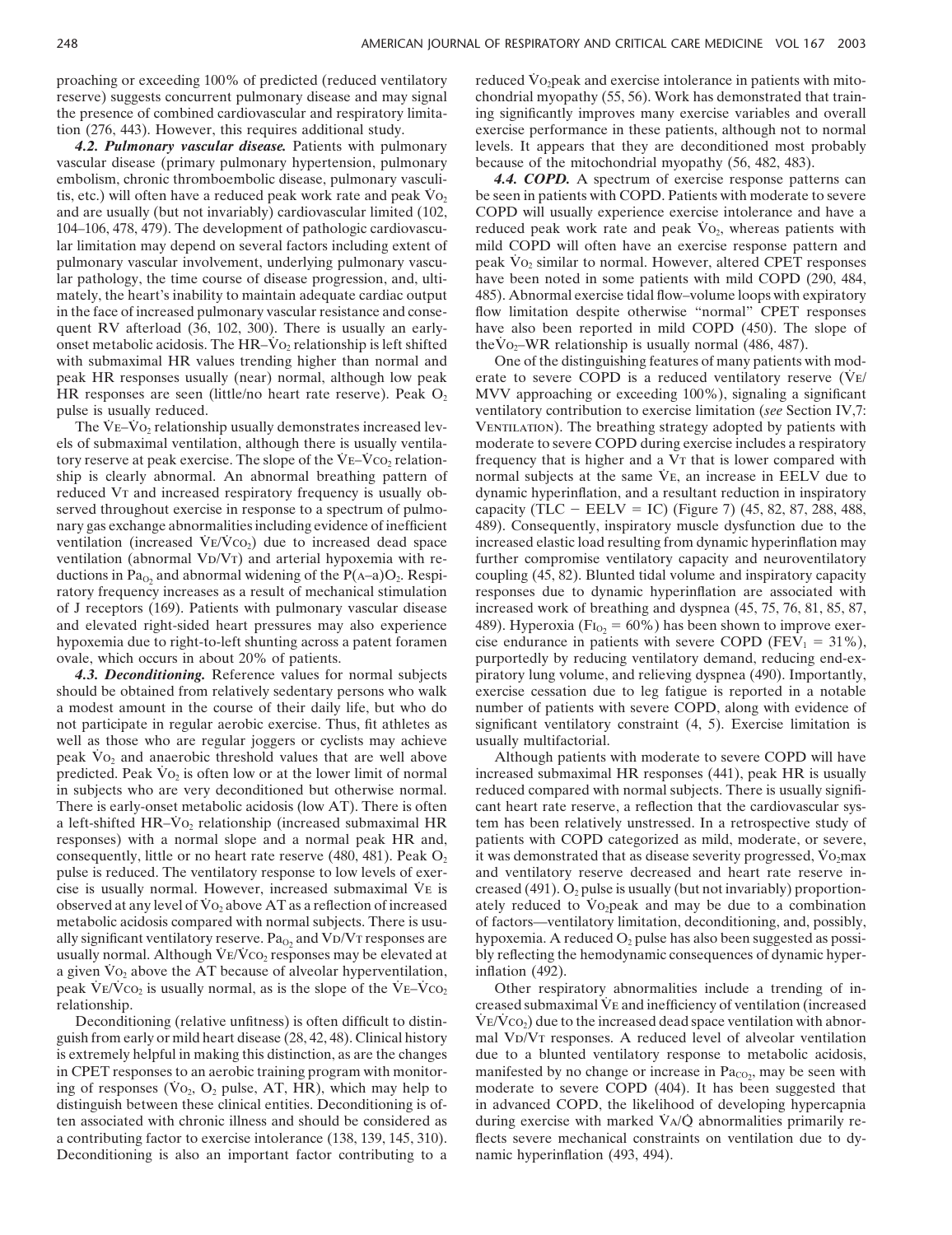In COPD, the AT response may be normal, low, or indeterminate (cannot be identified but does not mean that a metabolic acidosis is precluded) by noninvasive gas exchange criteria (*see* Section IV, 4: ANAEROBIC THRESHOLD). Blood samples for standard bicarbonate or lactate help avoid false-positive noninvasive AT determinations that have been reported in COPD (330) Most patients with mild to moderate COPD can achieve a metabolic acidosis (316, 319) whereas others with severe COPD cannot (38, 161). A low AT may reflect deconditioning due to physical inactivity and/or skeletal muscle dysfunction (73, 159, 445) including alterations in exercise-related glutamate levels (89, 90), concomitant pulmonary vascular disease, cor pulmonale, or occult left ventricular dysfunction. Consequently, a low AT may have limited discriminatory value for interpretative purposes (i.e., distinguishing heart versus lung) in patients with COPD.

During exercise Pa<sub>O2</sub> may increase, decrease, or remain the same stopped secondary to dyspnea. *Right*: Patients who stopped due to leg 2 may increase, decrease, or remain the same stopped and remain the same in EELV in e but is more likely to be reduced in patients with moderate to fatigue. Minimal change was observed in EELV in either group, with severe COPD (42) (see Section IV.10: PULMONARY GAS Ex. the group complaining of dyspnea demon severe COPD (42) (*see* Section IV,10: PULMONARY GAS Ex-<br>CHANGE): P(A-3)O, usually increases abnormally especially flow limitation (modified from Marciniuk and coworkers [378]).  $F(A-a)O_2$  usually increases abnormally, especially flow limitation (modified from Marciniuk and coworkers [378]).<br>when Pa<sub>n d</sub>ecreases (405) Exercise desaturation occurs more  $ELV =$  end-expiratory lung volume; ExtFVL = exe when Pa<sub>02</sub> decreases (405). Exercise desaturation occurs more<br>frequently in patients with predominantly emphysema (495, 496) loop;  $lLD =$  interstitial lung disease. than in those with predominantly chronic bronchitis, in whom increases in Pa<sub>O2</sub> may occur (405). Several mechanisms may be responsible for the arterial desaturation and increases in be responsible for the arterial desaturation and increases in<br>  $P(A-a)O_2$  seen during exercise in patients with COPD. These<br>
include the impact of a fall in mixed venous  $O_2$  on low  $V/Q$ <br>
various levels of reduced  $Pa_{O_2}$ lung units and shunts and hypoventilation in some patients with  $\frac{1}{\text{with significant ILD}}$ , impressive arterial desaturation and abnor-<br>COPD (497) as well as diffusion limitation in some severe cases and increases in  $P(A-a)O_2$  are o COPD (497) as well as diffusion limitation in some severe cases mal increases in P(A–a)O<sub>2</sub> are observed (29, 31, 94, 95, 504, 505).<br>(FEV. 36% predicted) (498) Arterial desaturation has been Multiple mechanisms, including

(mechanical and pulmonary gas exchange) and cardiovascular in patients with ILD (506). Although the prediction of exercise abnormalities may be observed, which may reflect differences desaturation from resting  $D_{\text{L}_\text{CO}}$  measurements in patients with in disease severity and/or differences in ILD types (*see below*). ILD may not be consistently reliable (95, 507), patients with Peak V<sub>O</sub>, and peak WR are usually reduced in ILD (94). The D<sub>Lco</sub> less than 70% are more lik Peak Vo<sub>2</sub> and peak WR are usually reduced in ILD (94). The  $D_{L_{CO}}$  less than 70% are more likely to desaturate (95).<br>VE-Vo<sub>2</sub> relationship reveals an often impressive increase in sub-<br>Work has suggested that hypoxemia,  $V_{E}-V_{O}$ , relationship reveals an often impressive increase in submaximal V<sub>E</sub> resulting from many stimuli but largely caused by ics, appears to be the predominant factor contributing to exercise increased levels of dead space ventilation. The slope of the  $V_{E-}$  limitation during incremental exercise in patients with ILD (93, V $\cos$  relationship is also increased. A reduced ventilatory reserve  $\qquad$  508). In these studies, despite improvement of mean V $\alpha$ <sub>2</sub> peak (high V $E/MVV$ ) and ventilatory limitation to exercise are often by about 20% with supplemental  $O_2$ , V $O_2$ peak was still only seen, primarily reflecting deranged pulmonary mechanics (see 67% of predicted, suggesting that seen, primarily reflecting deranged pulmonary mechanics (see Figure 14). In addition, many factors contribute to the increased multifactorial (93). ventilatory demand in patients with ILD including increased Inefficient ventilation (increased  $V_{E}/V_{CO_2}$  responses) due pridead space ventilation (VD/V<sub>T</sub>), inefficient ventilation (V<sub>E</sub>/ marily to increased VD/V<sub>T</sub> and also hyperventilation due to  $V_{\text{CO}_2}$ ), hypoxemia, early onset metabolic acidosis, pulmonary hypoxemia and mechanoreceptor stimulation are usually ob-<br>hyportension, lung receptors, and increased central drive (98, served throughout exercise. Hypox hypertension, lung receptors, and increased central drive  $(98, 98)$ 99). Because of mechanical constraints on tidal volume expan- the exaggerated ventilatory response, but may also contribute sion, an abnormal breathing pattern consisting of increased respi- to reduce  $O_2$  delivery primarily through a reduced  $O_2$  content ratory frequency, reduced VT, and minimal change in EELV is and also via hypoxic vasoconstriction (and the attendant increase seen (94, 97–99, 378, 500, 501). In severe ILD, Vr approaches in right ventricular afterload). Pa<sub>cO2</sub> may increase, decrease, or<br>IC early in exercise and thereafter VE increases, mostly due to remain the same (94). Pulmo

tients who stop exercise because of dyspnea reveals significant for detection of early disease (48, 49). expiratory flow limitation, increased EELV, abnormal inspira- Cardiovascular abnormalities are common and reflect pulmotory flow loops, and less arterial desaturation compared with nary vascular and right ventricular dysfunction. The  $HR-Vo<sub>2</sub>$ those who stop because of leg fatigue (Figure 9) (378). These relationship reveals higher HR at submaximal levels of  $\rm V_{O_2}$  comobservations require additional study (378). Dyspnea appears pared with normal subjects. Low peak HR responses are usually primarily due to blunted tidal volume expansion rather than to observed, especially in more severe disease. Consequently, heart indices of inspiratory effort (97) compared with normal subjects. rate reserve may be increased or normal. The  $O_2$  pulse is reduced. Peak V<sub>T</sub>/VC is usually, although not invariably, normal (502, The AT response can be normal, although a low AT commonly 503). occurs and may be due to pulmonary circulatory and/or RV



Patients with COPD usually have low Pa<sub>O<sub>2</sub> values at rest. Figure 9. Maximal and extFVL in patients with ILD. *Left*: Patients who *figure 9.* Maximal and extFVL in patients with ILD. *Left*: Patients who estroped due to </sub>

(FEV<sub>1</sub>, 36% predicted) (498). Arterial desaturation has been<br>shown to be correlated to reduced diffusing capacity (271, 405).<br>In turn, COPD patients with Pa<sub>O2</sub> values that either improve or<br>remain the same with exercise *in V*/Q relationships (498, 499).<br>4.5. ILD. In interstitial lung disease a spectrum of respiratory been shown to be correlated with resting DL<sub>CO</sub> measurements

remain the same (94). Pulmonary gas exchange abnormalities fr increases alone (3, 97–99). including increased VD/V<sub>T</sub>, reduced Pa<sub>O2</sub>, and widened P(A–a)O<sub>2</sub> Exercise tidal flow–volume loop analysis in those ILD pa- occur even in mild disease and may be a useful diagnostic tool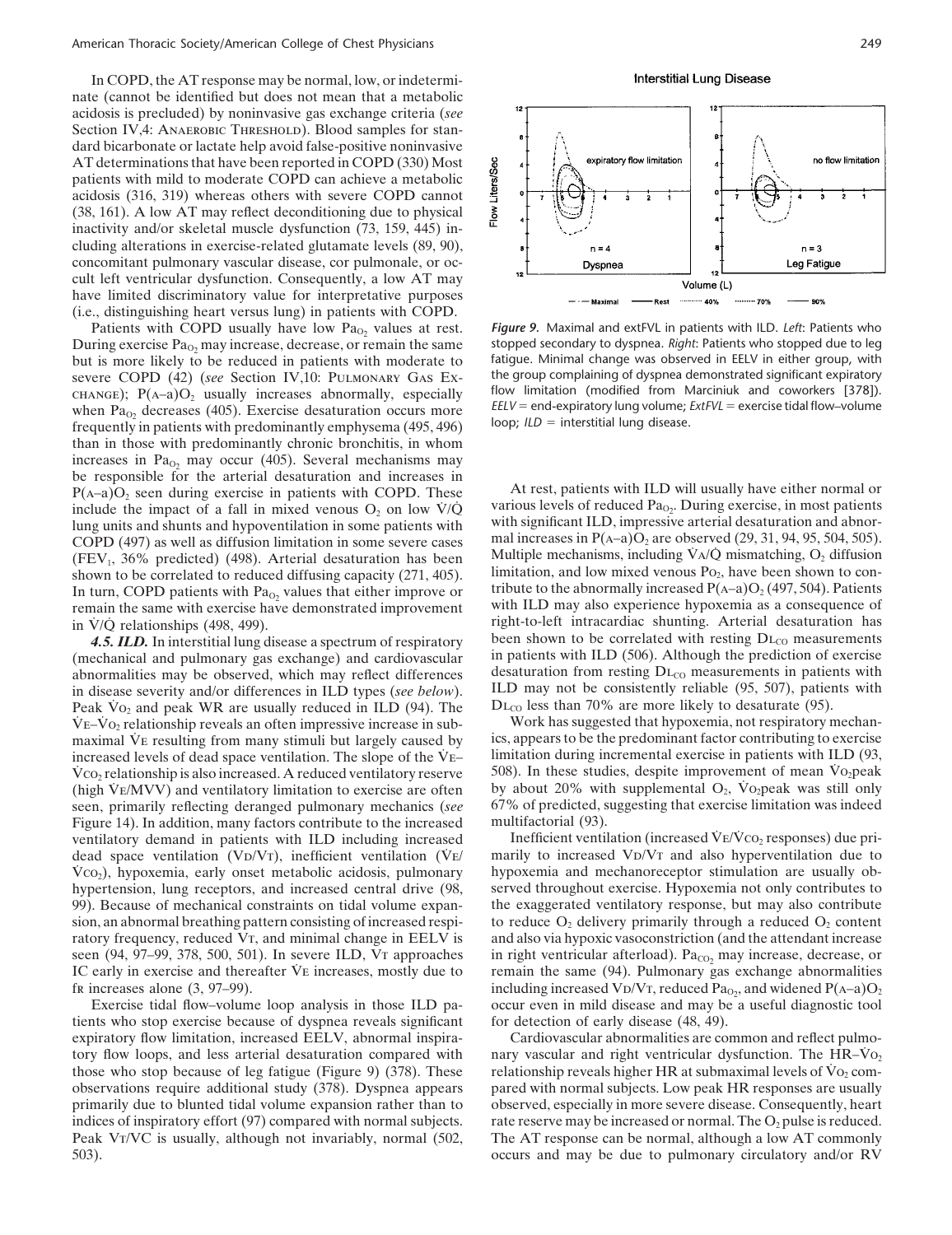Differences in CPET response(s) are found between different patients has been described (521). specific ILD types (31, 509). Patients with interstitial pulmonary In obesity, a breathing pattern during exercise characterized fibrosis (IPF) experience a greater degree of arterial desaturation by increased respiratory rate and reduced V<sub>T</sub> compared with and abnormal pulmonary gas exchange during exercise than do normal subjects has been reported (522). This may represent an patients with sarcoidosis (510) and patients with cryptogenic attempt to minimize the work of breathing due to the increased fibrosing alveolitis-scleroderma type (511, 512). Some investiga-<br>tors have suggested that patients with sarcoidosis may have dis-<br> $P(A-A)O_2$  resulting from the decrease in chest wall and lung proportionate cardiovascular abnormalities due to associated compliances and basilar atelectasis occur (523); these abnormalileft- and right-sided myocardial involvement (513–515). Addi-<br>ties may improve as V<sub>T</sub> increases with exercise and overall V<sup>/</sup> tional investigation is necessary. Although patients with ILD  $\dot{Q}$  relationships improve. The increased V $\dot{\gamma}$  and normal VD/V $\dot{\gamma}$ have been traditionally thought to be ventilatory limited, a retro- responses may result in alveolar hyperventilation and a reduced spective analysis has suggested that circulatory factors may be  $P_{a_{CO_2}}$  with exercise. Obesity often coexists with other conditions primarily exercise limiting (352). It would appear that patients in impacting exercise with IPF (516, 517) are more likely to be circulatory limited is value in having peak  $V_0$  referenced to both ideal and actual than are those with scleroderma (478). However, this provocative body weight (*see* Section IV,1: Oxygen Uptake); a significant concept requires additional work for IPF and for other ILD difference would suggest that obesity may be an important conentities. The coexistence of a high  $V_{E}/MVV$  (no ventilatory tributing factor to exercise intolerance. reserve) and cardiovascular abnormalities and limitations may *4.7. Psychogenic disorders: anxiety, hyperventilation syn*signal the presence of combined exercise limitation (1). *drome.* Subjects with psychogenic disorders (anxiety reactions,

depending mostly on the severity of the obesity. V $o_2$  peak may syndrome, etc.) may complain of several symptoms including be reduced when expressed per kilogram of actual body weight exertional dyspnea, chest pain, and light-headedness. These or normal when expressed per kilogram of ideal body weight (*see* symptoms may represent unrecognized hyperventilation due to Section IV,1: Oxygen Uptake). There is an excessive metabolic anxiety and stress (524). Often, however, there may be no apparrequirement (i.e.,  $\dot{V}$  o<sub>2</sub> may be increased for a given work rate) ent psychopathology (525). but with a normal slope ( $\Delta \text{Vo}_2/\Delta \text{WR}$ ) (301, 302). Resting  $\text{Vo}_2$  Subjects with hyperventilation syndrome will often have a is not appreciably different in obese subjects compared with normal or near normal  $\dot{V}o_2$  peak and WR. Occasionally, reduced normal subjects of the same ideal or lean weight, reflecting the peak  $\overline{V}$  peak  $\overline{V}$  o<sub>2</sub> and WR are observed and may reflect some other, relatively low metabolic rate of the adipose tissue. During cycle concurrent etiology. Most importantly, abnormal breathing patexercise at unloaded (0 W) pedaling  $\dot{V}o_2$  increases excessively terns at rest and during exercise may be revealing and, in some (190). The excessive metabolic requirement reflects the high-circumstances, almost diagn energy cost of moving the weight of the legs. Obese subjects reveals impressive hyperventilation as evidenced by abnormal generally cannot attain the same work rates compared with nor- increases in  $V_E$ ,  $V_E/V_{CO_2}$ , and respiratory frequency, and respiramal subjects. In the moderately obese subject, although work tory alkalosis (decreased  $\text{Per}_{\text{CO}_2}$  and  $\text{Pa}_{\text{CO}_2}$ ) (526, 527). As an capacity is impaired, Vo<sub>2</sub> peak, peak O<sub>2</sub> pulse, and the AT are increased VE/VC usually normal, reflecting the "training effect" induced conse- either hyperventilation or excessive dead space, simultaneous quent to the demands of performing their habitual activities arterial Pco<sub>2</sub> sampling is recommended. In contrast to the usual while "loaded" with a greater body mass. Increased HR at sub-<br>gradual increase in respiratory frequency seen during progresmaximal work rates with attainment of a (near) normal peak sive exercise, subjects with psychogenic disorders may have an HR usually results in little/no heart rate reserve. Work (518) abrupt "turned on" onset of regular, rapid, shallow breathing comparing obese patients with normal subjects demonstrated disproportionate to the metabolic stress (49). Chronic respirathat the AT was reduced and that noninvasively determined tory alkalosis with a downregulated  $Pa_{CO_2}$  set point may also be cardiac index (CO<sub>2</sub>-rebreathing method) during exercise below observed at rest before exercise. the AT was lower in obese patients as compared with normal due to respiratory alkalosis may also be elicited. Hyperventilasubjects. The authors postulated that obese patients might have tion during exercise has been associated with ECG changes relatively less efficient cardiac performance, relying on greater resembling ischemia in subjects with normal coronary arteries tissue extraction during exercise compared with normal subjects. (528). In another interesting study (519), indices of left ventricular Irregular exercise breathing patterns punctuated by breath diastolic filling were measured by pulse Doppler–echocardio-graphy in asymptomatic, morbidly obese patients and in a matched lean control group. Fifty percent of the obese patients patterns in Section VIII,4.8: Poor EFFORT AND MALINGERING). had left ventricular diastolic filling abnormalities. The authors A complete, careful history and review of systems are essential concluded that abnormalities of diastolic function occur fre- for accurate interpretation. Identification of hyperventilation quently in asymptomatic, morbidly obese patients and that this syndrome is important because appropriate treatment is usually may represent a subclinical form of cardiomyopathy. successful (524).

given external work rate is higher for obese subjects. V $E/MVV$  pected with early cessation of exercise and a reduced V $o_2$ peak, (measured) is usually normal but may be increased in extreme a normal or unattained AT, a low R value at exercise cessation, obesity. However, if MVV is calculated as  $FEV_1 \times 40$ , the VE/ and substantial heart rate reserve and ventilatory reserve with MVV ratio may be low. This may be misleading and underesti- no readily apparent peripheral abnormality. Malingering may mate true ventilatory limitation. Exercise tidal flow–volume loop be suspected when irregular, often erratic breathing patterns analysis suggests that there is (variable) ventilatory constraint with intermittent hyperventilation and hypoventilation and irdue to breathing at low lung volumes and inability to increase regular respiratory rates are noted with fluctuation in  $P_{ETCO_2}$ <br>EELV sufficiently during exercise (presumably secondary to and  $Pa_{CO_2}$ , which are unrelated

deconditioning (O<sub>2</sub> utilization) (352). limitation (288, 520). A "pseudo-asthma" syndrome in obese

 $P(A-a)O_2$  resulting from the decrease in chest wall and lung in impacting exercise capacity. For interpretative purposes, there

*4.6. Obesity.* A spectrum of exercise responses can be seen, hysteria, panic disorders, obsessional behavior, hyperventilation

circumstances, almost diagnostic. CPET in these subjects often increased  $\dot{V} E / \dot{V} C_2$  may reflect inappropriate ventilation due to observed at rest before exercise. Other symptoms (*see above*)

holding (noted by changes in  $PET_{CO<sub>2</sub>}$ ) and sighing have been noted in hysteria (*see* comments on nonphysiologic respiratory

As a result of the increased metabolic requirement, V<sub>E</sub> at a **4.8. Poor effort and malingering.** Poor effort may be susand  $Pa<sub>CO</sub>$ , which are unrelated to work rate. Other abnormal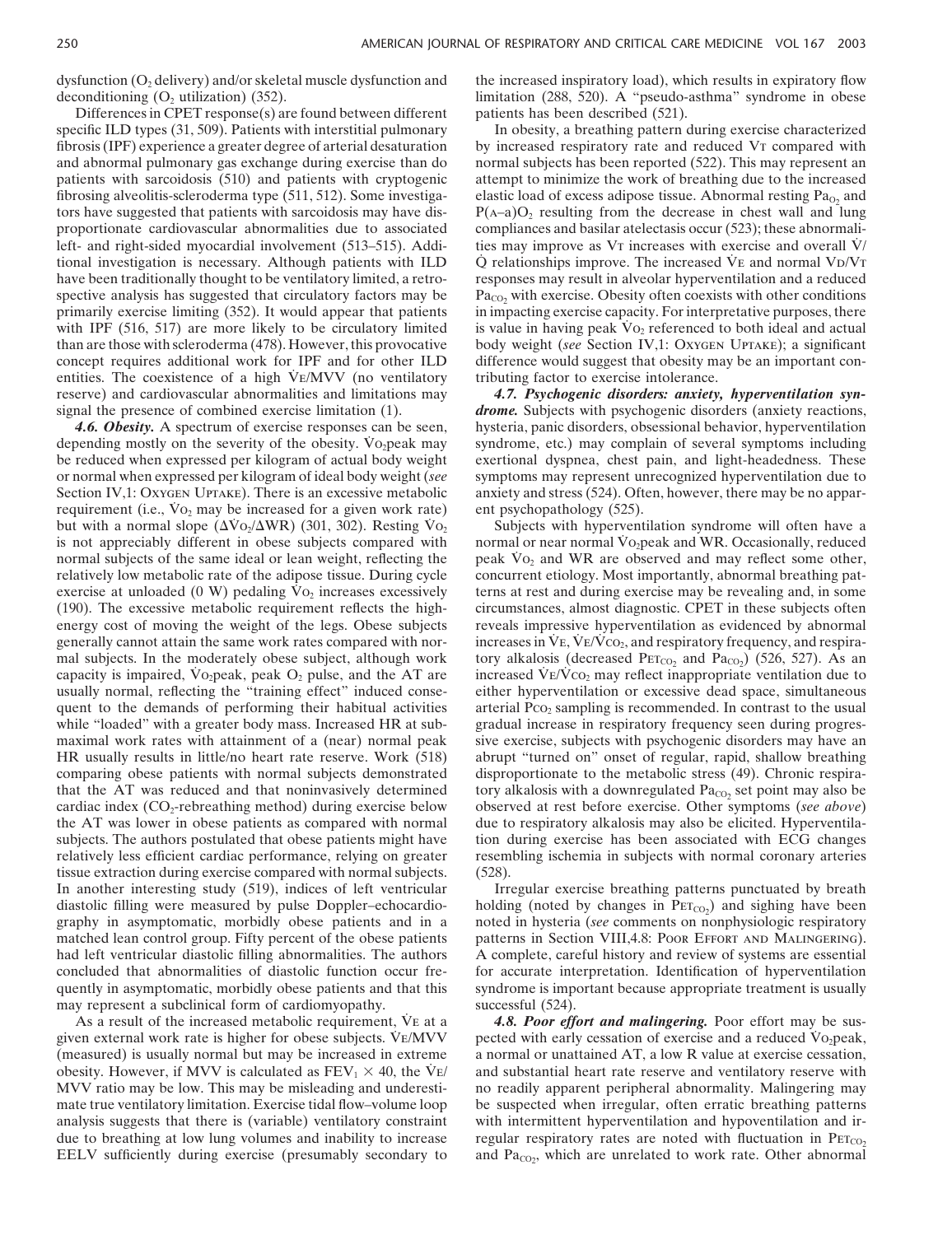

*Figure 10.* Basic strategy for the interpretation of peak CPET results begins with consideration of patient information and reasons for testing and with analysis of Vo<sub>2</sub>max and subsequently simultaneous assessment of HR, VE, and Sa<sub>02</sub>. The AT may be helpful at this point. Determination of physiologic limitation is accomplished by analysis of ventilatory reserve (VE/MVV) and heart rate reserve (HRR). Additional CPET measurements and patterns of response are established and (likely) associated clinical entities are considered, resulting in more specific diagnostic pathways (28).  $CAD = \text{coronary artery disease.}$ 

respiratory pattern responses characterized by frequent sighing, sponses to subsequent questioning. In turn, a normal Vo<sub>2</sub>peak

With the important preliminary issues addressed, the focus is and then other variables and exercise-limiting factors (cardiovas- ing exercise that is excessive (i.e., a greater amount of  $V_0$  per cular, ventilatory, peripheral) through a series of questions given WR). A high or left-shifted  $\dot{V}_{O_2}$ -WR relationship may be aimed at providing an integrated analysis of CPET results seen in obesity, poor exercise technique, and hyperthyroidism (Figure 10). The first question is the usual starting point for (301). The resulting "exercise inefficiency," especially with coexinterpretation. interpretation.  $\sim$  isting cardiopulmonary disease, frequently contributes to exer-

panting, erratic timing, and changing FRC may be associated reflects a normal aerobic capacity and provides reassurance that with intentional malingering, anxiety, and swallowing or inappro- no significant functional impairment exists. However, in athletes priate attempts at vocalization. Such events are common but and very fit subjects, a normal  $\dot{V}_{Q}$  peak may be noted despite poorly characterized in the literature. The nonphysiologic respi- an actual significant reduction, which would not be appreciated ratory patterns are important to recognize, because they may without a previous Vo<sub>2</sub>peak for comparison. Clinical history result in inaccurate characterization of exercise variables includ-<br>including baseline physical activity determination would be helping V<sub>O<sub>2</sub>, AT, and V<sub>D</sub>/V<sub>T</sub> (*see* discussion in Section IV: Concep-<br>
TUAL AND PHYSIOLOGIC BASIS OF CARDIOPULMONARY EXERCISE but at a lower peak WR may also be reported in obesity (*see*</sub> but at a lower peak WR may also be reported in obesity (see Testing Measurements). Patient symptom scores may be totally Section VIII,4.6: Obesity). Also, patients with early or mild heart disproportionate to the level of effort and exhaustion noted by disease and lung disease may have a normal or borderline normal the person monitoring the test. Knowledge of secondary gain is  $V_{O_2}$  Deak. Patients with gastroesophageal reflux disease may also critical. In both conditions, repeat testing may be helpful in have a normal CPET. Furthermore, although patients with psydemonstrating the lack of consistent response during exercise. chogenic dysfunction will often have a normal or near normal **5. Important Questions**<br> **5. Important Questions**<br> **5.2. Is metabolic rate appropriate during exercise?** The<br> **15.2. Is metabolic rate appropriate during exercise?** The

directed at key measurements, first  $\dot{V}_{Q_2}$ ; then HR,  $\dot{V}_{E}$ , and  $Sa_{Q_2}$ ;  $\dot{V}_{Q_2}$ -WR relationship may reveal a metabolic requirement dur-**5.1. Is aerobic capacity (Vo<sub>2</sub>max/Vo<sub>2</sub>peak) normal?** A re- cise intolerance. However, a left-shifted Vo<sub>2</sub>–WR relationship duced V $o_2$  peak has many possible causes (see Section IV,1: Oxy- may not be readily apparent without the appropriate correspondgen Uptake and Table 18), which are evaluated through re- ing reference values plotted and these are therefore strongly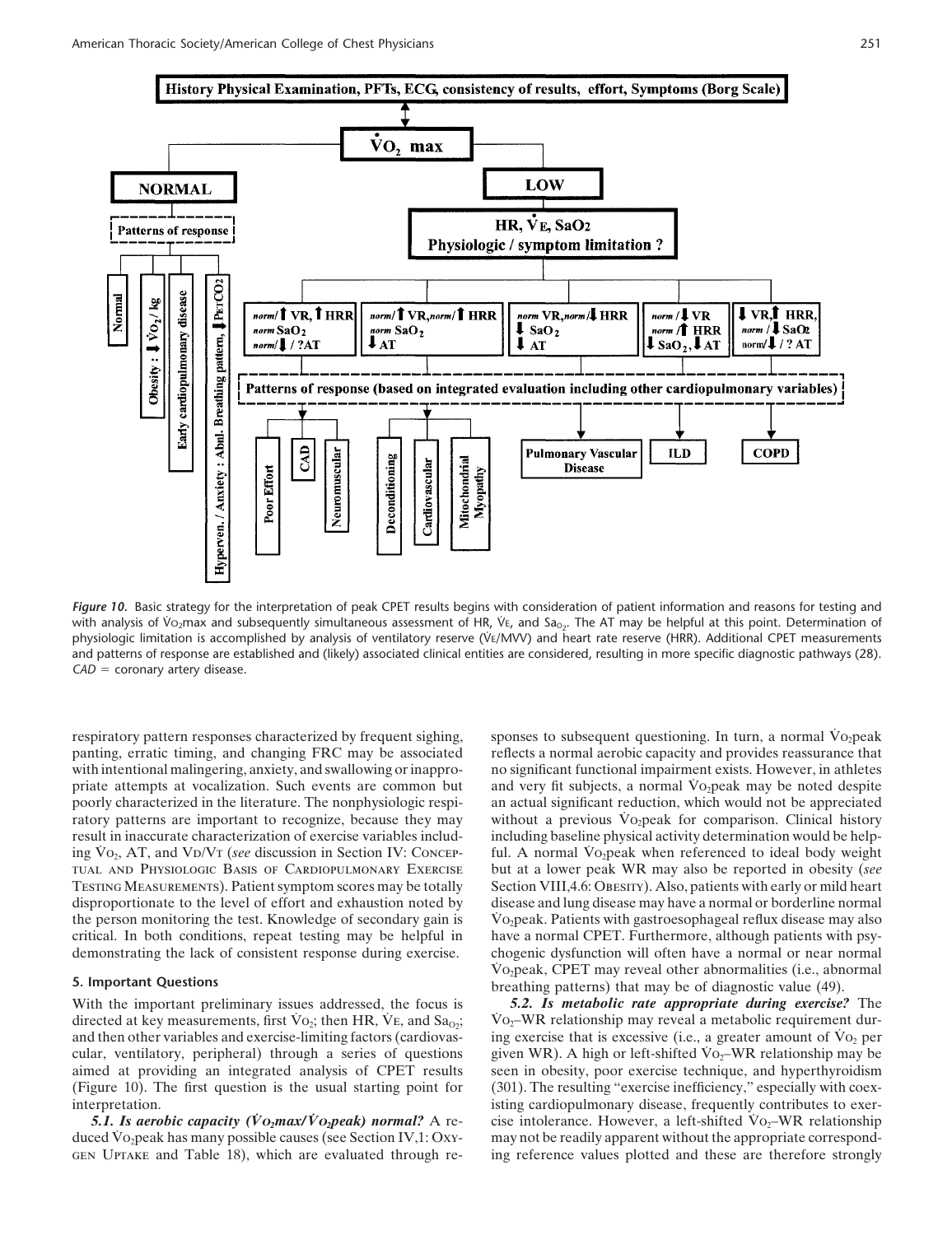recommended. Although a reduced ratio of increase in  $V_0$  to If predicted peak HR is not achieved and the  $V_0$  is low, fore, a low  $\Delta \text{V}o_2/\Delta \text{WR}$  may be useful in identifying an abnormal thritic abnormalities. relationship but relatively nonspecific in establishing etiology *5.4. Does ventilatory function (respiratory mechanics) con-* (i.e.,  $O_2$  delivery versus  $O_2$  utilization dysfunction). This is impor-<br>*tribute to exercise limitation?* One of the most challenging tasks tant for interpretative purposes in appropriate clinical scenarios in the interpretation of CPET result relates to the assessment (i.e., unexplained exertional dyspnea) (51). Additional work is and influence of ventilatory limitation (or constraint) on exercise required to establish the sensitivity and specificity of  $\Delta \text{V}_0/\Delta \text{WR}$  limitation. Assessing the degree of ventilatory constraint (limita-

*tation?* Achievement of age-predicted values for maximal HR between ventilatory demand represented by VE peak and ventiladuring exercise is often used as a reflection of maximal or near tory capacity estimated by MVV. Significant controversy, howmaximal effort, presumably signals attainment of  $V_{Q2}$ max and ever, surrounds this practice in part because of a lack of definitive maximal cardiac output, and, furthermore, suggests that cardio- measurement of ventilatory capacity (*see* extensive discussion vascular function contributes to exercise limitation. This is the in Section IV,7: VENTILATION). Although emerging technologies, usual situation in normal subjects when  $V_{Q}$ max predicted is in particular exercise tidal flow–volume loops referenced to maxachieved (*see* Section VI: Normal Integrative Exercise Re- imal flow–volume loops, have provided additional valuable insponse). However, when exercise stops at a low  $\rm\acute{Vo}_2$  but with a sight into how mechanical constraints limit exercise (Figures normal predicted HR, abnormal cardiovascular function and/or 5–9), clinical validation in different clinical settings is required  $O_2$  content factor (anemia, hypoxemia, or carboxyhemoglobin) (288). For the future, continued use of V $E/MVV$  and the unique and/or  $O<sub>2</sub>$  utilization (skeletal muscle dysfunction) is contributing visual assessment provided by  $extFVL/MFVL$  may be useful to exercise limitation. This low peak  $\overline{V}_{0}$ –normal peak heart together. Alternatively, the role of negative expiratory pressure rate pattern may be seen in several different clinical entities applied while monitoring the exercise tidal flow–volume loops including early or mild heart disease, mitral valve disease, pulmo- may provide additional insight (380). Additional investigation nary vascular disease, coronary artery disease, deconditioning, is required. obesity, early/mild lung disease with or without hypoxemia, and Consequently, peak V˙ e/MVV, as an indirect index of ventilamitochondrial myopathy. tory constraint, is practical and empirically useful. A high peak

requires the integration of additional exercise responses, both ably (*see below*), signals the presence of a pulmonary problem normal and abnormal, so that patterns of responses can be estab- (485). In severe COPD, the peak VE/MVV usually approaches lished and, when considered within a clinical setting framework, or exceeds 100%, whereas in mild COPD, it may be normal with linked to appropriate clinical entities. For instance, an accompa-<br>significant ventilatory constraint apparent only with extFVL/ nying abnormal ECG, chest pain, and abnormal BP responses MFVL analysis (450, 491). In moderate COPD, the peak  $V_E$ would favor coronary artery disease. MVV may approximate the upper normal 95% CI (about 85%),

exertional dyspnea, normal PFTs including a negative methacho- to exercise limitation may be clinically suspected if other respiraline challenge, an unremarkable ECG, normal baseline labora- tory abnormalities known to increase ventilatory requirements tory studies, and reduced exercise tolerance, a low peak V<sub>0</sub>, during exercise are present (*see* Section VIII,4.4: COPD). In this normal peak HR pattern when accompanied by a low AT, low situation, extFVL/MFVL analysis might be helpful (Figure 7).  $O_2$  pulse, and a normal V $E/MVV$  might be more suggestive In patients with ILD, the peak V $E/MVV$  is usually higher than of early/mild cardiovascular disease rather than deconditioning. normal but usually not as high as in COPD (378). Ventilatory However, without the clinical history, it would be more difficult constraint to exercise limitation due primarily to mechanical to distinguish between these two entities. The differential diag- derangements and other factors increasing ventilatory requirenosis would most probably also include consideration of much ments may be a function of type and severity of ILD (*see* Section less commonly encountered entities, that is, some mitochondrial VIII,4.5: ILD). Active investigation of this topic is underway myopathy in which a hyperdynamic, hyperventilatory pattern presently. with a low  $O_2$  pulse and low AT may also be seen (52, 54, 55). Importantly, the peak V $\varepsilon$ /MVV is usually normal in cardio-Although the AT is often low in patients with cardiovascular vascular disease and, as such, is helpful in distinguishing heart disease, it has limited discriminatory ability, as it is also low from lung disease in patients with both abnormal cardiovascular in deconditioning, mitochondrial myopathy, as well as other and respiratory exercise responses. In patients with a low  $\dot{V}$ o<sub>2</sub>, conditions. The AT is useful, however, in providing internal low  $O_2$  pulse, low AT, and either a normal or reduced heart rate

A low peak  $Vo_2$ -normal peak HR pattern would also include pulmonary vascular disease (PVD). Compared with early/mild cardiovascular disease and deconditioning, pulmonary vascular Heart Failure). In turn, the presence of a reduced or absent disease is more likely associated with abnormal  $V_{E}/V_{CO_2}$ , V<sub>D</sub>/ V<sub>T</sub>, Pa<sub>O</sub><sub>2</sub>, and P( $A$ –a)O<sub>2</sub> responses. Although abnormal  $\dot{V}E/\dot{V}CO_2$ and VD/VT responses without desaturation are seen in patients vascular and respiratory abnormalities may signal the presence with moderate to severe heart failure, the peak HR response in of combined cardiovascular and ventilatory limitation (276, 443). heart failure is highly variable, usually decreasing as disease Likewise, patients with ILD can have exercise response patterns severity increases (36). In turn, early or mild heart disease usually reflecting combined pulmonary vascular and ventilatory limitais associated with near normal peak HR. tion to exercise ( $V_E/MVV$ , about 90–100%). Interval evaluation

increase in work rate  $(\Delta V_0/\Delta WR)$  is reported to occur in cardio-cardiac limitation due to coronary artery disease, peripheral vascular disease, as noted previously, this has not been consis- vascular disease, chronotropic dysfunction, or noncardiovascular tently observed in patients with known cardiovascular disease limitation to exercise is possible. The noncardiovascular causes (195) and may also be seen in some patients with mitochondrial include poor effort, lung disease, drug-induced ( $\beta$ -blockers) and myopathy (54) and in patients with cystic fibrosis (110). There- peripheral factors related to muscles, and neuromuscular or ar-

and its discriminatory ability. The same of the traditionally been based on the "ventilatory reserve," **5.3. Does cardiovascular function contribute to exercise limi-** defined as peak V<sub>E</sub>/MVV or peak V<sub>E</sub> – MVV, or as the relation

Clearly, determining which of these entities is most likely VE/MVV (or low/no ventilatory reserve) typically, but not invari-In a physically active individual with relatively recent onset but may not approach 100%. Ventilatory constraint contributing

consistency to the integrated exercise responses. The reserve, the associated findings of abnormal ECG changes, no drop in Pa<sub>0</sub>, or Sa<sub>0</sub>, and a normal peak  $V_{E}/MVV$  reinforce the likelihood of a cardiovascular etiology (*see* Section VIII,4.1: ventilatory reserve (peak  $V_{E}/MMV > 100\%$ ) in patients with a clinical profile and exercise response pattern containing cardio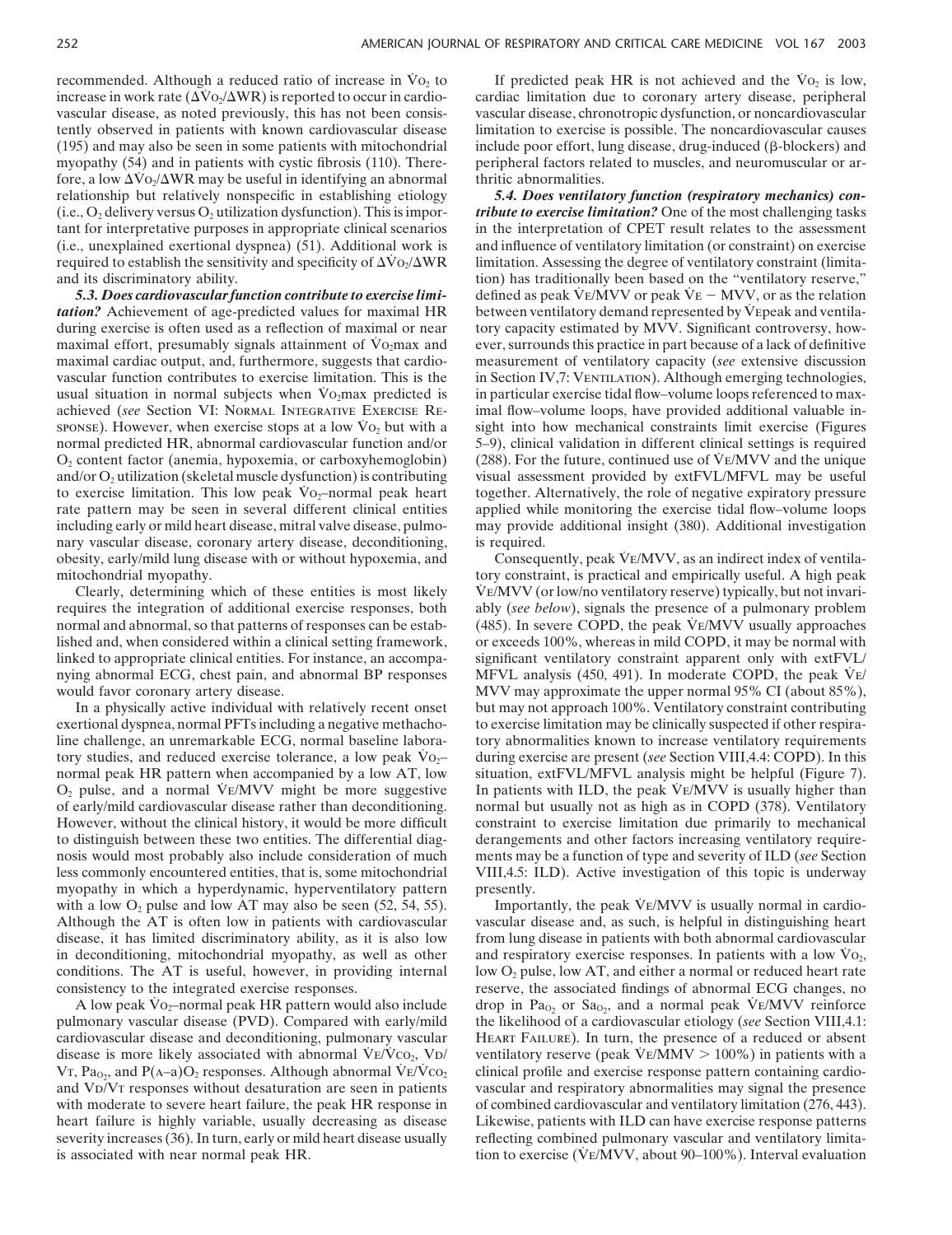for disease progression may establish the prevailing predominant Importantly, an abnormal  $V_{E}/V_{CO}$  response may signal the

The peak VE/MVV is usually normal in deconditioning but when peak VE/MVV is greater or equal to 100% in patients, sic lung disease versus abnormal dead space ventilation. the Vo<sub>2</sub>peak is usually reduced. Measured ventilatory reserve is Although abnormal V $E/VCO<sub>2</sub>$  responses are found in several usually normal or increased (peak VE/MVV is normal or low) clinical entities, it is likely that in COPD and ILD its impact on in patients with neuromuscular disorders. Often, however, the exercise limitation is most directly realized. In patients with calculated MVV (FEV<sub>1</sub>  $\times$  40) is significantly greater than the COPD, abnormal V $\epsilon$ /V $\epsilon$  responses are usually due to in-<br>actual measured MVV. The disparity in ventilatory reserve creased VD/V<sub>T</sub>, although other cause should raise suspicion for neuromuscular disease. The spectrum ceptor stimulation, cor pulmonale, and so on—and other abnorof neuromuscular abnormalities, however, may be wide, re- mal respiratory exercise responses may coexist. These factors all flecting different pathophysiologies (42, 530). Patients with ap- contribute to an increased ventilatory requirement for exercise, parent predominantly peripheral exercise limitation (e.g., status which adversely affects the ventilatory demand/capacity relationpost lung and heart–lung transplantation) will have a low  $\rm\dot{V}o_2$ , ship and may result in a reduced ventilatory reserve. The slope low  $O_2$  pulse, low AT, low R, and significant ventilatory reserve of the V $E-VCO_2$  relationship is an independent prognostic indica-(low peak VE/MVV) and HRR at end exercise (138, 139, 145).  $\qquad$  tor of poor outcome in patients with heart failure (62). Finally, poor effort is suspected when reduced Vo<sub>2</sub>peak is associ-**5.6. Is there premature metabolic acidosis?** Early onset metaated with high ventilatory reserve (low VE/MVV) and HRR bolic acidosis manifested by a low AT is commonly seen in and a low R without apparent peripheral problems (*see* Section patients with COPD, ILD, pulmonary vascular disease, heart

*ventilation, increased dead space ventilation) contribute to exer-* diseases, its role as a discriminatory variable is limited. However, *cise limitation?* Exercise hypoxemia most often reflects intrinsic the AT may be useful in interpretative schemes when used in lung disease, pulmonary vascular disease, and, less frequently, conjunction with other variables to corroborate patterns of reintracardiac left-to-right shunts (*see* Section IV,10: Pulmonary sponse with different clinical entities and to establish consistency Gas Exchange; Section VIII,4.2, Pulmonary Vascular Dis- among the measurements. Finding a low AT is evidence of abease; Section VIII,4.4, COPD; and Section VIII,4.5: ILD). A normal oxygen delivery to working muscles and/or intrinsic musfall in Sa<sub>O<sub>2</sub></sub> ( $\Delta$ Sa<sub>O<sub>2</sub>)</sub> of  $\geq 4\%$ , Sa<sub>O<sub>2</sub>  $\leq$  88%, or Pa<sub>O<sub>2</sub>  $\leq$  55 mm Hg cle abnormalities. In situations in which the AT measured nonin-</sub></sub> during CPET is usually considered clinically significant (13, 25). vasively is undetermined or questionable (*see* Section IV,4: As such, exercise desaturation occurs in most patients with ILD, ANAEROBIC THRESHOLD) and the detection or quantification of pulmonary vascular disease, in many patients with COPD, and in metabolic acidosis is needed, blood samples for lactate or stanelite athletes (396). Furthermore, supplemental  $O_2$  administered dard bicarbonate are recommended (269, 330). during exercise has been shown to significantly improve exercise **6. Putting It All Together** performance in these patients (74, 93). Although the exact mechanism of action of  $O_2$  in improving exercise performance in these The final portion of the integrative approach to CPET interpretapopulations is not yet fully understood (i.e., increased transport tion involves identifying patterns of exercise responses and limiof  $O_2$  to the exercising muscles, reduced hypoxic drive to breathe, tations, consideration of which clinical entities may be associated reduced dyspnea, improved cardiovascular function), it is appar- with these patterns (*see* Table 18 and Figure 10), and correlating ent that hypoxemia significantly contributes to limit exercise these results with the patient's clinical status profile. Interpretaperformance in those patients who become hypoxemic during tion of CPET results is more complex than the earlier simplistic

in both pulmonary vascular disease and ILD. However, the dis- rigorous clinically tested interpretative schemes for the future. tinction between ILD and pulmonary vascular disease is often For instance, although a "patterns-based" approach is flexible difficult, as there may be significant overlap in several cardio- and theoretically attractive, relatively few studies have evaluated vascular, metabolic, ventilatory, and pulmonary gas exchange the sensitivity, specificity, and positive predictive value of patexercise responses (*see* Table 18). The clinical profile (history, terns of exercise responses in diagnosing and distinguishing difphysical examination, chest X-ray, high-resolution and/or spiral ferent clinical entities. Moreover, the impact of this approach computed tomography scan, etc.) is often critical. Importantly, on clinical decision making in well-established clinical entities hypoxemia is usually not seen in patients with anemia, carboxy- remains incompletely characterized. For the future, studies adhemoglobin, deconditioning, obesity, heart failure, or mitochon-<br>dressing the use of likelihood ratios (531) might be even more

responses during exercise results from either increased dead and, more recently, in bronchoprovocation testing, may also space ventilation (VD/V<sub>T</sub>) due to ventilation-perfusion imbal-<br>prove to be helpful (24). To the exte ance and/or relative alveolar hyperventilation. The latter can be shift to an evidenced-based approach (532) for CPET interpretacaused by increased central drive, increased mechanoreceptor tion will, hopefully, provide important answers to clinically releactivity, or hypoxemia and is evidenced by a reduced  $Pa<sub>CO</sub>$ . Patients may be subject to each of the two major causes, with<br>the predominant effect usually defined by the  $Pa_{CO_2}$ . Abnormal 7. Case Studies<br>exercise  $Ve/Vo_2$  responses are observed in patients with cardio-<br>The integrati the predominant effect usually defined by the  $Pa<sub>CO</sub>$ . Abnormal vascular disease, respiratory disease, and mitochondrial myopa- is highlighted in the following case studies. The cases that have thy, and in subjects with psychogenic dysfunction (hyperventila- been selected reflect common clinical situations. In addition to tion syndrome, anxiety, etc.). the exercise response data, appropriate baseline clinical and

exercise-limiting factor (1).<br>The peak VE/MVV is usually normal in deconditioning but and VD/VT can be determined directly (see Section III,3: Exermay exceed or approach 100% in athletes, a reflection that  $V_{\text{O}_2}$  cise Test with Arterial Blood Sampling). This may be helpful max predicted has been reached or exceeded (529). In contrast, in more definitively establishing hyperventilation without intrin-

creased VD/V<sub>T</sub>, although other causes—hypoxemia, mechanore-

VIII,4.8: Poor Effort and Malingering). failure, mitochondrial myopathy, and deconditioning. Because *5.5. Does pulmonary gas exchange (hypoxemia, inefficient* finding a low AT is not specific to any one disease or group of

exercise. explanations and schemes would have us believe. However, the Hypoxemia is a significant contributor to exercise limitation approach described herein should provide the basis for more drial myopathy.<br>Inefficiency of ventilation as reflected in abnormal  $\dot{V}E/\dot{V}CO_2$  results, similar to approaches used for coronary artery disease Inefficiency of ventilation as reflected in abnormal  $\overline{V}E/VCO_2$  results, similar to approaches used for coronary artery disease responses during exercise results from either increased dead and, more recently, in bronch prove to be helpful (24). To the extent possible, the paradigm . vant questions that are not immediately available.

The integrative approach to the interpretation of CPET results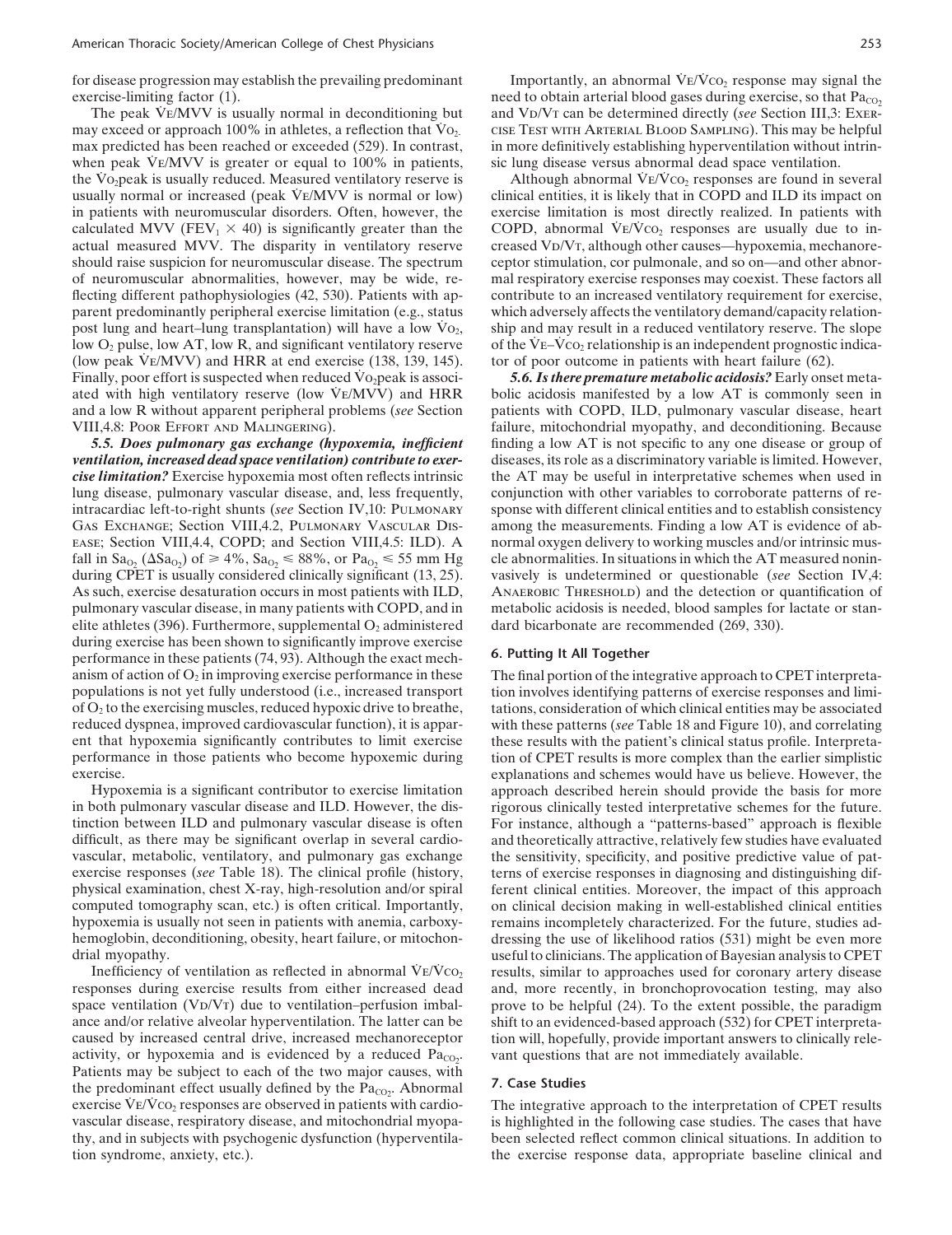### **TABLE 19. RESULTS OF MAXIMAL CARDIOPULMONARY EXERCISE TESTING FOR A HEALTHY PERSON**

62-year-old male; white; height, 175 cm; weight, 84 kg; ideal weight, 78 kg Clinical Dx: Exertional dyspnea Medications: None Reason for testing: Shortness of breath on exertion

|                          | <b>Resting Pulmonary Function Tests</b> |        |                              |        |        |  |  |  |
|--------------------------|-----------------------------------------|--------|------------------------------|--------|--------|--|--|--|
| Variable                 | Actual                                  | % Pred | Variable                     | Actual | % Pred |  |  |  |
| FVC, L                   | 4.50                                    | 99     | TLC, L                       | 6.52   | 103    |  |  |  |
| $FEV1$ , L               | 3.10                                    | 88     | RV.L                         | 2.54   | 109    |  |  |  |
| FEV <sub>1</sub> /FVC, % | 69                                      |        | $D_{LCO}$ , ml/min per mm Hq | 26.3   | 91     |  |  |  |
| MVV, L/min               | 124                                     |        |                              |        |        |  |  |  |

### **Cardiopulmonary Exercise Test**

| Protocol: Maximal, symptom limited, incremental cycle ergometry, 30 W/min |  |  |  |
|---------------------------------------------------------------------------|--|--|--|
| P <sub>B</sub> , 722 mm Hg; P <sub>lo</sub> , 142 mm Hg                   |  |  |  |

| Variable                                              | Peak   | % Pred     | Variable                               | Rest | Peak |
|-------------------------------------------------------|--------|------------|----------------------------------------|------|------|
| Work rate, W                                          | 170    | 109        | $Sa02$ , %                             |      |      |
| $\dot{V}_{O2}$ , L/min                                | 2.1    | 98         | $Sp_{0n}$ %                            | 95   | 96   |
| $\dot{V}_{\text{O}_2}$ , ml/kg per min                | 25.6   | 91         | $Pa02$ , mm Hg                         |      |      |
| AT, L/min                                             | 1.05   | N (> 0.86) | $PaCo$ , mm Hg                         |      |      |
| $\Delta \dot{V}$ <sub>2</sub> / $\Delta$ WR, ml/min/W | 10.3   | N (> 8.6)  | рH                                     |      |      |
| HR, beats/min                                         | 166    | 98         | $HCO3$ , mEg/L                         |      |      |
| $O2$ pulse, ml/beat                                   | 12.6   | 100        | $P(A-a)O2$ , mm Hq                     |      |      |
| BP, mm Hq                                             | 176/90 |            | $V_D/V_T$                              |      |      |
| VE, L/min                                             | 90.7   | 73         | Lactate, mEg/L                         |      |      |
| fr, breaths/min                                       | 33     | N          |                                        |      |      |
| $V_{E}/V_{CO}$ , at AT                                | 34     | N          |                                        |      |      |
| RER                                                   | 1.21   |            | Stop: Dyspnea, 7/10; leg fatique, 5/10 |      |      |

*Definition of abbreviations*: AT = anaerobic threshold; BP = blood pressure; DL<sub>CO</sub> = diffusing capacity of the lung for CO; fR = respiratory frequency; H = high; HR = heart rate; L = low; MVV = maximal voluntary ventilation; N = normal; P(A–a)O<sub>2</sub> = alveolar–arterial difference for oxygen pressure; RER = respiratory exchange ratio; RV = residual volume; Sa<sub>O2</sub> = arterial oxygen saturation; Sp<sub>O2</sub> = arterial oxygen saturation as indicated by pulse oximetry; TLC = total lung capacity; VcO<sub>2</sub> = carbon dioxide output; V<sub>D</sub>/V<sub>T</sub> = ratio of physiologic dead space to tidal volume; V<sub>E</sub> = minute ventilation; V<sub>O2</sub> = oxygen uptake; WR = work rate.

laboratory data are presented to enhance the physiologic–clinical *Case study 1: normal CPET response.* correlation. For practical purposes, interpretation of these case **Clinical history.** A 62-year-old white male, lifelong nonstudies was accomplished with information provided in Tables smoker with an unremarkable past medical history and physical

sion-making process is emphasized. The data are formatted for though physically active, he perceives that he has been experiencboth tabular and graphic analysis as previously described (see ing increased exertional shortness of breath over the last 6 Section VIII,3.4: MEASUREMENTS AND GRAPHIC INTERRELATION- months. A friend recently died of a heart attack. Anthropomorships and Section VIII,3.6: Data Presentation), using maximal phic data, PFTs, and peak exercise results appear in Table 19 predicted values from one of the more widely used sets of refer- with graphic data appearing in Figure 11. ence standards (235) (Table 15). Multiple sources (43, 190, 235, **Interpretation.** PFTs are within normal limits. 455) were used to provide the comparative normal responses **Exercise.** Maximal effort was evidenced by work rate,  $V_{O_2}$ , for the graphic representation of the submaximal exercise. A and  $O_2$  pulse responses approaching/exceeding maximal precautionary note is offered, as this remains rather empiric. The dicted values and RER  $= 1.21$ . Exercise stopped due to leg selection of a particular method of analysis for each variable, fatigue (7/10) and dyspnea (5/10). There was normal aerobic however, was consistently applied in all patients. Suggested crite- capacity and a normal  $\rm\dot{V}o_2\rm\text{-}WR$  relationship (Figure 11A). The ria for normal maximal values for interpretation of CPET results HR–V $o_2$  relationship was within normal limits (WNL) (Figure obtained from several sources appear in Table 17. The reader 11B); there was no heart rate reserve at peak exercise, consistent is cautioned that Table 17 is intended to provide guideline values with a normal cardiovascular limitation to exercise (Figure 11B). that are (at least for some variables) approximations of normal-<br>The  $O_2$  pulse plateaued appropriately (Figure 11B). Twelveity. Evidence-based criteria are necessary. The case reports pro- lead ECG and blood pressure responses were WNL. In general, vide component features necessary (or helpful) for inclusion in cardiovascular responses to exercise were WNL. The anaerobic the final exercise report. Exercise interpretation is limited to threshold was normal using either the V-slope method (Figure CPET results generated during maximal incremental cycle er- 11C) or ventilatory equivalents method (Figures 11F, 11I). The

pulmonary gas exchange, cases 1 and 4 were performed at sea An overall normal pattern of respiratory responses, including level ( $P_{10_2}$  = 142 mm Hg) and cases 2, 3, and 5 were performed with normal responses of VT and fr, was observed (Figure 11E). The a mean barometric pressure of 656 mm Hg ( $P_{10_2}$  = 128 mm Hg). Slope of the VE-VCo<sub>2</sub>

10, 11, and 14–18 and Figure 10. examination, normal chest X-ray, resting electrocardiogram, and<br>The contribution of the exercise results in the clinical deci-<br>screening laboratory work, was referred for CPET because alscreening laboratory work, was referred for CPET because al-

gometry.  $V = V_0$ , relationship was within normal limits with normal venti-Finally, the reader is reminded that for the interpretation of latory reserve (peak V $E/MVV$ ) at peak exercise (Figure 11G). slope of the VE–V $\rm{co}_2$  relationship was WNL (Figure 11D).  $\rm{Per}_{Co_2}$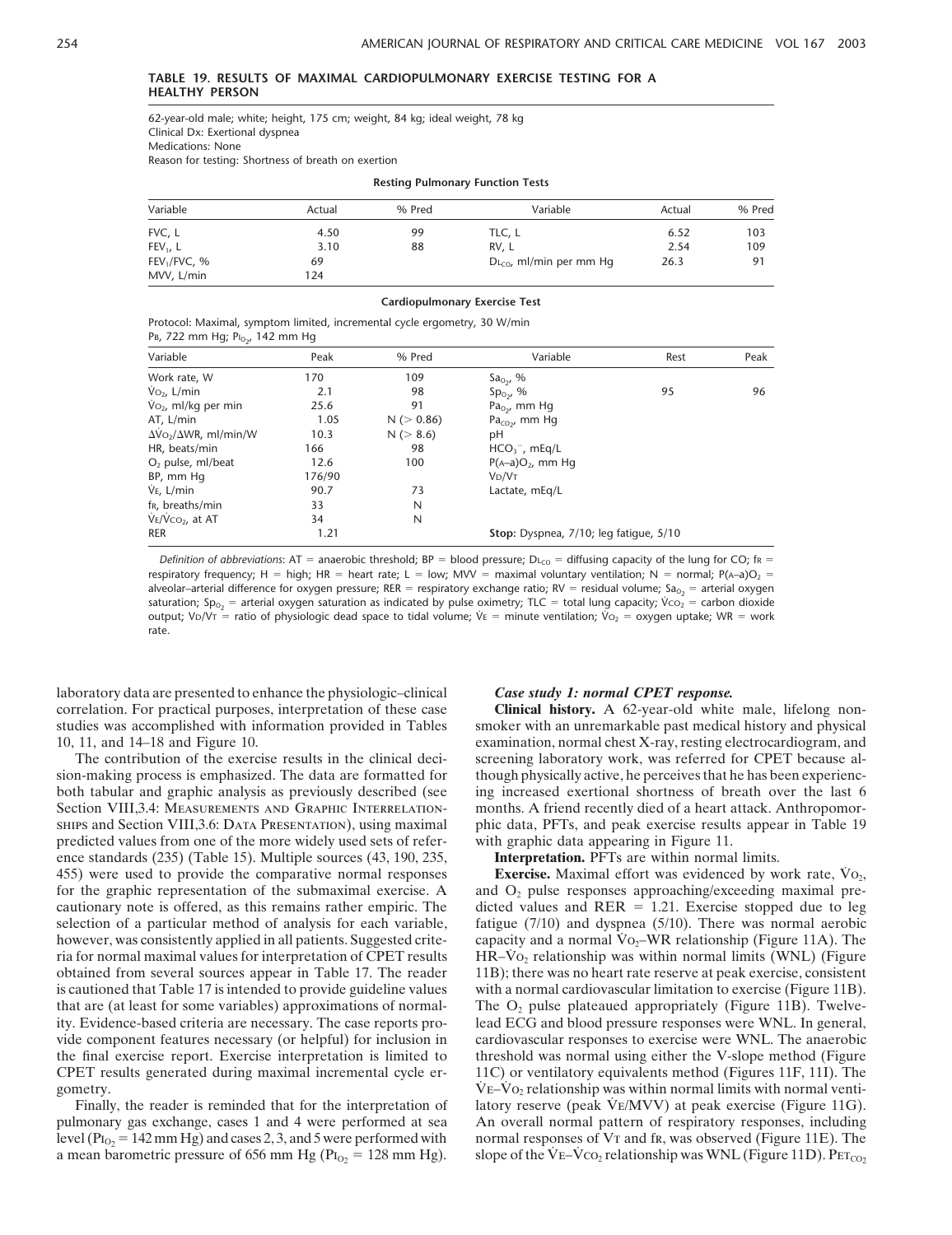$\overline{\mathsf{A}}$ 

2.0

1.6

 $1.2$ 

 $0.8\,$ 

 $0.4$ 

 $0.0$ 

 $\boldsymbol{0}$ 

30

60

VO2, L/min

D





*Figure 11.* Graphic representation of the maximal, incremental, cardiopulmonary exercise response of a healthy aged person. These graphic data are averaged over an interval of 1 minute. The results (*symbols*) are compared with calculated reference values obtained from several sources (*dashed lines*). (A) Oxygen uptake (V<sub>O2</sub>) versus work rate; (B) heart rate (HR) and O<sub>2</sub> pulse versus V<sub>O2</sub>; (C) indirect determination of the anaerobic threshold (AT), using the modified V-slope method, in which carbon dioxide production (Vc<sub>O2</sub>) is plotted versus V<sub>O2</sub>; (D) minute ventilation (VE) versus carbon dioxide output (Vco<sub>2</sub>); (E) tidal volume (V<sub>T</sub>) and respiratory frequency (fr.) versus Vo<sub>2</sub>; (F) ventilatory equivalent for O<sub>2</sub> (VE/Vo<sub>2</sub>), ventilatory equivalent for CO<sub>2</sub> (VE/VcO<sub>2</sub>) versus VO<sub>2</sub>; (G) minute ventilation (VE) versus VO<sub>2</sub>; (*H*) pulse oximetry (Sp<sub>O2</sub>) versus VO<sub>2</sub>; (*I*) end-tidal pressure for O<sub>2</sub> (PET<sub>O2</sub>) and end-tidal pressure for CO<sub>2</sub> (PET<sub>CO2</sub>) versus V<sub>O2</sub>. Graphs *F* and *I* are also used for the determination of the AT using the ventilatory equivalents method. (Case courtesy of Darcy Marciniuk, M.D.)

2.5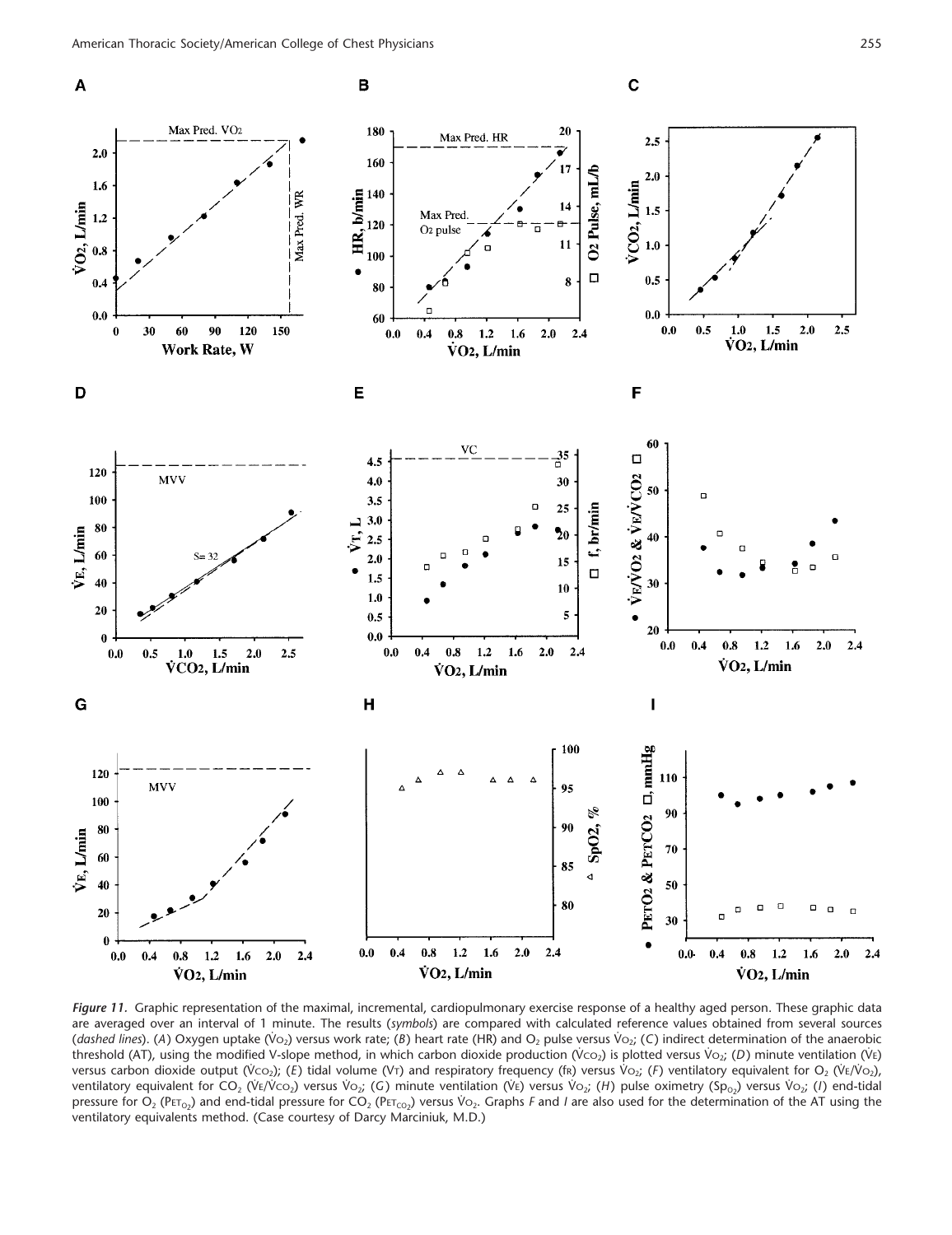## **TABLE 20. RESULTS OF MAXIMAL CARDIOPULMONARY EXERCISE TESTING FOR A PATIENT WITH CARDIOMYOPATHY**\*

49-year-old female; white; height, 163 cm; weight, 52.6 kg; ideal weight, 63.1 kg Clinical Dx: Severe dilated cardiomyopathy Medications: Carvedilol, lisinopril, Lasix, KCl, Coumadin, Paxil, cerivastatin, Premarin, Pepcid Reason for testing: Evaluation for heart transplantation.

| Variable                 | Actual | % Pred | Variable                        | Actual | % Pred |  |  |
|--------------------------|--------|--------|---------------------------------|--------|--------|--|--|
| FVC, L                   | 3.44   | 96     | TLC, L                          | 5.08   | 100    |  |  |
| $FEV_1$ , L              | 2.39   | 85     | RV.L                            | 1.61   | 102    |  |  |
| FEV <sub>1</sub> /FVC, % | 70     |        | $D_{L_{CO}}$ , ml/min per mm Hq | 10.5   | 46     |  |  |
| MVV, L/min               | 129    | 128    |                                 |        |        |  |  |

**Resting Pulmonary Function Tests**

### **Cardiopulmonary Exercise Test**

| Protocol: Maximal, symptom limited, incremental cycle ergometry, 20 W/min |  |  |  |
|---------------------------------------------------------------------------|--|--|--|
| P <sub>B</sub> , 656 mm Hg; P <sub>lo</sub> , 128 mm Hg                   |  |  |  |

| Variable                                              | Peak   | % Pred     | Variable                                 | Rest  | Peak  |
|-------------------------------------------------------|--------|------------|------------------------------------------|-------|-------|
| Work rate, W                                          | 80     | 88         | $Sa02$ , %                               | 96    | 95    |
| $Vo2$ , L/min                                         | 0.83   | 60         | $Sp_{0,2}$ , %                           | 95    | 85    |
| $\dot{V}_{O_2}$ , ml/kg per min                       | 15.8   | 60         | $Pa0$ , mm Hq                            | 77    | 84    |
| AT, L/min                                             | 0.60   | L (> 0.76) | $PaCO$ , mm Hg                           | 35    | 30    |
| $\Delta \dot{V}$ <sub>2</sub> / $\Delta$ WR, ml/min/W | 5.1    | L (> 8.6)  | рH                                       | 7.451 | 7.346 |
| HR, beats/min                                         | 166    | 94         | $HCO3^-$ , mEq/L                         | 24    | 17    |
| $O2$ pulse, ml/beat                                   | 5.0    | 64         | $P(A-a)O_2$ , mm Hq                      | 13    | 20    |
| BP, mm Hq                                             | 174/87 |            | $V_D/V_T$                                | 0.43  | 0.33  |
| $V_E$ , L/min                                         | 47     | 36         | Lactate, mEq/L                           | 0.7   | 7.9   |
| fr, breaths/min                                       | 37     | N          |                                          |       |       |
| $V_{E}/V_{CO}$ , at AT                                | 37     | H          |                                          |       |       |
| RER                                                   | 1.28   |            | Stop: Dyspnea, 3/10; leg fatique, 4-5/10 |       |       |

*Definition of abbreviations*: *See* Table 19.

previously. Present medications included the following: lisinopril cle dysfunction.  $(20 \text{ mg})$ , furosemide (Lasix; 40 mg), carvedilol (6.25 mg), warfa-<br>
There was plenty of ventilatory reserve at peak exercise (VE/<br>
There was plenty of ventilatory reserve at peak exercise (VE/<br>
There was plenty of ventil rin (Coumadin; 4.5 mg), cerivastatin (4 mg), Premarin (1.25 mg), MVV = 36%) (Figure 12D). Abnormal ventilatory responses Pencid (40 mg), Paroxelene (20 mg), and KCl (10 mEq), Anthro- were observed including excessive vent Pepcid (40 mg), Paroxelene (20 mg), and KCl (10 mEq). Anthro-<br>pomorphic data. PFTs, and peak exercise results appear in requirement throughout exercise as manifested by an abnormal pomorphic data, PFTs, and peak exercise results appear in

is severely reduced. This has been previously reported in patients shown) and increased values for  $V \in V \times C_2$  and  $V \in V \times C_2$  throughout with cardiovascular disease. exercise (Figure 12F). Multiple factors are presumably responsi-

verely reduced  $D_{L_{CO}}$ , and uncertain reliability of pulse oximetry metabolic acidosis, inefficient ventilation, increased dead space

and P $ET_{O_2}$  responses were also WNL (Figure 11I). Sp<sub>O2</sub> trended in patients with heart failure, an invasive CPET (indwelling normally during exercise (Figure 11H). VE/V<sub>O2</sub> and VE/V<sub>CO2</sub> arterial line) was performed. M arterial line) was performed. Maximal effort was evidenced by responses were normal (Figure 11F). achieving a peak HR of 94%, an RER of 1.28, and clinically Conclusion. Normal cardiovascular limitation to exercise. looking truly exhausted at peak exercise. Exercise stopped be-<br>Normal aerobic capacity and level of fitness.<br>also exercise. cause of leg fatigue (5/10) and dyspnea cause of leg fatigue  $(5/10)$  and dyspnea  $(3/10)$ . There was a Comment. The patient was reassured that there were no moderate reduction in  $\dot{V}o_2$  peak, which was associated with sev-<br>functional abnormalities that could be detected. Subsequent fol-<br>eral other abnormalities includi eral other abnormalities including early plateauing of the  $\text{Vo}_{2-}$ low-up has confirmed the absence of any significant pathology. work rate relationship (Figure 12A), low  $\Delta \dot{V}o_2/\Delta WR$  (Figure Case contributed by Darcy Marciniuk, M.D. 12A), and a reduced O<sub>2</sub> pulse (Figure 12B); the O<sub></sub> 12A), and a reduced  $O_2$  pulse (Figure 12B); the  $O_2$  pulse–V $O_2$ Case study 2: CPET in a patient with dilated cardiomyopathy.<br>
Clinical history, A 49-year-old white female with recently<br>  $\text{m} = \text{NP} \cdot \text{V}_0$  relationship suggested an "early plateau" effect (Figure 12B).<br>
Clinical hist

Table 20 with graphic data appearing in Figure 12. slope of the VE-versus-Vco<sub>2</sub> relationship (slope = 44, 95% CI  $\lt$ **Interpretation.** Spirometry and lung volumes are WNL. D<sub>LCO</sub> slope of the VE-versus-Vco<sub>2</sub> relationship (slope = 44, 95% CI < **Interpretation.** Spirometry and lung volumes are WNL. D<sub>LCO</sub> 34) (Figure 12D), an abnormal VE **Exercise.** Because of the 45-pack-year smoking history, se- ble for increased submaximal ventilation including early onset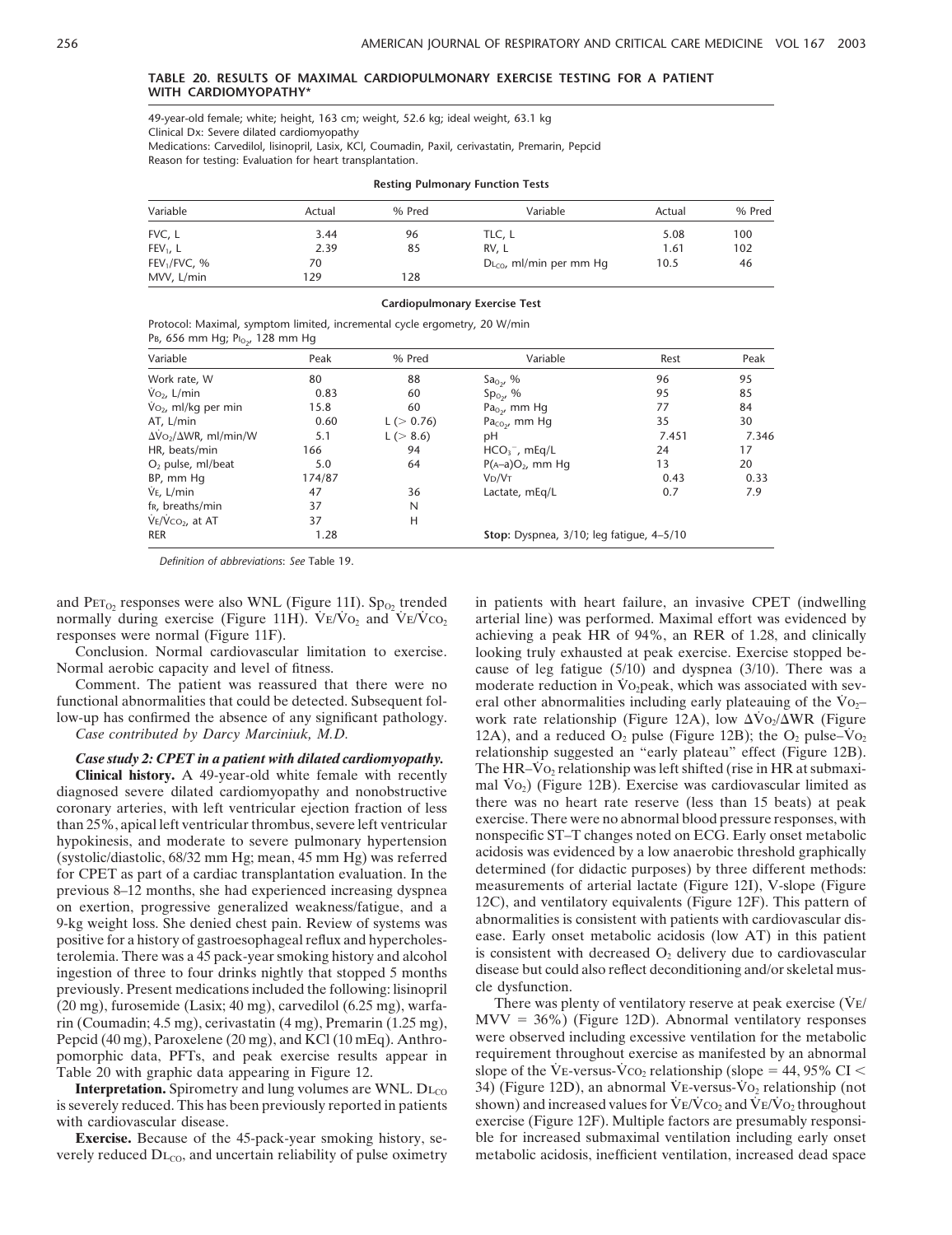

*Figure 12.* Graphic representation of the maximal, incremental, cardiopulmonary exercise response of a patient with cardiomyopathy. These graphic data are averaged over an interval of 30 seconds. The results (*symbols*) are compared with calculated reference values obtained from several sources (*dashed lines*). (A) Oxygen uptake (V<sub>O2</sub>) versus work rate; (B) heart rate (HR) and O<sub>2</sub> pulse versus V<sub>O2</sub>; (C) indirect determination of the anaerobic threshold (AT), using the modified V-slope method, in which carbon dioxide production (Vco<sub>2</sub>) is plotted versus Vo<sub>2</sub>; (D) minute ventilation (VE) versus carbon dioxide output (Vco<sub>2</sub>); (E) tidal volume (V<sub>T</sub>) and respiratory frequency (fr.) versus Vo<sub>2</sub>; (F) ventilatory equivalent for  $O_2$  (VE/V $O_2$ ), ventilatory equivalent for CO<sub>2</sub> (VE/Vc<sub>O2</sub>), end-tidal pressure for O<sub>2</sub> (PET<sub>O2</sub>), and end-tidal pressure for CO<sub>2</sub> (PET<sub>CO2</sub>) versus V<sub>O2</sub>. Graph *F* is also used for the determination of the AT, using the ventilatory equivalents method. (*G*) Alveolar O<sub>2</sub> pressure (P<sub>AO2</sub>), arterial O<sub>2</sub> tension (Pa<sub>O2</sub>), alveolar–arterial O<sub>2</sub> pressure difference [P(A–a)O<sub>2</sub>], and arterial O<sub>2</sub> saturation (Sa<sub>02</sub>) versus V<sub>O2</sub>; (H) physiologic dead space-to-tidal volume ratio (VD/VT) and arterial CO<sub>2</sub> tension (PacO<sub>2</sub>) versus V<sub>O2</sub>; (*I*) determination of the AT using the plot of arterial lactate versus VO<sub>2</sub>. (Case courtesy of Idelle M. Weisman, M.D.)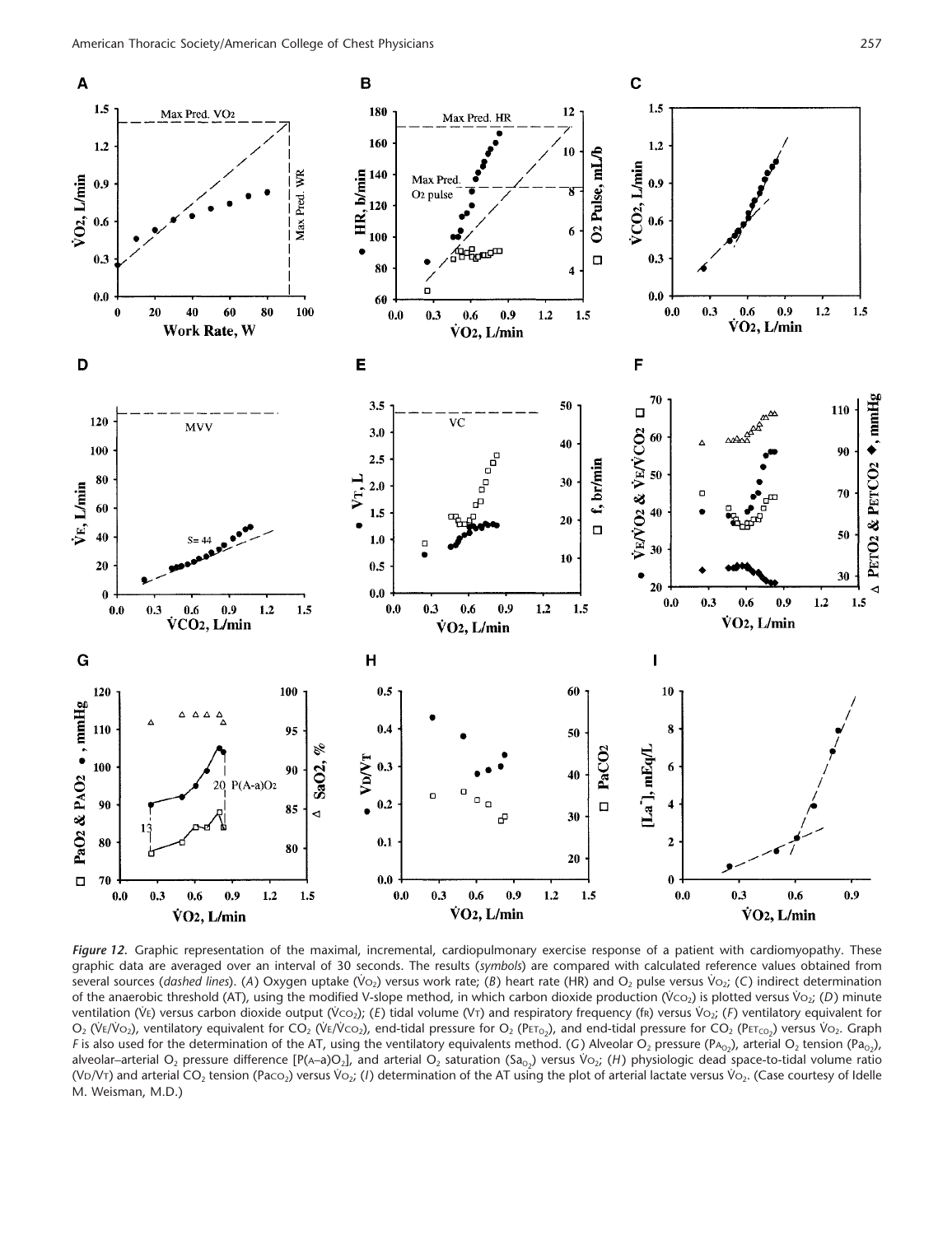# **TABLE 21. RESULTS OF MAXIMAL CARDIOPULMONARY EXERCISE TESTING FOR A PATIENT WITH CHRONIC OBSTRUCTIVE PULMONARY DISEASE**

66 year-old male; white; height, 175 cm; weight, 61 kg; ideal weight,: 77.5 kg Clinical Dx: Severe COPD Medications: Ipratroprium bromide, budesonide, salmeterol, as-needed Proventil, Tagamet Reason for testing: Evaluation of functional capacity and worsening of dyspnea

|                          | Resume Funnomary Function Tests |        |                                 |        |        |  |  |
|--------------------------|---------------------------------|--------|---------------------------------|--------|--------|--|--|
| Variable                 | Actual                          | % Pred | Variable                        | Actual | % Pred |  |  |
| FVC, L                   | 2.44                            | 55     | TLC, L                          | 9.45   | 139    |  |  |
| $FEV_1$ , L              | 0.88                            | 25     | RV, L                           | 7.01   | 303    |  |  |
| FEV <sub>1</sub> /FVC, % | 36                              |        | $D_{L_{CO}}$ , ml/min per mm Hq | 16.5   | 51     |  |  |
| MVV, L/min               | 38                              |        |                                 |        |        |  |  |

**Resting Pulmonary Function Tests**

### **Cardiopulmonary Exercise Test**

| Protocol: Maximal, symptom limited, incremental cycle ergometry, 10 W/min |  |  |
|---------------------------------------------------------------------------|--|--|
| Рв, 656 mm Hg, Pı <sub>0</sub> ,, 128 mm Hg                               |  |  |

| Variable                                              | Peak   | % Pred     | Variable             | Rest  | Peak  |
|-------------------------------------------------------|--------|------------|----------------------|-------|-------|
| Work rate, W                                          | 70     | 65         | $Sa_{0,1}$ %         | 92    | 83    |
| $\mathsf{V}_\mathsf{O}_2$ , L/min                     | 1.06   | 66         | $Sp_{0,1}$ %         | 90    | 85    |
| $Vo2$ , ml/kg per min                                 | 17.4   | 66         | $Pa02$ , mm Hq       | 65    | 55    |
| AT, L/min                                             | 0.75   | N (> 0.64) | $PaCO$ , mm Hg       | 38    | 46    |
| $\Delta \dot{V}$ <sub>2</sub> / $\Delta$ WR, ml/min/W | 9.3    | N (> 8.6)  | pH                   | 7.413 | 7.279 |
| HR, beats/min                                         | 141    | 84         | $HCO3$ , mEq/L       | 24    | 21    |
| $O2$ pulse, ml/beat                                   | 7.5    | 79         | $P(A-a)O_2$ , mm Hq  | 20    | 27    |
| BP, mm Hq                                             | 166/72 |            | $V_D/V_T$            | 0.45  | 0.42  |
| $V_E$ , L/min                                         | 46     | 121        | Lactate, mEq/L       | 1.4   | 6.9   |
| fr. breaths/min                                       | 36     | N          |                      |       |       |
| $V_{E}/V_{CO2}$ , at AT                               | 44     | Н          |                      |       |       |
| RER                                                   | 1.03   |            | Stop: Dyspnea, 10/10 |       |       |

*Definition of abbreviations*: *See* Table 19 and GLOSSARY.

ventilation, pulmonary hypertension, increased mechanorecep- plantation was not indicated at this time and she was maintained tor impulses, and increased central drive. The V<sub>T</sub> response was on her optimized medical regimen. This thin female demonamputated, with VE maintained primarily by increases in fraction strates the value of expressing  $V_{\text{O}_2}$  (liters per minute) as the (Figure 12E) There was no arterial desaturation  $(Sa_{O_2})$  absolute magnitude and as percent predicted rather than just in (Figure 12G). Pa<sub>O<sub>2</sub></sub> increased with exercise due to alveolar hyper-<br>ventilation (decreased Pa<sub>CO2</sub>) (Figure 12H) and the P(A-a)O<sub>2</sub> CPET results provided the basis for an individualized cardiac ventilation (decreased  $Pa_{CO_2}$ ) (Figure 12H) and the P(A–a)O<sub>2</sub> CPET results provided the basis for an individualized cardiac increased appropriately and was well within normal limits rehabilitation prescription and an objective measure of interval (Figure 12G). Note, however, that pulse oximetry indicated sub-<br>stantial exercise desaturation. Pulse oximetry can be unreliable Case provided by Idelle M. Weisman, M.D. stantial exercise desaturation. Pulse oximetry can be unreliable

loss, may be responsible for the reduced  $D_{L_{CO}}$ . The normal  $Sa_{O_2}$ , year. Anthropomorphic data, PFTs, and peak exercise results  $Pa_{O_2}$ , and  $P(A-a)O_2$  responses and, in turn, the abnormal  $VD$ / appear in Table 21 with VT and VE/VCO<sub>2</sub> responses are consistent with cardiovascular  $\overrightarrow{A}$  CPET with arterial line was performed to determine the disease. Deconditioning and skeletal muscle dysfunction as con-<br>magnitude of ABG changes during disease. Deconditioning and skeletal muscle dysfunction as con-<br>comitant conditions contributing to exercise intolerance cannot ration of pulmonary gas exchange as DL<sub>CQ</sub> was 51% of predicted. comitant conditions contributing to exercise intolerance cannot nation of pulmonary gas exchange as  $D_{L_{CO}}$  was 51% of predicted.<br>Interpretation PFTs: Severe obstructive ventilatory impair-

(approximately 63–67% on a treadmill) is well above the 50% after inhaled bronchodilator treatment (not shown). Lung vollevel of  $\rm\dot{V}o_2$  max associated with poor survival of patients with umes confirmed air trapping. A moderate to severe reduction chronic heart failure (44). Consequently, emergent cardiac trans- in  $D_{\text{L}_{\text{CO}}}$  is observed.

in patients with poor perfusion of the extremities. V<sub>N</sub>/V<sub>T</sub> re-<br>sponses trended cownward but remained abourmally high at **Changes** content of the complex exercise (Figure 12H). The metabolic acidosis achieved is **Chinal** 

Interpretation. PFTs: Severe obstructive ventilatory impair-**Comments.** A V $o_2$  peak of 60% predicted on a cycle ergometer ment with borderline improvement in flows and volumes (12%)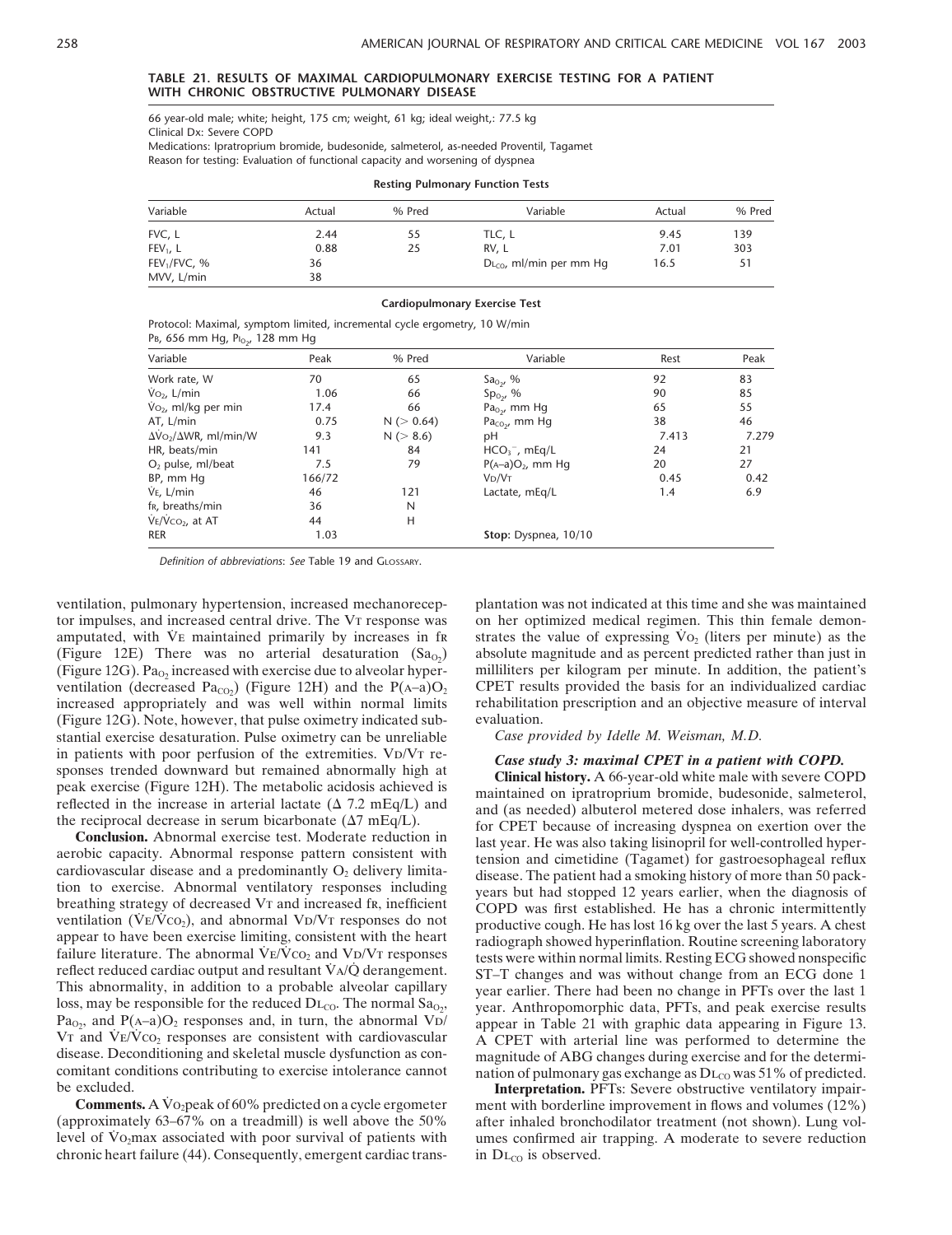

*Figure 13.* Graphic representation of the maximal, incremental, cardiopulmonary exercise response of a patient with COPD. These graphic data are averaged over an interval of 1 minute. The results (*symbols*) are compared with calculated reference values obtained from several sources (*dashed lines*). (A) Oxygen uptake (V<sub>O2</sub>) versus work rate; (B) heart rate (HR) and O<sub>2</sub> pulse versus V<sub>O2</sub>; (C) indirect determination of the anaerobic threshold (AT), using the modified V-slope method, in which carbon dioxide production (Vco<sub>2</sub>) is plotted versus Vo<sub>2</sub>; (D) minute ventilation (VE) versus carbon dioxide output (Vco<sub>2</sub>); (*E*) tidal volume (V<sub>T</sub>) and respiratory frequency (fr.) versus Vo<sub>2</sub>; (*F*) ventilatory equivalent for O<sub>2</sub> (VE/V<sub>O2</sub>), ventilatory equivalent for CO<sub>2</sub> (VE/VcO<sub>2</sub>), end-tidal pressure for O<sub>2</sub> (PET<sub>O2</sub>), and end-tidal pressure for CO<sub>2</sub> (PET<sub>CO2</sub>) versus V<sub>O2</sub>. Graph *F* is also used for the determination of the AT, using the ventilatory equivalents method. (G) Alveolar O<sub>2</sub> pressure (PA<sub>O2</sub>), arterial O<sub>2</sub> tension (Pa<sub>O2</sub>), alveolar–arterial  $O_2$  pressure difference [P(A–a)O<sub>2</sub>], and arterial O<sub>2</sub> saturation (Sa<sub>O2</sub>) versus V<sub>O2</sub>; (H) physiologic dead space-to-tidal volume ratio (VD/VT) and arterial CO<sub>2</sub> tension (Pa<sub>co2</sub>) versus Vo<sub>2</sub>; (*I*) determination of the AT, using the plot of arterial lactate versus Vo<sub>2</sub>. (Case courtesy of Idelle M. Weisman, M.D.)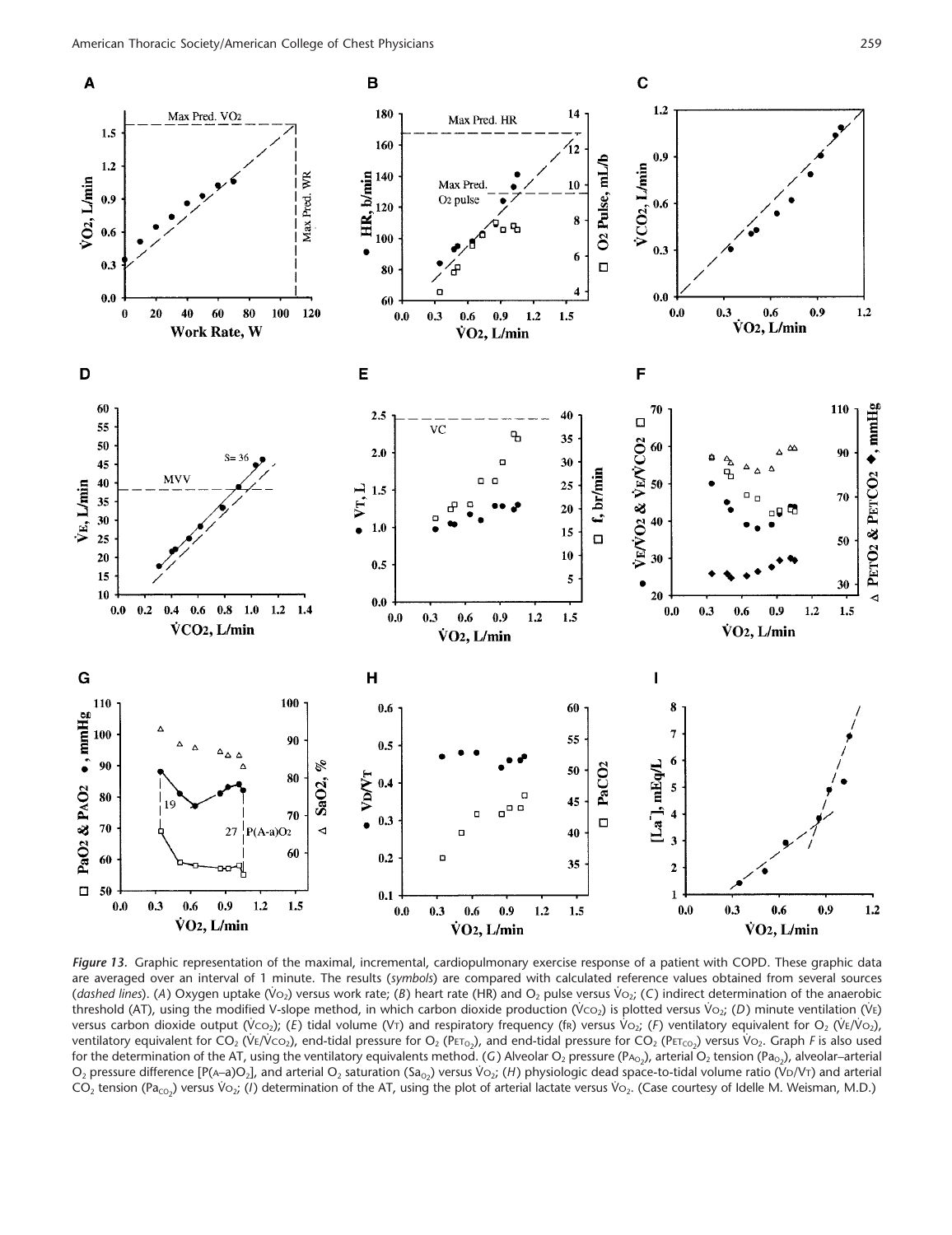by patient achieving physiologic (ventilatory limitation) and by  $O_2$  during exercise that was used for writing an individualized clinically appearing truly exhausted; exercise stopped due to exercise prescription for pulmonary rehabilitation. dyspnea (10/10). Moderate reduction in aerobic capacity was *Case contributed by Idelle M. Weisman, M.D.*

noted (Figure 13A). There was a moderate reduction in peak  $\mu$  maximal CPET in a patient with interstitial<br>normal single of the Vo<sub>2</sub>-UNR relationship  $\mu$  Case study 4: maximal CPET in a patient with interstitial<br>(Figure

for  $V_E/VCO_2$  and  $V_E/VO_2$  throughout exercise (Figure 13F).<br>
Park work neare the line of pulle was normal (Figure 14A). The O<sub>2</sub> pulse was mildly reduced<br>
Pulmonary gas exchange abnormalities included impressive<br>
arterial respiratory muscle fatigue, which could be exacerbated under MVV approached the ventilatory ceiling (peak V $E/MVV = 93\%$ hypoxic muscle conditions. The drop in Pa<sub>O2</sub> was mostly due to of predicted; 95% CI  $\approx$  85%) with only 4 L of ventilatory reserve alveolar hypoventilation and V<sub>A</sub>/Q mismatching as reflected by remaining helping to defi

aerobic capacity consistent with reduced level of fitness. Abnormal crease in  $\dot{V}$  e was accomplished by increases in fr as the increase respiratory factors due to COPD were exercise limiting. Ventila-<br>in V<sup>T</sup> was most respiratory factors due to COPD were exercise limiting. Ventila-<br>tory limitation due to mechanical derangement was associated (Figure 14E). The abnormal ventilatory responses were likely tory limitation due to mechanical derangement was associated (Figure 14E). The abnormal ventilatory responses were likely<br>with a spectrum of pulmonary gas exchange abnormalities included the several factors: abnormal mecha with a spectrum of pulmonary gas exchange abnormalities includ-<br>ing inefficient ventilation (increased  $Ve/Vo_2$ ), due to increased<br>creased mechanoreceptor stimulation inefficient ventilation, indead space ventilation (VD/VT), arterial desaturation (decreased creased dead space ventilation, and hypoxemia.  $Sa<sub>O<sub>2</sub></sub>$ ), hypoxemia (decreased  $Pa<sub>O<sub>2</sub></sub>$ tory response to metabolic acidosis (increased  $Pa_{CO<sub>2</sub>}$ ). These factors contributed to this patient's ventilatory demand exceeding throughout exercise, were observed (Figure 14F). The increase capacity and consequent ventilatory limitation and overall exercise in  $V_F/V_{CO}$  was most probably due to increased dead space intolerance. The low peak HR and low  $O_2$  pulse are consistent ventilation due to  $\dot{V}/\dot{Q}$  mismatching. Increased dead space ventiwith ventilatory limitation to exercise. The  $O_2$  pulse could have lation was confirmed by clearly abnormal VD/V<sub>T</sub> responses, been reduced because of early termination of exercise (ventilatory which did not show the usual fall with exercise (Figure 14H). limitation), hypoxemia, deconditioning and/or skeletal muscle dys- Despite excessive ventilation and the presence of significant

information to determine magnitude of  $Pa<sub>0</sub>$ , drop and acid–base

Interpretation of exercise: Excellent effort was evidenced status, and to establish the need for and titration of supplemental

mypoxic muscle conditions. The drop in Pa<sub>O<sub>2</sub> was mostly due to<br>alveolar hypoventilation and  $\dot{V}A/\dot{Q}$  mismatching as reflected by<br>the increase in P<sub>aCO<sub>2</sub> and a lesser magnitude increase in P(A-a)O<sub>2</sub><br>dat peak exerc</sub></sub> creased mechanoreceptor stimulation, inefficient ventilation, in-

Pulmonary gas exchange abnormalities, including inefficiency of ventilation, evidenced as abnormal  $V_{E}/V_{C_2}$  at AT and function, and, theoretically, also because of the hemodynamic metabolic acidosis, the  $Pa_{CO_2}$  response was also essentially unconsequences of dynamic hyperinflation.<br>
changed during exercise, reflecting inefficient venti sequences of dynamic hyperinflation.<br> **Comment.** Invasive CPET was helpful in providing valuable increased dead space ventilation (Figure 14H). Noteworthy arteincreased dead space ventilation (Figure 14H). Noteworthy arte-<br>rial desaturation (94%  $\rightarrow$  80%) and hypoxemia (72  $\rightarrow$  49 mm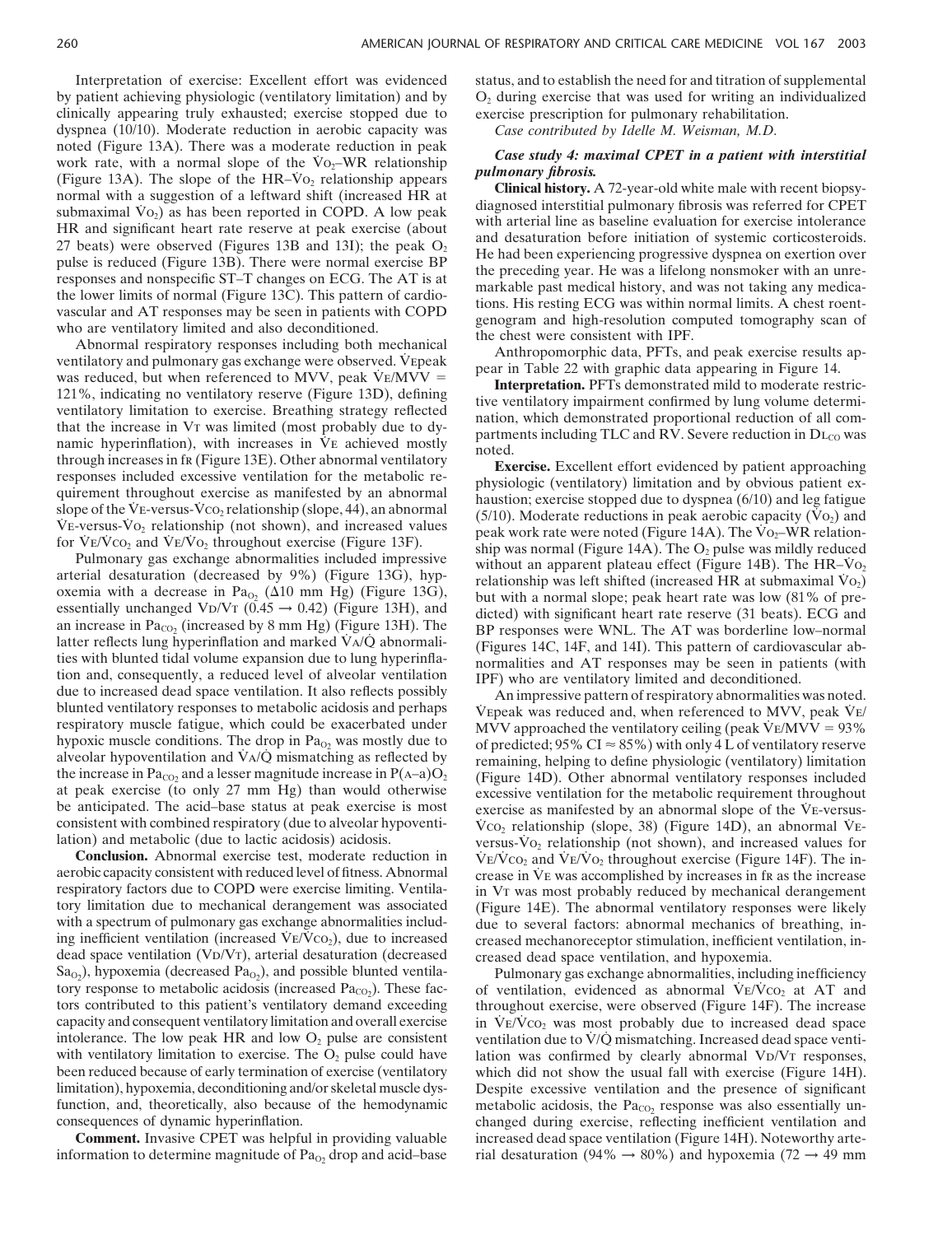### **TABLE 22. RESULTS OF MAXIMAL CARDIOPULMONARY EXERCISE TESTING FOR A PATIENT WITH INTERSTITIAL LUNG DISEASE**

72 year-old male; white; height, 170 cm; weight, 80 kg; ideal weight, 74 kg Clinical Dx: Idiopathic pulmonary fibrosis Medications: None Reason for testing: IPF: assessment of exercise tolerance, evaluate desaturation

| <b>Resting Pulmonary Function Tests</b> |        |        |                              |        |        |  |
|-----------------------------------------|--------|--------|------------------------------|--------|--------|--|
| Variable                                | Actual | % Pred | Variable                     | Actual | % Pred |  |
| FVC, L                                  | 2.34   | 60     | TLC, L                       | 3.78   | 66     |  |
| $FEV1$ , L                              | 1.70   | 65     | RV, L                        | 1.60   | 67     |  |
| FEV <sub>1</sub> /FVC, %                |        |        | $D_{LCO}$ , ml/min per mm Hq | 12.2   | 43     |  |
| MVV, L/min                              | 61     |        |                              |        |        |  |

### **Cardiopulmonary Exercise Test**

| Protocol: Maximal, symptom limited, incremental cycle ergometry, 15 W/min |  |  |
|---------------------------------------------------------------------------|--|--|
| Рв, 722 mm Hg; P <sub>lo</sub> ., 142 mm Hg                               |  |  |

| Variable                        | Peak   | % Pred   | Variable                               | Rest | Peak |
|---------------------------------|--------|----------|----------------------------------------|------|------|
| Work rate, W                    | 95     | 64       | $Sa_{0,1}$ %                           | 94   | 80   |
| $\dot{V}_{\text{O}_2}$ , L/min  | 1.19   | 67       | $Pa0y$ mm Hg                           | 72   | 49   |
| $\dot{V}_{O_2}$ , ml/kg per min | 14.9   | 62       | $PaCO$ , mm Hg                         | 42   | 42   |
| AT, L/min                       | 0.80   | (> 0.70) | рH                                     | 7.39 | 7.31 |
| HR, beats/min                   | 132    | 81       | $P(A-a)O_2$ , mm Hq                    | 24   | 47   |
| $O2$ pulse, ml/beat             | 9.0    | 83       | $V_D/V_T$                              | 0.40 | 0.40 |
| BP, mm Hq                       | 172/86 |          |                                        |      |      |
| $V_E$ , L/min                   | 57     | 93       |                                        |      |      |
| fr, breaths/min                 | 42     | N        |                                        |      |      |
| $V_{E}/V_{CO2}$ , at AT         | 49     | Н        |                                        |      |      |
| RER                             | 1.04   |          | Stop: Dyspnea, 6/10; leg fatique, 5/10 |      |      |

*Definition of abbreviations*: *See* Table 19.

47 mm Hg) were also observed (Figure 14G). In addition to contributing to the excessive ventilation noted earlier, the sig-

arterial line was performed. Maximal effort was evidenced by 1.26, and HRpeak 90% predicted; exercise was stopped due nary hypertension, and a spectrum of pulmonary gas exchange

Hg) associated with an abnormally widened  $P(A-a)O_2$  (24  $\rightarrow$  to dyspnea (10/10). Aerobic capacity and peak WR were moder-<br>47 mm Hg) were also observed (Figure 14G). In addition to ately reduced, with a normal slope of the contributing to the excessive ventilation noted earlier, the sig-<br>nificant hypoxemia may also have contributed to reduced  $O_2$ . The  $O_2$  pulse is moderately reduced with evidence of an early nificant hypoxemia may also have contributed to reduced  $O_2$  The  $O_2$  pulse is moderately reduced with evidence of an early delivery via hypoxic pulmonary vasoconstriction and reduced plateau (Figure 15B). Combined card delivery via hypoxic pulmonary vasoconstriction and reduced<br>
O<sub>2</sub> content.<br>
Conclusion. Abnormal exercise test. Moderate reduction in<br>
exercise the approached/achieved with peak HR =<br>
aerobic capacity consistent with a lo quent development of cardiovascular limitation.  $\overline{a}$  a major contributing factor to this patient's exercise intolerance.

*Case contributed by Darcy Marciniuk, M.D.* Ventilatory reserve at peak exercise (peak VE/MVV = 80%, 95% CI  $\approx$  85%) was borderline abnormal (Figure 15D). Conse-Case study 5: maximal CPET in a patient with pulmonary<br>
vascular disease.<br>
vascular disease.<br>
Clinical history. A 22-year-old black man, status post empy-<br>
ema and decortication, with documented proximal deep venous<br>
ema Interpretation. PFTs: Mild restrictive ventilatory impairment a blunted increase in V<sub>T</sub> and with V<sup>E</sup> increasing mostly due to<br>Interpretation. PFTs: Mild restrictive ventilatory impairment a blunted increase in V<sub>T</sub> and w with mild reduction in  $D_{L_{CO}}$  (predicted values are race corrected). increases in fr, achieving 66 breaths per minute at peak exercise<br>**Exercise**, Because of the clinical history and likelihood of (Figure 15E). At this **Exercise.** Because of the clinical history and likelihood of (Figure 15E). At this level of respiratory frequency, the patient monary gas exchange abnormalities, a CPET with indwelling was most likely flow limited. The ab pulmonary gas exchange abnormalities, a CPET with indwelling was most likely flow limited. The abnormal ventilatory responses arterial line was performed. Maximal effort was evidenced by are most probably due to several fa patient being diaphoretic and obviously exhausted, peak RER = tor stimulus to breathing, early onset metabolic acidosis, pulmo-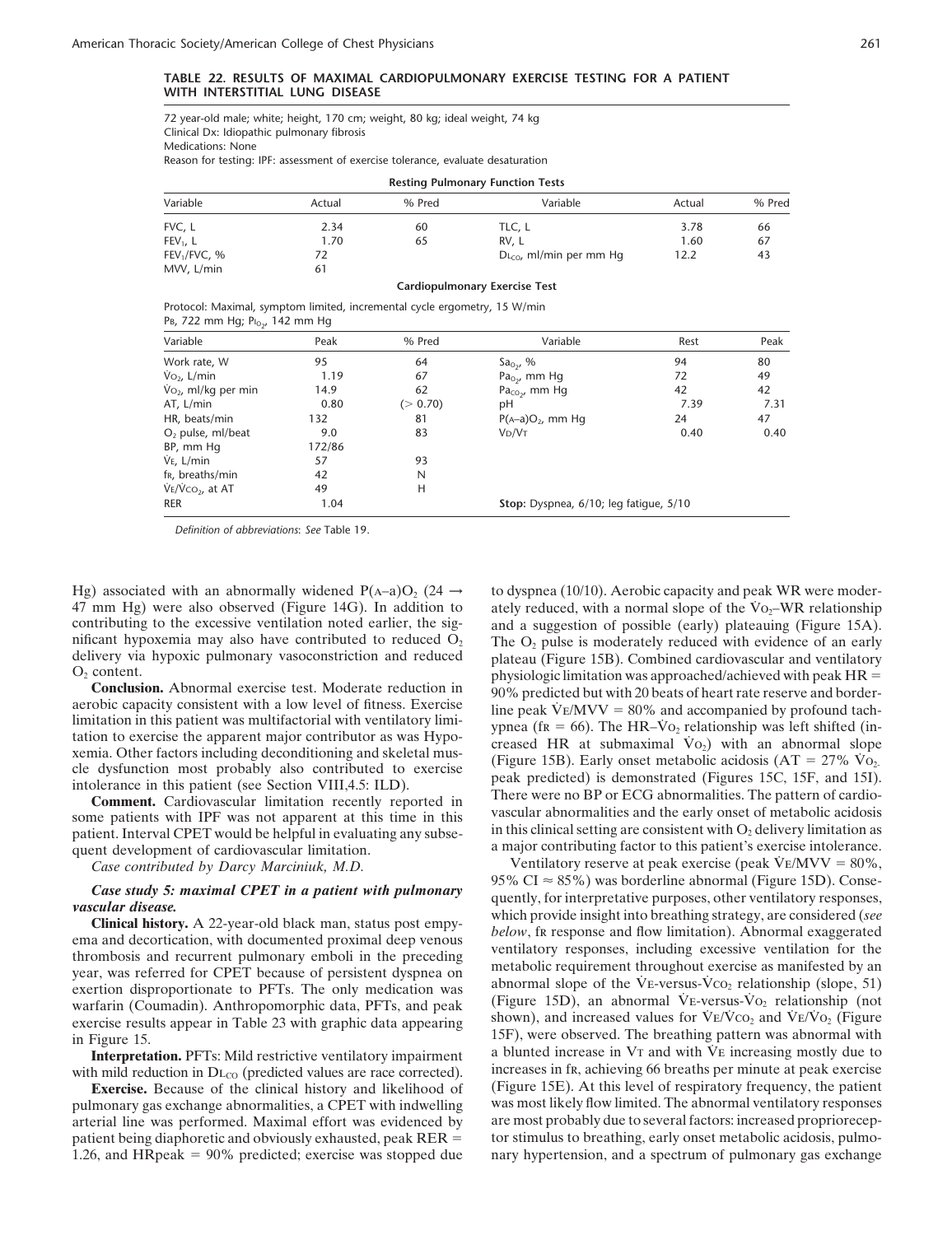

*Figure 14.* Graphic representation of the maximal, incremental, cardiopulmonary exercise response of a patient with interstitial lung disease. These graphic data are averaged over an interval of 1 minute. The results (*symbols*) are compared with calculated reference values obtained from several sources (*dashed lines*). (A) Oxygen uptake (V<sub>O2</sub>) versus work rate; (B) heart rate (HR) and O<sub>2</sub> pulse versus V<sub>O2</sub>; (C) indirect determination of the anaerobic threshold (AT), using the modified V-slope method, in which carbon dioxide production (Vco<sub>2</sub>) is plotted versus Vo<sub>2</sub>; (D) minute ventilation (VE) versus carbon dioxide output (Vco<sub>2</sub>); (E) tidal volume (V<sub>T</sub>) and respiratory frequency (fR) versus Vo<sub>2</sub>; (F) ventilatory equivalent for O<sub>2</sub> (VE/V<sub>O2</sub>), ventilatory equivalent for CO<sub>2</sub> (VE/Vc<sub>O2</sub>) versus V<sub>O2</sub> Graph *F* is also used for the determination of the AT, using the ventilatory equivalents method. (G) Alveolar O<sub>2</sub> pressure (P<sub>AO2</sub>), arterial O<sub>2</sub> tension (Pa<sub>O2</sub>), alveolar–arterial O<sub>2</sub> pressure difference [P(A–a)O<sub>2</sub>], and arterial O<sub>2</sub> saturation (Sa<sub>O2</sub>) versus V<sub>O2</sub>; (H) physiologic dead space-to-tidal volume ratio (V<sub>D</sub>/V<sub>T</sub>) and arterial CO<sub>2</sub> tension (Pa<sub>CO2</sub>) versus V<sub>O2</sub>. (*I*) End-tidal pressure for  $O_2$  (PET<sub>O2</sub>), and end-tidal pressure for CO<sub>2</sub> (PET<sub>CO2</sub>) versus V<sub>O2</sub>. (Case courtesy of Darcy Marciniuk, M.D.)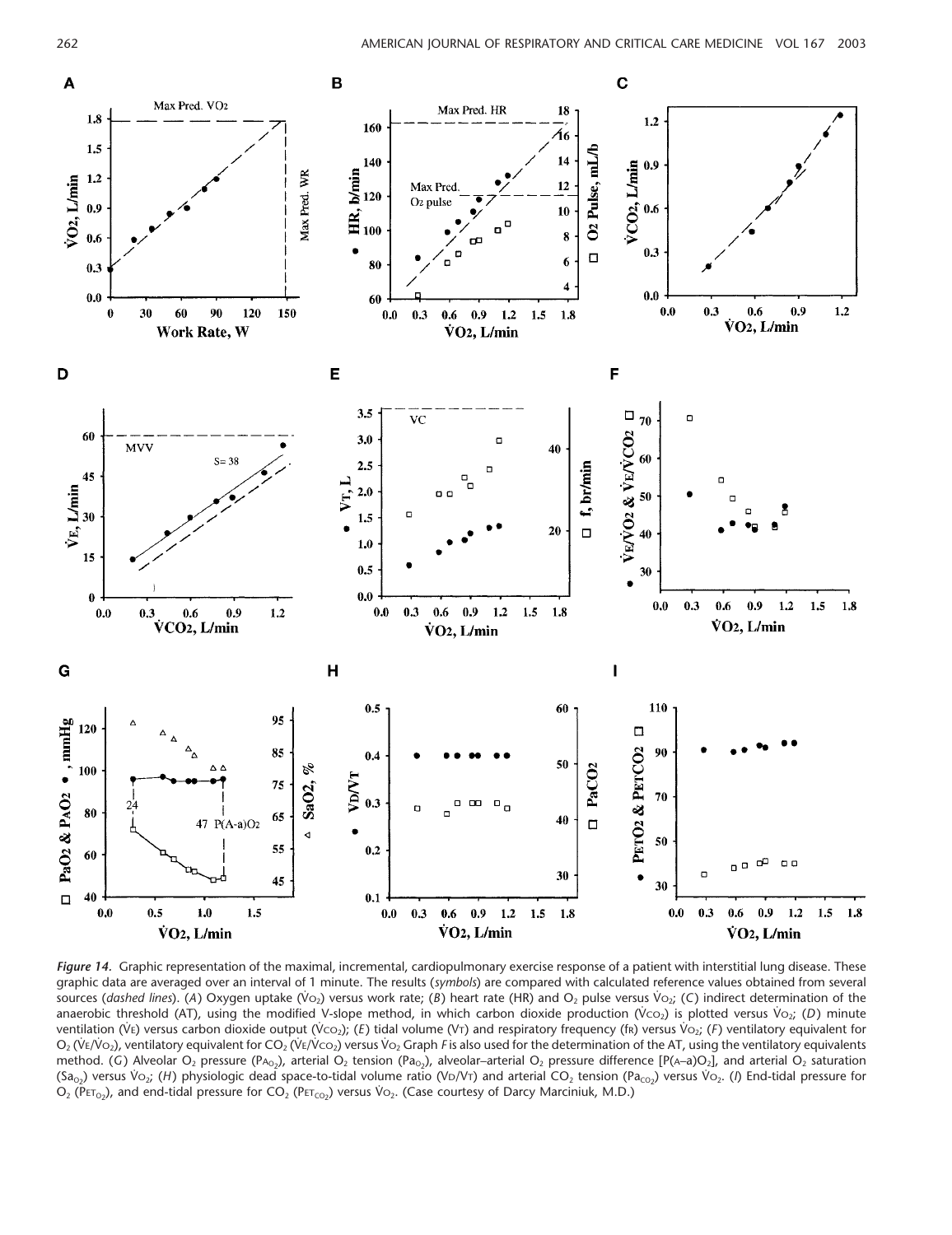### **TABLE 23. RESULTS OF MAXIMAL CARDIOPULMONARY EXERCISE TESTING FOR A PATIENT WITH PULMONARY VASCULAR DISEASE**

22-year-old male; black; height, 185 cm; weight, 77 kg; ideal weight, 85 kg Clinical Dx: status post empyema and decortication, deep venous thrombosis, pulmonary embolism Medications: Warfarin Reason for testing: Dyspnea on exertion disproportionate to PFTs

| <b>Resting Pulmonary Function Tests</b> |           |        |                                     |        |        |  |  |  |
|-----------------------------------------|-----------|--------|-------------------------------------|--------|--------|--|--|--|
| Variable                                | Actual    | % Pred | Variable                            | Actual | % Pred |  |  |  |
| FVC, L                                  | 3.65      | 72     | TLC, L                              | 5.06   | 78     |  |  |  |
| $FEV1$ , L                              | 3.41      | 81     | RV, L                               | 1.41   | 103    |  |  |  |
| FEV <sub>1</sub> /FVC, %<br>MVV, L/min  | 93<br>156 |        | $D_{\text{Lco}}$ , mL/min per mm Hq | 30.9   | 74     |  |  |  |

### **Cardiopulmonary Exercise Test**

| Protocol: Maximal, symptom limited, incremental cycle ergometry, 15 W/min |  |  |
|---------------------------------------------------------------------------|--|--|
| P <sub>B</sub> , 656 mm Hg; P <sub>los</sub> , 128 mm Hg                  |  |  |

| Variable                                       | Peak   | % Pred               | Variable            | Rest  | Peak  |
|------------------------------------------------|--------|----------------------|---------------------|-------|-------|
| Work rate, W                                   | 150    | 56                   | $Sa_{0,1}$ %        | 91    | 87    |
| Vo,L/min                                       | 1.96   | 60                   | $Pa02$ , mm Hg      | 67    | 58    |
| $\dot{\mathsf{V}}\mathsf{o}_2$ , ml/kg per min | 25.6   | 60                   | $PaCO$ , mm Hg      | 36    | 29    |
| AT, L/min                                      | 1.05   | L (> 1.31)           | pH                  | 7.393 | 7.394 |
| $\Delta V_O$ ,/ $\Delta WR$ , ml/min/W         | 9.2    | N (> 8.6)            | $HCO3-$ , mEq/L     | 22    | 17    |
| HR, beats/min                                  | 176    | 90                   | $P(A-a)O_2$ , mm Hq | 19    | 42    |
| $O2$ pulse, ml/beat                            | 11.1   | 66                   | $V_D/V_T$           | 0.32  | 0.35  |
| BP, mm Hq                                      | 174/86 |                      |                     |       |       |
| Vε, L/min                                      | 125    | 80                   |                     |       |       |
| fr, breaths/min                                | 66     | н                    |                     |       |       |
| VE/Vco <sub>2</sub> , at AT                    | 41     | н                    |                     |       |       |
| RER<br>1.26                                    |        | Stop: Dyspnea, 10/10 |                     |       |       |
|                                                |        |                      |                     |       |       |

*Definition of abbreviations*: *See* Table 19 and GLOSSARY.

increased dead space ventilation.  $\ddot{\text{with likely flow limitation because fr}} = 66.$ 

inefficiency of ventilation reflected in abnormal  $\dot{V}E/\dot{V}CO_2$  at the bilateral pulmonary vascular abnormalities. Hemodynamic stud-<br>AT and throughout exercise, were observed (Figure 15F). The ies revealed a resting me AT and throughout exercise, were observed (Figure 15F). The ies revealed a resting mean pulmonary artery pressure of 38 mm<br>increase in VE/Vco, was most probably due to increased dead Hg (systolic/diastolic, 70/45 mm Hg) an increase in  $V_{E}/V_{C}$  was most probably due to increased dead Hg (systolic/diastolic, 70/45 mm Hg) and a mean pulmonary thrombo-<br>space ventilation due to  $V/O$  mismatching consequent to reduced artery occlusion pressure o space ventilation due to V<sup></sup>/Q mismatching consequent to reduced artery occlusion pressure of 8 m<br>nulmonary perfusion. Increased dead space ventilation evi-<br>nulmonary performed. pulmonary perfusion. Increased dead space ventilation evi-<br>denced by abnormal increases in  $\text{Vp}/\text{Vr}$  (0.32  $\rightarrow$  0.35) was noted Case adapted from Weisman and Zeballos (1). denced by abnormal increases in  $V\text{D}/V\text{T}$  (0.32  $\rightarrow$  0.35) was noted (Figure 15H). There was significant arterial desaturation (decreased by 4%), a reduced  $Pa_{O_2}$  (67  $\rightarrow$  58 mm Hg), and an **IX. RECOMMENDATIONS FOR FUTURE STUDIES** associated abnormally widened  $P(A-a)O_2$  (19  $\rightarrow$  42 mm Hg) <br>1. Reference values: It is essential that a multicenter

**Conclusion.** Cardiovascular (pulmonary circulatory) and bor-<br>derline ventilatory limitation to exercise with significant pulmoderline ventilatory limitation to exercise with significant pulmo-<br>nary gas exchange abnormalities consistent with the spectrum task not likely to be accomplished by a single research center nary gas exchange abnormalities consistent with the spectrum task not likely to be accomplished by a single research center<br>of response that can be seen in patients with pulmonary vascular 2. Interpretation: To successfull of response that can be seen in patients with pulmonary vascular 2. Interpretation: To successfully implement an evidence-based

cardiovascular and respiratory abnormalities that can be ob- patient effort and symptoms, is necessary: served in patients with more advanced pulmonary vascular dis-<br>ease. PFTs including D<sub>Lco</sub> were able to predict neither the extent<br>of pulmonary gas exchange abnormality nor the level of func-<br>and distinguishing different cl tional performance. Ultimately, it is the heart's inability to main-<br>Sensitivity, specificity, and positive predictive values of pattain adequate cardiac output that determines most of the exercise terns of response in diagnosing and distinguishing different limitation in patients with pulmonary vascular disease. Finally, clinical entities this case demonstrates the difficulty in interpreting CPET results • Criteria to esta when variable responses are borderline in defining cardiovascu- of abnormality (mild, moderate, and severe individual varilar limitation and borderline in defining ventilatory limitation. able responses) and of patterns of response that relate<br>For example, peak HR = 90% predicted but with 20 beats of statistical values to clinical status For example, peak  $HR = 90\%$  predicted but with 20 beats of

abnormalities including hypoxemia, inefficient ventilation, and heart rate reserve, while a borderline peak  $\overline{V}$  e/MVV = 80% but

Impressive pulmonary gas exchange abnormalities, including A pulmonary angiogram demonstrated significant persistent fificiency of ventilation reflected in abnormal  $Ve/Ve_0$ , at the bilateral pulmonary vascular abnormalitie

- associated absorbing widened  $P(A-a)O_2$  ( $P \rightarrow 4Z$  mm Hg)<br>
(Figure 15G). Acid-base status suggests a possible mixed meta-<br>
bolic acidosis and respiratory alkalosis, the latter reflecting in-<br>
cordinated fashion provide norm
	- ease.<br> **Comments.** This case demonstrates the spectrum of exercise approach for CPET interpretation, the following database,<br>
	using standardized methodology, protocols, and reporting of using standardized methodology, protocols, and reporting of
		-
		-
		- Criteria to establish classification for designating severity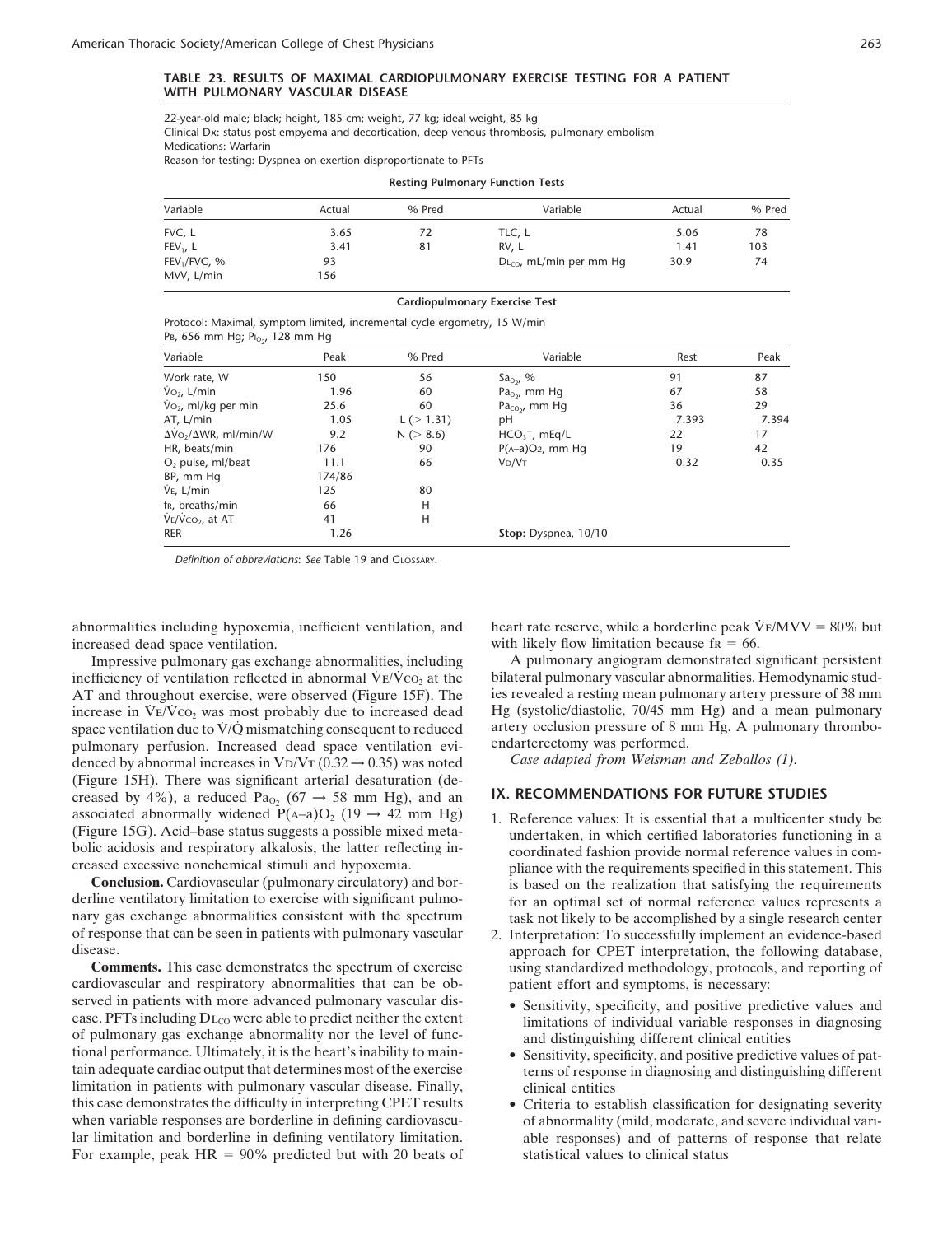

*Figure 15.* Graphic representation of the maximal, incremental, cardiopulmonary exercise response of a patient with pulmonary vascular disease. These graphic data are averaged over an interval of 1 minute. The results (*symbols*) are compared with calculated reference values obtained from several sources (*dashed lines*). (A) Oxygen uptake (V<sub>O2</sub>) versus work rate; (B) heart rate (HR) and O<sub>2</sub> pulse versus V<sub>O2</sub>; (C) indirect determination of the anaerobic threshold (AT), using the modified V-slope method, in which carbon dioxide production (Vco<sub>2</sub>) is plotted versus Vo<sub>2</sub>; (D) minute ventilation (VE) versus carbon dioxide output (Vco<sub>2</sub>); (E) tidal volume (V<sub>T</sub>) and respiratory frequency (fR) versus Vo<sub>2</sub>; (F) ventilatory equivalent for O<sub>2</sub> (VE/Vo<sub>2</sub>), ventilatory equivalent for CO<sub>2</sub> (VE/Vco<sub>2</sub>) versus Vo<sub>2</sub>. Graph *F* is also used for the determination of the AT, using the ventilatory equivalents method. (G) Alveolar O<sub>2</sub> pressure (PA<sub>O2</sub>), arterial O<sub>2</sub> tension (Pa<sub>O2</sub>), alveolar–arterial O<sub>2</sub> pressure difference [P(A–a)O<sub>2</sub>], and arterial O<sub>2</sub> saturation (Sa<sub>O2</sub>) versus V<sub>O2</sub>; (*H*) physiologic dead space-to-tidal volume ratio (VD/VT) and arterial CO<sub>2</sub> tension (Pa<sub>CO2</sub>) versus V<sub>O2</sub>. (*I*) End-tidal pressure for  $O_2(P_{ET_0})$ , and end-tidal pressure for  $CO_2(P_{ET_{CO}})$  versus V $O_2$ . Modified by permission from Reference 1.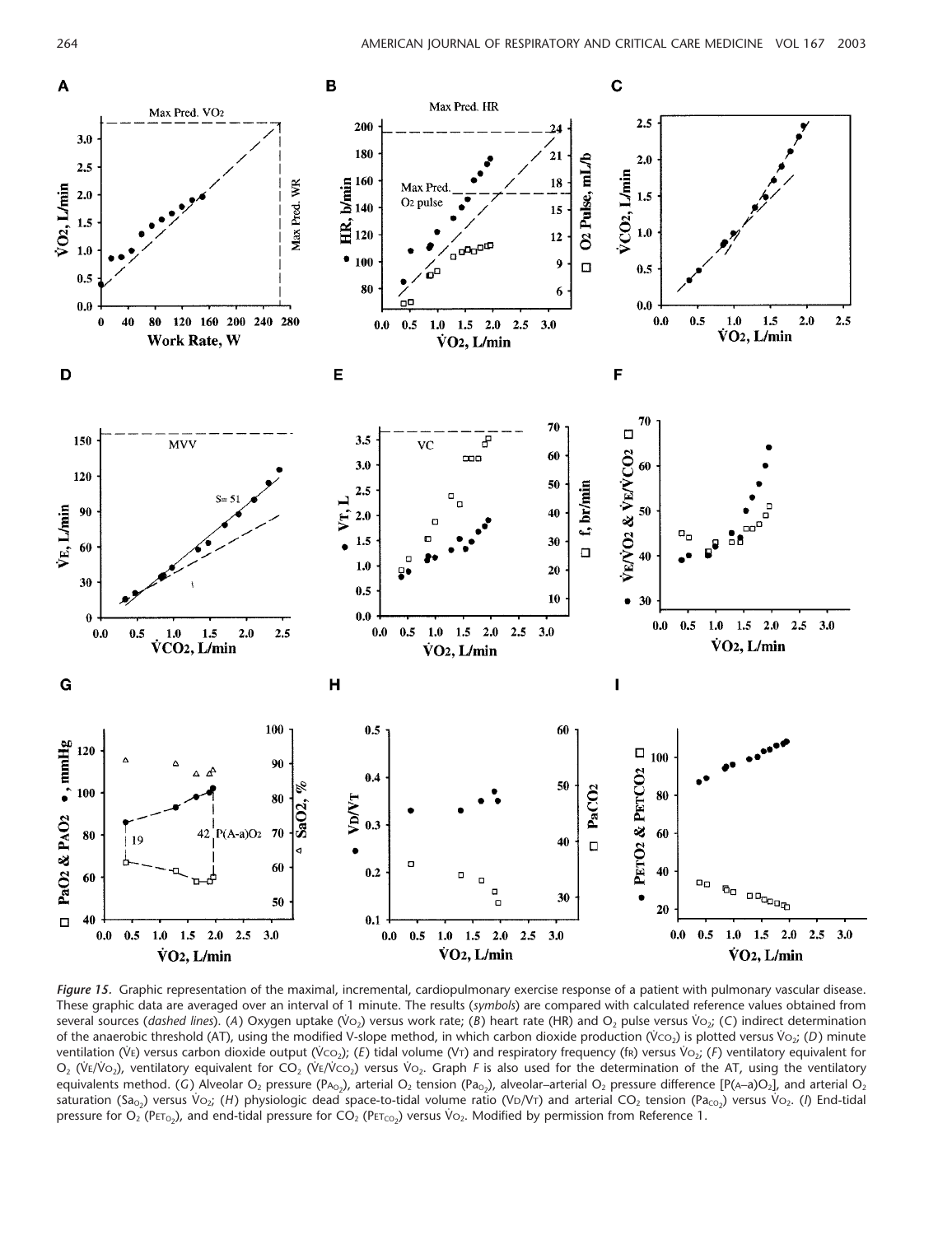- based on CPET results  $(\dot{V}_0, \text{peak})$  is the unusly (e.g., ramp pattern increment)
- Determination of impact of a pattern-based approach to **LT (lactate threshold):** *See* AT (Anaerobic threshold)
- 
- Relationships between perceptual and physiologic re- bolic rate sponses during exercise **Mixing chamber:** Device that provides a continuous representa-
- 
- 
- 

- **AT (anaerobic threshold):** Exercise V $o_2$  that marks the transition for a short period of time (e.g., 12 seconds) over which the tration and the sustained increase in concentration of lactate per minute (BTPS) (also known as the lactate threshold). Postulated by some  $O_2$  debt (oxygen debt): Amount of  $O_2$  utilized, in the recovery
- Volume of gas at ambient (e.g., room) temperature and pres-<br>liters (STPD)
- and extrapolated to 1 minute (e.g.,  $O_2$  uptake for a single expressed in units of milliliters or liters (srpp) breath, expressed as liters per minute) **O2 pulse (oxygen pulse):** Oxygen uptake divided by the heart
- 
- ters) in a given volume of arterial blood (deciliters or liters)
- (in milliliters) in a given volume of mixed venous blood (decili-
- Difference in  $O_2$  content between arterial and mixed venous of millimeters of mercury (or kilopascals) blood; expressed in milliliters of  $O_2$  per deciliter or liter of **PET<sub>CO2</sub>** (end-tidal PCO<sub>2</sub>): PcO<sub>2</sub> of respired gas, determined at the end of an exhalation. This is commonly the highest PCO<sub>2</sub>
- 
- recruitment of expiratory and inspiratory muscles and timing. millimeters of mercury (or kilopascals). EELV = TLC - IC **(Power):** Power is work per unit of time. Consequently, the term
- expiratory maneuver (FVC), expressed in liters (BTPS) is equivalent to 6.12 kpm/minute
- 
- 
- **HRR (heart rate reserve):** Difference between the highest heart **RER or R (respiratory exchange ratio):** Ratio of CO<sub>2</sub> output to
- 

• Criteria for classification of functional class (level of fitness) increments, usually every minute (or 2 or 3 minutes), or contin-

- 
- CPET interpretation on clinical decision making and out- **MET (metabolic equivalent):** Unit used to estimate the metacomes bolic cost of physical activity, in terms of multiples of the • Clinical value of emerging technology, for example, value of subject's resting metabolic rate. One metabolic equivalent is, exercise tidal flow–volume loops and/or negative expiratory by convention, 3.5 ml of  $O_2$  uptake per minute per kilogram pressure in the interpretation of CPET results body weight, and theoretically approximates the resting meta-
- 3. Methodology: Decision analysis for invasive versus noninvation of the mixed expired concentration of the respired gas.<br>
sive CPET—advantages and limitations<br>
4. Protocols: Development and validation of new exercise prot in clinical evaluation<br>
5. Equipment: Quality assurance validation issues for industry;<br>
validation of laboratory calibration recommendations<br>
validation of laboratory calibration recommendations<br>
MVV (maximal voluntary ve
- **that can be breathed per minute by a subject. This is conventionally measured from a maximal volitional breathing effort** between no change or little change in arterial lactate concen- exhaled volume is summed and expressed in units of liters
- authors to be the V<sub>02</sub> above which anaerobic energy produc- phase of exercise, that is in excess of that required to maintain tion substantially supplements aerobic energy production the recovery condition (usually rest or some low recovery work **ATPS (ambient temperature, pressure, saturated with water):** rate) in the steady state. It is expressed in units of milliliters or
- sure, and saturated with water vapor at this temperature  $O_2$  deficit (oxygen deficit): Difference between the product of **B by B (Breath by breath):** Value of a particular physiologic steady state O<sub>2</sub> uptake and the work duration and the total variable measured over one breath (entire respiratory cycle)  $O_2$  actually taken up by the body during the exercise. It is
- **BTPS** (body temperature, pressure, saturated with water): Vol-<br>rate. Corresponds to the O<sub>2</sub> uptake per heart beat. It is numeriume of gas at body temperature  $(37^{\circ}C)$ , ambient pressure, and cally equal to the product of the stroke volume and arterial– saturated with water vapor at the subject's body temperature mixed venous  $O_2$  difference  $[C(a-v)O_2]$  and is expressed in **Ca<sub>O<sub>2</sub> (oxygen content in arterial blood):** Volume of O<sub>2</sub> (in millili-<br>ters) in a given volume of arterial blood (deciliters or liters) stroke volume when it is assumed that  $C(a-v)O_2$  is maximal</sub>  $C\bar{v}_{02}$  (oxygen content in mixed venous blood): Volume of  $O_2$  and normal. Accordingly, inferences about stroke volume are (in milliliters) in a given volume of mixed venous blood (decili-<br>highly dependent on these a
- ters or liters) **P(A–a)O<sub>2</sub>** (alveolar–arterial difference for PO<sub>2</sub>): Difference be- $C(a-\overline{v})O_2$  (arterial–mixed venous difference for oxygen content): tween "ideal" alveolar Po<sub>2</sub> and arterial Po<sub>2</sub>. Expressed in units
- the end of an exhalation. This is commonly the highest  $P_{C_2}$ **CW (constant work rate test):** Exercise test in which a constant measured during the alveolar phase of the exhalation. It is work rate (or power output) is imposed on the subject (*see* expressed in units of millimeters of mercury (or kilopascals).
- SS [Steady state])<br>**PET<sub>O2</sub>** (end-tidal P<sub>O2</sub>): P<sub>O<sub>2</sub></sub> of respired gas, determined at the end<br>**EELV** (end-expiratory lung volume): Lung volume at the end<br>of an exhalation. This is typically the lowest P<sub>O<sub>2</sub></sub> during the of an exhalation. This is typically the lowest Po<sub>2</sub> during the of an exercise tidal volume. Dynamic FRC resulting from alveolar portion of the exhalation. It is expressed in units of
- **FEV<sub>1</sub>** (forced expiratory volume in 1 second): Volume of gas is synonymous with "work rate." It is measured in watts (i.e., exhaled from the lungs during the first second of a forced joules per second) or kilopond-meters per minute. One watt
- **f**r **(respiratory frequency):** Number of breathing cycles per mi- **Q˙ (cardiac output):** Volume of blood pumped from the heart nute each minute and expressed in units of liters per minute. It is **HR (heart rate):** Number of heart beats per minute the product of stroke volume and heart rate
- rate attained during a maximal exercise test and the maximal  $O<sub>2</sub>$  uptake per unit of time (measured at the mouth). This value predicted for that subject. Expressed in units of beats ratio reflects not only tissue metabolic exchange of the gases, per minute but also that resulting from transient changes in the body's **IET (incremental exercise test):** Exercise test designed to pro- gas stores. For example, the gas exchange ratio exceeds the vide gradational stress to the subject, typically to the limit of respiratory quotient as additional  $CO_2$  is evolved from the tolerance. The work rate is increased progressively in uniform body stores during hyperventilation; similarly, the gas ex-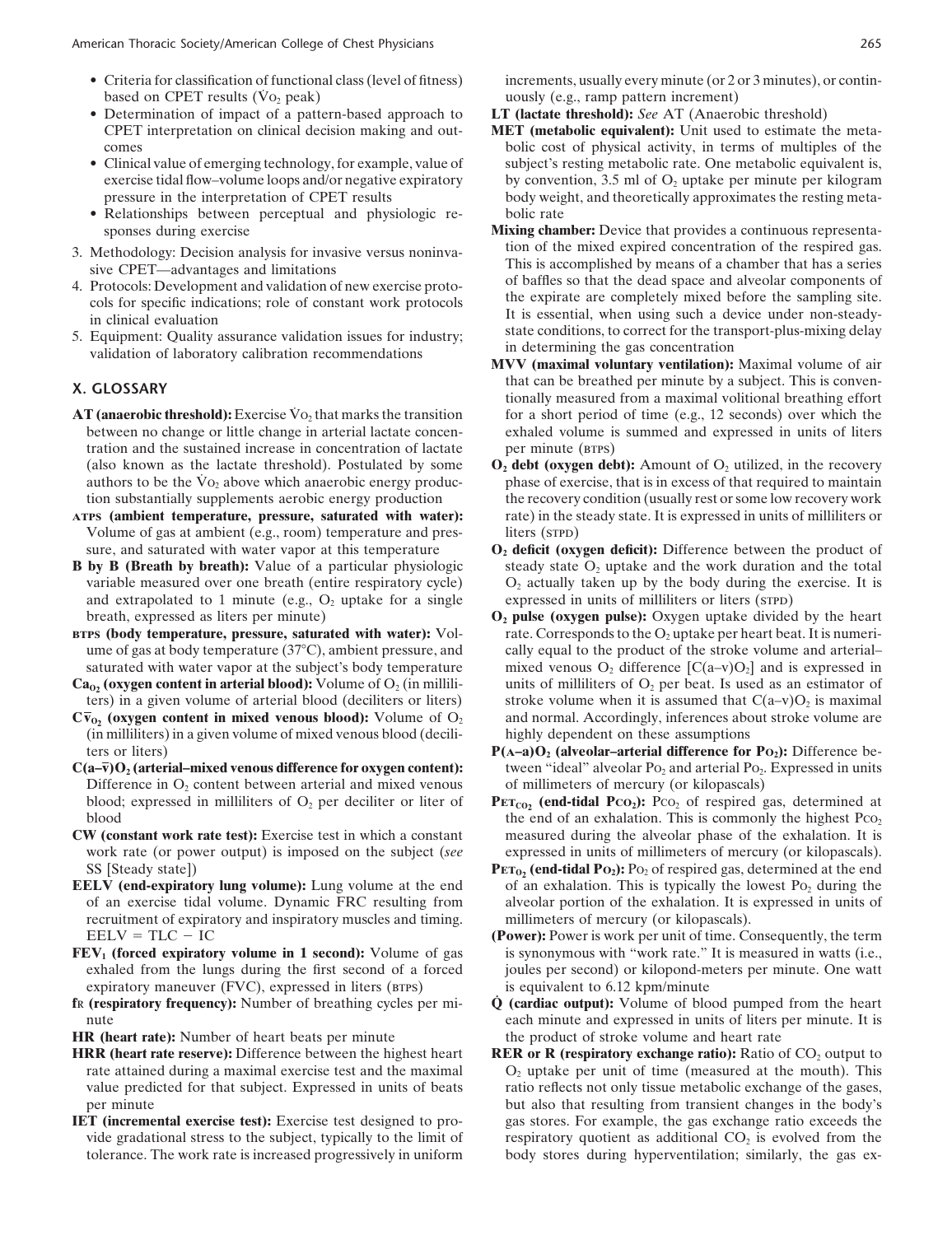is being retained during hypoventilation matching

- **RQ (respiratory quotient):** Ratio of the rate of CO<sub>2</sub> production **VE** (minute ventilation): Volume of expired air exhaled from of the gases in the body's tissues and is dictated by substrate of liters per minute (BTPS) utilization **V˙ Emax (maximal exercise ventilation):** Highest minute ventila-
- of the hemoglobin in that blood volume
- Noninvasive estimation of arterial hemoglobin oxygen saturaspectrophotometry and pulse plethysmography. The probe tory capacity. This ratio is expressed as (VEmax/Museum (Sensor) can be used on the ear lobe or fingertip The term is synonymous with *breathing reserve* (sensor) can be used on the ear lobe or fingertip<br> **The term is synonymous with** *breathing reserve*<br> **S** (steady state): Denotes an exercise situation in which the O,  $\vec{V}E\vec{V}CO_2$  (ventilatory equivalent for carbon di
- quently the  $O_2$  uptake and other cardiopulmonary variables<br>remain fairly constant and there is no accumulation of lactic<br>acid in the body. This condition is usually attained during<br>constant submaximal levels of moderate
- 
- 
- 
- 
- It is expressed in units of liters (BTPS)<br>
VCO<sub>2</sub> (carbon dioxide output): Amount of CO<sub>2</sub> exhaled from<br>
the body per unit of time, expressed in milliliters per minute or<br>
liters per minute (STPD). This can differ from CO  $CO<sub>2</sub>$  output equals  $CO<sub>2</sub>$  production minute (step) per watt<br> **VD** (physiologic dead space): Notional volume of inspired gas **V**-slope method: One of so
- (*see below*) and the alveolar dead space (the volume of alveoli generated from bicarbonate buffering of lactic acid that are ventilated but unperfused and a component of those V<sub>T</sub> (tidal volume): Volume of air inhaled or that are ventilated but unperfused and a component of those **V<sub>T</sub>** (tidal volume): Volume of air inhaled or exhaled with each that are underperfused). It is expressed in units of milliliters breath. Could be the volume of
- that stays in the conducting zone of the airways (that does milliliters or liters (BTPS) not reach the alveoli). It is expressed in units of milliliters or **Work:** Application of a force through a distance in the direction
- 

change ratio is less than the respiratory quotient when  $CO<sub>2</sub>$  as a fraction. Used as an index of ventilation–perfusion mis-

- to  $O_2$  consumption. This ratio reflects the metabolic exchange the lungs in 1 minute. This is conventionally expressed in units
- **Sa<sub>O2</sub>** (arterial oxygen saturation): Actual amount of O<sub>2</sub> bound tion achieved during a maximal exercise test. This is usually to hemoglobin in a given volume of arterial blood and ex-<br>determined by tests that tax large determined by tests that tax large muscle masses, such as cycle pressed as a percentage of the total capacity for  $O_2$  binding expressed in the ergometry or treadmill. It is conventionally expressed in liters of the hemoglobin in that blood volume per minute ( $B$ TPS)
- **Sp<sub>0</sub>** (arterial oxygen saturation as indicated by pulse oximetry): V**E/MVV** (ventilatory reserve): Expresses the relationship of Noninvasive estimation of arterial hemoglobin oxygen satura-<br>Noninvasive estimation of arte tion, using a device that utilizes the combined principles of capacity. MVV is conventionally used as an index of ventila-<br>spectrophotometry and pulse plethysmography. The probe tory capacity. This ratio is expressed as
- **SS (steady state):** Denotes an exercise situation in which the  $O_2$  **VE/VCO<sub>2</sub> (ventilatory equivalent for carbon dioxide):** Ratio of 1 uptake equals the  $O_2$  requirements of the tissues. Conse- the subject's minute ve uptake equals the  $O_2$  requirements of the tissues. Conse-<br>quently the  $O_2$  output (stpd). 2 requirements of the tissues. Conse-<br>It is a dimensionless quantity. This ratio indicates how many
	-
- resting conditions. It typically follows a "non-steady-state"<br>
phase in which the variable is changing toward its steady state"<br>
phase in which the variable is changing toward its steady state"<br>
bevel. The time to achieve
- to produce the current level of arterial  $P_0$  at the current<br>level of CO<sub>2</sub> output. It is expressed in units of milliliters per<br>minute or liters per minute (BTPS)<br>**VC** (vital capacity): Maximal volume of gas exhaled from
	-
	-
	- **V-slope method:** One of several noninvasive techniques for estithat does not reach a gas-exchanging unit. The physiologic mating the onset of lactic acidosis during an incremental exerdead space is therefore the sum of the anatomic dead space cise test. It is based on the ability to detect excess CO<sub>2</sub> output
- breath. Could be the volume of a particular breath or the or liters (btps) average breath volume over a specified period of time— Voanat (anatomic dead space): Notional volume of inspired gas usually 1 minute. It is conventionally expressed in units of
- liters (BTPS) of the force, or the product of force and the distance over **VD/VT (ratio of physiologic dead space to tidal volume):** Propor- which it is moved. Work is expressed in units of joules (i.e., tion of tidal volume that is made up of the physiologic dead kg  $\cdot$  m<sup>2</sup> · second<sup>-2</sup>). Under conditions in which force is applied space. It is a dimensionless quantity, conventionally expressed and no movement results (e.g., during an isometric contrac-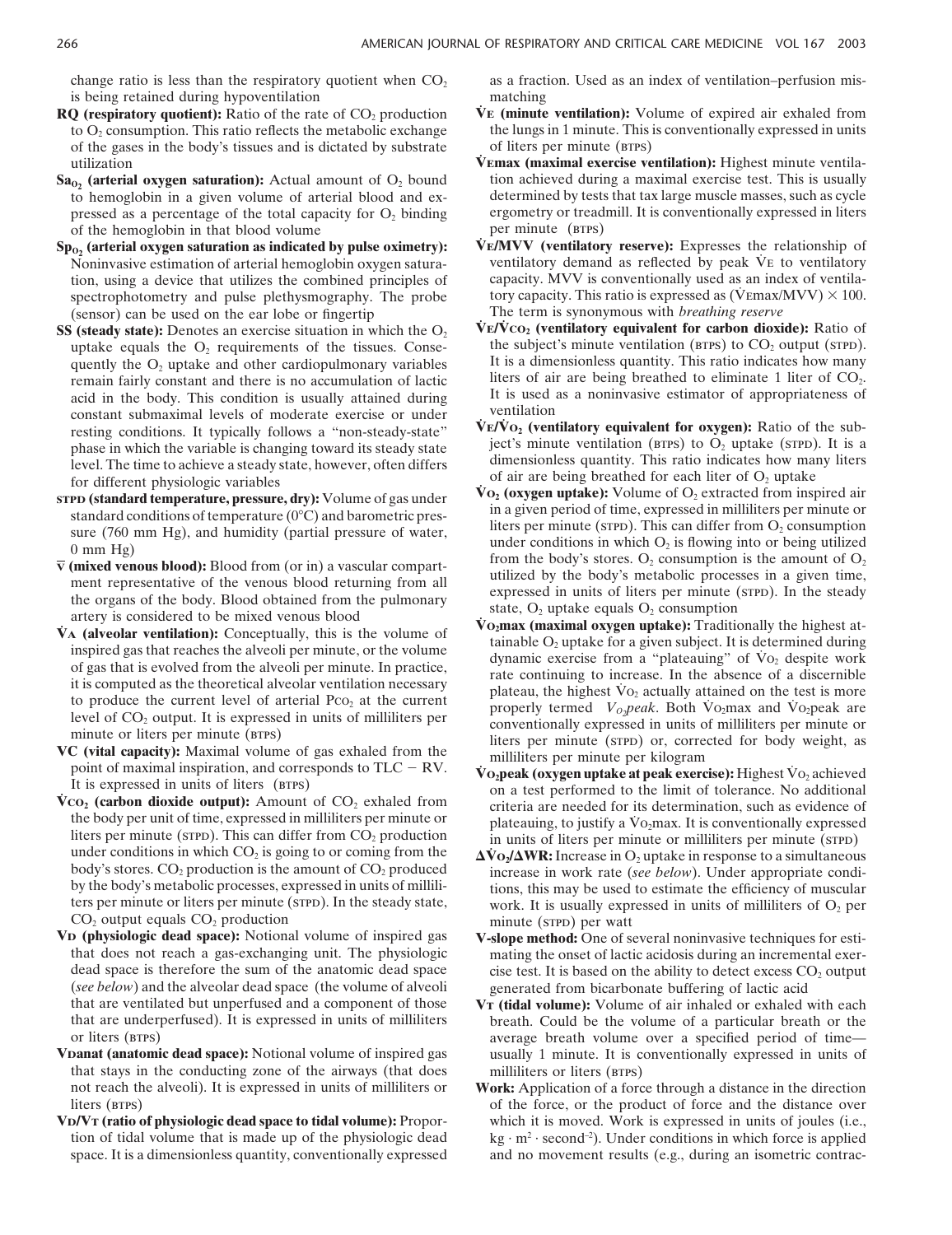tion), no work is performed, despite increased metabolic en- **Whipp, Brian J.,** Exercise Physiology and Training Center, Harergy expenditure bor-UCLA Medical Center, Torrance, California

- work intensity reflects the relative ease or difficulty of per-<br>El Paso, Texas forming a task. The same work rate (e.g., 50 W) could be moderate for one subject but heavy or very heavy for another **References**
- **WR (work rate or power):** Reflects the rate at which work is <br>performed (i.e., work performed per unit of time). Work rate  $\frac{1}{1}$ . Weisman IM, Zeballos RJ. An integrated approach to the interpretation of cardiopulmonar performed (i.e., work performed per unit of time). Work rate is usually measured in watts (i.e., joules per second) or, alterna-<br>tively in kilopond · meters per minute (kpm per minute) · 1 W testing on clinical decision making. *Chest* 1991;99:981-992. tively, in kilopond · meters per minute (kpm per minute); 1 W<br>is equivalent to 6.12 kpm/minute<br>of exercise testing and interpretation: including pathophysiology and<br>of exercise testing and interpretation: including pathoph

# **ATS/ACCP STATEMENT ON CARDIOPULMONARY** kins; 1999. p. xv. **EXERCISE TESTING** 4. Killian KJ, Leblanc P, Martin DH, Summers E, Jones NL, Campbell

This official statement of the American Thoracic Society and tation in patients the American College of Chest Physicians was prepared by an 1992:146:935–940. the American College of Chest Physicians was prepared by an<br>ad hoc subcommittee of the assembly on clinical problems. The<br>subcommittee was chaired by Idelle M. Weisman, M.D. (ATS<br>Chair). Members of the committee are as fol

- Weisman, Idelle M., Chair, Department of Clinical Investigation<br>and Pulmonary Critical Care Medicine, William Beaumont<br>Army Medical Center, El Paso, Texas<br>Army Medical Center, El Paso, Texas<br>Army Medical Center, El Paso, T
- **Beck, Kenneth C.,** Physiological Imaging, Department of Radi-<br>
ology University of Iowa Medical Center Iowa City Iowa<br>
S. Falls H. Froelicher ES, Froelicher VF, Pina IL. Statement on
- 
- **Cotes, John E.,** Environmental and Occupational Health, Uni-<br>versity of Newcastle upon Tyne, Durham, United Kingdom 9. Perloff D, Grim C, Flack J, Frohlich ED, Hill M, McDonald M, Morgen-
- 
- 
- **Fairbarn, Mary Sue,** Clinical Research, School of Health Sci-<br> **Party School of Technology, Pyrnoby** 11. Pina IL, Balady GJ, Hanson P, Labovitz AJ, Madonna DW, Myers J.
- pital, Elm Park, Dublin, Ireland<br> **hnson, Bruce D.**, Division of Cardiovascular Diseases Re- 12. Committee on Exercise Testing. ACC/AHA Guidelines for Exercise
- 
- 
- tmouth-Hitchcock Medical Center, Lebanon, New Hampshire ration. *Respir Care* 1992;37:907–912.<br> **The Carefort Department of Respiratory Medicine** 14. American College of Sports Medicine. ACSM's guidelines for exercise
- 
- Royal University Hospital, Saskatoon, Saskatchewan, Canada<br>
Martinez, Fernando J., Division of Pulmonary and Critical Care<br>
Medicine, University of Michigan, Ann Arbor, Michigan<br>
Medicine, University of Michigan, Ann Arbor
- **Myers, Jonathan,** Department of Cardiology, Stanford Medical and indications for their use. *Mayo Clin Proc* 1996;71:43–52. School and Palo Alto Veterans Affairs Healthcare System,<br>Palo Alto, California<br>Palo Alto, California<br>School and Palo Alto, California<br>It alternation of the American Thoracic Society. Standardization of spirometry-1987 upda
- Care Medicine, University of Pittsburgh Medical Center, Pitts- 136:1285–1298.
- Sietsema, Kathy E., Respiratory and Critical Care Division, Har-<br>
bor-UCLA Medical Center, Torrance, California<br>
Swanson, George D., Department of Physical Education, Cali-<br>
fornia State University at Chico, Chico, Califor
- 
- 
- La Jolla, California Thoracic Society. *Am J Respir Crit Care Med* 1999;159:1666–1682.
- 
- **Work intensity:** Unlike the work rate (*see below*), which is an **Zeballos, R. Jorge, Vice-Chair,** William Beaumont Army Mediabsolute physical construct and measured in units of power, cal Center, and Texas Tech Regional Health Science Center,

- 
- 
- clinical applications, 3rd ed. Philadelphia: Lippincott Williams & Wil-
- EJ. Exercise capacity and ventilatory, circulatory, and symptom limitation in patients with chronic airflow limitation. Am Rev Respir Dis
- 
- 
- American Heart Association. *Circulation* 1990;82:2286-2322.
- ology, University of Iowa Medical Center, Iowa City, Iowa<br>
Casaburi, Richard, Division of Respiratory and Critical Care,<br>
Physiology, and Medicine, Harbor-UCLA Medical Center,<br>
Torrance, California<br>
Torrance, California<br>
T Cardiology, American Heart Association. *Circulation* 1992;86:340–344
- versity of Newcastle upon Tyne, Durham, United Kingdom<br> **Crapo, Robert O., Pulmonary Division, LDS Hospital, Salt Lake**<br>
etermination 1993;88:2460-2470.<br>
The City, Utah<br>
10. Fletcher GF, Balady G, Froelicher VF, Hartley LH
- **Dempsey, Jerome A.,** Department of Preventive Medicine, Uni- ML, Weisman IM. Exercise standards: a statement for healthcare versity of Wisconsin, Madison, Wisconsin professionals from the American Heart Association. *Circulation* 1995;<br> **airharn. Mary Sue.** Clinical Research School of Health Sci-<br>
<sup>91:580–615.</sup>
- ences, British Columbia Institute of Technology, Burnaby,<br>British Columbia, Canada<br>
Gallagher, Charles G., Respiratory Medicine, St. Vincent's Hos-<br>
Gallagher, Charles G., Respiratory Medicine, St. Vincent's Hos-<br>
Fragment
- **Johnson, Bruce D.,** Division of Cardiovascular Diseases Re- 12. Committee on Exercise Testing. ACC/AHA Guidelines for Exercise<br>
Testing: a report of the American College of Cardiology/American search, Mayo Clinic, Rochester, Minnesota<br> **Killian, Kieran,** McMaster University Medical Center, Hamilton,<br>
Cardiol 197;30:260-311.<br>
Cardiol 197;30:260-311.<br>
Cardiol 197;30:260-311.<br>
Cardiol 197;30:260-311.<br>
Cardiol 197;3
- **Mahler, Donald A.,** Pulmonary and Critical Care Medicine, Dar-<br>
throuth-Hitchcock Medical Center. Lebanon. New Hampshire ration. Respir Care 1992;37:907-912.
- **Marciniuk, Darcy D.,** Department of Respiratory Medicine,<br>Result Initiative Islands and prescription, 6th ed. Baltimore, MD: Williams & Wilkins;
	- Medicine, University of Michigan, Ann Arbor, Michigan vascular stress testing: a description of the various types of stress tests in the various types of stress testing: a description of the various types of stress tests t
		-
		-
	- burgh, Pennsylvania 18. American Thoracic Society. Lung function testing: selection of reference<br>
	etcome Kathy F. Respiratory and Critical Care Division Har- values and interpretative strategies. Am Rev Respir Dis 1991;144
		-
- 20. American Thoracic Society. Standards for the diagnosis and care of **Sue, Darryl Y.,** Division of Respiratory and Critical Care, De- patients with chronic obstructive pulmonary disease. *Am J Respir*
- partment of Medicine, Harbor-UCLA Medical Center, Tor-<br>
rance, California<br> **Wagner, Peter D.,** Division of Physiology, Department of Medi-<br> **Wagner, Peter D.**, Division of Physiology, Department of Medi-<br>
enter at San Dieg
	-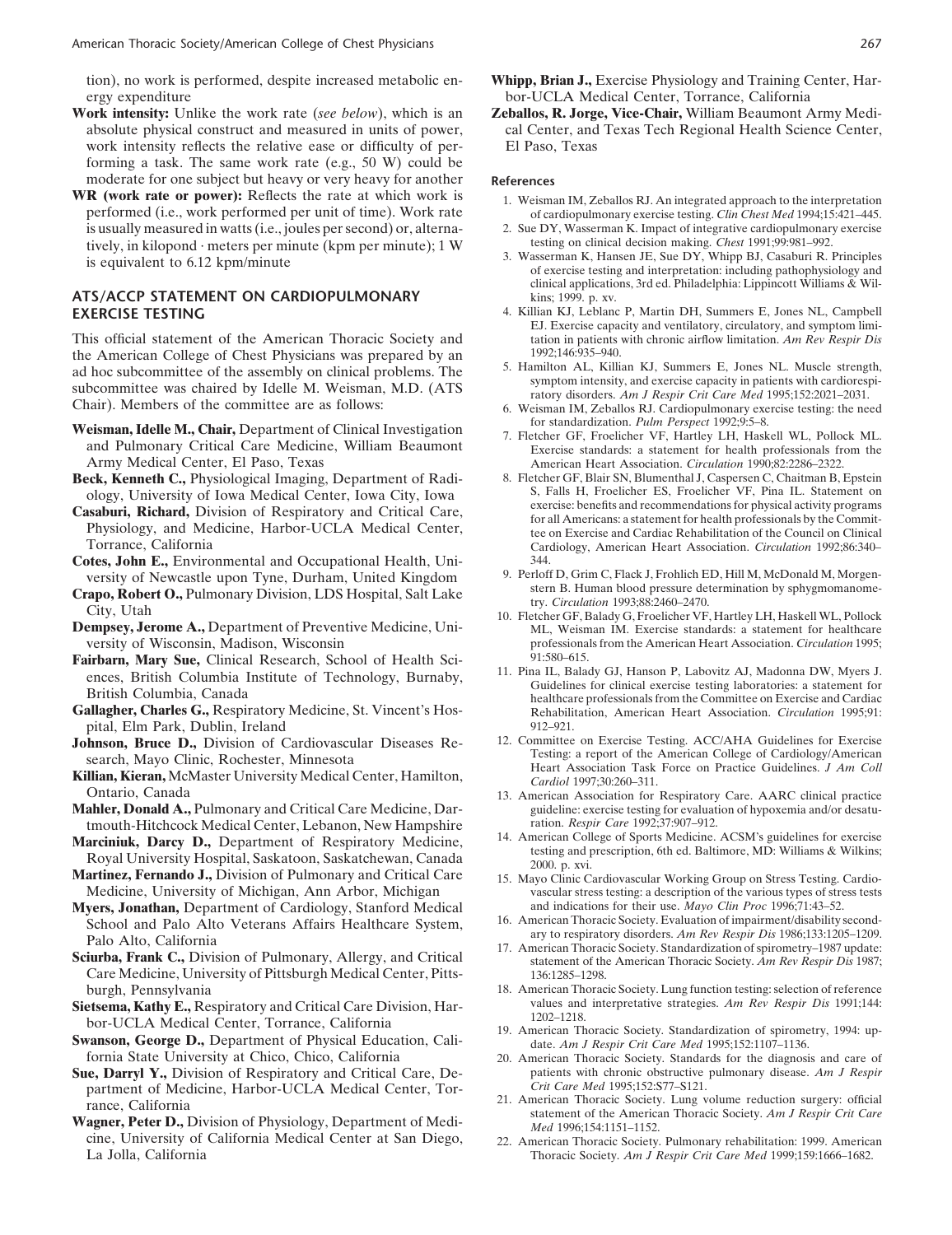- muscle dysfunction in chronic obstructive pulmonary disease: a state- *Cardiologia* 1996;41:621–634. ment of the American Thoracic Society and European Respiratory 50. Sridhar MK, Carter R, Banham SW, Moran F. An evaluation of inte-
- 24. American Thoracic Society. Guidelines for methacholine and exercise oratory. *Scott Med J* 1995;40:113–116. challenge testing—1999: official statement of the American Thoracic 51. Gay SE, Weisman IM, Flaherty KE, N
- 25. American Thoracic Society. Pulmonary function laboratory management and procedure manual. New York: American Thoracic Society; p. 81-88.
- Pulmonary terms and symbols: a report of the ACCP–ATS Joint 317–322.
- 27. Weisman IM, Zeballos RJ. Cardiopulmonary exercise testing. *Pulm Crit Care Update* 1995;11:1–9. *Medicine (Baltimore)* 1989;68:163–172.
- 28. Weisman IM, Zeballos RJ. Clinical exercise testing. *Clin Chest Med* 54. Flaherty KE, Wald J, Weisman IM, Blavais M, Zeballos RJ, Zisman
- 29. Bye PT, Anderson SD, Woolcock AJ, Young IH, Alison JA. Bicycle characterization in a large cohort discovered to have mitorial endurance performance of patients with interstitial lung disease myopathy. Am J Respir Crit endurance performance of patients with interstitial lung disease
- tolerance in patients with COPD. *Chest* 1991;100:307–311. lactate levels. *Chest* 1995;108:182–189.
- 31. Keogh BA, Lakatos E, Price D, Crystal RG. Importance of the lower 56. Taivassalo T, De Stefano N, Argov Z, Matthews PM, Chen J, Genge interstitial and destructive lung disease. *Am Rev Respir Dis* 1984;129: mitochondrial myopathies. *Neurology* 1998;50:1055–1060. S76–S80. 57. Weisman IM, Zeballos RJ. A step approach to the evaluation of unex-
- carbon monoxide as a predictor of gas exchange during exercise. *N Perspect* 1998;15:8–11. *Engl J Med* 1987;316:1301–1306. 58. Zeballos RJ, Weisman IM, Connery SM, Bradley JP. Standard treadmill
- disease. *Chest* 1988;93:454–459. *Crit Care Med* 1999;159:A419.
- 
- 35. Franciosa JA, Park M, Levine TB. Lack of correlation between exercise *Circulation* 1991;83:778–786. capacity and indexes of resting left ventricular performance in heart
- principles and clinical applications. Philadelphia: W. B. Saunders; transplantation. *J Am Coll Cardiol* 1995;25:163–170. 1986. p. xvi. 61. Myers J, Gullestad L, Vagelos R, Do D, Bellin D, Ross H, Fowler MB.
- failure. *Am J Cardiol* 1985;55:1037-1042.
- 
- 39. Dillard TA, Piantadosi S, Rajagopal KR. Prediction of ventilation at maximal exercise in chronic air-flow obstruction. *Am Rev Respir Dis* 63. Nohria A, Eldrin L, Warner SL. Medical management of advanced 1985;132:230–235. heart failure. *JAMA* 2002;287:628–639.
- 40. Dillard TA, Hnatiuk OW, McCumber TR. Maximum voluntary ventila- 64. Keteyian SJ, Levine AB, Brawner CA, Kataoka T, Rogers FJ, Schairer 875. 1996;124:1051–1057.
- 41. Curtis JR, Deyo RA, Hudson LD. Pulmonary rehabilitation in chronic 65. Braith RW. Exercise training in patients with CHF and heart transplant respiratory insufficiency. 7. Health-related quality of life among pa- recipients. *Med Sci Sports Exerc* 1998;30(10 Suppl):S367–S378.
- 
- 43. Jones NL. Clinical exercise testing, 4th ed. 1997, Philadelphia: W. B. *Circulation* 1992;85:2119–2131.
- exercise testing using percent achieved of predicted peak oxygen randomized trial. *JAMA* 2000;283:3095–3101. uptake for patients with ischemic and dilated cardiomyopathy. *J Am* 68. Braith RW, Edwards DC. Role of cardiac rehabilitation in heart failure
- 45. O'Donnell DE. Breathlessness in patients with chronic airflow limita- Clinical exercise testing. Basel, Switzerland: Karger; 2002. p. 120–137.
- 
- 47. Pratter MR, Curley FJ, Dubois J, Irwin RS. Cause and evaluation *Med* 1999;340:272–277.
- JF. Graded comprehensive cardiopulmonary exercise testing in the with left ventricular dysfunction. *JAMA* 1993;270:1702–1707. 1994;105:168–174. *Med Clin North Am* 1990;74:619–641.
- 23. American Thoracic Society, European Respiratory Society. Skeletal 49. Weisman IM, Zeballos RJ. Clinical evaluation of unexplained dyspnea.
	- Society. *Am J Respir Crit Care Med* 1999;159:S1–S40. grated cardiopulmonary exercise testing in a pulmonary function lab-
	- 51. Gay SE, Weisman IM, Flaherty KE, Martinez FJ. Cardiopulmonary Society. *Am J Respir Crit Care Med* 2000;161:309–329. exercise testing in unexplained dyspnea. In: Weisman IM, Zeballos<br>merican Thoracic Society. Pulmonary function laboratory manage-<br>RJ, editors. Clinical exercise testin
- 1998. 52. Hooper RG, Thomas AR, Kearl RA. Mitochondrial enzyme deficiency 26. American College of Chest Physicians, American Thoracic Society. causing exercise limitation in normal-appearing adults. *Chest* 1995;107:
	- Committee on Pulmonary Nomenclature. *Chest* 1975;67:583–593. 53. Elliot DL, Buist NR, Goldberg L, Kennaway NG, Powell BR, Kuehl<br>
	S. Metabolic myopathies: evaluation by graded exercise testing. Pulm Crit KS. Metabolic myop
	- 2001;22:679–701. D, Rubenfire M, Martinez FJ. Unexplained exertional limitation:
- breathing air and oxygen. *Am Rev Respir Dis* 1982;126:1005–1012. 55. Dandurand RJ, Matthews PM, Arnold DL, Eidelman DH. Mitochon-30. Carlson DJ, Ries AL, Kaplan RM. Prediction of maximum exercise drial disease: pulmonary function, exercise performance, and blood
	- respiratory tract in oxygen transfer: exercise testing in patients with A, Karpati G, Arnold DL. Effects of aerobic training in patients with
- 32. Sue DY, Oren A, Hansen JE, Wasserman K. Diffusing capacity for plained dyspnea: the role of cardiopulmonary exercise testing. *Pulm*
- 33. Ries AL, Farrow JT, Clausen JL. Pulmonary function tests cannot pre- (STE) vs. incremental cycle ergometry (IET) in the evaluation of dict exercise-induced hypoxemia in chronic obstructive pulmonary airway hyperreactiv airway hyperreactivity in unexplained dyspnea [abstract]. *Am J Respir*
- 34. Cotes JE, Zejda J, King B. Lung function impairment as a guide to 59. Mancini DM, Eisen H, Kussmaul W, Mull R, Edmunds LH Jr, Wilson exercise limitation in work-related lung disorders. *Am Rev Respir* JR. Value of peak exercise oxygen consumption for optimal timing *Dis* 1988;137:1089–1093.<br>
of cardiac transplantation in ambulatory patients with heart failure.<br> *Circulation* 1991;83:778–786.
- failure. *Am J Cardiol* 1981;47:33–39. ilton MA, Moriguchi JD, Walden J, Tillisch JH, Drinkwater DC, *et* 36. Weber KT, Janicki JS. Cardiopulmonary exercise testing: physiologic *al.* Improvement in exercise capacity of candidates awaiting heart
- 37. Szlachcic J, Massie BM, Kramer BL, Topic N, Tubau J. Correlates and Clinical, hemodynamic, and cardiopulmonary exercise test determiprognostic implication of exercise capacity in chronic congestive heart nants of survival in patients referred for evaluation of heart failure.<br>
Ann Intern Med 1998;129:286-293.
- 38. Punzal PA, Ries AL, Kaplan RM, Prewitt LM. Maximum intensity 62. Chua TP, Ponikowski P, Harrington D, Anker SD, Webb-Peploe K, exercise training in patients with chronic obstructive pulmonary dis- Clark AL, Poole-Wilson PA, Coats AJ. Clinical correlates and progease. *Chest* 1991;100:618–623. nostic significance of the ventilatory response to exercise in chronic<br>illard TA, Piantadosi S, Rajagopal KR. Prediction of ventilation at heart failure. *J Am Coll Cardiol* 1997;29:1585–159
	-
	- tion: spirometric determinants in chronic obstructive pulmonary dis- JR, Stein PD, Levine TB, Goldstein ST. Exercise training in patients ease patients and normal subjects. *Am Rev Respir Dis* 1993;147:870– with heart failure: a randomized, controlled trial. *Ann Intern Med*
		-
- tients with chronic obstructive pulmonary disease. *Thorax* 1994;49: 66. Coats AJ, Adamopoulos S, Radaelli A, McCance A, Meyer TE, 162–170. Bernardi L, Solda PL, Davey P, Ormerod O, Forfar C. Controlled 42. Jones NL. Clinical exercise testing, 3rd ed. Philadelphia: W. B. Saunders; trial of physical training in chronic heart failure: exercise performance, hemodynamics, ventilation, and autonomic function [see comments].
- Saunders; p. xi. **67. Hambrecht R, Gielen S, Linke A, Fiehn E, Yu J, Walther C, Schoene** 44. Stelken AM, Younis LT, Jennison SH, Miller DD, Miller LW, Shaw N, Schuler G. Effects of exercise training on left ventricular function LJ, Kargl D, Chaitman BR. Prognostic value of cardiopulmonary and peripheral resistance in patients with chronic heart failure: a
	- *Coll Cardiol* 1996;27:345–352. and cardiac transplantation. In: Weisman IM, Zeballos RJ, editors.
- tion: mechanisms and management. *Chest* 1994;106:904-912. 69. Kobashigawa JA, Leaf DA, Lee N, Gleeson MP, Liu H, Hamilton MA, 46. American Thoracic Society. ATS Statement: Guidelines for the Six-<br>Minute Walk Test. Am J Respir Crit Care Med 2002;166:111-117. trial of exercise rehabilitation after heart transplantation. N Engl J trial of exercise rehabilitation after heart transplantation. *N Engl J*
- of chronic dyspnea in a pulmonary disease clinic. *Arch Intern Med* 70. Bittner V, Weiner DH, Yusuf S, Rogers WJ, McIntyre KM, Bangdiwala SI, Kronenberg MW, Kostis JB, Kohn RM, Guillotte M, et al. Predic-48. Martinez FJ, Stanopoulos I, Acero R, Becker FS, Pickering R, Beamis tion of mortality and morbidity with a 6-minute walk test in patients
	- evaluation of dyspnea unexplained by routine evaluation. *Chest* 71. Gallagher CG. Exercise and chronic obstructive pulmonary disease.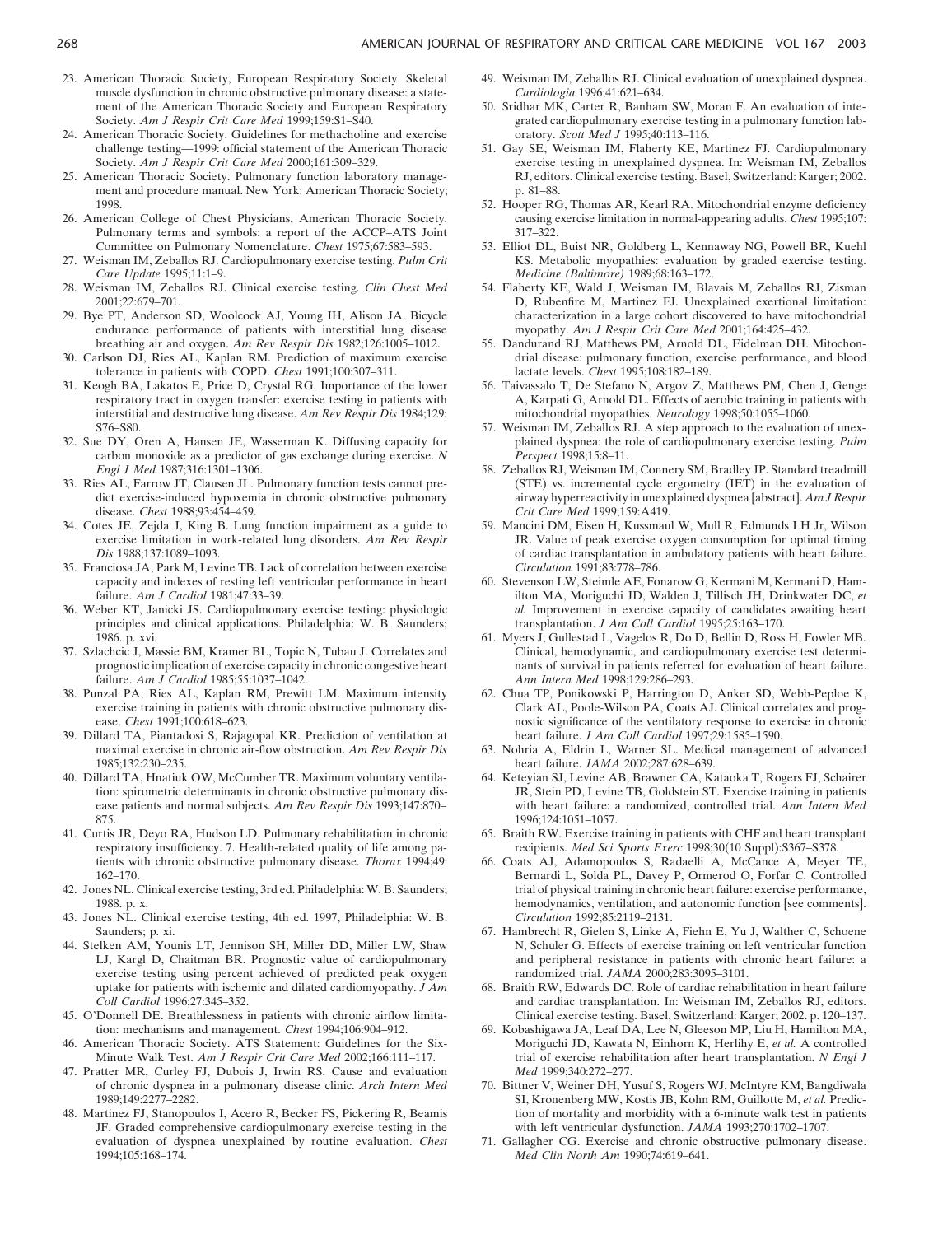- 
- *Am J Respir Crit Care Med* 1998;158:1876–1882. fibrosis. *Am Rev Respir Dis* 1986;133:97–103.
- exercise in patients with chronic obstructive pulmonary disease. *Am* 1998;84:2000–2009.<br> *J Respir Crit Care Med* 1999;159:881–885. 98. Krishnan B. Marciniu
- chronic airflow limitation: the role of lung hyperinflation. *Am Rev* Clinical exercise testing. Basel, Switzerland: Karger; 2002. p. 173–185.<br> *Respir Dis* 1993;148:1351–1357. **1898:** 1993;148:1351–1357. **1899.** Weisman I
- 
- 77. Carlin BW, Clausen JL, Ries AL. The effects of exercise testing on the press) prescription of oxygen therapy. Chest 1994;106:361-365. 100. Agusti C
- chronic obstructive pulmonary disease and only mild hypoxemia. *Am* 650.<br>
Rev Respir Dis 1992;146:941-945.<br>
101. Xaubet A, Agusti C, Luburich P, Roca J, Monton C, Ayuso MC, Barbera
- 
- 
- 
- 
- 
- 
- 
- 
- 
- 
- Oxidative capacity of the skeletal muscle and lactic acid kinetics  $10:53-83$ .<br>during exercise in normal subjects and in patients with COPD  $Am = 112$ . European Respiratory Society. Clinical exercise testing with reference
- EF. Exercise-induced lactate increase in relation to muscle substrates in the substrates in patients with chronic obstructive pulmonary disease. *Am I Respir* 113. Roca J, Whipp BJ, editors. European Respiratory Society Mo in patients with chronic obstructive pulmonary disease. Am J Respir
- 91. Engelen MP, Wouters EF, Deutz NE, Does JD, Schols AM. Effects of ratory Society; 1997. p. 164.<br>exercise on amino acid metabolism in patients with chronic obstruc-<br>114. Garfinkel SK, Kesten S, Chapman KR, Rebuck AS. Phy
- 92. Fulmer JD, Roberts WC, von Gal ER, Crystal RG. Morphologic-<br>
physiologic correlates of the severity of fibrosis and degree of cellu-<br>
115. Olsen GN. The evolving role of exercise testing before lung resection. physiologic correlates of the severity of fibrosis and degree of cellu-
- 93. Harris-Eze AO, Sridhar G, Clemens RE, Gallagher CG, Marciniuk DD.
- 
- 72. Gallagher CG. Exercise limitation and clinical exercise testing in chronic 95. Risk C, Epler GR, Gaensler EA. Exercise alveolar–arterial oxygen obstructive pulmonary disease. *Clin Chest Med* 1994;15:305–326. pressure difference in interstitial lung disease. *Chest* 1984;85:69–74.
- 73. Oelberg DA, Kacmarek RM, Pappagianopoulos PP, Ginns LC, Systrom 96. Watters LC, King TE, Schwarz MI, Waldron JA, Stanford RE, Cherni-DM. Ventilatory and cardiovascular responses to inspired He-O<sub>2</sub> dur-<br>ing exercise in chronic obstructive pulmonary disease [see comments]. the longitudinal assessment of patients with idiopathic pulmonary ing exercise in chronic obstructive pulmonary disease [see comments]. the longitudinal assessment of patients with idiopathic pulmonary<br>Am J Respir Crit Care Med 1998;158:1876–1882. the structure fibrosis. Am Rev Respir Di
	- chardson RS, Sheldon J, Poole DC, Hopkins SR, Ries AL, Wagner 97. O'Donnell DE, Laurence KLC, Webb KA. Qualitative aspects of exer-<br>PD. Evidence of skeletal muscle metabolic reserve during whole body total dyspnea in patie PD. Evidence of skeletal muscle metabolic reserve during whole body tional dyspnea in patients with interstitial lung disease. *J Appl Physiol*
- *J Respir Crit Care Med* 1999;159:881–885. 98. Krishnan B, Marciniuk DD. Cardiopulmonary responses during exercise<br> *98.* Krishnan B, Marciniuk DD. Cardiopulmonary responses during exercise<br> *n* interstitial lung disease. in interstitial lung disease. In: Weisman IM, Zeballos RJ, editors.
- *Respir Dis* 1993;148:1351–1357.<br>
76. O'Donnell DE, Bertley JC, Chau LK, Webb KA. Qualitative aspects in advanced interstitial lung disease. In: Maurer Leditor Lung biol-76. Donnell DE, Bertley JC, Chau LK, Webb KA. Qualitative aspects in advanced interstitial lung disease. In: Maurer J, editor. Lung biol-<br>of exertional breathlessness in chronic airflow limitation: pathophysi-<br>ogv in healt of exertional breathlessness in chronic airflow limitation: pathophysi-<br>
ogy in health and disease series. Vol. 176. Management of non-neo-<br>
plastic advanced lung disease. New York: Marcel Dekker: 2003. (In plastic advanced lung disease. New York: Marcel Dekker; 2003. (In
- prescription of oxygen therapy. Chest 1994;106:361-365. 100. Agusti C, Xaubet A, Agusti AG, Roca J, Ramirez J, Rodriguez-Roisin<br>78. Dean NC, Brown JK, Himelman RB, Doherty JJ, Gold WM, Stulbarg R. Clinical and functional a
- *Rev Respir Dis* 1992;146:941–945.<br>
79. O'Donnell DE, Magnusen B, Aguilaniu B, Gerken F, Hamilton A,<br>
They Respir Crit Care Med 2002;165:A227.<br> *Am J Respir Crit Care Med 2002;165:A227.*<br> *Am J Respir Crit Care Med 2002;1* 
	-
	-
	-
	-
	-
	-
	-
	-
	-
- 1944–1990.<br>
22. Belmaa MJ, Botnick WC, Shin JW. Inhaled bronchodilators reduce<br>
22. Belmaa MJ, Botnick WC, Shin JW. Inhaled bronchodilators reduce<br>
23. Belmaa MJ, Botnical experies in patients with chronic observation dur ment of the European Community for steel and Coal. Onicial state-<br>Society. *Eur Respir J Suppl* 1993;<br>Cuidating sepective of the chalatal muscle and lattice and lattice and lattice and lattice of the chalatal muscle and la
- during exercise in normal subjects and in patients with COPD. *Am* 112. European Respiratory Society. Clinical exercise testing with reference to lung diseases: indications, standardization and interpretation strat-<br>*L* Re *J Respir Crit Care Med* 1996;153:288–293.<br>90. Engelen MP, Schols AM, Does JD, Gosker HR, Deutz NE, Wouters<br>FE Exercise-induced lactate increase in relation to muscle substrates<br>FE Exercise-induced lactate increase in rela
	- *Crit Care Med* 2000;162:1697–1704.<br> **Crit Care Med** 2000;162:1697–1704.<br> **Crit Care Med** 2000;162:1697–1704.<br> **Crit Care Media 2000;162:1697–1704.**<br> **Crit Care Media 2000;162:1697–1704.**<br> **Crit Care Media 2000;162:1697–17**
	- exercise on amino acid metabolism in patients with chronic obstruc-<br>tive pulmonary disease. Am J Respir Crit Care Med 2001:163:859-864. The propriet of acrobic fitness in mild to moderate tive pulmonary disease. *Am J Respir Crit Care Med* 2001;163:859–864. nonphysiologic determinants of aerobic fitness<br>Imer JD, Roberts WC, von Gal ER, Crystal RG. Morphologic–<br>asthma. *Am Rev Respir Dis* 1992;145:741–745.
	- larity in idiopathic pulmonary fibrosis. *J Clin Invest* 1979;63:665–676. *Chest* 1989;95:218–225.
- Oxygen improves maximal exercise performance in interstitial lung cise testing in the evaluation of patients at high risk for complications disease. *Am J Respir Crit Care Med* 1994;150:1616–1622. from lung resection [see comments]. *Chest* 1992;101:356–361.<br>94. Marciniuk DD, Gallagher CG. Clinical exercise testing in interstitial 117. Markos J, Mullan BP, Hil
	- 117. Markos J, Mullan BP, Hillman DR, Musk AW, Antico VF, Lovegrove lung disease. *Clin Chest Med* 1994;15:287–303. FT, Carter MJ, Finucane KE. Preoperative assessment as a predictor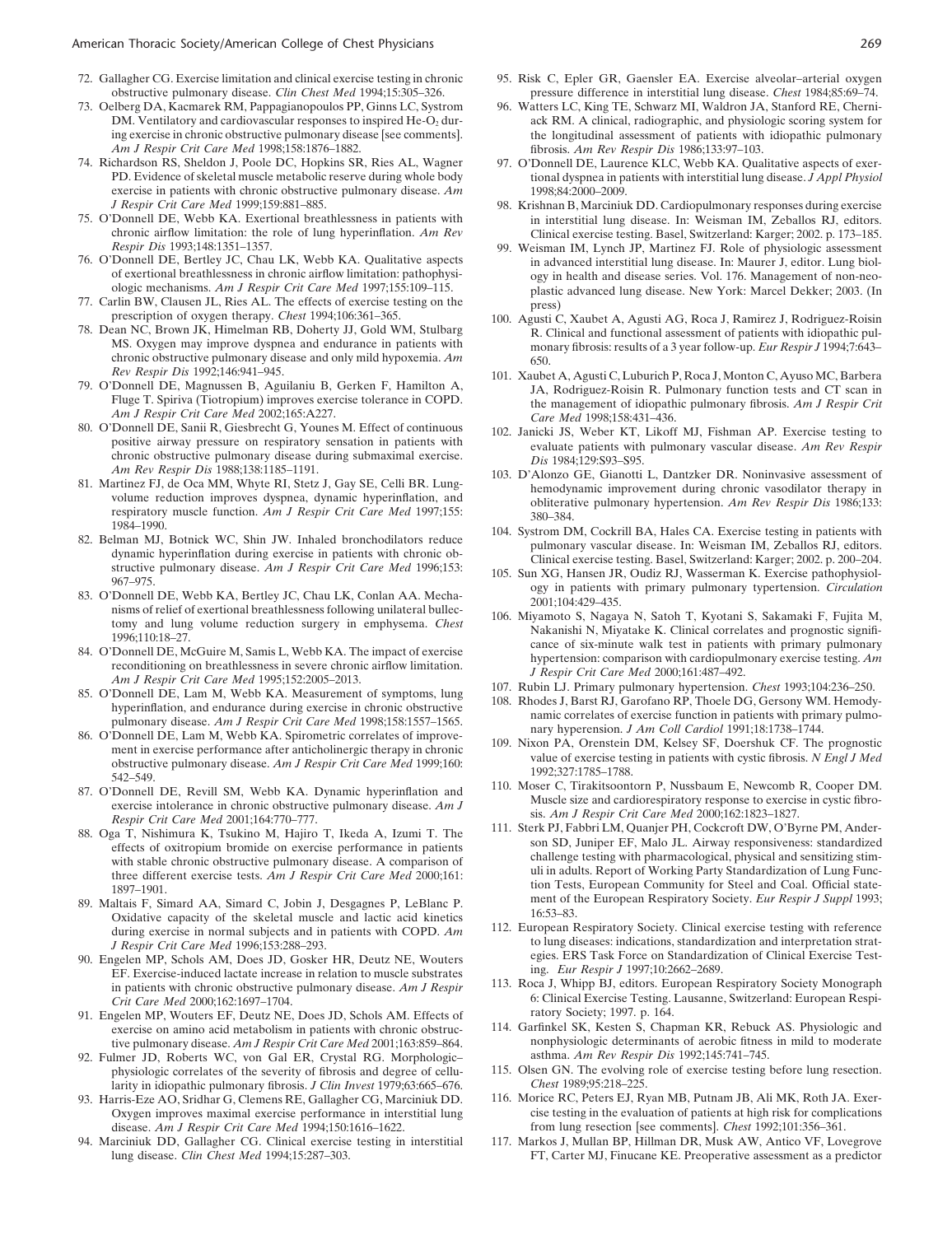- tion for lung cancer resection: predicted postoperative product as a predictor of surgical mortality. *Am J Respir Crit Care Med* 1994; 143. Wagner PD. Determinants of maximal oxygen transport and utilization.
- as preoperative criterion for lung resection. *Ann Thorac Surg* 1987; 44:344–349.<br>
transplantation. *J Appl Physiol* 1994;77:2784–2790.<br>
inith TP, Kinasewitz GT, Tucker WY, Spillers WP, George RB. Exer-<br>
<sup>145</sup>. Williams TJ, Patterson GA, McClean PA, Zamel N, Maurer JR. Maxi-
- 120. Smith TP, Kinasewitz GT, Tucker WY, Spillers WP, George RB. Exer-*Respir Dis* 1984;129:730–734. *Am Rev Respir Dis* 1992;145:101–105.
- of postoperative complications in lung resection candidates. *Am J* after lung transplant *Respir Crit Care Med* 1995:151:1472–1480 *Am J* 1997;155:615–621. *Respir Crit Care Med* 1995;151:1472–1480.<br>
olliger CT, Perruchoud AP, Functional evaluation of the lung resection 147. Schwaiblmair M, Reichenspurner H, Muller C, Briegel J, Furst H, Groh
- 122. Bolliger CT, Perruchoud AP. Functional evaluation of the lung resection
- and after lung and heart–<br>fining the lowest exercise neak oxygen consumption acceptable for *Med* 1999;159:1277–1283. fining the lowest exercise peak oxygen consumption acceptable for
- 124. Bolliger CT, Wyser C, Roser H, Soler M, Perruchoud AP. Lung scanning<br>and exercise testing for the prediction of postoperative performance<br>in lung resection candidates at increased risk for complications. *Chest* 149.
- 
- 1995;108:341–348.<br>
125. Olsen GN. Lung cancer resection: who's inoperable? [editorial; see<br>
215. Olsen GN. Lung cancer resection: who's inoperable? [editorial; see<br>
216. Gilbreth EM, Weisman IM. Role of exercise stress tes
- 
- 
- 
- 
- 
- 
- 127. Weisman IM. Cardiopulmonary exergie testing in the prosperative and M. Scienche M. H. Covens GR, Sandern (H. Tarachess, M. 2011;3116-1167, Sandern (F. Particles) and the section of the section of the section of the m
- 
- 134. Wagner PD. Functional consequences of lung volume reduction surgery<br>
135. Maltais F, LeBlanc P, Simard C, Jobin J, Berube C, Bruneau J, Carrier L,<br>
135. Oswald-Mammoser M, Kessler R, Massard G, Wihlm JM, Weitzenblum<br>
- 
- 
- 
- 139. Williams RJ, Slater WR. Role of cardiopulmonary exercise in lung and 1726–1734.<br>heart-lung transplantation. In: Weisman IM, Zeballos RJ, editors. 163. Rabinovich F heart–lung transplantation. In: Weisman IM, Zeballos RJ, editors. 163. Rabinovich RA, Ardite E, Troosters T, Carbo N, Alonso J, Gonzalez<br>Progress in respiratory research. Vol. 32. Clinical exercise testing. de Suso JM, Vil
- 140. Braith RW, Edwards DG. Exercise following heart transplantation. *Sports Med* 2000;30:171–192. 2001;164:1114–1118.
- of mortality and morbidity after lung resection. *Am Rev Respir Dis* 141. Wilson JR, Mancini DM. Factors contributing to the exercise limitation 1989;139:902–910. of heart failure. *J Am Coll Cardiol* 1993;22(4 Suppl A):93A–98A.
- 118. Pierce RJ, Copland JM, Sharpe K, Barter CE. Preoperative risk evalua-<br>tion for lung cancer resection: predicted postoperative product as a lar performance. Adv Exp Med Biol 1995;384:393-399.
	- 150:947–955. *Annu Rev Physiol* 1996;58:21–50.
- 119. Bechard D, Wetstein L. Assessment of exercise oxygen consumption 144. Hall MJ, Snell GI, Side EA, Esmore DS, Walters EH, Williams TJ.<br>as preoperative criterion for lung resection. Ann Thorac Surg 1987: Exercise, potas
	- cise capacity as a predictor of post-thoracotomy morbidity. *Am Rev* mal exercise testing in single and double lung transplant recipients.
- 121. Bolliger CT, Jordan P, Soler M, Stulz P, Gradel E, Skarvan K, Elsasser 146. Evans AB, Al-Himyary AJ, Hrovat MI, Pappagianopoulos P, Wain JC, Studies 146. Evans AB, Al-Himyary AJ, Hrovat MI, Pappagianopoulos P, Wain JC S, Gonon M, Wyser C, Tamm M, *et al.* Exercise capacity as a predictor Ginns LC, Systrom DM. Abnormal skeletal muscle oxidative capacity of postoperative complications in lung resection candidates. Am J after lung transpla
	- candidate. *Eur Respir J* 1998;11:198-212.<br>
	orice RC, Peters EJ, Ryan MB, Putnam JB, Ali MK, Roth JA. Rede-<br>
	and after lung and heart-lung transplantation. Am J Respir Crit Care
	- 148. Kadikar A, Maurer J, Kesten S. The six-minute walk test: a guide to lung resection of high risk patients. *Chest* 1996;110:161S.<br>
	2011 Manute T. Wester C. Roser H. Soler M. Perruchoud AP. Lung scanning assessment for
		-
		-
		-
		-
		-
		-
		-
		-
		-
		-
		-
		-
		-
- 1075–1083.<br>138. Howard DK, Iademarco EJ, Trulock EP. The role of cardiopulmonary and Sala E, Roca J, Marrades RM, Alonso J, Gonzalez De Suso JM, Moreno<br>A Barbera JA Nadal I de Iover J, Rodriguez-Roisin R et al Effects oward DK, Iademarco EJ, Trulock EP. The role of cardiopulmonary A, Barbera JA, Nadal J, de Jover L, Rodriguez-Roisin R, *et al.* Effects exercise testing in lung and heart-lung transplantation. *Clin Chest* of endurance tr exercise testing in lung and heart–lung transplantation. *Clin Chest* of endurance training on skeletal muscle bioenergetics in chronic obstructive pulmonary disease. Am J Respir Crit Care Med 1999;159: obstructive pulmonary disease. *Am J Respir Crit Care Med* 1999;159:
	- Progress in respiratory research. Vol. 32. Clinical exercise testing. de Suso JM, Vilaro J, Barbera JA, Polo MF, Argiles JM, *et al.* Reduced muscle redox capacity after endurance training in patients with chronic obstructive pulmonary disease. Am J Respir Crit Care Med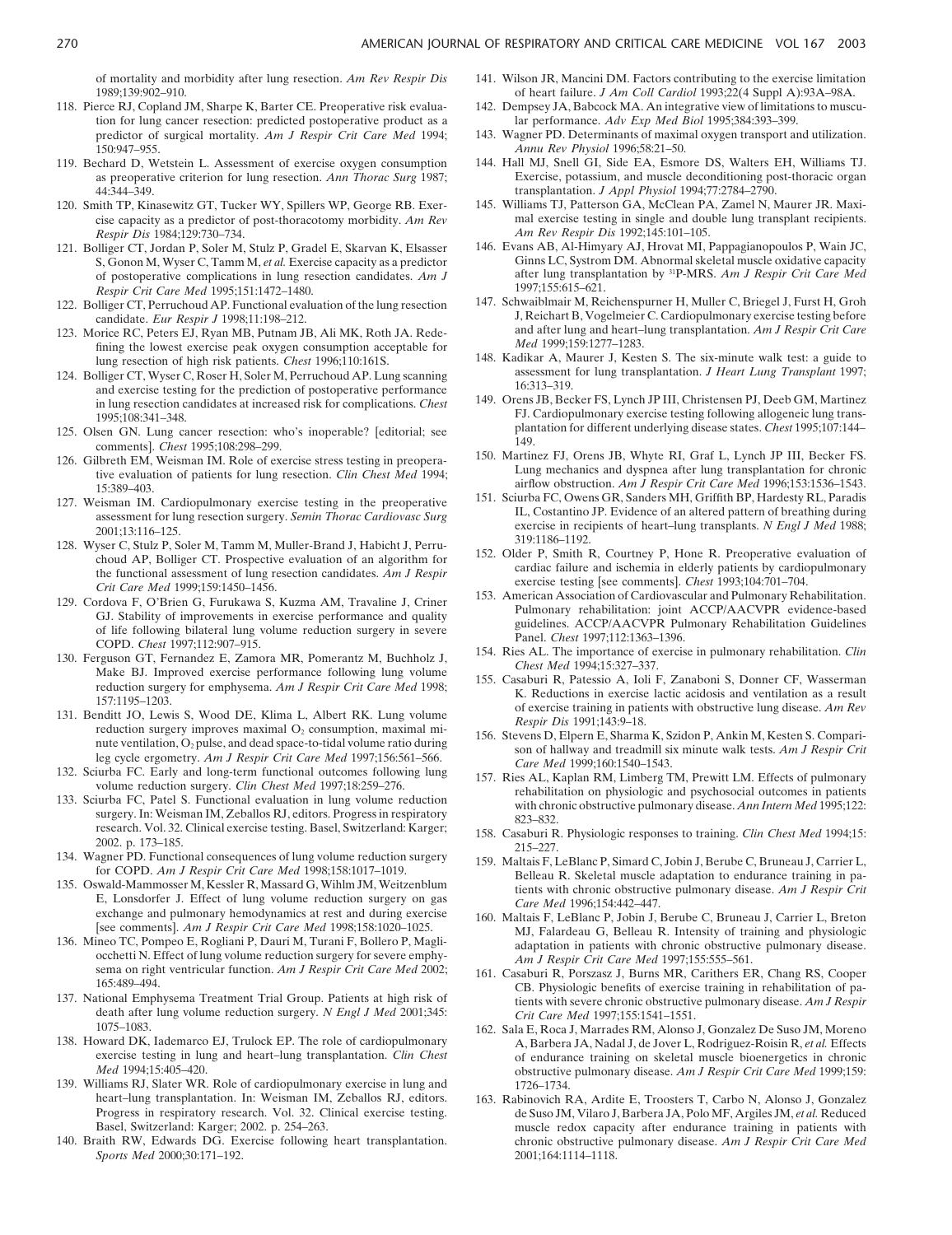- 164. Reid MB. COPD as a muscle disease. *Am J Respir Crit Care Med* 2001; Heart Association Subcommittee on Rehabilitation Target Activity 164:1101–1102. Group. *Circulation* 1979;59:849A–854A.
- 165. Bernard S, Whittom F, Leblanc P, Jobin J, Belleau R, Berube C, Carrier 192. Lanooy C, Bonjer FH. A hyperbol G, Maltais F. Aerobic and strength training in patients with chronic *J Appl Physiol* 1956;9:499–500. G, Maltais F. Aerobic and strength training in patients with chronic obstructive pulmonary disease. *Am J Respir Crit Care Med* 1999;159: 193. Whipp BJ, Davis JA, Torres F, Wasserman K. A test to determine
- 166. Ortega F, Toral J, Cejudo P, Villagomez R, Sanchez H, Castillo J, training in patients with chronic obstructive pulmnary disease. Am J
- 167. Becklake MR, Rodarte JR, Kalica AR. NHLBI workshop summary: *Respir Dis* 1988;137:1505–1510.<br> *Eur J Appl Physiol* 1988;57:140–145.<br>
Messerman K. Effect of exercise **E. Rating respiratory disability:** a report on behalf of a working 196. Zhang YY, Johnson MC, Chow N, Wasserman K. E
- group of the European Society for Clinical Respiratory Physiology testing protocol on parameters of an aerobic function. *Exerc* 1991;23:625–630. *Exerc* 1991;23:625–630. [see comments]. *Eur Respir J* 1990;3:1074–1077.
- 169. Cotes JE. Lung function: assessment and application in medicine, 5th
- 170. Smith DD. Pulmonary impairment/disability evaluation: controversies<br>and criticisms. Clin Pulm Med 1995;2:334–343.<br>198. Tanner CS, Heise CT, Barber G. Correlation of the physiologic parame-<br>171. Sue DY Exercise testing
- 171. Sue DY. Exercise testing in the evaluation of impairment and disability.<br>*Clin Chest Med* 1994;15:369-387.
- 172. Oren A, Sue DY, Hansen JE, Torrance DJ, Wasserman K. The role of 199. Swain DP. Energy cost calculation exercise testing in impairment evaluation. Am Ray Respire Dis 199. Sports Med 2000:30:17–22. exercise testing in impairment evaluation. *Am Rev Respir Dis* 1987;<br>
200. Londeree BR, Moffitt-Gerstenberger J, Padfield JA, Lottmann D. Oxy-<br>
200. Londeree BR, Moffitt-Gerstenberger J, Padfield JA, Lottmann D. Oxy-<br>
200.
- 173. Sue DY, Oren A, Hansen JE, Wasserman K. Lung function and exercise<br>performance in smoking and nonsmoking asbestos-exposed workers.<br>Am Rev Respir Dis 1985-132.612–618<br>201. Casaburi R, Barstow TJ, Robinson T, Wasserman
- monary exercise testing. In: Weisman IM, Zeballos RJ, editors. Clini-<br>cal exercise testing. Basel, Switzerland: Karger: 2002, p. 217–230. [[20]. Franklin BA, Vander L, Wrisley D, Rubenfire M. Aerobic requirements
- 
- 
- 
- 
- 
- 
- 
- 
- 
- 
- 
- cal reactions is then it shows that Normas Kaptistan in the particular and the state is the state of the state of the state of the state of the state of the state of the state of the state of the state of the state of the
- gometry. *J Appl Physiol* 1976;40:864–867. 216. Mogue LR, Rantala B. Capnometers. *J Clin Monit* 1988;4:115–121.<br>188. Whipp BJ. The physiological and energetic basis of work efficiency. 217. Consolazio CF. Physiological me
- In: Bray GA, editor. Obesity in perspective. Washington, DC: U.S. man. New York: McGraw-Hill, Blakiston Division; 1963. p. 505.<br>Government Printing Office; 1976. p. 121–126. 218. Astrup P. Severinghaus JW. The history of b
- 189. Whipp BJ, Bray GA, Koyal SN, Wasserman K. Exercise energetics and 1st ed. Copenhagen: Munksgaard; 1986. p. x. ton, DC: U.S. Government Printing Office; 1976. p. 157–163. 736–738. 736–738. 796–738. 190. Wasserman K, Whipp BJ. Excercise physiology in health and disease. 220. Spiro SG,
- 
- 191. Hellerstein HK. Specifications for exercise testing equipment. American *Clin Sci Mol Med* 1974;46:191–206.

- 
- 896–901.<br>
parameters of aerobic function during exercise. *J Appl Physiol* 1981;<br>
rtega F. Toral J. Ceiudo P. Villagomez R. Sanchez H. Castillo J. 30:217–221.
- Montemayor T. Comparison of effects of strength and endurance 194. Davis JA, Whipp BJ, Lamarra N, Huntsman DJ, Frank MH, Wasserman training in patients with chronic obstructive pulmnary disease.  $AmJ$  K. Effect of ramp slo *Respir Crit Care Med* 2002;166:669–674. the ramp exercise test. *Med Sci Sports Exerc* 1982;14:339–343.
- scientific issues in the assessment of respiratory impairment. *Am Rev* as related to work rate increment during cycle ergometer exercise.
- 168. Cotes JE. Rating respiratory disability: a report on behalf of a working 196. Zhang YY, Johnson MC, Chow N, Wasserman K. Effect of exercise testing protocol on parameters of aerobic function. *Med Sci Sports* testing
	- ed. Oxford: Blackwell Scientific Publications; 1993. p. 54–58. Wessler M, Froelicher VF. Comparison of the ramp versus standard exercise protocols. *J Am Coll Cardiol* 1991;17:1334–1342.
		-
		- *Col in normal children. <i>Am J Cardiol* 1991;67:309–312.<br>199. Swain DP. Energy cost calculations for exercise prescription: an update.
		-
- *Am Rev Respir Dis* 1985;132:612–618.<br>174. Sue DY. Evaluation of impairment and disability: the role of cardiopul-<br>174. Sue DY. Evaluation of impairment and disability: the role of cardiopul-<br>174. Sue DY. Evaluation of imp
	-
	-
	-
	-
	-
	-
	-
	-
	-
	-
	-
	-
	-
	-
	-
	- hipp BJ. The physiological and energetic basis of work efficiency. 217. Consolazio CF. Physiological measurements of metabolic functions in<br>In: Bray GA, editor. Obesity in perspective. Washington, DC: U.S. and the New York
		- 218. Astrup P, Severinghaus JW. The history of blood gases, acids and bases,
	- respiratory control in man following acute and chronic evaluation of 219. Poole GW, Maskell RC. Validation of continuous determination of calorie intake. In: Bray GA, editor. Obesity in perspective. Washing-<br>
	respired gase respired gases during steady-state exercise. *J Appl Physiol* 1975;38:
	- asserman K, Whipp BJ. Excercise physiology in health and disease. 220. Spiro SG, Juniper E, Bowman P, Edwards RH. An increasing work *Am Rev Respir Dis* 1975;112:219-249. *An increasing work* rate test for assessing the ph rate test for assessing the physiological strain of submaximal exercise.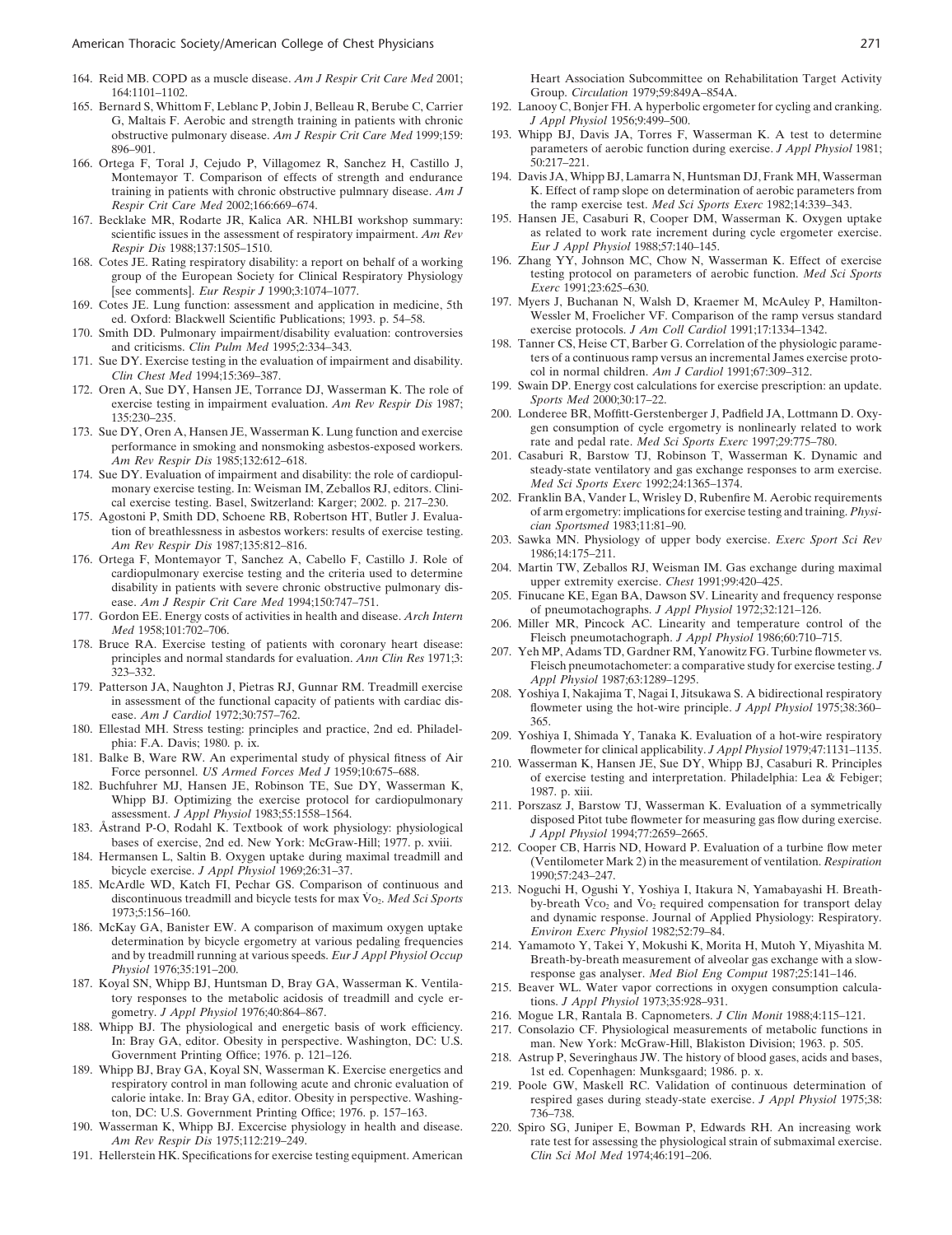- 
- 222. Hughson RL, Kowalchuk JM, Prime WM, Green HJ. Open-circuit gas 1992;13:27-30.<br>exchange analysis in the non-steady-state. Can J Appl Sport Sci 1980; 253. Russell JC, Dale
- 5:15–18. eters. *J Appl Physiol* 1986;61:1217–1220. breath-by-breath graphical display of exercise function tests. *J Appl Thorax* 2000;55:63–66.
- 224. Lamarra N, Whipp BJ. Measurements of pulmonary gas exchange. In: sponses to maximum exercise. *Respiration* 1986;49:94–100.<br>Maud PJ. Foster C. editors. Physiological assessment of human fitness. 256. Wilson RC. Jones
- 
- smoothing gas exchange data. *Comput Biomed Res* 1989;22:270–281. *Lab Invest* 1991;51:655–658.
- 
- 
- 
- 
- 
- 
- 
- 
- 
- 
- 
- 
- 
- 
- 
- 
- 243. Carlin BW, Clausen JL, Ries AL. The use of cutaneous oximetry in<br>the start of long-term oxygen therapy. Chest 1988;94:239–241.<br>244. Orenstein DM. Curtis SE. Nixon PA. Hartigan ER. Accuracy of three 272. Lewis DA, Siet
- pulse oximeters during exercise and hypoxemia in patients with cystic sive estimates of the vectors of  $\frac{1476-1480}{1476-1480}$ . fibrosis. *Chest* 1993;104:1187–1190.<br>ansen JE, Casaburi R, Validity of ear oximetry in clinical exercise 273. Zimmerman MI, Miller A, Brown LK, Bhuptani A, Sloane MF, Teirstein
- 245. Hansen JE, Casaburi R. Validity of ear oximetry in clinical exercise testing. *Chest* 1987;91:333-337.
- 246. Ries AL, Prewitt LM, Johnson JJ. Skin color and ear oximetry. *Chest* 1989;96:287–290. 1994;106:131–136.
- In: Weisman IM, Zeballos RJ, editors. Clinical exercise testing. Basel, Switzerland: Karger; 2002. p. 43–59.
- 248. Bradley P. A model for gas-exchange simulation. *J Cardiovasc Pulm Tech* 1983;11:33–39. exercise above the anaerobic threshold. *Chest* 1998;113:602–611.<br>249. Huszczuk A, Whipp BJ, Wasserman K. A respiratory gas exchange 276. Weisman IM, Zeballos RJ. Integrative approach to the interpret
- 
- 250. Gore CJ, Catcheside PG, French SN, Bennett JM, Laforgia J. Automated Vo<sub>2</sub>max calibrator for open-circuit indirect calorimetry sys-<br>
277. Andersen KL, Shepard RJ, Denolin H, Varnauskas E, Masironi R.
- 251. Clark JH, Greenleaf JE. Electronic bicycle ergometer: a simple calibra- Organization; 1971. p. 138.
- 221. Jones NL. Evaluation of a microprocessor-controlled exercise testing 252. Van Praagh E, Bedu M, Roddier P, Coudert J. A simple calibration system. *J Appl Physiol* 1984;57:1312–1318. method for mechanically braked cycle ergometers. *Int J Sports Med*
	- 253. Russell JC, Dale JD. Dynamic torquemeter calibration of bicycle ergom-
	- 254. Revill SM, Morgan MD. Biological quality control for exercise testing.
	- 255. Garrard CS, Emmons C. The reproducibility of the respiratory re-
- Maud PJ, Foster C, editors. Physiological assessment of human fitness. 256. Wilson RC, Jones PW. Long-term reproducibility of Borg Scale esti-<br>Champaign, IL: Human Kinetics; 1995. p. 19–35. https://www.mates.org/breathless Champaign, IL: Human Kinetics; 1995. p. 19–35. mates of breathlessness during exercise. *Clin Sci* 1991;80:309–312.
- 257. Nordrehaug JE, Danielsen R, Stangeland L, Rosland GA, Vik-Mo H.<br>257. Nordrehaug JE, Danielsen R, Stangeland L, Rosland GA, Vik-Mo H.<br>Respiratory pas exchange during treadmill exercise testing: reproduc-<br>Respiratory pa of true alveolar gas exchange. *J Appl Physiol* 1981;51:1662–1675.<br>226. Sherrill DL, Swanson GD. Application of the general linear model for all integration of different exercise protocols. Scand J Clin
- 229. Wanson G. Breath-to-breath considerations for gas exchange kinetics.<br>
In: Cerretelli P, Whipp BJ, editors. Exercise, bioenergetics and gas<br>
exchange Amsterdam: Elsevier/North Holland; 1980. p. 211–222.<br>
228. Matthews
	-
	-
	-
	-
	-
	-
	-
	-
- 200. State F.C. Owers GR, Ondriezek J. The effect of sample interval on<br>
201. Belman MJ, Brooks LR, Ross DJ, Moheculiar Z. Variability of breath-<br>
201. Belman MJ, Brooks LR, Ross DJ, Moheculiar Z. Variability of breath-<br>
	-
	-
	-
	- subjects during exercise and hypoxia. Am Rev Respir Dis 1991;144:<br>
	as a predictor of arterial oxygen desaturation during exercise in pa-<br>
	as a predictor of arterial oxygen desaturation during exercise in pa-<br>
	tients with c
- 244. Orenstein DM, Curtis SE, Nixon PA, Hartigan ER. Accuracy of three 272. Lewis DA, Sietsema KE, Casaburi R, Sue DY. Inaccuracy of noninva-<br>
sive estimates of VD/VT in clinical exercise testing. *Chest* 1994;106:
	- AS. Estimated vs actual values for dead space/tidal volume ratios during incremental exercise in patients evaluated for dyspnea. *Chest*
- 247. Beck KC, Weisman IM. Methods for cardiopulmonary exercise testing. 274. Ries AL, Fedullo PF, Clausen JL. Rapid changes in arterial blood gas<br>In: Weisman IM, Zeballos RJ, editors. Clinical exercise testing. Basel, leve
	- 275. Zeballos RJ, Weisman IM, Connery SM. Comparison of pulmonary gas exchange measurements between incremental and constant work
	- 276. Weisman IM, Zeballos RJ. Integrative approach to the interpretation simulator for routine calibration in metabolic studies. *Eur Respir J* of cardiopulmonary exercise testing. In: Weisman IM, Zeballos RJ, 1990;3:465–468. editors. Progress in respiratory research. Vol. 32. Clinical exercise
	- tems. *Med Sci Sports Exerc* 1997;29:1095–1103. Fundamentals of exercise testing. Geneva, Switzerland: World Health
	- tion procedure. *J Appl Physiol* 1971;30:440–442. 278. Arstila M. Pulse-conducted triangular exercise-ECG test: a feed-back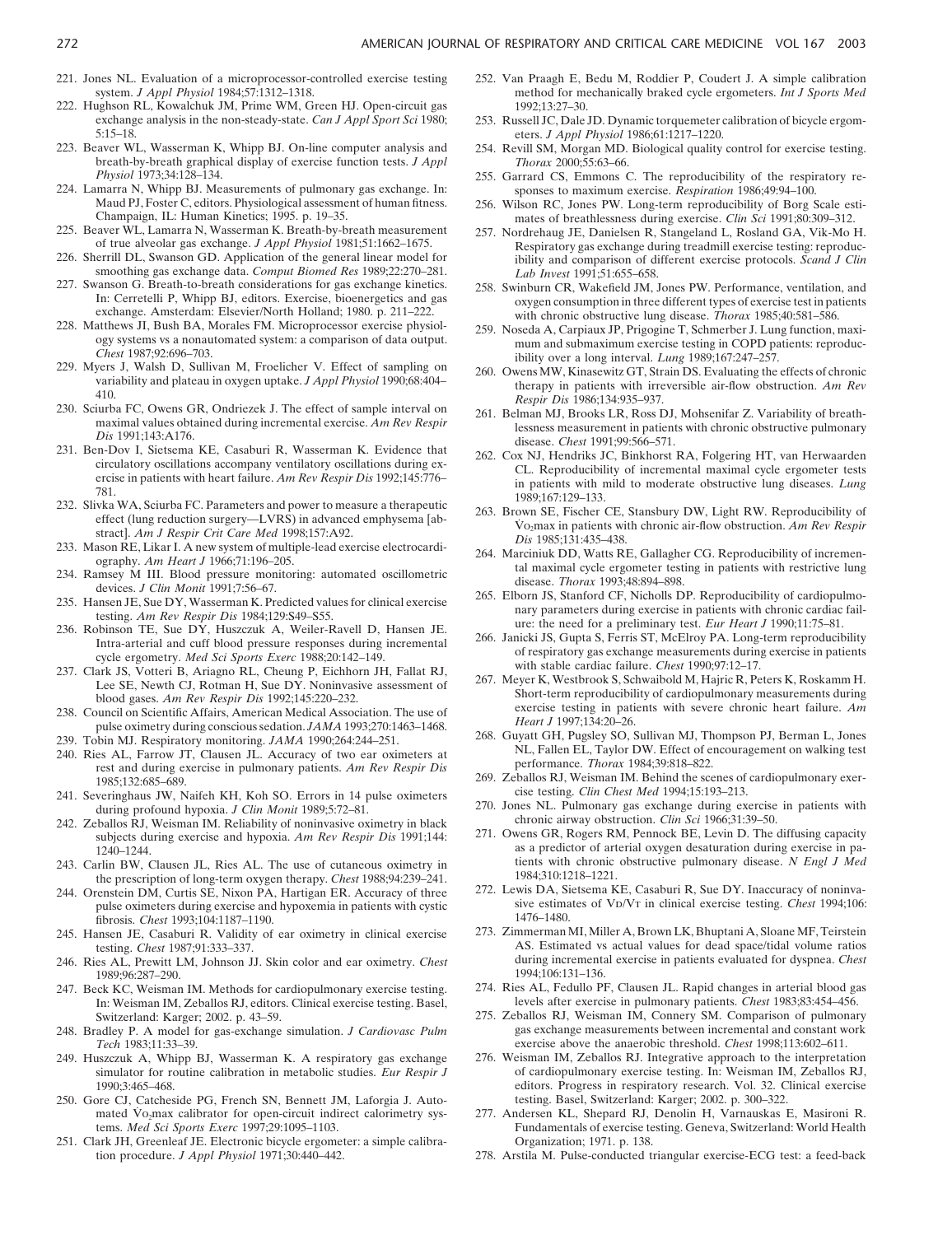system regulating work during exercise. *Acta Med Scand Suppl* 1972; bases of exercise, 3rd ed. McGraw-Hill series in health education,

- 279. Northridge DB, Grant S, Ford I, Christie J, McLenachan J, Connelly a zii.<br>D, McMurray J, Ray S, Henderson E, Dargie HJ. Novel exercise 306. Rose *Heart J* 1990;64:313–316. of four statistical models. *J Appl Physiol* 1998;84:2163–2170.
- 280. Riley M, Northridge DB, Henderson E, Stanford CF, Nicholls DP, 307. Treuth MS, Figueroa-Colon R, Hunter GR, Weinsier RL, Butte NF,
- 281. Lollgen H, Ulmer H-V, Crean P, editors. Recommendations and stanence on Ergometry, Titisee 1987. *Eur Heart J* 1988;(9 Suppl K):1-37.
- 
- In: Exercise testing and exercise training in coronary heart disease. *J Med* 2000;343:632–641.
- 284. Nagle FJ, Balke B, Naughton JP. Gradational step tests for assessing work capacity. *J Appl Physiol* 1965;20:745–748.
- 285. Pollock ML, Wilmore JH, Fox SM. Exercise in health and disease: for future research. *Med Sci Sports Exerc* 1985;17:6–21. delphia: W. B. Saunders; 1984. p. viii. 1991;23:895–906.
- 286. Janicki JS, Weber KT. Equipment and protocols to evaluate patients 314. Myers J, Ashley E. Dangerous curves: a perspective on exercise, lactate, with pulmonary vascular disease. In: Weber KT, Janicki JS, editors. and the anaerobic threshold. *Chest* 1997;111:787-795. Cardio-pulmonary testing. Philadelphia: W. B. Saunders; 1986. p. 138– 315. Wasserman K, Beaver WL, Whipp BJ. Gas exchange theory and the
- 287. Myers J, Prakash M, Froelicher V, Do D, Partington S, Atwood E. II14–II30.
- in the evaluation of ventilatory limitation during exercise: the exercise tidal flow-volume loop. *Chest* 1999;116:488-503.
- of constant-load work. *J Appl Physiol* 1972;33:351–356. 1990;81(1 Suppl):II38–II46.
- 
- 291. Whipp BJ, Ward SA, Lamarra N, Davis JA, Wasserman K. Parameters 367.
- 292. American College of Sports Medicine. ACSM's guidelines for exercise thresholds in patients with chronic obstructive pulmonary disease.<br>testing and prescription, 5th ed. Baltimore: Williams & Wilkins; 1995. Am Rev Resp testing and prescription, 5th ed. Baltimore: Williams & Wilkins; 1995. p. xvi. 320. Simonton CA, Higginbotham MB, Cobb FR. The ventilatory threshold:
- *Chest* 1984;85:616–622. tive heart failure. *Am J Cardiol* 1988;62:100–107.
- 
- 295. American College of Sports Medicine. Guidelines for exercise testing 322. Hughson RL, Weisiger KH, Swanson GD. Blood lactate concentration
- 296. Scherer D, Kaltenbach M. [Frequency of life-threatening complications
- 297. Douard H, Mora B, Broustet JP. Epreuve d'effort et tachycardies ven- medicine. New York: Marcel Dekker; 1997. p. 1–34.
- 
- 299. Rochmis P, Blackburn H. Exercise tests: a survey of procedures, safety, 448–514. and litigation experience in approximately 170,000 tests. *JAMA* 325. Agostoni P, Assanelli E, Guazzi M, Grazi M, Perego GB, Lomanto M,
- age BH, Detre KM, Fishman AP, Goldring RM, Groves BM, *et al. logia* 1997;42:743–750. Survival in patients with primary pulmonary hypertension: results 326. Wasserman K, Zhang YY, Gitt A, Belardinelli R, Koike A, Lubarsky L, 349. heart failure. *Circulation* 1997;96:2221–2227.
- 
- 302. Dempsey J, Reddan W, Balke B, Rankin J. Work capacity determinants 10:437-449.<br>and physiologic cost of weight-supported work in obesity. *J Appl* 328. Myers J, Walsh D, Buchanan N, McAuley P, Bowes E, Froelicher and physiologic cost of weight-supported work in obesity. *J Appl*
- monary capacity be recognized by a plateau in oxygen uptake? *Chest* 1419. 1989;96:1312–1316. 329. Sullivan CS, Casaburi R, Storer TW, Wasserman K. Non-invasive pre-
- 
- 305. Åstrand P-O, Rodahl K. Textbook of work physiology: physiological 71:349–354.

529:3–109. physical education, and recreation. New York: McGraw Hill; 1986.

- 306. Rosen MJ, Sorkin JD, Goldberg AP, Hagberg JM, Katzel LI. Predictors protocol suitable for use on a treadmill or a bicycle ergometer. *Br* of age-associated decline in maximal aerobic capacity: a comparison
- Dargie HJ. The use of an exponential protocol for bicycle and tread-<br>
mill exercise testing in patients with chronic cardiac failure. *Eur Heart* **Solution** non-overweight prepubertal girls. *Int J Obes Relat Metab Disord* non-overweight prepubertal girls. *Int J Obes Relat Metab Disord J* 1992;13:1363–1367. 1998;22:440–447.
- dard guidelines for exercise testing. Report of the Task Force Confer-<br>ence on Ergometry, Titisee 1987. *Eur Heart J* 1988;(9 Suppl K):1–37. *J Ind Med* 1988;45:532–537.
- 282. Bruce RA, McDonough JR. Stress testing in screening for cardiovascu- 309. Johnson BD, Saupe KW, Dempsey JA. Mechanical constraints on exerlar disease. Bull N Y Acad Med 1969;45:1288–1305. cise hyperpnea in endurance athletes. *J Appl Physiol* 1992;73:874–886.
	- 310. Jones NL, Killian KJ. Exercise limitation in health and disease. *N Engl*
	- New York: Academic Press; 1973. p. xx. 311. Brooks GA. Anaerobic threshold: review of the concept and directions 31. Brooks GA. Anaerobic threshold: review of the concept and directions for future research. *Med Sci Sports* 
		- 312. Davis JA. Anaerobic threshold: review of the concept and directions
	- evaluation and prescription for prevention and rehabilitation. Phila- 313. Brooks GA. Current concepts in lactate exchange. *Med Sci Sports Exerc*
		-
	- 150. lactic acidosis (anaerobic) threshold. *Circulation* 1990;81(1 Suppl):
- Exercise capacity and mortality among men referred for exercise 316. Sue DY, Wasserman K, Moricca RB, Casaburi R. Metabolic acidosis during exercise in patients with chronic obstructive pulmonary dis-<br>during exercise in pa during exercise in patients with chronic obstructive pulmonary dis-288. Johnson BD, Weisman IM, Zeballos RJ, Beck KC. Emerging concepts ease. Use of the V-slope method for anaerobic threshold determina-<br>in the evaluation of ventilatory limitation during exercise: the exercise the W-slope
- 317. Dickstein K, Barvik S, Aarsland T, Snapinn S, Karlsson J. A comparison 289. Whipp BJ, Wasserman K. Oxygen uptake kinetics for various intensities of methodologies in detection of the anaerobic threshold. *Circulation*
	- 318. Matsumura N, Nishijima H, Kojima S, Hashimoto F, Minami M, Yasuda BJ. Ventilatory and gas exchange kinetics during exercise in chronic H. Determination of anaerobic threshold for assessment of functional airways obstruction. *J Appl Physiol* 1982;53:1594–1602. state in patients with chronic heart failure. *Circulation* 1983;68:360–
	- of ventilatory and gas exchange dynamics during exercise. *J Appl* 319. Patessio A, Casaburi R, Carone M, Appendini L, Donner CF, Wasser-*Physiol* 1982;52:1506–1513. man K. Comparison of gas exchange, lactate, and lactic acidosis
- 293. Gamble P, McManus H, Jensen D, Froelicher V. A comparison of the quantitative analysis of reproducibility and relation to arterial lactate standard 12-lead electrocardiogram to exercise electrode placements. concentration in normal subjects and in patients with chronic conges-
- 294. Stuart RJ Jr, Ellestad MH. National survey of exercise stress testing 321. Hughson RL, Green HJ. Blood acid-base and lactate relationships facilities. Chest 1980;77:94-97.<br>
studied by ramp work tests. Med Sci Sports E studied by ramp work tests. *Med Sci Sports Exerc* 1982;14:297-302.
	- and prescription, 4th ed. Philadelphia: Lea & Febiger; 1991. p. xv. increases as a continuous function in progressive exercise. *J Appl* herer D, Kaltenbach M. [Frequency of life-threatening complications *Physiol* 1987;62
	- associated with exercise testing (author's translation)]. *Dtsch Med* 323. Johnson BD, Beck KC. Respiratory system responses to dynamic exer-*Wochenschr* 1979;104:1161–1165. cise. In: Weiler JM, editor. Allergic and respiratory disease in sports
- tricularies: l'experience Française. Arch Mal Coeur Vaiss 1987;80: 324. Dempsey JA, Adams L, Ainsworth DM, Fregosi RF, Gallagher CG, 263–270. Guz A, Johnson BD, Powers SK. Airway, lung and respiratory muscle 298. Myers J, Voodi L, Umann T, Froelicher VF. A survey of exercise testing: function during exercise. In: Rowell LB, Shepard JT, editors. Handmethods, utilization, interpretation, and safety in the VAHCS. *J* book of physiology. Section 12. Exercise: regulation and integration Cardiopulm Rehabil 2000;20:251-258. **Section** of multiple systems. New York: Oxford Un of multiple systems. New York: Oxford University Press; 1996. p.
- 1971;217:1061–1066. Cattadori G, Lauri G, Marenzi G. [Mechanisms facilitating oxygen 300. D'Alonzo GE, Barst RJ, Ayres SM, Bergofsky EH, Detre KM, Brund- delivery during exercise in patients with chronic heart failure]. *Cardio*
	- from a national prospective registry. *Ann Intern Med* 1991;115:343– Agostoni PG. Lung function and exercise gas exchange in chronic
	- 327. Dennis SC, Noakes TD, Bosch AN. Ventilation and blood lactate in-*Rev Respir Dis* 1984;129:S90–S92. crease exponentially during incremental exercise. *J Sports Sci* 1992;
- *Physiol* 1966;21:1815–1820. V. Increase in blood lactate during ramp exercise: comparison of 303. Myers J, Walsh D, Buchanan N, Froelicher VF. Can maximal cardiopul- continuous and threshold models. *Med Sci Sports Exerc* 1994;26:1413–
- 304. Noakes TD. Maximal oxygen uptake: "classical" versus "contemporary" diction of blood lactate response to constant power outputs from viewpoints: a rebuttal. *Med Sci Sports Exerc* 1998;30:1381–1398. incremental exercise tests. *Eur J Appl Physiol Occup Physiol* 1995;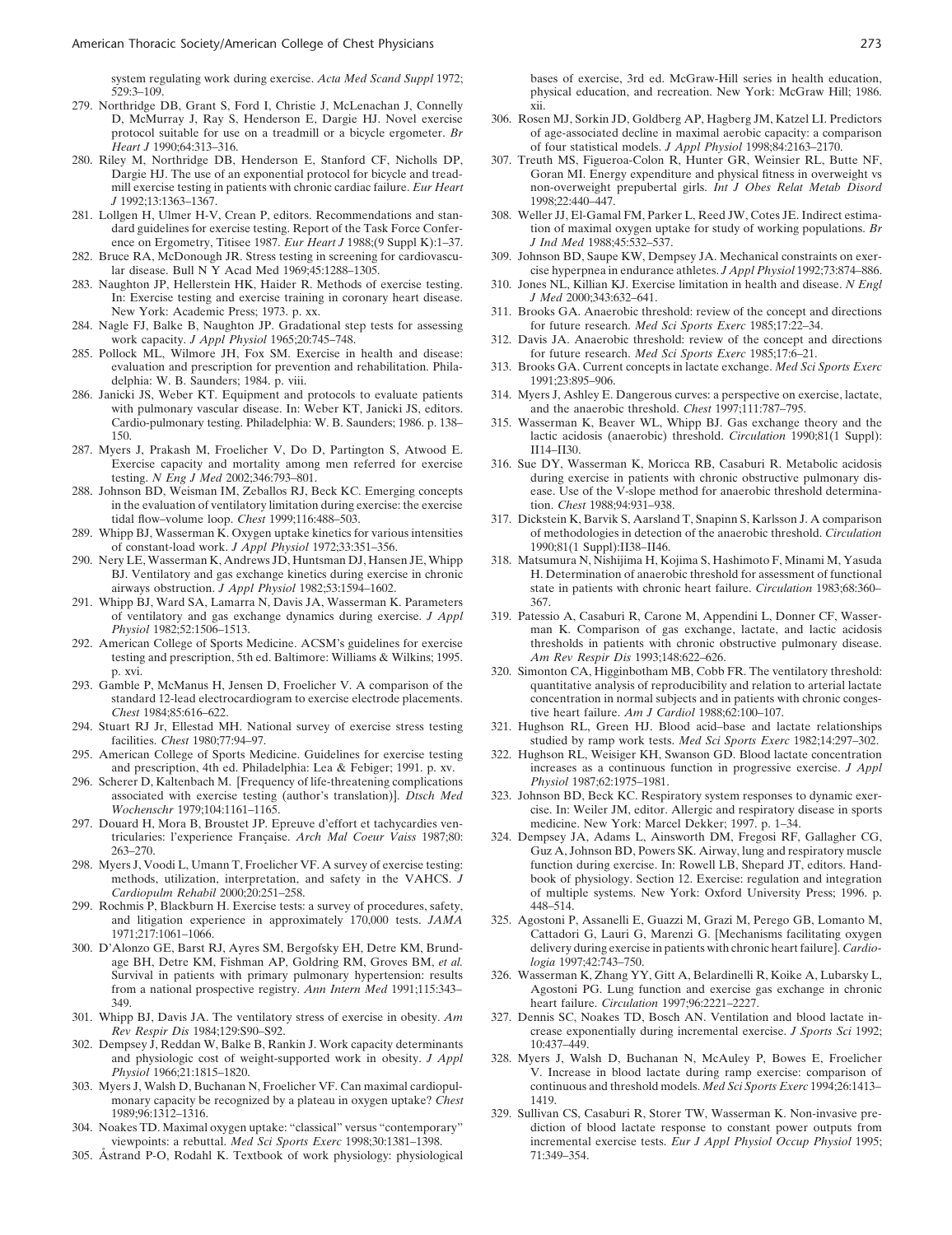- 330. Belman MJ, Epstein LJ, Doornbos D, Elashoff JD, Koerner SK, Moh-<br>senifar Z. Noninvasive determinations of the anaerobic threshold:<br>tion. *J Physiol* 1980:309:521-532. senifar Z. Noninvasive determinations of the anaerobic threshold: reliability and validity in patients with COPD. *Chest* 1992;102:1028– 358. Henke KG, Sharratt M, Pegelow D, Dempsey JA. Regulation of end-
- 331. Robergs RA, Chwalbinska-Moneta J, Mitchell JB, Pascoe DD, Houm- 146. alized and venous blood. *Int J Sports Med* 1990;11:446–451. nary system. *Schweiz Z Sportmed* 1992;40:55–64.
- 332. Davis HA, Bassett J, Hughes P, Gass GC. Anaerobic threshold and 360. Road J, Newman S, Derenne JP, Grassino A. In vivo length–force relationship of canine diaphragm. *J Appl Physiol* 1986;60:63–70.
- 
- *Appl Physiol* 1986;60:777–781. *Physiol* 1992;90:311–323.
- 335. Wasserman K, Beaver WL, Whipp BJ. Mechanisms and patterns of 363. Klas JV, Dempsey JA. Voluntary versus reflex regulation of maxima blood lactate increase during exercise in man. Med Sci Sports Exerc exercise flow: vo blood lactate increase during exercise in man. *Med Sci Sports Exerc*
- 336. Beaver WL, Wasserman K, Whipp BJ. Improved detection of lactate the forced expiratory volume in one second:<br>threshold during exercise using a log-log transformation. J Appl Phys-<br>cooperation. J Occup Med 1982;24:531-5 threshold during exercise using a log-log transformation. *J Appl Phys-*
- plasma lactate parameters, Wpeak and 1-h cycling performance in *Circulation* 1992;86:909–918.
- threshold on the blood lactate concentration curve during exercise. multiple sclerosis patients. *Arch Phys Med Rehabil* 2000;81:747–751.
- acid generated during exercise. *J Appl Physiol* 1986;60:472-478. 15:617-618.<br>340. Beaver WL, Wasserman K, Whipp BJ. A new method for detecting 368. Johnson BD,
- 2027. 369. Montes de Oca M, Celli BR. Respiratory muscle recruitment and exer-
- pulmonary gas exchange dynamics during incremental exercise in tive pulmonary disease. *Am J Respir Crit Care Med* 2000;161:880–885.<br>humans. *Exp Physiol* 1999;84:999-1011. 370. Lopata M, Freilich RA, Onal E, Pearle J, Lou
- 342. Caiozzo VJ, Davis JA, Ellis JF, Azus JL, Vandagriff R, Prietto CA, McMaster WC. A comparison of gas exchange indices used to detect *Dis* 1979;119:165–168. the anaerobic threshold. *J Appl Physiol* 1982;53:1184–1189. 371. Whipp BJ, Davis JA, Wasserman K. Ventilatory control of the "isocap-
- lactate anaerobic thresholds: inter- and intraevaluator agreement. *J* 1989;76:357–367.
- 344. Yeh MP, Gardner RM, Adams TD, Yanowitz FG, Crapo RO. "Anaero- nary laboratory testing. *Chest* 1999;116:1377–1387. bic threshold": problems of determination and validation. *J Appl* 373. Grimby G, Saltin B, Wilhelmsen L. Pulmonary flow–volume and pres-<br>
sure–volume relationship during submaximal and maximal exercise
- R. Fundamentals of exercise testing. Geneva, Switzerland: World 157–172. Health Organization; 1971. 374. Babb TG. Mechanical ventilatory constraints in aging, lung disease, and
- 346. Graves JE, Pollock ML, Swart D, Panton LB, Garzarella L, Lowenthal obesity: perspectives and brief review. *Med Sci Sports Exerc* 1999;31(1 DT, Limacher M, Menglekoch L. Does 220 – age accurately predict
- *Am J Respir Crit Care Med* 1996;153:1105–1109. *Respir Dis* 1971;77:23–27.
- 348. Eschenbacher WL, Mannina A. An algorithm for the interpretation of 376. DeLorey DS, Babb TG. Progressive mechanical ventilatory constraints
- 349. Whipp BJ, Higgenbotham MB, Cobb FC. Estimating exercise stroke volume from asymptotic oxygen pulse in humans. *J Appl Physiol* during exercise in asthmatics. *J Appl Physiol* 1995;79:892–901. 1996;81:2674–2679. 378. Marciniuk DD, Sridhar G, Clemens RE, Zintel TA, Gallagher CG.
- noninvasively from oxygen uptake during exercise. *J Appl Physiol* stitial lung disease. *J Appl Physiol* 1994;77:963–973. 1997;82:908–912. 379. Koulouris NG, Valta P, Lavoie A, Corbeil C, Chasse M, Braidy J, Milic-
- ermo P, Lauri G, Marenzi G. Non-invasive measurement of stroke spontaneous breathing. *Eur Respir J* 1995;8:306–313. volume during exercise in heart failure patients. *Clin Sci* 2000;98:545– 380. Koulouris NG, Dimopoulou I, Valta P, Finkelstein R, Cosio MG, Milic-
- 352. Hansen JE, Wasserman K. Pathophysiology of activity limitation in patients with interstitial lung disease. *Chest* 1996;109:1566–1576. 381. Johnson BD, Reddan WG, Seow KC, Dempsey JA. Mechanical con-
- exercise and during submaximal exercise with hypercapnia. *J Appl Physiol* 1987:63:238-244.
- of various respiratory stimuli on the depth and frequency of breathing *iol* 1980;48:1065–1076.
- during and following maximal exercise. *J Appl Physiol* 1984;57:1773– *Am Coll Cardiol* 1997;29:590–596.
- 356. Blackie SP, Fairbarn MS, McElvaney NG, Wilcox PG, Morrison NJ, Pardy RL. Normal values and ranges for ventilation and breathing 385. Krishnan BS, Clemens RE, Zintel TA, Stockwell MJ, Gallagher CG.
- 

- expiratory lung volume during exercise. *J Appl Physiol* 1988;64:135–
- ard J, Costill DL. Blood lactate threshold differences between arteri- 359. Dempsey JA, Johnson BD. Demand vs. capacity in the healthy pulmo-
- lactate turnpoint. *Eur J Appl Physiol* 1983;50:383–392. relationship of canine diaphragm. *J Appl Physiol* 1986;60:63–70.
	- 361. McParland C, Krishnan B, Lobo J, Gallagher CG. Effect of physical lactate and ventilation thresholds in trained and untrained cyclists. *J* training on breathing pattern during progressive exercise. *Respir*
	- 362. Syabbalo NC, Zintel T, Watts R, Gallagher CG. Carotid chemoreceptors arterialized venous blood sampling during incremental exercise tests. and respiratory adaptations to dead space loading during incremental *J Appl Physiol* 1992;73:937–940. exercise. *J Appl Physiol* 1993;75:1378–1384.
		-
	- 1986;18:344–352. 364. Campbell SC. A comparison of the maximum voluntary ventilation with
- *iol* 1985;59:1936–1940. 365. Mancini DM, Henson D, LaManca J, Levine S. Respiratory muscle 337. Bishop D, Jenkins DG, Mackinnon LT. The relationship between function and dyspnea in patients with chronic congestive heart failure.
- 366. Gosselink R, Kovacs L, Ketelaer P, Carton H, Decramer M. Respiratory 338. Tokmakidis SP, Leger LA, Pilianidis TC. Failure to obtain a unique muscle weakness and respiratory muscle training in severely disabled
- *Eur J Appl Physiol Occup Physiol* 1998;77:333–342. 367. Archer GJ, Hoyle JL, McCluskey A, Macdonald J. Inspiratory vocal 339. Beaver WL, Wasserman K, Whipp BJ. Bicarbonate buffering of lactic cord dysfunction, a new approach in treatment. *Eur Respir J* 2000;
	- 368. Johnson BD, Badr MS, Dempsey JA. Impact of the aging pulmonary anaerobic threshold by gas exchange. *J Appl Physiol* 1986;60:2020– system on the response to exercise. *Clin Chest Med* 1994;15:229–246.
- 341. Ozcelik O, Ward SA, Whipp BJ. Effect of altered body CO<sub>2</sub> stores on cise performance in eucapnic and hypercapnic severe chronic obstruc-
	- 370. Lopata M, Freilich RA, Onal E, Pearle J, Lourenco RV. Ventilatory control and the obesity hypoventilation syndrome. Am Rev Respir
- 343. Gladden LB, Yates JW, Stremel RW, Stamford BA. Gas exchange and nic buffering" region in rapidly-incremental exercise. *Respir Physiol*
	- *Appl Physiol* 1985;58:2082–2089. 372. Johnson BD, Beck KC, Zeballos RJ, Weisman IM. Advances in pulmo-
- sure–volume relationship during submaximal and maximal exercise 345. Lange-Andersen K, Shepard RJ, Denolin H, Varnauskas E, Masironi in young well-trained men. *Bull Physiopathol Respir (Nancy)* 1971;7:
	-
- maximal heart rate in the elderly? *Med Sci Sports Exerc* 1993;25:S186. 375. Leaver DG, Pride NB. Flow–volume curves and expiratory pressures 347. Pianosi P, Pelech A. Stroke volume during exercise in cystic fibrosis. during exercise in patients with chronic airways obstruction. *Scand J*
	- cardiopulmonary exercise tests. *Chest* 1990;97:263–267. with aging. *Am J Respir Crit Care Med* 1999;160:169–177.
		-
- 350. Stringer WW, Hansen JE, Wasserman K. Cardiac output estimated Lung volumes and expiratory flow limitation during exercise in inter-
- 351. Agostoni PG, Wasserman K, Perego GB, Guazzi M, Cattadori G, Pal- Emili J. A simple method to detect expiratory flow limitation during
	- 551. Emili J. Detection of expiratory flow limitation during exercise in<br>ansen JE, Wasserman K. Pathophysiology of activity limitation in COPD patients. J Appl Physiol 1997;82:723-731.
- 353. Gallagher CG, Brown E, Younes M. Breathing pattern during maximal straints on exercise hyperpnea in a fit aging population. *Am Rev*
- 382. Clark JM, Sinclair RD, Lenox JB. Chemical and nonchemical compo-354. Hey EN, Lloyd BB, Cunningham DJ, Jukes MG, Bolton DP. Effects nents of ventilation during hypercapnic exercise in man. *J Appl Phys-*
- 383. Mancini D, Donchez L, Levine S. Acute unloading of the work of 355. Younes M, Kivinen G. Respiratory mechanics and breathing pattern breathing extends exercise duration in patients with heart failure. *J*
	- 384. Babb TG. Ventilatory response to exercise in subjects breathing CO<sub>2</sub> or HeO<sub>2</sub>. *J Appl Physiol* 1997;82:746–754.
- pattern at maximal exercise. *Chest* 1991;100:136–142. Ventilatory response to helium–oxygen breathing during exercise: 357. Jensen JI, Lyager S, Pedersen OF. The relationship between maximal effect of airway anesthesia. *J Appl Physiol* 1997;83:82–88.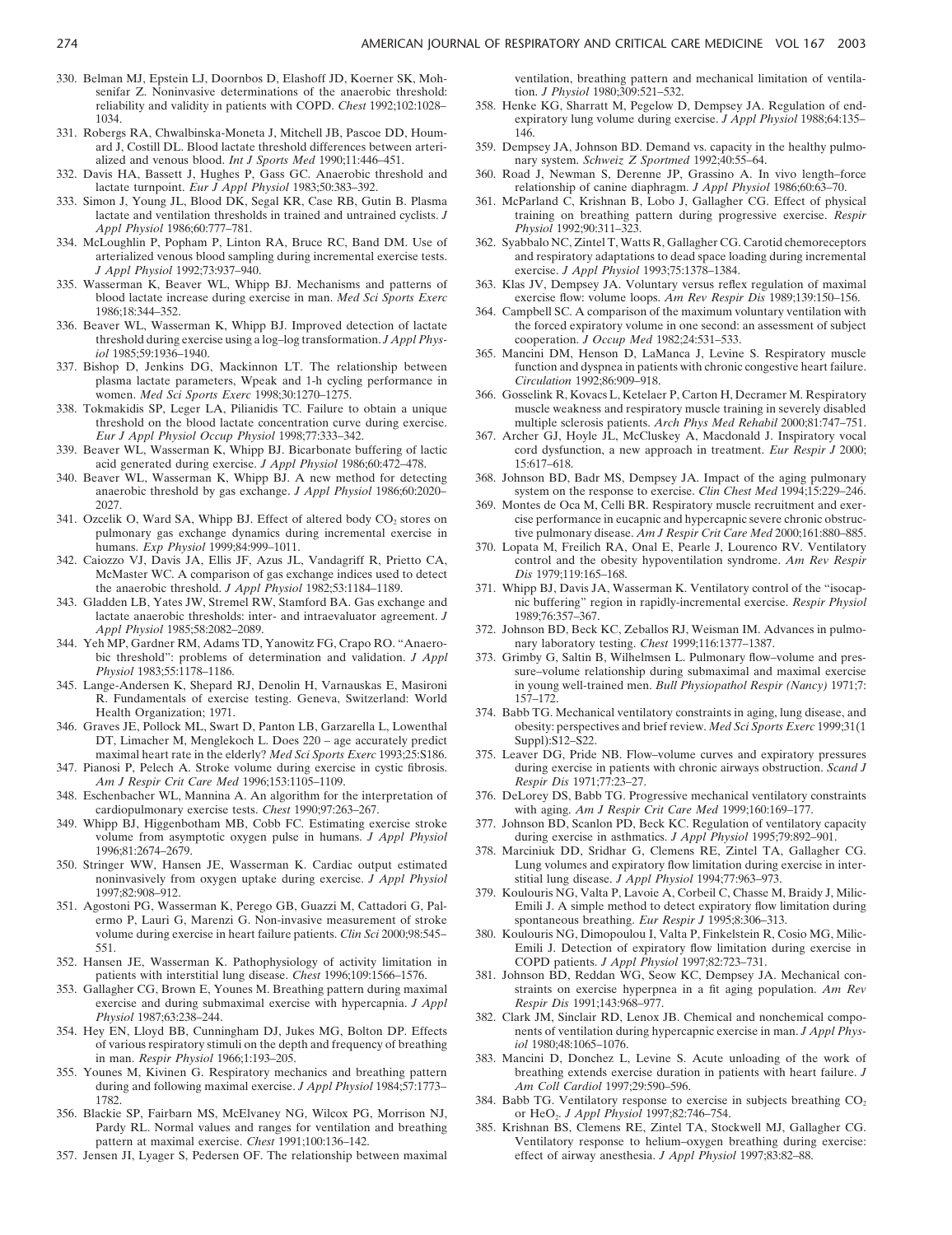- 386. Babb TG. Breathing He–O<sub>2</sub> increases ventilation but does not decrease 415. Mahler DA, Faryniarz K, Lentine T, Ward J, Olmstead EM, O'Connor
- 387. Black LF, Hyatt RE. Maximal respiratory pressures: normal values and relationship to age and sex. *Am Rev Respir Dis* 1969;99:696–702. 416. Mahler DA, Guyatt GH, Jones PW. Clinical measurement of dyspnea.
- 388. American Thoracic Society, Europeon Respiratory Society. Statement In: Mahler DA, editor. Lung biology in health and disease. Vol. III. on respiratory muscle testing. *Am J Respir Crit Care Med* 2002;166: Dyspnea. New York: Marcel Dekker; 1998. p. 149–198.
- 389. Leblanc P, Summers E, Inman MD, Jones NL, Campbell EJ, Killian
- 390. West JB. Ventilation/blood flow and gas exchange, 5th ed. Oxford: 419. Jones NL, Summers E, Killian KJ. Influence of age and stature on pp. viii, 120. women. *Am Rev Respir Dis* 1989;140:1373–1380.
- 391. Riley RL, Cournand A. "Ideal" alveolar air and the analysis of ventila-<br>tion-perfusion relationships in the lungs. *J Appl Physiol* 1949;1:825-<br>tion. *JAMA* 1988;259:1685-1689. tion–perfusion relationships in the lungs. *J Appl Physiol* 1949;1:825–
- 392. Anthonisen NR, Fleetham JA. Ventilation: total, alveolar, and dead with age and activity. *J Appl Physiol* 1972;33:805–807.
- 393. Rahn H, Fenn WO. A graphical analysis of the respiratory gas exchange.
- ents occur in healthy subjects and are not a sign of excessive blood *Med* 1997;337:559–561.
- 
- 396. Dempsey JA, Hanson PG, Henderson KS. Exercise-induced arterial
- 397. Wagner PD. Influence of mixed venous Po<sub>2</sub> on diffusion of O<sub>2</sub> across *Respir J* 1999;14:1304–1313. the pulmonary blood:gas barrier. *Clin Physiol* 1982;2:105–115. 427. Jones NL, Makrides L, Hitchcock C, Chypchar T, McCartney N. Normal
- logic dead space/tidal volume ratio and alveolar–arterial Po<sub>2</sub> difference during incremental and constant work exercise. Am Rev Respir
- 399. Powers SK, Martin D, Cicale M, Collop N, Huang D, Criswell D. and maximal exercise in healthy adults. *Chest* 1994;105:1365–1369. Exercise-induced hypoxemia in athletes: role of inadequate hyperven- 429. Cotes JE, Berry G, Burkinshaw L, Davies CT, Hall AM, Jones PR,
- 400. Zeballos RJ, Weisman IM, Johnson BD, Moreno A.  $P(A-A)O_2$  during adults: relation to lean body mass, total body potassium and amount exercise in healthy young blacks with sickle cell trait (SCT) and of leg muscle. Q J exercise in healthy young blacks with sickle cell trait (SCT) and controls. *Fed Proc* 1985;44:1368.
- 401. Johnson BD, Dempsey JA. Demand vs. capacity in the aging pulmonary *Chest* 1972;66:169–184.
- HA. Pulmonary gas exchange in humans exercising at sea level and 20- to 70-yr-old men. *Med Sci Sports Exerc* 1994;26:538–546.
- the detection of abnormal pulmonary gas exchange in patients at low tions. New York: Raven Press; 1991. p. 1585–1593.<br>433. Rowell LB. Human circulation: regulation during ph
- 404. Donner CF, Patessio A, Casaburi R. Dynamics of acid–base regulation York: Oxford University Press; 1986. p. x. during exercise in patients with chronic obstructive lung disease. *Am* 434. Saltin B, Strange S. Maximal oxygen uptake: "old" and "new" arguments
- 405. Jones NL, McHardy GJ, Naimark A, Campbell EJ. Physiological dead space and alveolar–arterial gas pressure differences during exercise. *Med Sci Sports Exerc* 1986;18:143–155. *Clin Sci* 1966;31:19–29. 436. Saltin B. Hemodynamic adaptations to exercise. *Am J Cardiol* 1985;
- 406. Mohsenifar Z, Brown HV, Koerner SK. Effect of breathing pattern on 55:42D–47D dead space ventilation VD/VT during exercise. Respiration 1985;47: 437. Janicki JS, Sher
- 
- Handbook of physiology. Section III, Vol. 1. Respiration. Washing- New York: Oxford University Press; 1996. p. 649–704.
- 1981;123:508–512. *tion* 1992;85:1364–1373.
- 
- 411. Mahler DA. The measurement of dyspnea during exercise in patients
- 
- 
- 414. Borg GA. Psychophysical bases of perceived exertion. *Med Sci Sports* exercise in patients with chronic obstructive pulmonary disease. *Am Exerc* 1982;14:377–381. *Rev Respir Dis* 1984;130:722–729.
- the work of breathing during exercise. *Am J Respir Crit Care Med* GT. Measurement of breathlessness during exercise in asthmatics: 2001;163:1128–1134. predictor variables, reliability, and responsiveness. *Am Rev Respir*
	-
- 518–624. 417. Shephard RJ. World standards of cardiorespiratory performace. *Arch*
- KJ. Inspiratory muscles during exercise: a problem of supply and 418. Becklake MR. Concepts of normality applied to the measurement of demand. *J Appl Physiol* 1988;64:2482-2489. lung function. *Am J Med* 1986;80:1158-1164.
	- exercise capacity during incremental cycle ergometry in men and
	-
- 847. 421. Dehn MM, Bruce RA. Longitudinal variations in maximal oxygen intake
- 422. Pollock ML. The quantification of endurance training programs. In: The respiratory system: gas exchange. Bethesda, MD: American Phys- Wilmore JH, editor. Exercise and sport sciences reviews. New York: iological Society; 1987. p. 113–117. Academic Press; 1973. p. 155–188.
- Washington, DC: American Physiological Society; 1955. aged 6 to 75 years: a review. *Aviat Space Environ Med* 1990;61:3–11.
- 394. Berlin S, Crapo R, Jensen RI. Negative alveolar–arterial oxygen gradi- 424. Bailar JC III. The promise and problems of meta-analysis. *N Engl J*
- gas measurement error [abstract]. *Am Rev Respir Dis* 1991;143:A763. 425. Blackie SP, Fairbarn MS, McElvaney GN, Morrison NJ, Wilcox PG, 395. Hammond MD, Gale GE, Kapitan KS, Ries A, Wagner PD. Pulmonary Pardy RL. Prediction of maximal oxygen uptake and power during gas exchange in humans during normobaric hypoxic exercise. *J Appl* cycle ergometry in subjects older than 55 years of age. *Am Rev Respir Physiol* 1986;61:1749–1757. *Dis* 1989;139:1424–1429.
	- hypoxaemia in healthy human subjects at sea level. *J Physiol* Silva AC, Whipp BJ. Prediction of metabolic and cardiopulmonary 1984;355:161–175. responses to maximum cycle ergometry: a randomised study. *Eur*
- 398. Furuike AN, Sue DY, Hansen JE, Wasserman K. Comparison of physio-<br>logic dead space/tidal volume ratio and alveolar-arterial Po, differ-<br>Rev Respir Dis 1985;131:700-708.
	- 428. Fairbarn MS, Blackie SP, McElvaney NG, Wiggs BR, Pare PD, Pardy *Dis* 1982;126:579–583. RL. Prediction of heart rate and oxygen uptake during incremental
	- tilation. *Eur J Appl Physiol Occup Physiol* 1992;65:37–42. Knibbs AV. Cardiac frequency during submaximal exercise in young
		- 430. Cotes JE. Response to progressive exercise: a three-index test. *Br J Dis*
- 431. Inbar O, Oren A, Scheinowitz M, Rotstein A, Dlin R, Casaburi R. 402. Wagner PD, Gale GE, Moon RE, Torre-Bueno JR, Stolp BW, Saltzman Normal cardiopulmonary responses during incremental exercise in
- 432. Wagner PD, Hoppeler H, Saltin B. Determinants of maximal oxygen 403. Martin TW, Zeballos RJ, Weisman IM. Use of arm crank exercise in uptake. In: Crystal RG, West JB, editors. The lung: scientific founda-
	- 433. Rowell LB. Human circulation: regulation during physical stress. New
	- *Rev Respir Dis* 1991;143:A168. for a cardiovascular limitation. *Med Sci Sports Exerc* 1992;24:30–37.
		-
		-
- 437. Janicki JS, Sheriff DD, Robotham JL, Wise RA. Cardiac output during 232–236. exercise: contributions of the cardiac, circulatory and respiratory sys-407. Bohr C. Ueber die lungenathmung. *Skand Arch Physiol* 1891;2:236–268. tems. In: Rowell LB, Shepard JT, editors. Handbook of Physiology. 408. Bouhuys A. Respiratory dead space. In: Fenn WO, Rahn H, editors. Section 12. Exercise: regulation and integration of multiple systems.
- ton, DC: American Physiological Society; 1964. p. 699–714. 438. Mancini DM. Pulmonary factors limiting exercise capacity in patients 409. Mohsenifar Z, Tashkin DP, Levy SE, Bjerke RD, Clements PJ, Furst with heart failure. *Prog Cardiovasc Dis* 1995;37:347–370.
	- D. Lack of sensitivity of measurements of VD/VT at rest and during 439. Mancini DM, Walter G, Reichek N, Lenkinski R, McCully KK, Mullen exercise in detection of hemodynamically significant pulmonary vas-<br>
	Cular abnormalities in collagen vascular disease. Am Rev Respir Dis
	
	intolerance and altered muscle metabolism in heart failure. Circulaintolerance and altered muscle metabolism in heart failure. *Circula-*
- 410. Mahler DA. Dyspnea. Armonk, NY: Futura; 1990. p. xiii. 440. Killian KJ, Jones NL. Mechanisms of exertional dyspnea. *Clin Chest*
- with lung disease. *Chest* 1992;101(5 Suppl):242S-247S. 441. Light RW, Mintz HM, Linden GS, Brown SE. Hemodynamics of pa-412. Aitken RC. Measurement of feelings using visual analogue scales. *Proc* tients with severe chronic obstructive pulmonary disease during pro-<br>*R Soc Med* 1969;62:989-993. **All analogue scales.** *Proc* gressive upright *R Soc Med* 1969;62:989–993. gressive upright exercise. *Am Rev Respir Dis* 1984;130:391–395.
- 413. Gift AG. Visual analogue scales: measurement of subjective phenom- 442. Mahler DA, Brent BN, Loke J, Zaret BL, Matthay RA. Right ventricuena. *Nurs Res* 1989;38:286–288. lar performance and central circulatory hemodynamics during upright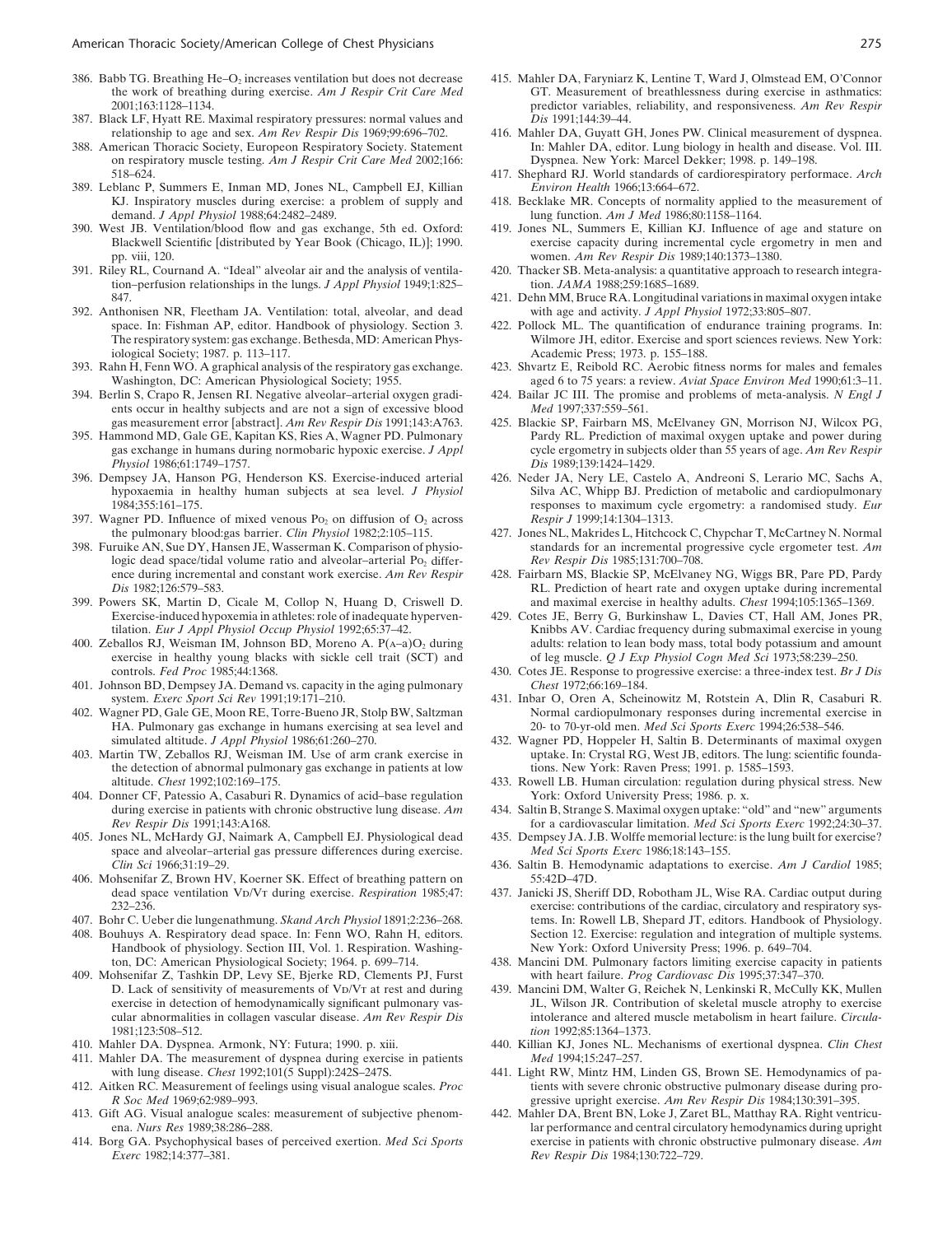- 
- 444. Shepard RJ, Bouhlel E, Vandewalle H, Monod H. Muscle mass as a
- contributes to exercise limitation in COPD. *Am J Respir Crit Care* 472. Banning AP, Lewis NP, Northridge DB, Elborn JS, Hendersen AH.
- 446. Jakobsson P, Jorfeldt L, Henriksson J. Metabolic enzyme activity in the quadriceps femoris muscle in patients with severe chronic obstructive 74:27–33.
- obstructive pulmnary disease. *Am J Respir Crit Care Med* 2001;164:
- 448. Neuberg GW, Friedman SH, Weiss MB, Herman MV. Cardiopulmonary response to exercise in patients with chronical value of gas exchange data. *Arch Intern J* 1990;63:281–283. exercise testing: the clinical value of gas exchange data. *Arch Intern Med* 1988:148:2221–2226.
- Iowa City, IA: University of Iowa; 1993.<br>450. Babb TG, Viggiano R, Hurley B, Staats B, Rodarte JR. Effect of mild-<br>476. Gallagher CG, Younes M. Breathing pattern during and after maximal
- 
- 451. Babb TG, Rodarte JR. Estimation of ventilatory capacity during sub- *Respir Dis* 1986;133:581–586.
- expected oxygen consumption as well as target heart rate values. *Am* chronic heart failure. *Chest* 2000;118:53–60.
- 1995;107:1590–1597. 418.
- 
- performance in the pulmonary function laboratory. In: Fourth annual *Chest* 1987;92:57–62.
- 456. Ramos-Barbon D, Fitchett D, Gibbons WJ, Latter DA, Levy RD. Maxi- *Circulation* 1968;38(5 Suppl):VII1–VII78. dates: limitation of peak oxygen consumption. *Chest* 1999;115:410–
- 457. Shepard RJ. Tests of maximum oxygen intake: a critical review. Sports
- 458. Mahler DA, Horowitz MB. Clinical evaluation of exertional dyspnea.<br> *Clin Chest Med* 1994;15:259-269.
- evaluation of the patient with chronic cardiac failure. *Am Rev Respir* 10:40–45. *Dis* 1984;129:S60–S62. 484. Carter R, Nicotra B, Blevins W, Holiday D. Altered exercise gas ex-
- chronic heart failure. *Prog Cardiovasc Dis* 1995;38:1-22
- chronic left ventricular failure: relationship of bicycle exercise perfor-<br>mance to clinical and hemodynamic characterization. *Am J Med* 486. Jones NL, Jones G, Edwards RH. Exercise tolerance in chronic airway mance to clinical and hemodynamic characterization. *Am J Med* 1979;67:460–466. obstruction. *Am Rev Respir Dis* 1971;103:477–491.
- heart failure: relation to oxygen transport and ventilatory abnormali-<br>ties. Am J Cardiol 1983;51:1358–1363.<br>488. Yan S, Kaminski D, Sliwinski P. Reliability of inspiratory cap
- 
- 464. Wiener DH, Fink LI, Maris J, Jones RA, Chance B, Wilson JR. Abnor- *Crit Care Med* 1997;156:55–59. mal skeletal muscle bioenergetics during exercise in patients with 489. O'Donnell DE. Exercise limitation and clinical exercise testing in
- 465. Lipkin DP, Jones DA, Round JM, Poole-Wilson PA. Abnormalities of
- 
- despite hemodynamic and pulmonary abnormalities. *Circulation*
- nary responses to exercise in patients with hypertrophic cardiomyopa-
- and chronic obstructive pulmonary diseases. *Chest* 1983;83:446–453. 635.
- 443. Weisman IM, Connery SM, Belbel RJ, Zeballos RJ. The role of cardio- 470. Francis GS, Goldsmith SR, Ziesche S, Nakajima H, Cohn JN. Relative pulmonary exercise testing in the selection of patients for cardiac attenuation of sympathetic drive during exercise in patients with transplantation. *Chest* 1992;102:1871-1874. congestive heart failure. *J Am Coll Cardiol* 1985;5:832-839.<br>epard RJ, Bouhlel E, Vandewalle H, Monod H. Muscle mass as a 471. Nishime EO, Cole CR, Blackstone EH, Pashkow FJ, L
- factor limiting physical work. *J Appl Physiol* 1988;64:1472–1479. rate recovery and treadmill exercise score as predictors of mortality 445. Gosselink R, Troosters T, Decramer M. Peripheral muscle weakness in patients referred for exercise ECG. *JAMA* 2000;284:1392–1398.
	- *Med* 1996;153:976–980.<br> **Altabolic enzyme activity in the** Perfusion/ventilation mismatch during exercise in chronic heart fail-<br> **Altabolic enzyme activity in the** Perfusion of circulatory determinants. *Br Heart J* 1995
- pulmonary disease. *Am J Respir Crit Care Med* 1995;151:374–377. 473. Johnson BD, Beck KC, Olson LJ, O'Malley KA, Allison TG, Squires 447. Debigare R, Cote CH, Maltais F. Peripheral muscle waisting in chronic and RW, Gau GT. Ventilatory constraints during exercise in patients with obstructive pulmnary disease. Am J Respir Crit Care Med 2001;164: chronic
	- 1712–1717.<br>abuler NP, Poole-Wilson PA. Mechanism of the increased ventilatory response to exercise in patients with chronic heart failure. Br Heart<br>response to exercise in patients with chronic heart failure. Br Heart
- 475. Theodore J, Robin ED, Morris AJ, Burke CM, Jamieson SW, Van 449. Zavala DC. Manual on exercise testing: a training handbook, 3rd ed. Kessel A, Stinson EB, Shumway NE. Augmented ventilatory re-
	- 476. Gallagher CG, Younes M. Breathing pattern during and after maximal to-moderate airflow limitation on exercise capacity. *J Appl Physiol* exercise in patients with chronic obstructive lung disease, interstitial 1991;70:223–230. lung disease, and cardiac disease, and in normal subjects. *Am Rev*
- 477. Chauhan A, Sridhar G, Clemens R, Krishnan B, Marciniuk DD, Gal-452. Mejia R, Ward J, Lentine T, Mahler DA. Target dyspnea ratings predict lagher CG. Role of respiratory function in exercise limitation in
- *J Respir Crit Care Med* 1999;159:1485–1489. 478. Sudduth CD, Strange C, Cook WR, Miller KS, Baumann M, Collop 453. Mador MJ, Rodis A, Magalang UJ. Reproducibility of Borg Scale mea- NA, Silver RM. Failure of the circulatory system limits exercise persurements of dyspnea during exercise in patients with COPD. *Chest* formance in patients with systemic sclerosis. *Am J Med* 1993;95:413–
- 454. Younes M. Interpretation of clinical exercise testing in respiratory dis-<br>ease. Clin Chest Med 1984;5:189-206.<br>F, Dantzker DR. Comparison of progressive exercise performance ease. *Clin Chest Med* 1984;5:189–206.<br>
<conf>455. Riddle W, Younes M, Remmers J. Graphical analysis of patient conformal subjects and patients with primary pulmonary hypertension. of normal subjects and patients with primary pulmonary hypertension.
	- symposium on computer applications in medical care. Los Alamitos, 480. Saltin B, Blomqvist G, Mitchell JH, Johnson RL Jr, Wildenthal K, CA: IEEE Computer Society; 1980. p. 282-290. </conf> Chapman CB. Response to exercise Chapman CB. Response to exercise after bed rest and after training.
	- mal exercise testing for the selection of heart transplantation candi-<br>dates: limitation of peak oxygen consumption. *Chest* 1999;115:410-<br>1969;1:50-56.
	- 417. 482. Taivassalo T, De Stefano N, Chen J, Karpati G, Arnold DL, Argov Z.<br>Alepard RJ. Tests of maximum oxygen intake: a critical review. Sports<br>Short-term aerobic training response in chronic myopathies. Muscle *Med* 1984;1:99–124.<br>ahler DA, Horowitz MB. Clinical evaluation of exertional dyspnea. 483. Siciliano G, Manca ML, Renna M, Prontera C, Mercuri A, Murri L.
- Effects of aerobic training on lactate and catecholaminergic exercise 459. Weber KT, Wilson JR, Janicki JS, Likoff MJ. Exercise testing in the responses in mitochondrial myopathies. *Neuromuscul Disord* 2000;
- 460. Sullivan MJ, Hawthorne MH. Exercise intolerance in patients with change and cardiac function in patients with mild chronic obstructive chronic heart failure. *Prog Cardiovasc Dis* 1995;38:1–22. pulmonary disease. *Che*
- 461. Franciosa JA, Ziesche S, Wilen M. Functional capacity of patients with 485. Marciniuk DD, Gallagher CG. Clinical exercise testing in chronic airflow
	-
- 462. Wilson JR, Ferraro N. Exercise intolerance in patients with chronic left 487. Levison H, Cherniack RM. Ventilatory cost of exercise in chronic ob-
- 488. Yan S, Kaminski D, Sliwinski P. Reliability of inspiratory capacity for 463. Myers J, Froelicher VF. Hemodynamic determinants of exercise capac- estimating end-expiratory lung volume changes during exercise in ity in chronic heart failure. *Ann Intern Med* 1991;115:377–386. patients with chronic obstructive pulmonary disease. *Am J Respir*
	- heart failure: role of reduced muscle blood flow. *Circulation* 1986; chronic obstructive pulmonary disease. In: Weisman IM, Zeballos 73:1127–1136.<br>
	Physical exercise RJ, editors. Progress in respiratory research. Vol. 32. Clinical exercise<br>
	pkin DP, Jones DA, Round JM, Poole-Wilson PA. Abnormalities of testing. Basel, Switzerland: Karger; 2002. p. 138–1
- skeletal muscle in patients with chronic heart failure. *Int J Cardiol* 490. O'Donnell DE, D'Arsigney C, Webb KA. Effects of hypoeroxia on 1988;18:187–195. ventilatory limitation during exercise in advanced chronic obstructive 466. Sullivan MJ, Duscha BD, Slentz CA. Peripheral determinants of exercise pulmonary disease. *Am J Respir Crit Care Med* 2001;163:892–898.
	- intolerance in patients with chronic heart failure. In: Wasserman K, 491. LoRusso TJ, Belman MJ, Elashoff JD, Koerner SK. Prediction of maxieditor. Exercise gas exchange in heat disease. Armonk, NY: Futura; mal exercise capacity in obstructive and restrictive pulmonary disease.<br>
	Chest 1993:104:1748-1754. 1996, *Chest* 1993;104:1748–1754.
- 467. Sullivan MJ, Higginbotham MB, Cobb FR. Increased exercise ventila- 492. Montes de Oca M, Rassulo J, Celli BR. Respiratory muscle and cardiotion in patients with chronic heart failure: intact ventilatory control pulmonary function during exercise in very severe COPD. Am J<br>despite hemodynamic and pulmonary abnormalities. *Circulation* Respir Crit Care Med 1996;
- 1988;77:552–559. 493. O'Donnell DE, D'Arsigney C, Fitzpatrick M, Webb KA. Exercise hy-468. Jones S, Elliott PM, Sharma S, McKenna WJ, Whipp BJ. Cardiopulmo- percapnia in advanced chronic obstructive pulmnary disease. *Am J*
- thy. *Heart* 1998;80:60–67. 494. Dempsey JA. Exercise carbon dioxide retention in chronic obstructive 469. Nery LE, Wasserman K, French W, Oren A, Davis JA. Contrasting pulmonary disease: a case for ventilation/perfusion mismatch comcardiovascular and respiratory responses to exercise in mitral valve bined with hyperinflation. *Am J Respir Crit Care Med* 2002;166:634–